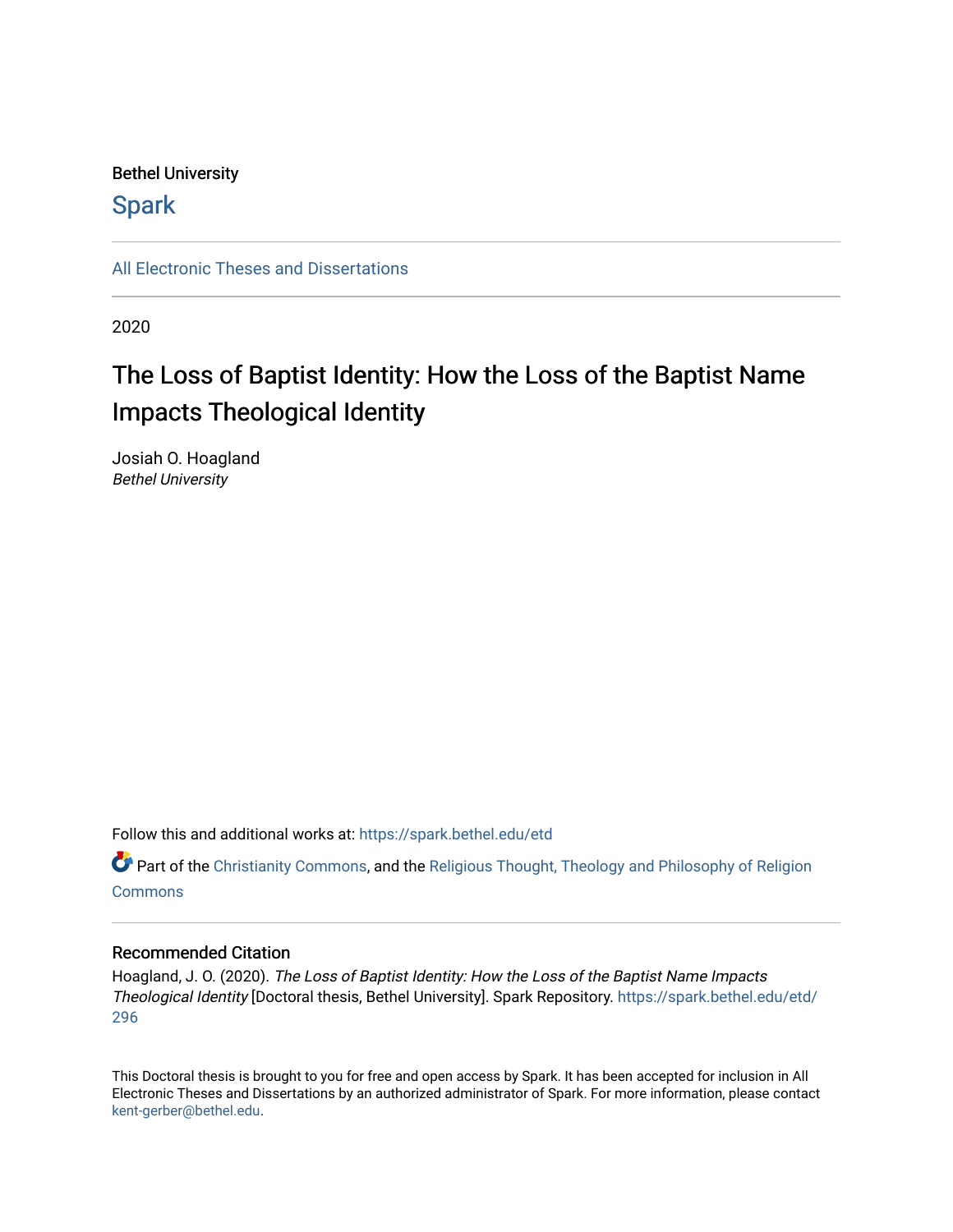### BETHEL THEOLOGICAL SEMINARY BETHEL UNIVERSITY

### THE LOSS OF BAPTIST IDENTITY: HOW THE LOSS OF THE BAPTIST NAME IMPACTS THEOLOGICAL IDENTITY

## A THESIS PROJECT REPORT SUBMITTED IN PARTIAL FULFILLMENT OF THE REQUIREMENTS FOR THE DEGREE OF DOCTOR OF MINISTRY

BY JOSIAH O. HOAGLAND ST. PAUL, MINNESOTA DECEMBER 2020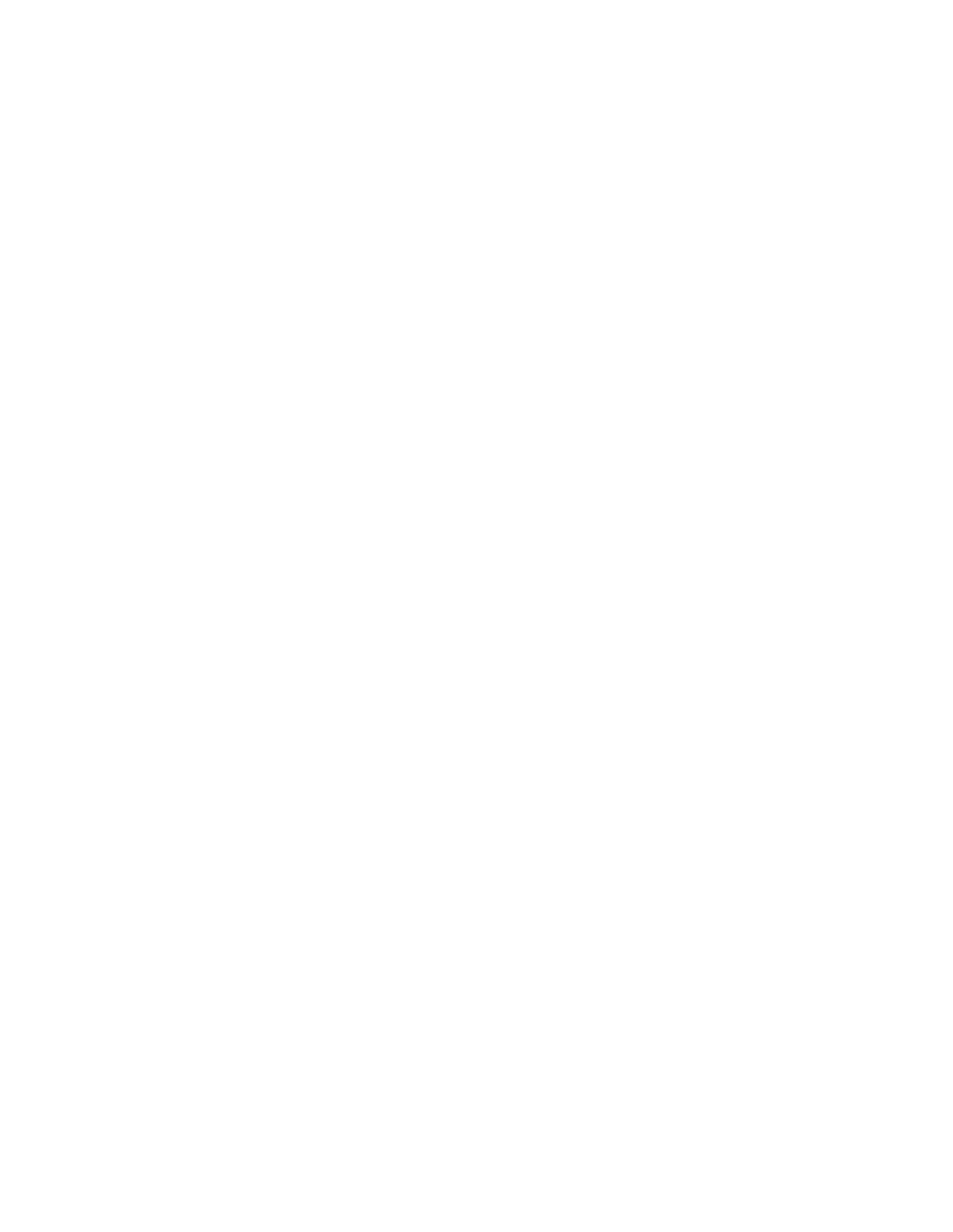#### ACKNOWLEDGMENTS

I am indebted to many people for the completion of this project. I thank:

My wife, Lisa, who has been a great source of strength and support throughout the course of this project. She put up with late nights of writing and selflessly took care of our four children while I wrote.

To New Journey Church for investing in my studies by allowing me to take time to focus and work on this project during lively ministry and important events. St. Mary's Essentia Hospice of Grand Rapids, Minnesota for supporting me in my final stages of research and encouraging me along the way.

My mom and dad who have been faithful and ardent supporters of my education and encouragers throughout difficult times. While my mom's cancer took her life before she could see the completed project, my hope is that this project will support the church, Mom's great passion on earth and her eternal home with Christ.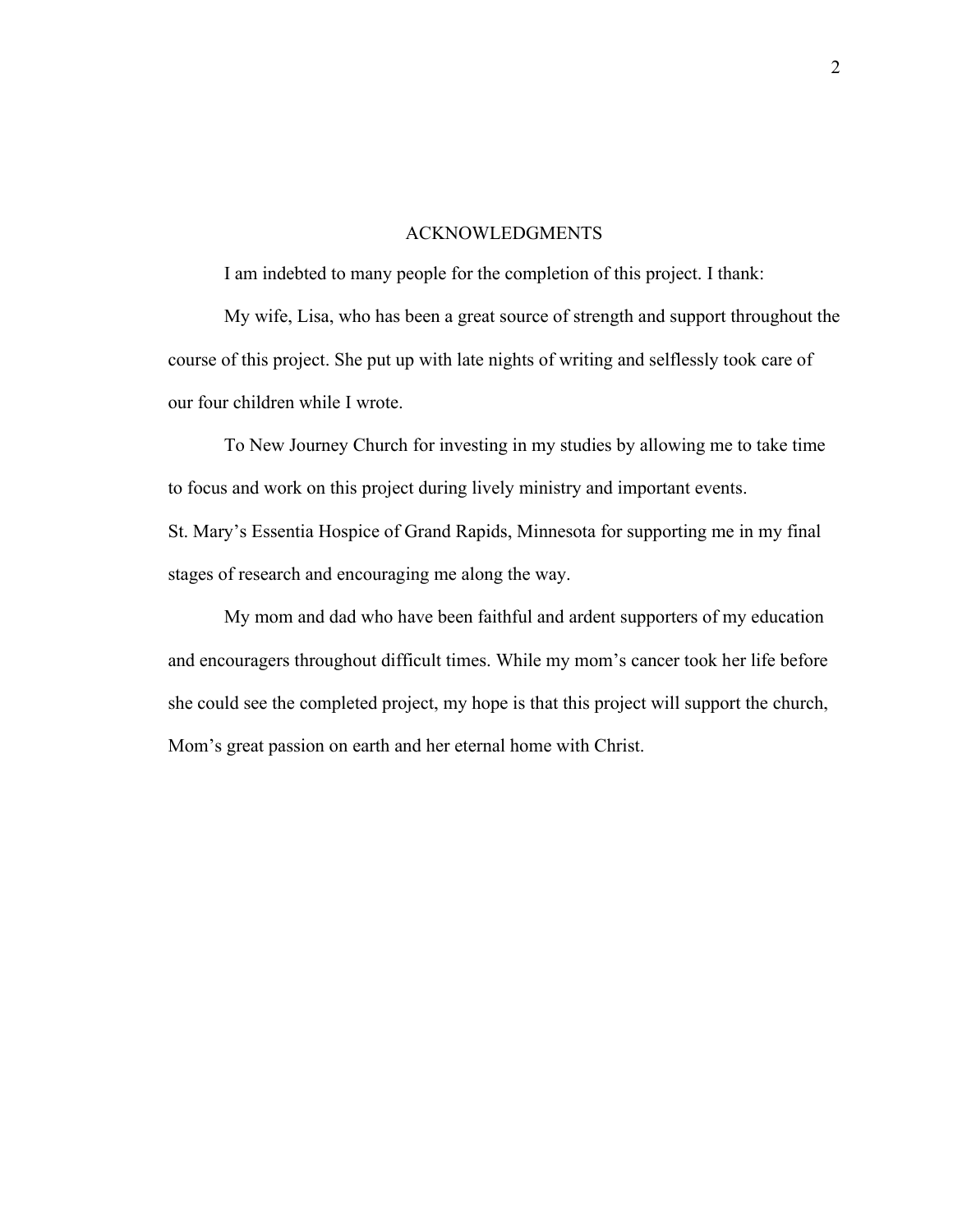### **CONTENTS**

| CHAPTER ONE: THE PROBLEM WITH THE LOSS OF A BAPTISTIC IDENTITY 6 |  |
|------------------------------------------------------------------|--|
|                                                                  |  |
|                                                                  |  |
|                                                                  |  |
|                                                                  |  |
| CHAPTER TWO: BIBLICAL NEED FOR THEOLOGICAL CONVICTION IN         |  |
|                                                                  |  |
|                                                                  |  |
| CHAPTER THREE: BAPTISTIC IDENTITY IN EXISTING LITERATURE 72      |  |
|                                                                  |  |
|                                                                  |  |
|                                                                  |  |
|                                                                  |  |
| CHAPTER FOUR: THEOLOGICAL IDENTIY IN THE CHURCH 101              |  |
|                                                                  |  |
|                                                                  |  |
|                                                                  |  |
|                                                                  |  |
|                                                                  |  |
|                                                                  |  |
|                                                                  |  |
|                                                                  |  |
|                                                                  |  |
|                                                                  |  |
|                                                                  |  |
| CHAPTER SIX: THE EVALUATION OF BAPTISTIC IDENTITIES119           |  |
|                                                                  |  |
|                                                                  |  |
|                                                                  |  |
| The State of Theological Identity and Hope for the Future 132    |  |
|                                                                  |  |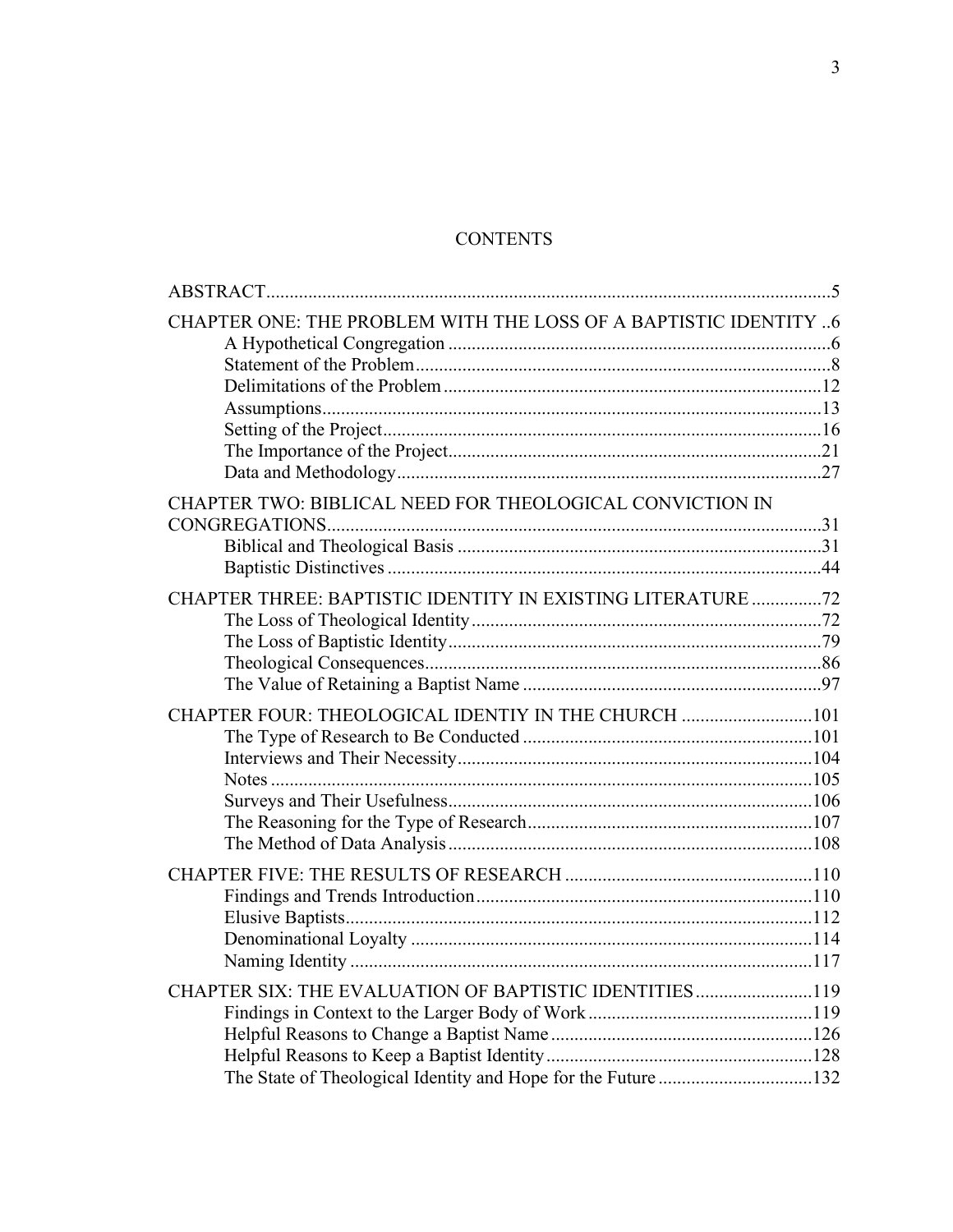| CHAPTER SEVEN: REFLECTION AND PERSONAL GROWTH 134        |  |
|----------------------------------------------------------|--|
|                                                          |  |
|                                                          |  |
|                                                          |  |
|                                                          |  |
|                                                          |  |
|                                                          |  |
| APPENDIX C: PASTORAL INTERVIEW CONSENT FORM 1465         |  |
|                                                          |  |
| APPENDIX E: CONGREGATIONAL SURVEY QUESTION RESULTS149    |  |
| APPENDIX F: CONSIDERATIONS WHEN NAMING A CONGREGATION151 |  |
|                                                          |  |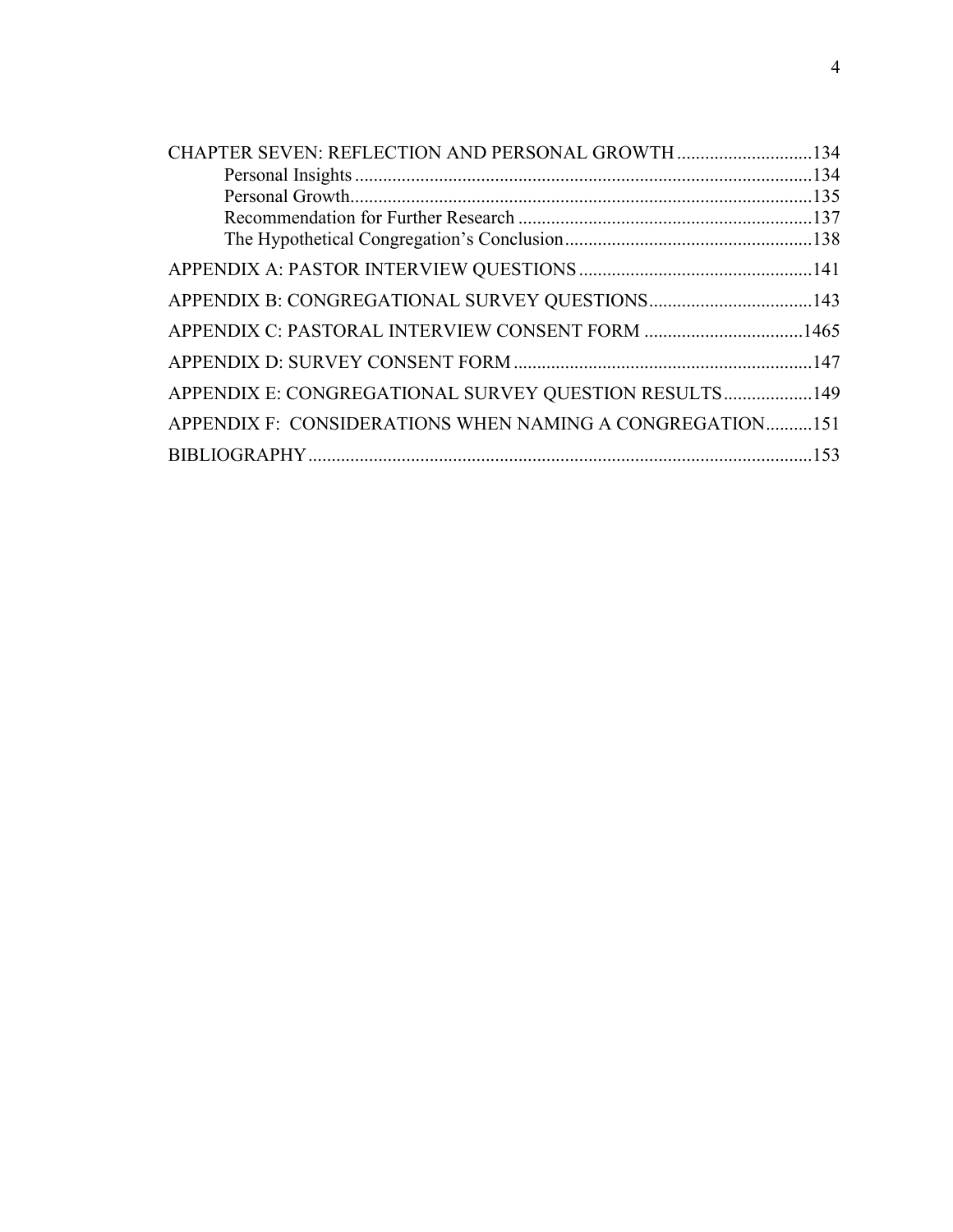#### ABSTRACT

<span id="page-6-0"></span>Throughout the United States, many Baptist churches have been following a recent trend of dropping "Baptist" from the church title. Research has shown that with the rise of post-denominationalism, there is a loss of identity in Baptist churches. This study explores the effects of dropping the name Baptist from a church's title and its perceived impact on the theological identity of the church. This study includes a literature review analyzing the current body of literature on Baptist identity. Six Converge North Central Baptist churches were studied, three with a Baptist name and three without, using church surveys and interviews with church leaders to determine what theological differences exist between the two categories. The results of the study showed theological differences between the two categories; however, further research, including a quantitative analysis of Baptist churches spanning a broader region of the United States, would be helpful in determining catalysts for Baptist churches dropping the Baptist name.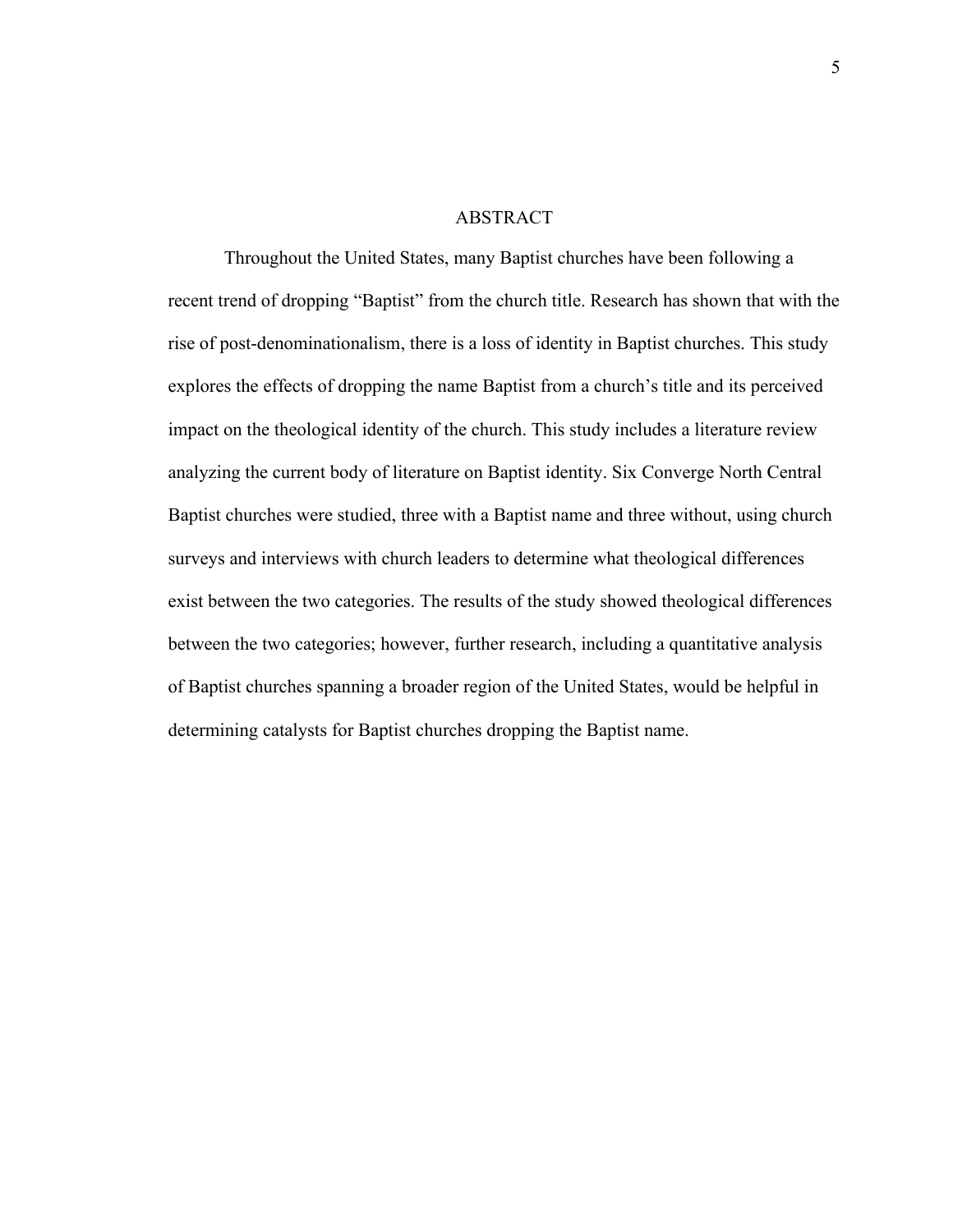## <span id="page-7-1"></span><span id="page-7-0"></span>CHAPTER ONE: THE PROBLEM WITH THE LOSS OF A BAPTISTIC IDENTITY **A Hypothetical Congregation**

In a rural, small-town church located off a major highway in the farmlands of Minnesota, a Baptist congregation sits amongst a sea of Lutheran congregations. Within this pleasant country congregation lies a desire to attract those who are unsaved into a saving faith in Christ. Old Country Baptist Church has been in ministry for nearly a century. Their building and people speak of a bygone era when the congregation was booming and people in the community were coming to Christ in the Baptist congregation. The people in this community have been known for many convictions throughout the past century, some of them the congregation would like to remember, and some the congregation would rather forget. The congregation used to be known as the "bible thumpers," the crowd that did not smoke, drink, chew, or associate with those who did. They avoided alcohol (and made sure to tell others about their convictions), bypassed going to the movie theater, and shunned any form of dancing. At one point in time, Old Country Baptist Church was known less as a Baptist congregation and more as a congregation that avoided activities altogether, as well as all the people around them that did not embrace their worldview.

During the 1990s, Old Country Baptist Church experienced radical growth. The congregation began to soften its stance on many of the formerly divisive issues. They began to acknowledge that some of the forbidden activities were disputable matters and if the Bible did not expressly forbid the activity, there was some freedom for the individual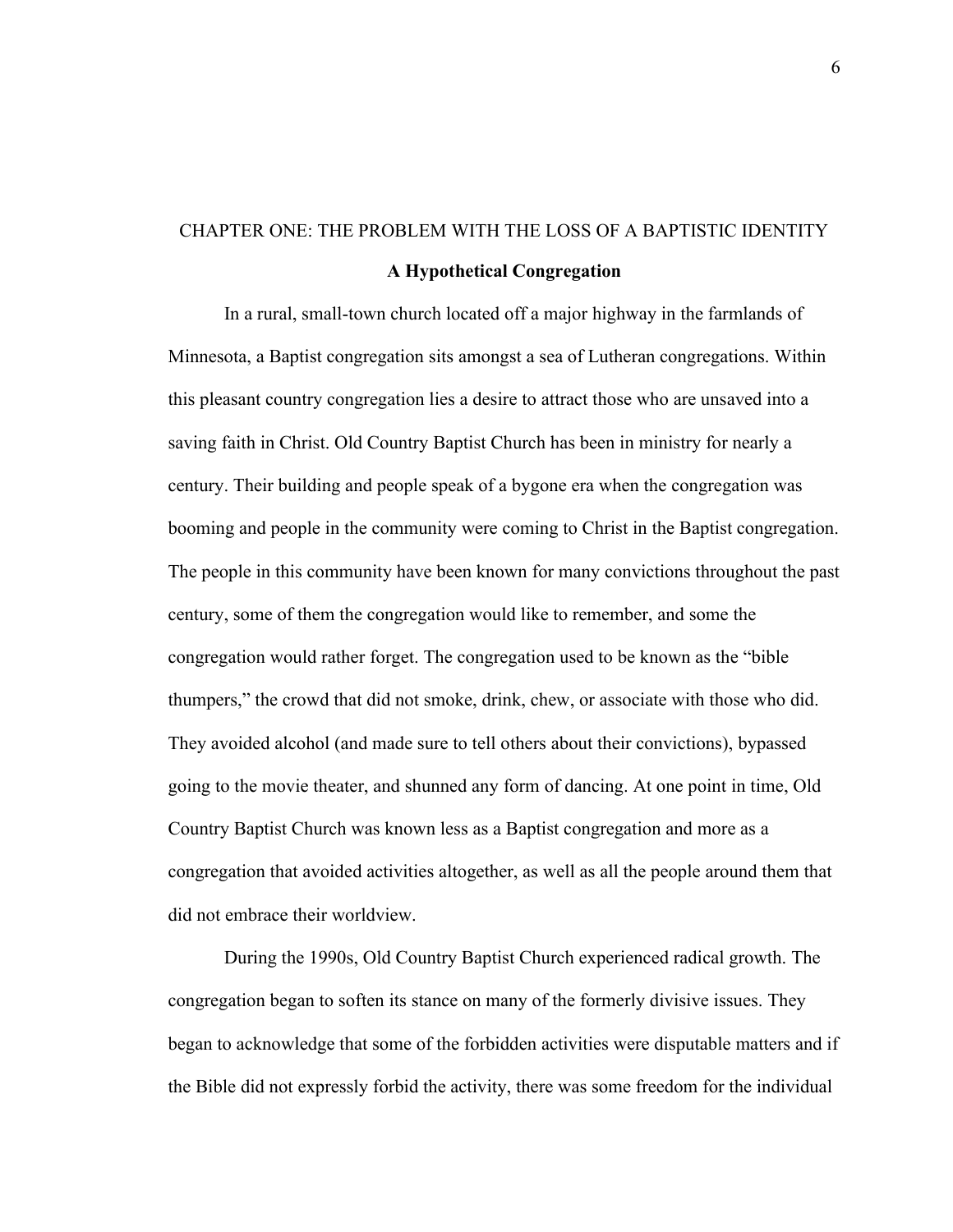in participating in the activity. However, in spite of the time of growth, Old Country Baptist Church began to slowly decline in the next decade. In 2019, the congregation experienced the smallest average attendance since the 1980s. Many members from the congregation had their own theories as to what caused the decline in attendance and involvement, and each generation and demographic seemed to disagree about how to solve the trending decline. As a result of this dissonance, several Old Country Baptist Church members recommended that a committee be put together to assess whether the congregation should change its name to appeal to those within the community who may be uncomfortable with exploring a "Baptist" congregation, due to the negative perception the word might conjure.

Several months later, the committee was assembled at Old Country Baptist Church as a think tank with a cross section of the congregation's demographics represented. There were single, married, old, young, as well as upper- and middle-class representatives in what otherwise may be described as a homogenous community on the brink of diversity. Like many other small towns, theirs was experiencing an influx of immigrants and working-class urbanites who wanted to work in the local factories.

The committee meetings might have been described as lively, to put it mildly. There were those on the committee who made a plea to accommodate younger, less traditional members who were outside of a Baptist worldview. These individuals believed that names are just names; they wanted to help those who were dying without a savior. If sacrificing a name would bring someone to church, why waste time and energy defining a "Baptist?" On the other hand, there were others on the committee who were hesitant. These committee members emphasized that although Baptists have had a bad reputation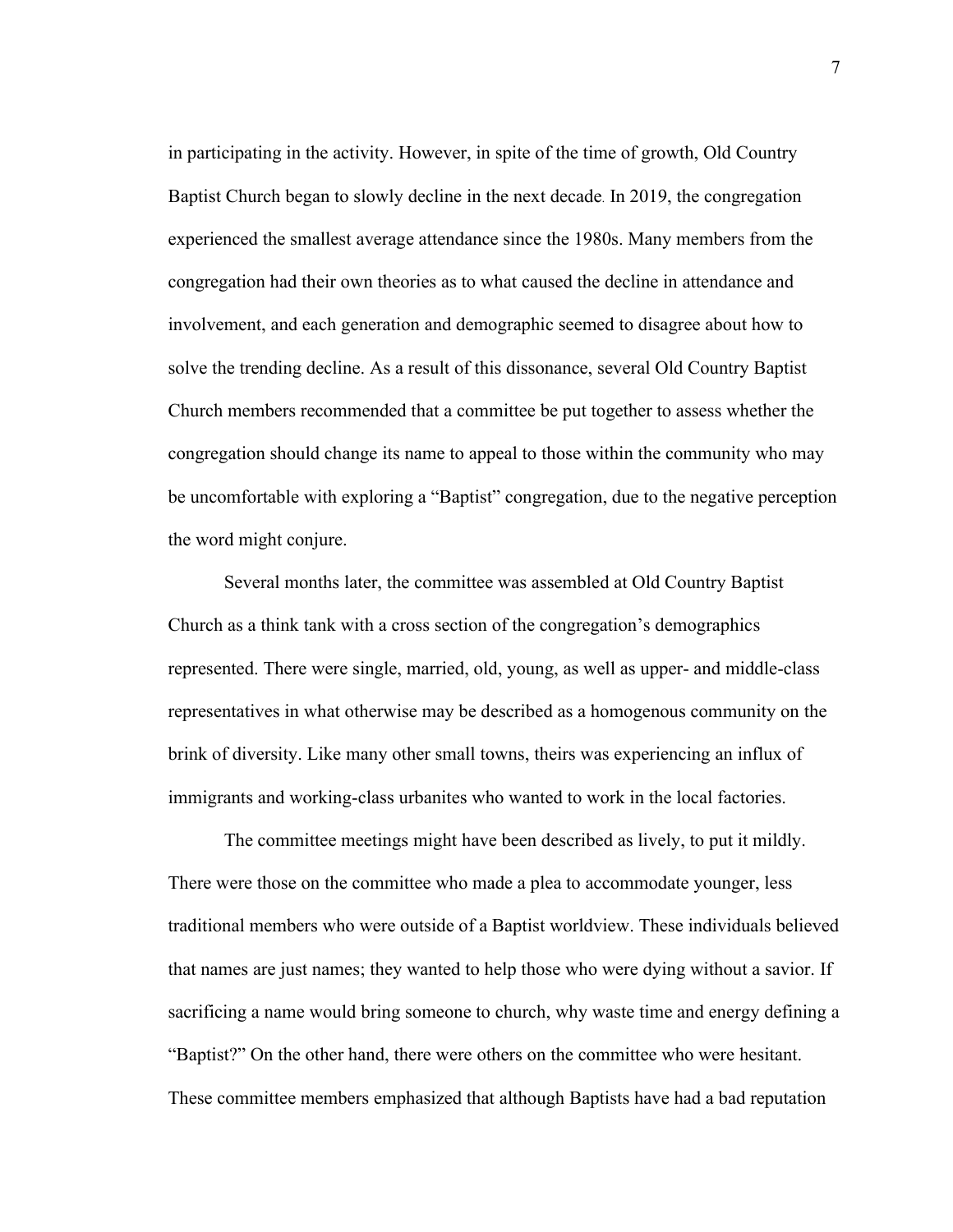over the years for being legalistic and aggressive, there are also positive contributions by Baptists throughout history. Baptists hold certain theological beliefs that are different from the Lutherans and other congregations that surround them. These differences are at the core of their convictions and they do not see a purpose in surrendering vital theological nuances like confessional believers' baptism, the symbolism of the ordinances, or the freedom of the local congregation. These committee members question the long-term effects of eliminating "Baptist" from the name. In fifty years, will the congregation still have a Baptistic worldview? Will the congregation still be unapologetically Baptist in its belief and theology? The members bring up some tough questions. Questions that this research intends to address. At the conclusion of the paper is a summary of how Old Country Baptist Church resolved this issue within their congregation.

#### **Statement of the Problem**

<span id="page-9-0"></span>The problem this project addressed is the loss of baptistic identity, as indicated through church name change, in Converge North Central churches in Northern Minnesota and the effect it has had on congregations. Like the hypothetical "Old Country Baptist Church" scenario, this project will seek to understand loss of baptistic identity in Baptist congregations and resulting consequences in its congregations. In response to the problem, the researcher has (a) reviewed related theologically distinct baptistic biblical passages and church history material from the 20th and 21st centuries, (b) reviewed related literature assessing the causes and reasons for the loss of baptistic identity, (c) utilized surveys and interviews to assess the unintended consequences of the loss of baptistic identity in Northern Minnesotan Converge North Central churches, and based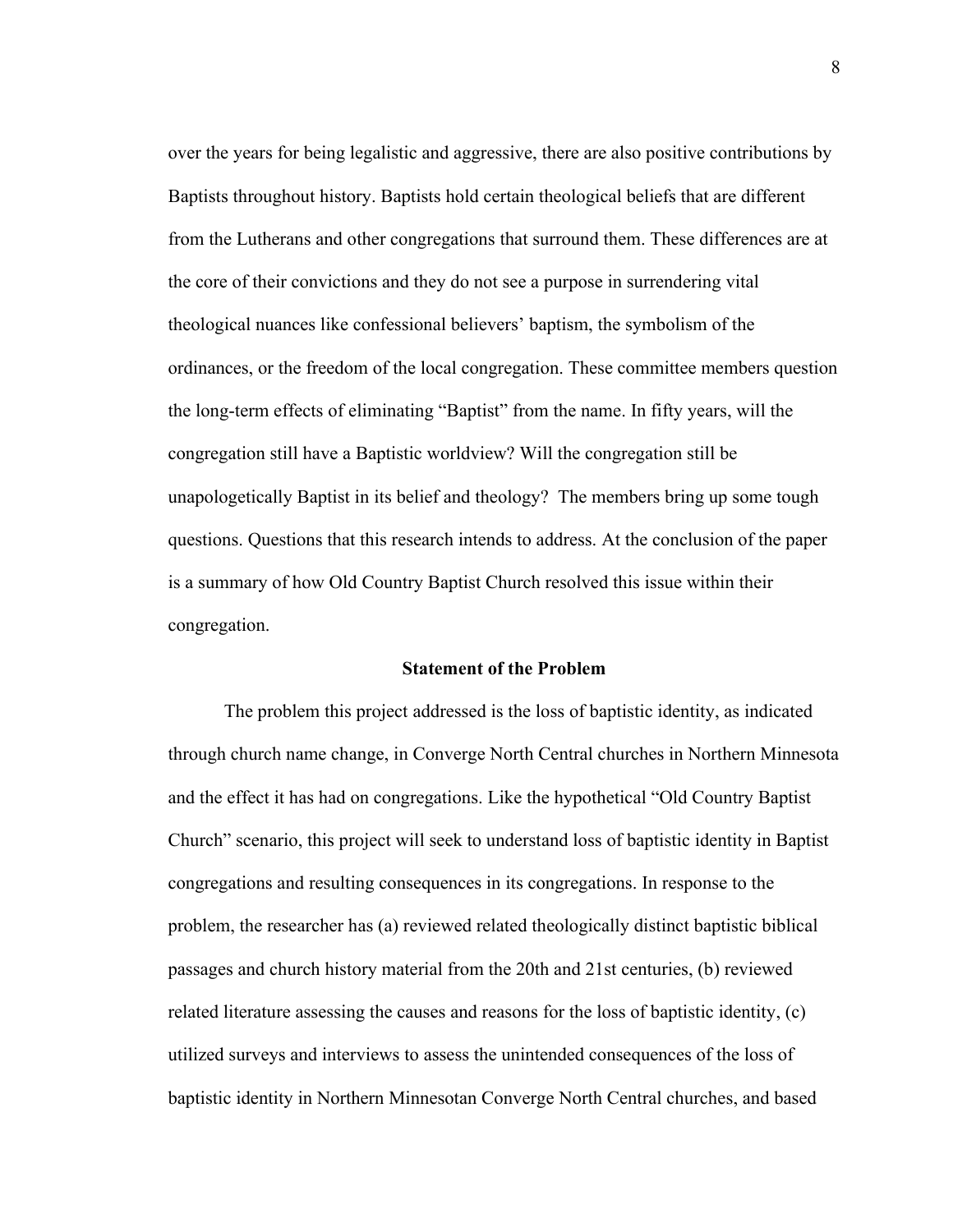upon the results of these consequences, (d) made suggestions to Baptist congregations based upon the study's findings.

This problem is multifaceted and complex. In a post-denominational, post-Christian world, the church has been slowly losing the power structures that it once governed through moral conformity and through social capital.<sup>1</sup> A post denominational world is one in which the power structures of the institutional church have lost their previous influence and power. This power loss began during the 20th century with the advancement of weapons of mass destruction. Additionally, a cultural shift of postmodernity occurred that was characterized by a general lack of purpose in society, which would give meaningful story to the society and individual.<sup>2</sup> The advent of the philosophy of nihilism as forecasted by Friedrich Nietzsche, prepared the way for the breaking down of previously held theistic worldviews in favor of the naturalistic.<sup>3</sup> The naturalistic is the belief that the tangible and empirical are superior forms of epistemology. The reality of a post-Christian culture is not the subject of this project. The subject of this project is the church's response to a post-Christian culture, how Baptists have responded, and specifically how Baptists in the Northern Minnesota region of Converge North Central (formerly the Minnesota Baptist Conference) have responded to this new reality. This project will address the context of naming practices related to the theological identity of Baptist congregations and the unintended consequences of those decisions.

<sup>&</sup>lt;sup>1</sup> Jeff Wright, "Building the Casa de Cristo in Post Christendom America," *Brethren in Christ History and Life* 41, no. 1 (April 2018): 78.

<sup>2</sup> Wright, 78.

<sup>3</sup> Ludwig von Bertalanffy, *General System Theory* (New York, NY: George Braziller, 1968), 187.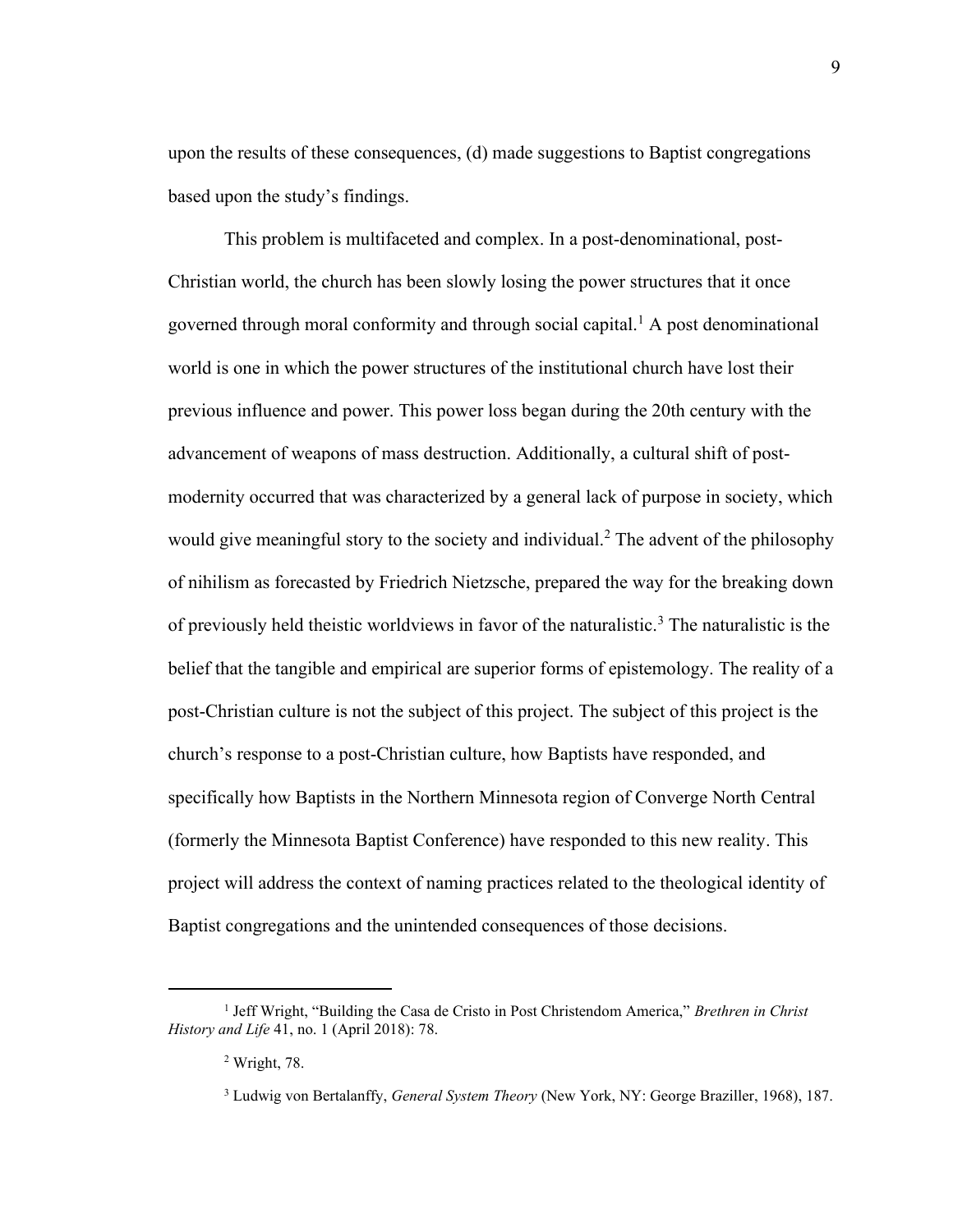Two of many responses that have occurred in response to post-Christian culture by Baptists are to retain a theologically distinct identity, or to lose the theologically distinct naming practice of "Baptist" within the church's title. A well-known example occurred in 1980. Rick Warren planted a Baptist church named Saddleback Church in Lake Forest, California.<sup>4</sup> This naming practice began to be popularized as the postdenominational trend in America continued through the twenty first century culminating in a Baptist denomination, the Baptist General Conference, changing their name to a theologically non-descriptive name, "Converge."<sup>5</sup> The trend is reflective of postdenominational Christianity in America.

Whenever an institution is faced with a crisis, the temptation is often to treat the symptoms and overlook the causes.<sup>6</sup> This temptation faces many fields, institutions, and disciplines. The church, especially the church in the post-Christian and post-modern West, has faced the difficult crisis of the loss of theologically distinct metanarratives, which provide a meaningful context and structure to guide people's thoughts and actions. The goal of this project is not to condemn the church for the decisions made in the face of this looming crisis, but to analyze the effects and consequences of the specific decision to lose the traditional, specific theological identities associated with Baptist churches during the post-denominational era.

<sup>4</sup> Anthony L. Chute, Nathan A. Finn, and Michael A.G. Haykin, *The Baptist Story* (Nashville, TN: B&H Academic, 2015), 310.

<sup>5</sup> Chute, Finn, and Haykin*,* 311.

<sup>6</sup> Albert Rutherford, *The Elements of Thinking in Systems* (U.S.A.: Kindle Direct Publishing, 2019), 110.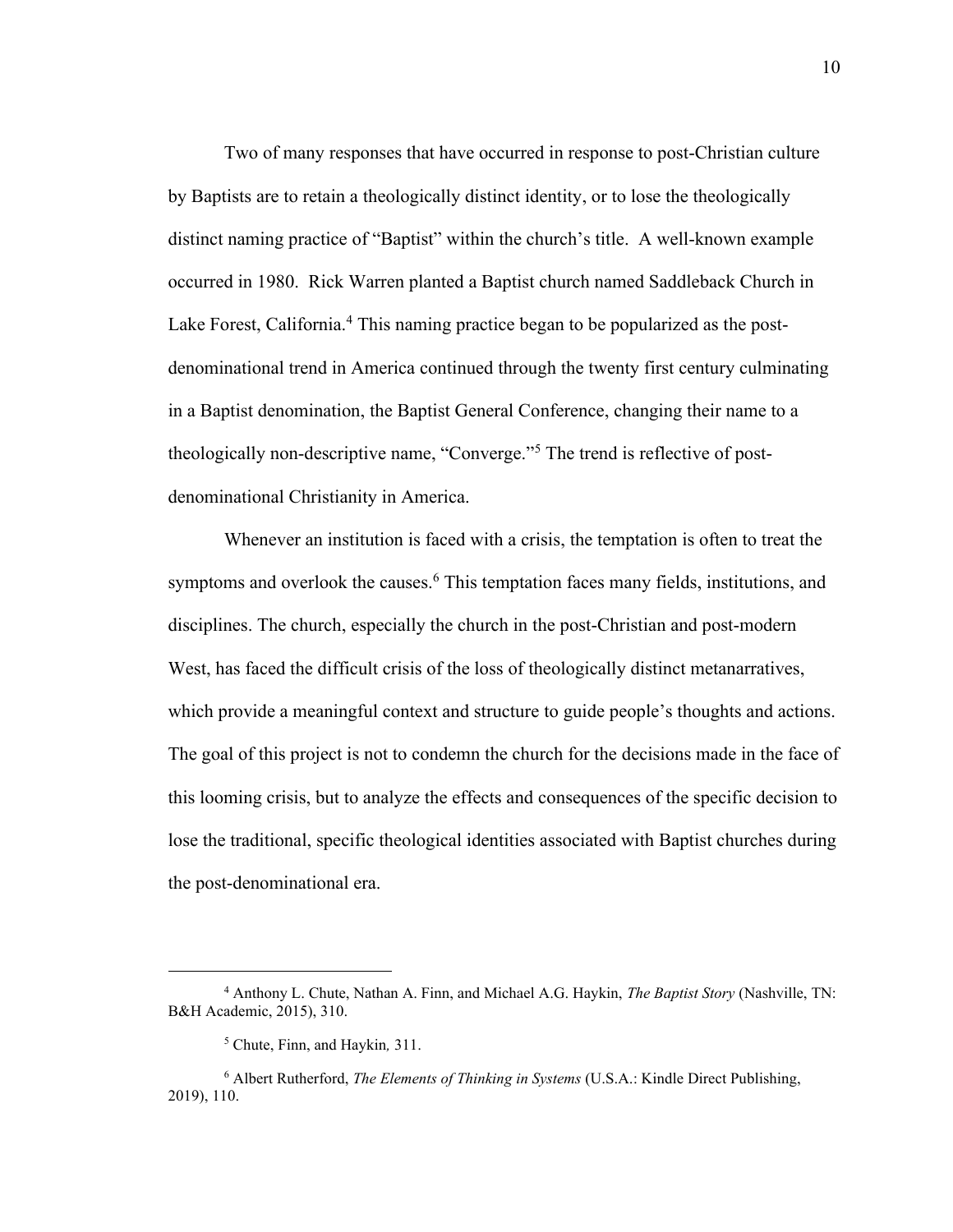Every decision can potentially produce both positive and negative externalities.<sup>7</sup> While a plethora of material encourages a non-denominational naming of churches, little addresses possible consequences of ridding the church of its descriptive theological name and identity. More specifically, any losses of theological distinctives in churches that choose to not associate in their name with a broader Baptist identity have not been studied in detail, perhaps because of its currency and, thereby, lack of historical data. If people are attracted to a church because of its non-denominational name, will this congregation bring with it a sub-set of expectations into the church community about its theological affiliation? Are pastors and leaders more apt to preach and teach more ecumenically-appealing theology rather than distinctly baptistic theology?

#### **Definition of Terms**

To provide a common vocabulary, the following list includes words that can take on numerous definitions or might be ambiguous. While there may be other appropriate definitions and ways in which these words are used elsewhere, for the purposes of this project the provided terms will be used as follows.

Baptistic identity is defined as a willingness to associate with the term, "Baptist," and other baptistic theological distinctives.<sup>8</sup> A baptistic identity can be found in someone who embraces the Baptist label. Baptistic theology is defined as the central tenets of baptistic theology including the belief in symbolic ordinances, the need for personal conversion, congregational church polity, and believer's confessional baptism by

<sup>7</sup> Rutherford, 111.

<sup>8</sup> Chute, Finn, and Haykin, 310.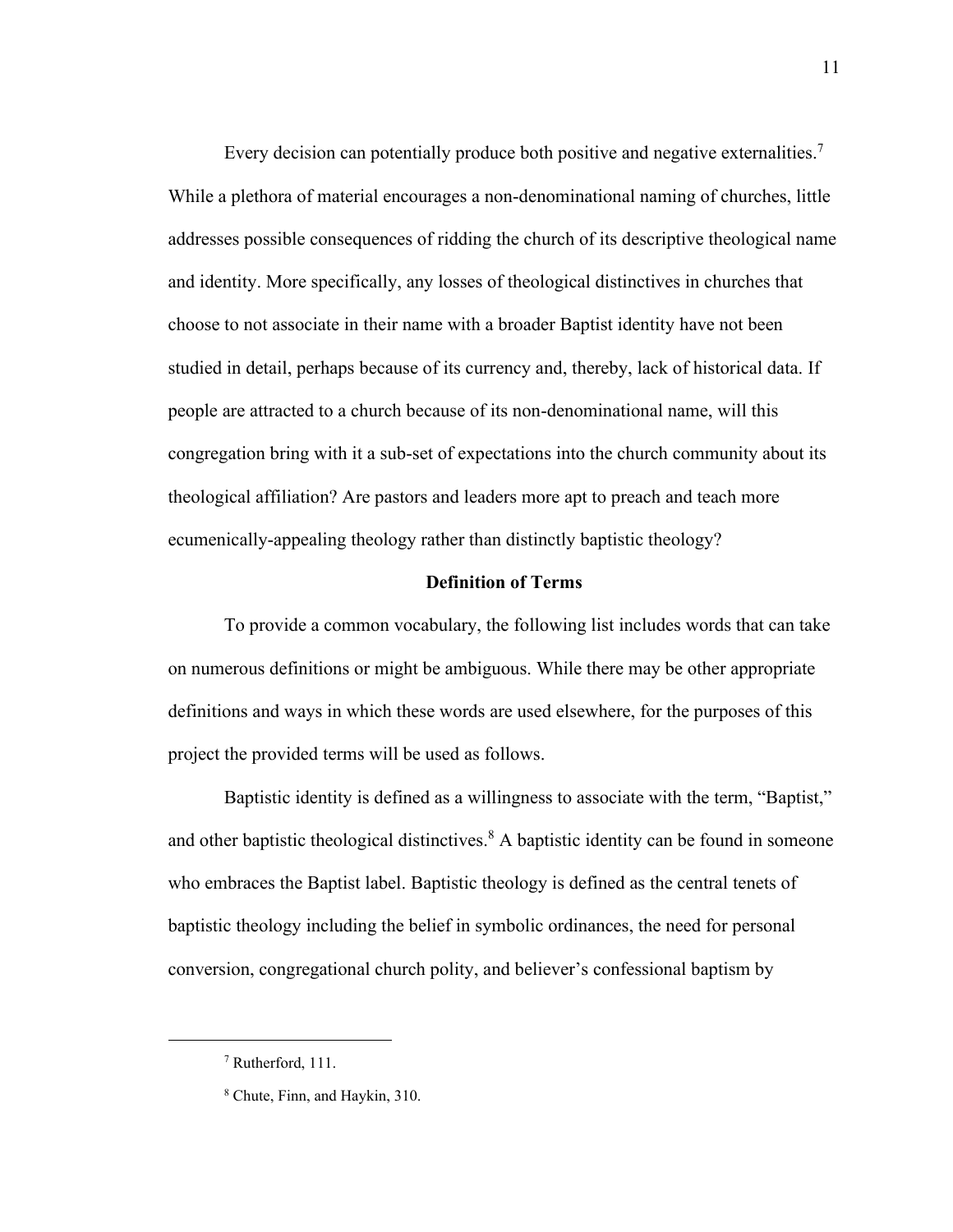immersion.<sup>9</sup> Evangelical is defined as Christians who hold to orthodox Christian theology, the inerrancy and authority of Scripture; Evangelical Christians adhere to a personal need for conversion and relationship with God through Jesus Christ. A Baptist church is a congregation whose faith statements adhere to traditional baptistic theology and practices, regardless of denominational affiliation or congregational naming practice. A church attender is distinguished from church member as someone who attends church regularly (at least monthly) without a formal declaration of membership or commitment to the congregation. A church member is defined as someone who has gone through the process of formally declaring their commitment to their local congregation and accepts the rights and responsibilities associated with membership. A non-denominational church is an individual congregation without larger denominational affiliation. An attractional church is a congregation that values relevant and attractive ministries designed to attract to their church those without a church background of belonging to the church.<sup>10</sup>

#### **Delimitations of the Problem**

<span id="page-13-0"></span>While the scope of this problem is prevalent across the western world, the scope of this project is localized to six Converge North Central Baptist churches in Northern Minnesota. Other researchers and observers may make inferences or apply the findings of this project to other churches, but the study is not intended to be exhaustive of all denominations, all Baptist churches, or all Converge churches.

<sup>&</sup>lt;sup>9</sup> Kimlyn J. Bender, "Karl Barth, Confessionalism, and the Question of Baptist Identity," *Perspectives in Religious Studies* 45, no. 1 (Spring 2018): 62.

<sup>10</sup> Billy Hornsby, *The Attractional Church* (New York, NY: Faith Words, 2011), 2.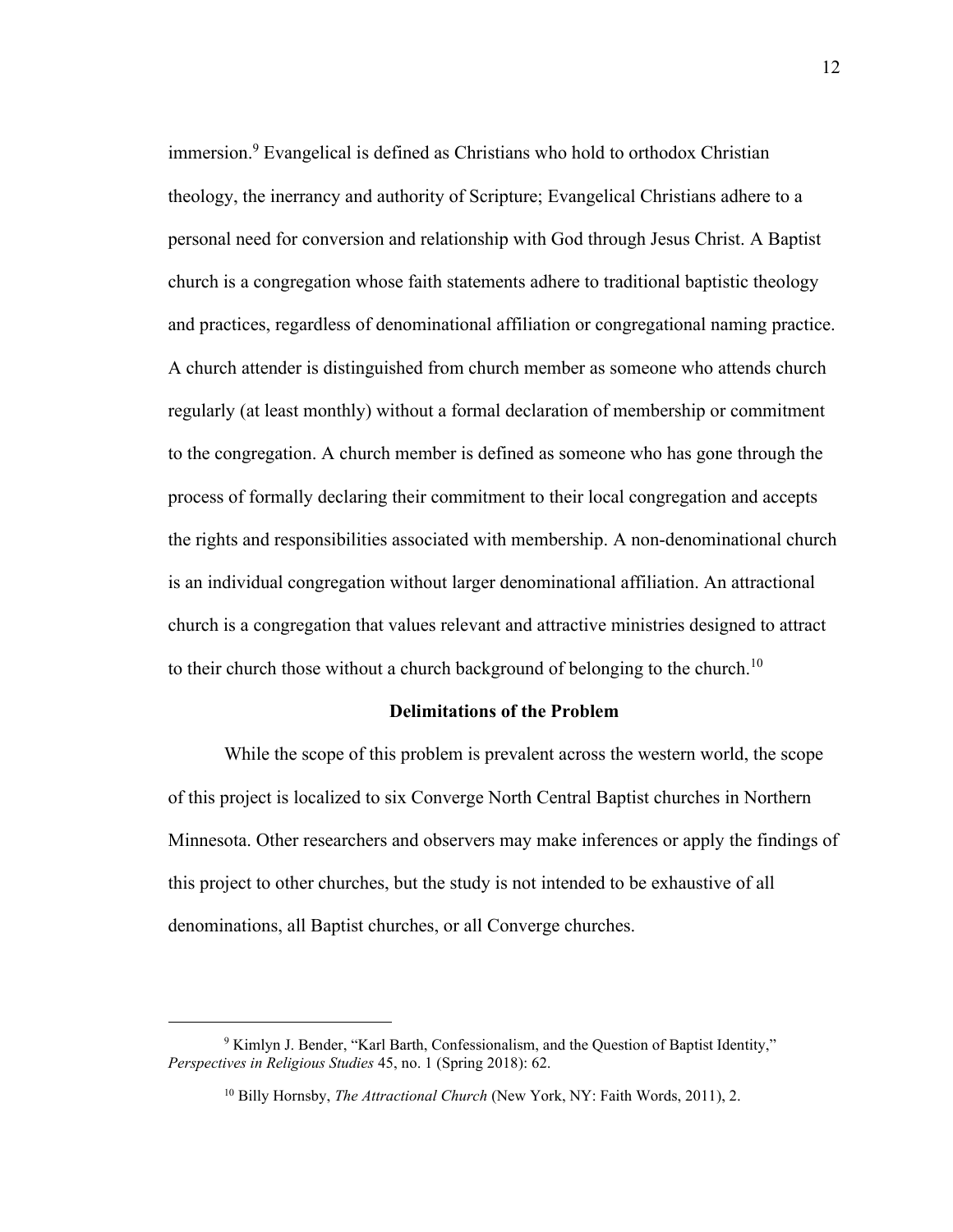The research is limited to the historical loss of Baptist identity in Baptist churches in North America. This study shows the progressive loss of baptistic identity in Baptist churches in North America throughout history and specifically from the twentieth and twenty-first centuries. The research is limited to theologically distinct Baptist churches. This research is not comprehensively studying all Baptist denominations, Baptist churches, or baptistic non-denominational churches. The purpose of this research is to study broad historical trends and theological distinctives of Baptist theology and Baptist churches within North America.

The field research was conducted with six Converge North Central churches in the Northern Minnesota region. The field research involves three Baptist churches with Baptist names, and three Baptist churches without Baptist names. This research is qualitative mixed-methods in design.

#### **Assumptions**

<span id="page-14-0"></span>The first assumption is there are always unintended consequences for decisions made considering the church. Similar to other organizations, the typical way in which an organization seeks to find a solution to any given problem is to first find a "fix" for a symptom.<sup>11</sup> The root causes of a symptom are often ignored and are seen as the symptoms, which creates a type of feedback loop of reinforcement.<sup>12</sup> This reinforcement is often supported by the system and as new symptoms emerge they are treated in isolation as the loop continues. This type of loop is fed through confirmation bias, which

 $11$  Rutherford, 110.

<sup>&</sup>lt;sup>12</sup> Rutherford, 113.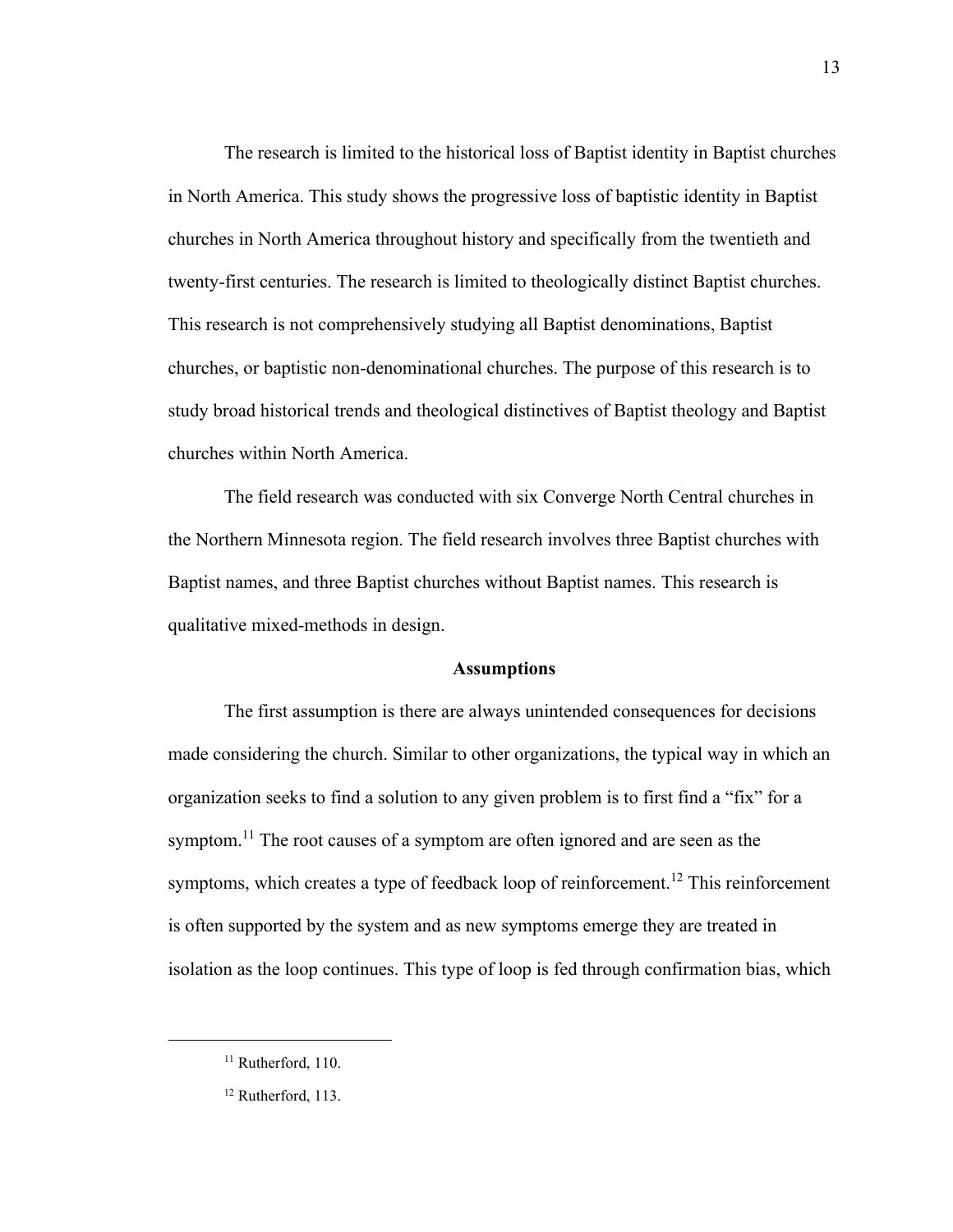assimilates all new information as corroborating the previously held theory concerning the original problem. $^{13}$ 

The second assumption is that God is supremely sovereign over the church and sustains it. Jesus says "Truly, I say to you, there are some standing here who will not taste death until they see the Son of Man coming in his kingdom"<sup>14</sup> (Matt. 16:28 [ESV]). In this statement, Jesus promises his church that there will be a remnant left when he returns. Regardless of what problems, difficulties, or issues the church encounters, it is in no danger of being eradicated.

The third assumption is the church is created and instituted by God as a divine reality.<sup>15</sup> While the church is a divine institution, it is a system similar to other sociological organizations in that it can be observed and studied with benefit toward the church.

The fourth assumption is the church is composed of all true members of the body of Christ regardless of denomination (1 Cor. 12:12). The Apostle Paul declares that Christ is the head of his body, the church (Col. 1:18). This reality shapes the focus of the church as an organic body being sustained by Christ. The Apostle Paul describes Christ as perpetually interceding for his people at the right hand of God the Father (Rom. 8:34).

<sup>13</sup> Yoram Bar-Tal, Hanna Brycz, Barbara Dolinska, and Dariusz Dolinski, "When Saying That You are Biased Means that You are Accurate? The Moderating Effect of Cognitive Structuring on Relationship Between Metacognitive Self and Confirmation Bias Use" *Current Psychology: A Journal for Diverse Perspectives on Diverse Psychological Issues*, (Nov 7, 2017): 1708.

<sup>14</sup> Unless otherwise noted, all Scripture citations are from *The Holy Bible: English Standard Version*. (Wheaton, IL: Crossway Bibles, 2016).

<sup>&</sup>lt;sup>15</sup> Dietrich Bonhoeffer, *Life Together*, trans. John W. Doberstein (New York, NY: HarperSanFrancisco, 1954), 26.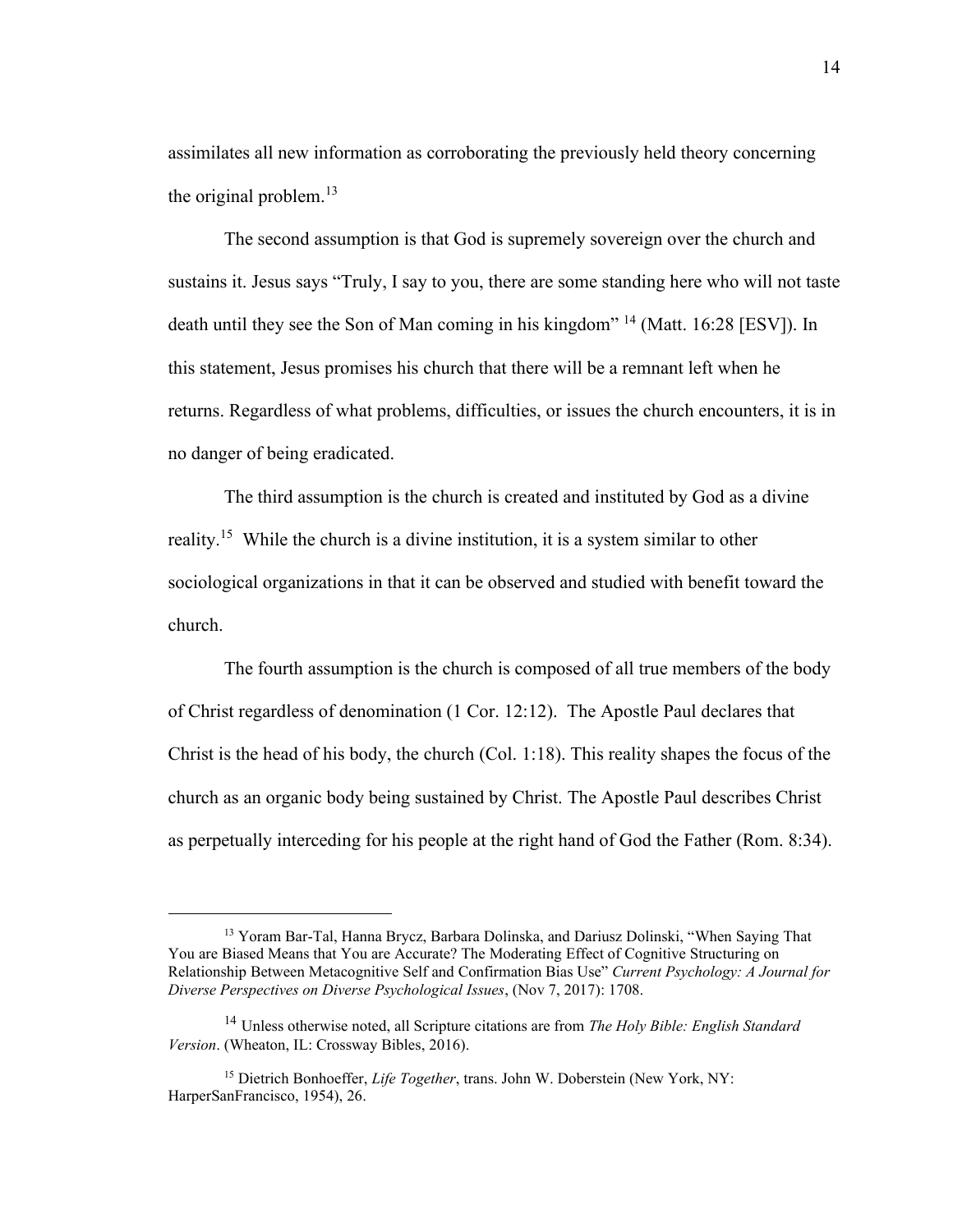While the church may have human divisions, it is a singular entity under Christ and is a unified whole under him. The goal of the church is to seek to grow in unity as Christ prayed that his church may be one just as he and the Father were one (John 17:20-21).

The fifth assumption is that it is acceptable for believers to come to different conclusions on disputable matters of the faith (Rom. 14:1-5). Such differing conclusions all honor God in those convictions. The church is admonished not to judge one another regarding each other's convictions (Rom. 14). Similarly, each Christ follower may be called by God with different convictions for different callings in life. God is seen calling the disciples to different callings in life (John 21:18-23). Peter was called to be crucified, and John was called to live a longer life and die of natural causes. In life, there are Christians who are called to defeat the enemy and there are those who are called to be killed by their enemies, but each one who follows Christ in these is called faithful (Heb. 11:32-40). While convictions are powerful callings from God, disputable matters demand mutual respect among believers. Christians from different denominations can work together in ways that do not compromise their beliefs.

The sixth assumption is that differing beliefs do not have to be a source of contention for Christians. There can be unity without uniformity. The Apostle Paul describes giving up his dietary freedoms to not cause offense to his brothers (1 Cor. 9). Paul describes the brother whose conscience is destroyed by another brother for eating food sacrificed to idols as the "weaker brother" (1 Cor. 8:11). It should be the desire of believers to respect each other's beliefs while simultaneously holding fast to their convictions. To allow another believer's convictions to destroy one's conscience is a sign of being a "weaker brother." Being sanctified as a Christian should result in maturity and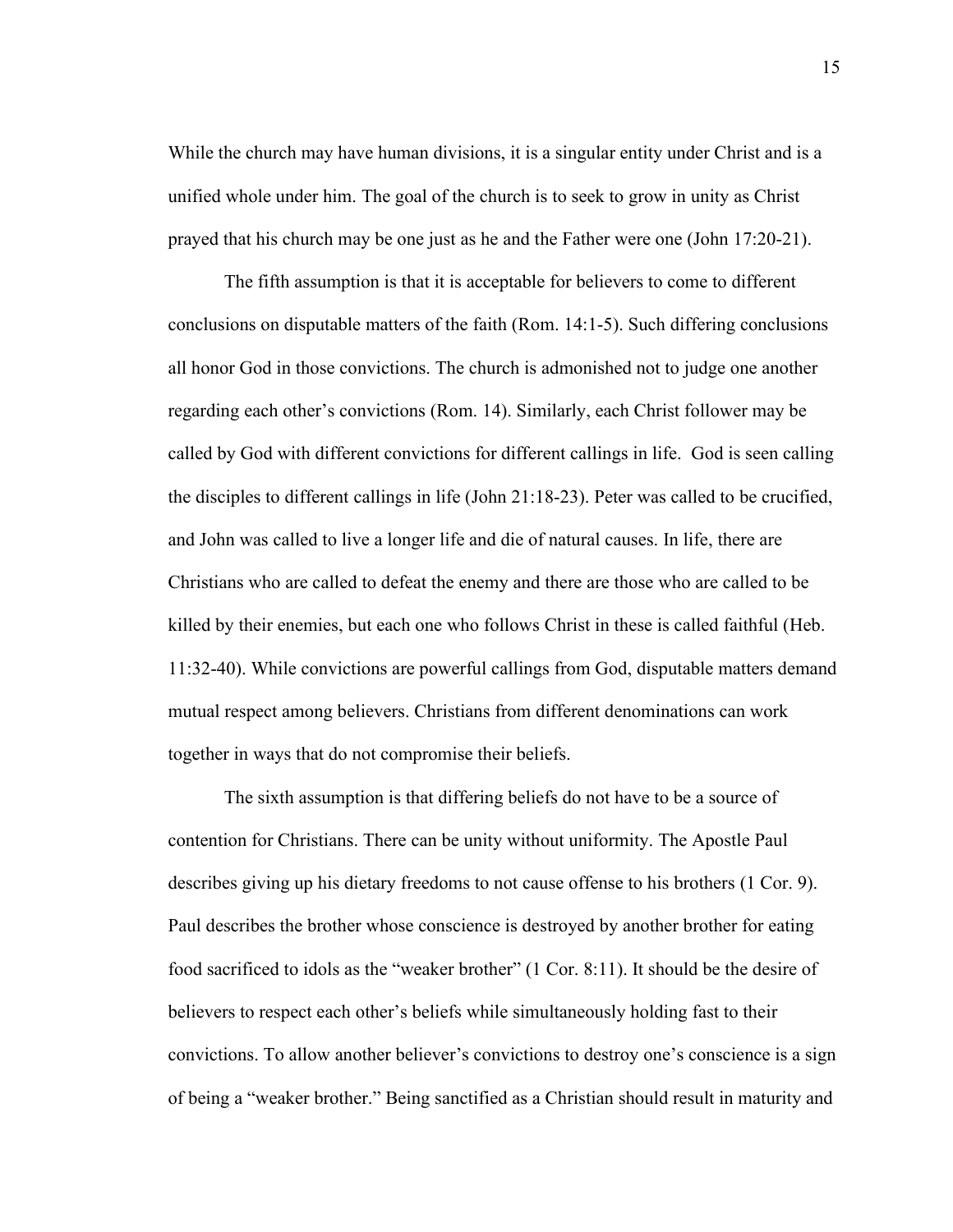growing up as a Christian so that one can respect another believer's convictions that may be different than one's own (*see* 1 Pet. 2:2 and Eph. 4:11-16).

The seventh assumption is that Scripture is the inerrant Word of God. Scripture is useful for all manner of life and is the authoritative source for belief and practice (2 Tim. 3:16). Scripture is the standard for truth (John  $17:17$ ).<sup>16</sup> The Bible is the written Word of God that contains the necessary revelation of the Gospel for salvation (Rom.  $10:13-17$ ).<sup>17</sup> The Bible contains everything necessary for the believer to have faith, trust, and obedience in God.<sup>18</sup>

#### **Setting of the Project**

<span id="page-17-0"></span>The setting of the project is within Converge North Central churches of Northern Minnesota. The scope is a historical outline of the trending loss of baptistic identity within Converge churches. Throughout protestant history, there has been a trend and movement away from tradition as a source of authority within the church.<sup>19</sup> The Reformation cry of *Semper Reformanda* created a new source of identity for Protestant believers in that tradition itself was no longer a good enough source for a church identity.<sup>20</sup> Kimlyn Bender writes on Karl Barth's understanding of the rejection of traditionalism in the Reformed movement:

Barth's rejection of such traditionalism rests upon the acknowledgement of the uncomfortable fact that the original Reformed answer given to the question of its

- <sup>19</sup> Bender, 53.
- <sup>20</sup> Bender, 53.

<sup>16</sup> Wayne Grudem, *Systematic Theology* (Grand Rapids, MI: Zondervan: 1994), 90.

<sup>17</sup> Wayne Grudem, 116.

<sup>18</sup> Wayne Grudem, 127.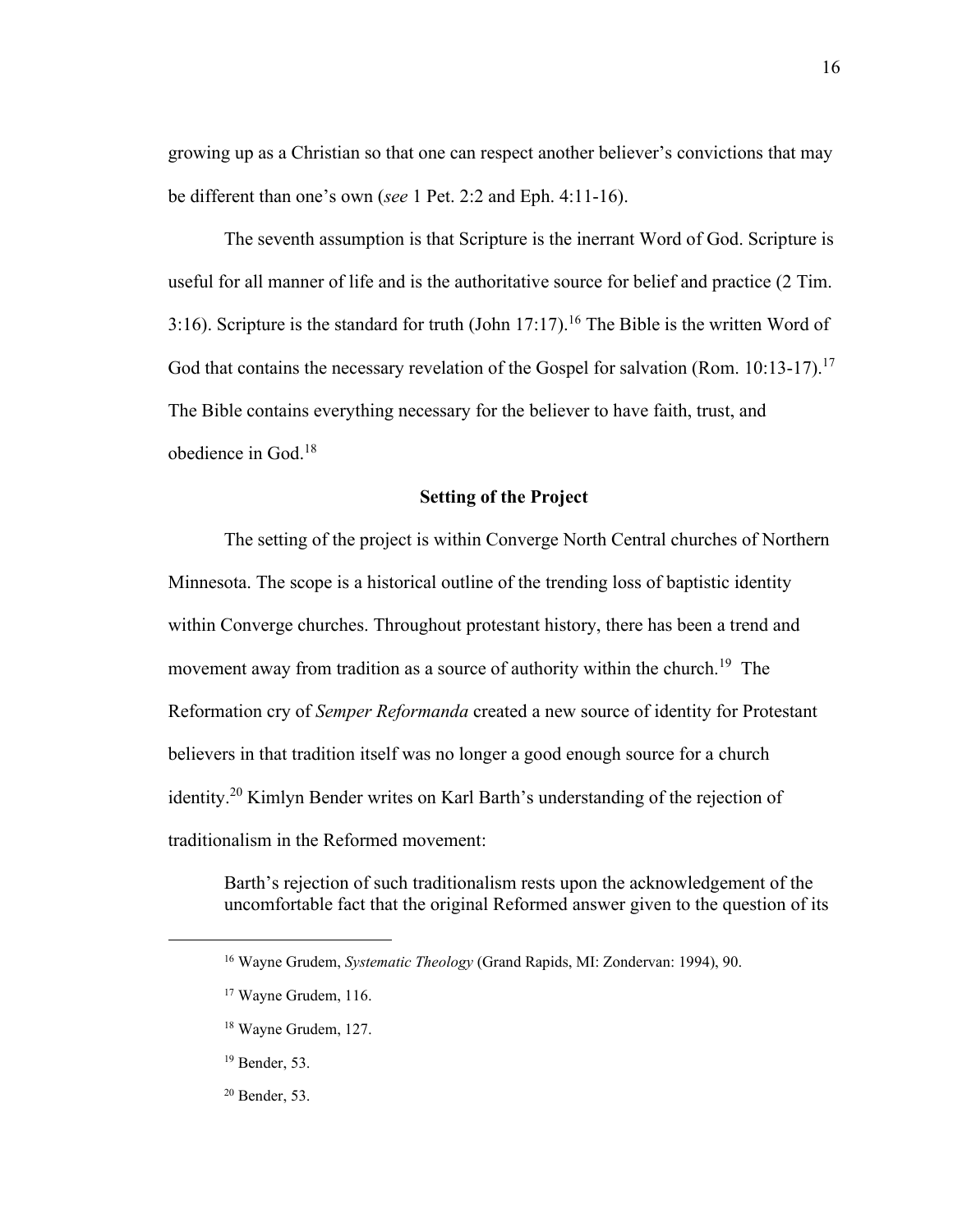identity is at its root and in its founding one that radically calls into question all simple appeals to tradition of any kind, and in principle, even its own. And it is here, at this point, that the Reformed church set the Scripture principle as the antithesis against all warm-hearted and romantic, or even dogmatic, appeals to the centrality and normativity of tradition.<sup>21</sup>

In the attempt to self-identify, protestants quickly began to sub-divide under the new ideological and theological premise of the Reformation during the modern time period.

Despite this self-identity crisis, the protestant church stood with a relative sense of identity in their particular theological distinctives. Theological splits led to greater theological specificity, not greater theological ambiguity. Within the Baptist identity, two great Baptist identities emerged: the General Baptists and the Particular Baptists.<sup>22</sup> Each group of Baptist identity represented specific theological roots and beliefs. While each group was distinct, they also were united in their common Baptist theological beliefs and their common Baptist ancestry.

The Baptist identity had been forged in the fires of suffering. In England between 1660 and 1688, Baptists underwent the Great Persecution for their beliefs.<sup>23</sup> During this same time period in America, many Baptists found themselves imprisoned or tortured for their baptistic identity.<sup>24</sup> This persecution helped to inform and solidify a common identity amongst Baptists. In spite of their persecution, Baptists retained their identity and

 $21$  Bender, 4.

<sup>22</sup> H. Leon McBeth, *The Baptist Heritage* (Nashville, TN: Broadman Press, 1987), 21.

<sup>&</sup>lt;sup>23</sup> Kirsten Thea Timmer, "English Baptist Women Under Persecution (1660-1688): A Study of Social Conformity and Dissent," *Baptist History and Heritage* 41, no. 1 (Winter 2006): 18.

<sup>&</sup>lt;sup>24</sup> Milton P. Ryder, "Swimming Against the Current: The Strange Therapy of Persecution; The Price Paid for Religious Liberty By Some Early Massachusetts Baptists and the First Baptist Church," *American Baptist Quarterly* 21, no. 1 (March 2002): 12.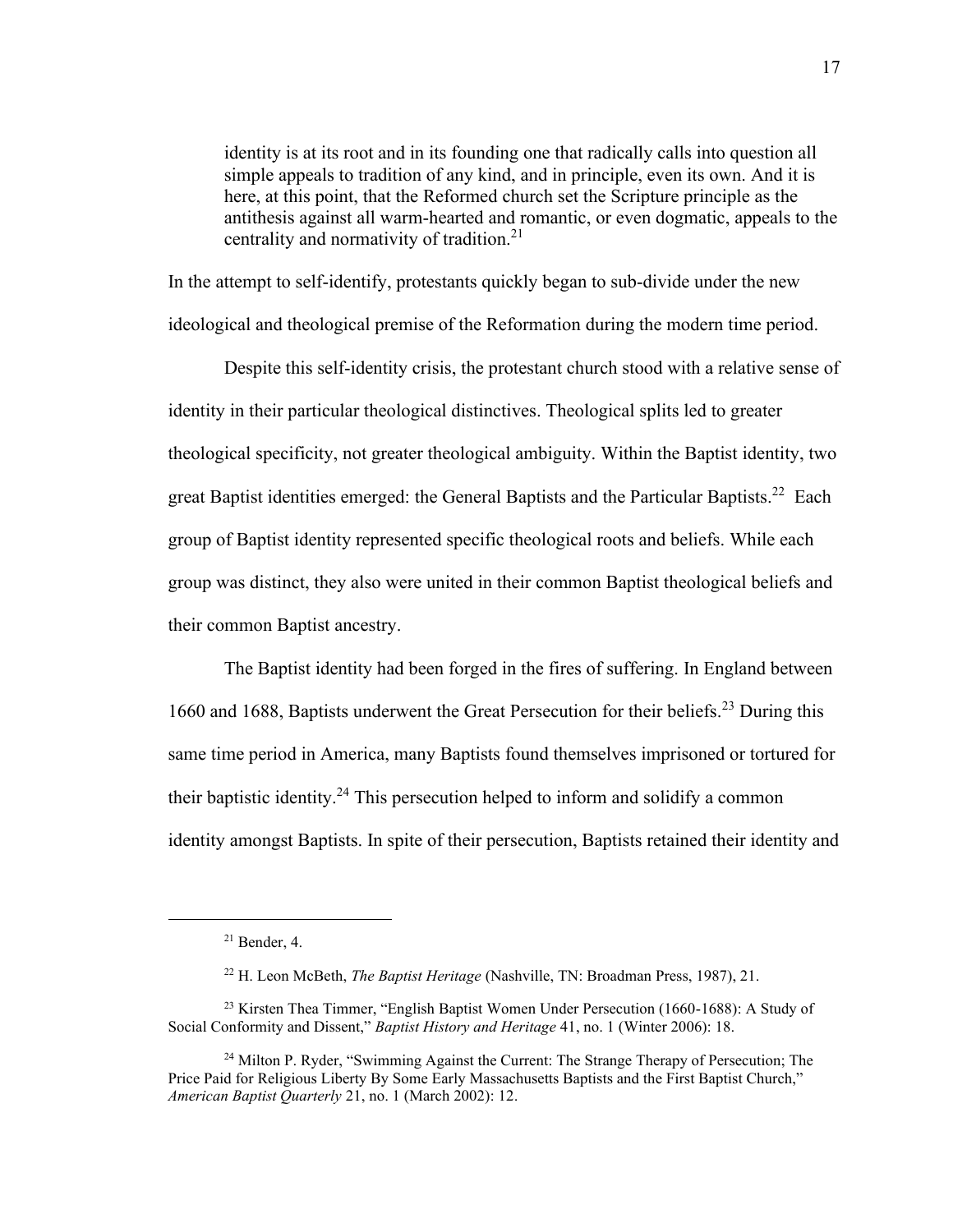grew larger within the larger framework of their Protestant identity. The Baptist identity provided a theological and community framework for theological, community, and ideological beliefs central to the human condition. It was larger than an intellectual theory. A Baptist identity provided a larger metanarrative, commitment, and source of belonging for Christians who identified with a baptistic distinct theology and church community.

Amid persecution and suffering, Baptists continued to thrive in America. Baptists achieved their first associational structure and unified sense of conformity in the Philadelphia Baptist Association of  $1707<sup>25</sup>$  Once a common doctrine was established, Baptists were able to unite under a common identity despite theological differences, namely Particular and General Baptists, and unique local expressions. In 1812 when missionary Adoniram Judson arrived in Burma, he was persuaded of Baptist theology while reading and studying the Greek New Testament during his voyage. He renounced his missionary support in the Congregationalist denomination and sent his traveling companion back to the United States to inform them of his situation and to seek support from Baptists in the United States. This sparked a unified Baptist missionary effort under the General Missionary Convention of the Baptist Denomination in the United States of America for Foreign Missions.<sup>26</sup>

<sup>25</sup> Terry Wolever, introduction to *Philadelphia Baptist Confession of Faith* (Asheville, NC: Revival Literature, 2007), 7.

<sup>26</sup> Nathan A. Finn, "Until All Burma Worships the Eternal God," in *Adoniram Judson,* ed. Jason G. Duesing (Nashville, TN: B&H Publishing Group, 2012), 79.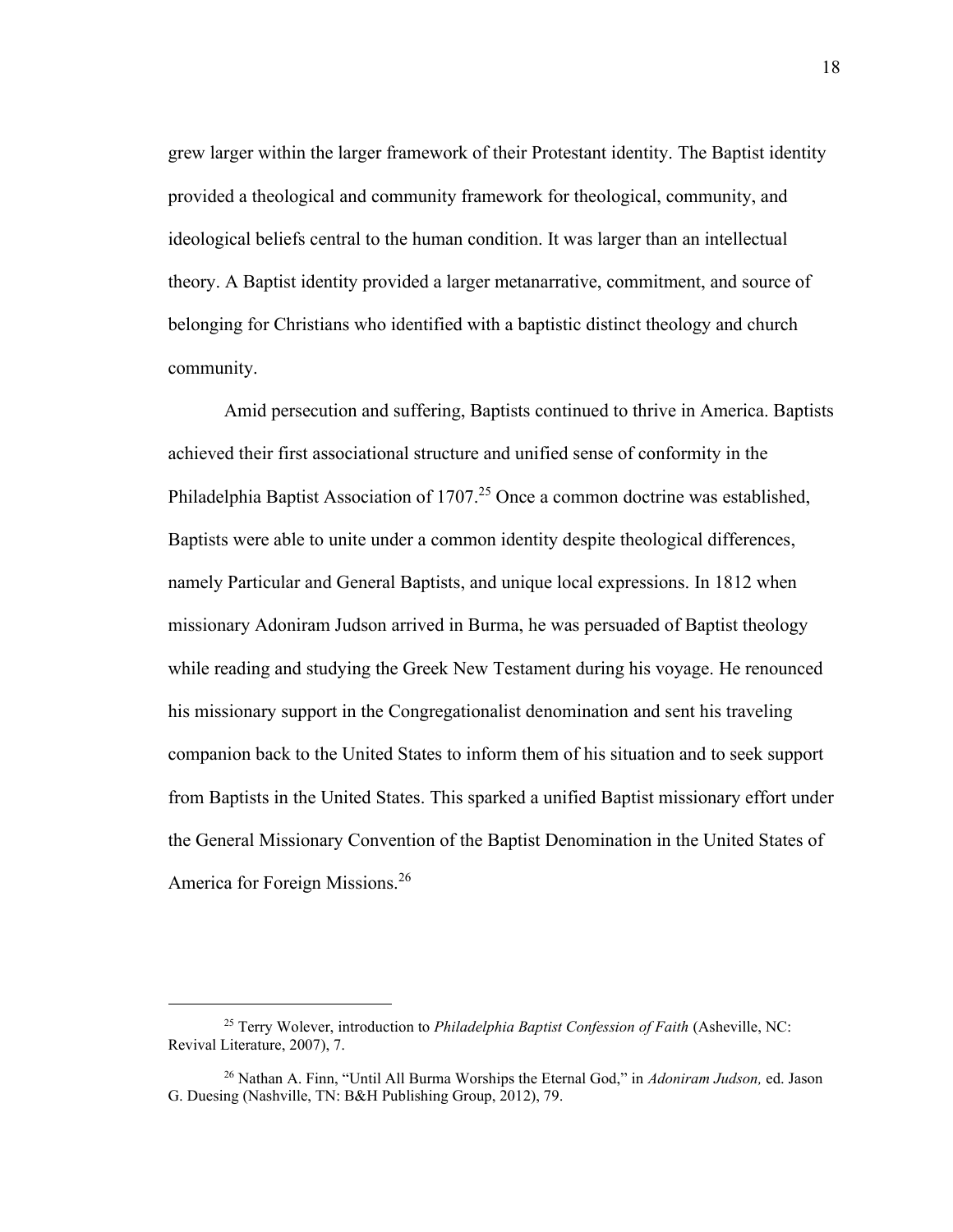Baptists were historically devoted to the cause of freedom in America. This desire for freedom was rooted in their own desire to peaceably assemble and worship in a sectarian way as they saw fit. After Thomas Jefferson's presidential term took place, the Danbury Baptists of Connecticut wrote to Thomas Jefferson in 1801 seeking equality with the Congregationalists who received official state support.<sup>27</sup> As religious liberty increased, the plight of the American Baptists diminished. With the persecution and suffering of American Baptists prominent in their memory, Baptists became known as disestablishmentarian in their philosophy.<sup>28</sup> Thomas S. Kidd and Barry Hankins mentioned the parallel between the freedoms the colonies were fighting for against Britain with the freedoms Baptists were advocating. "As Virginia moved toward establishing a state government independent from Britain, Baptists continued to petition for full religious liberty."<sup>29</sup> The desire for freedom in worship is the historical cause of the Baptist movement.

As Baptists entered the twentieth century, the dawn of Christendom was approaching. Baptists and Presbyterians alike entered into one of the greatest contemporary schisms in Protestantism, the debate between liberalism and fundamentalism.<sup>30</sup> The battle between fundamentalists and liberals would culminate in the 1920s, and movements to reconcile the two into a unified church (and unified

<sup>27</sup> Thomas S. Kidd and Barry Hankins, *Baptists In America* (New York, NY: Oxford University Press, 2015), 60.

<sup>28</sup> Kidd and Hankins, 63.

<sup>29</sup> Kidd and Hankins, 63.

<sup>30</sup> Kidd and Hankins, 184.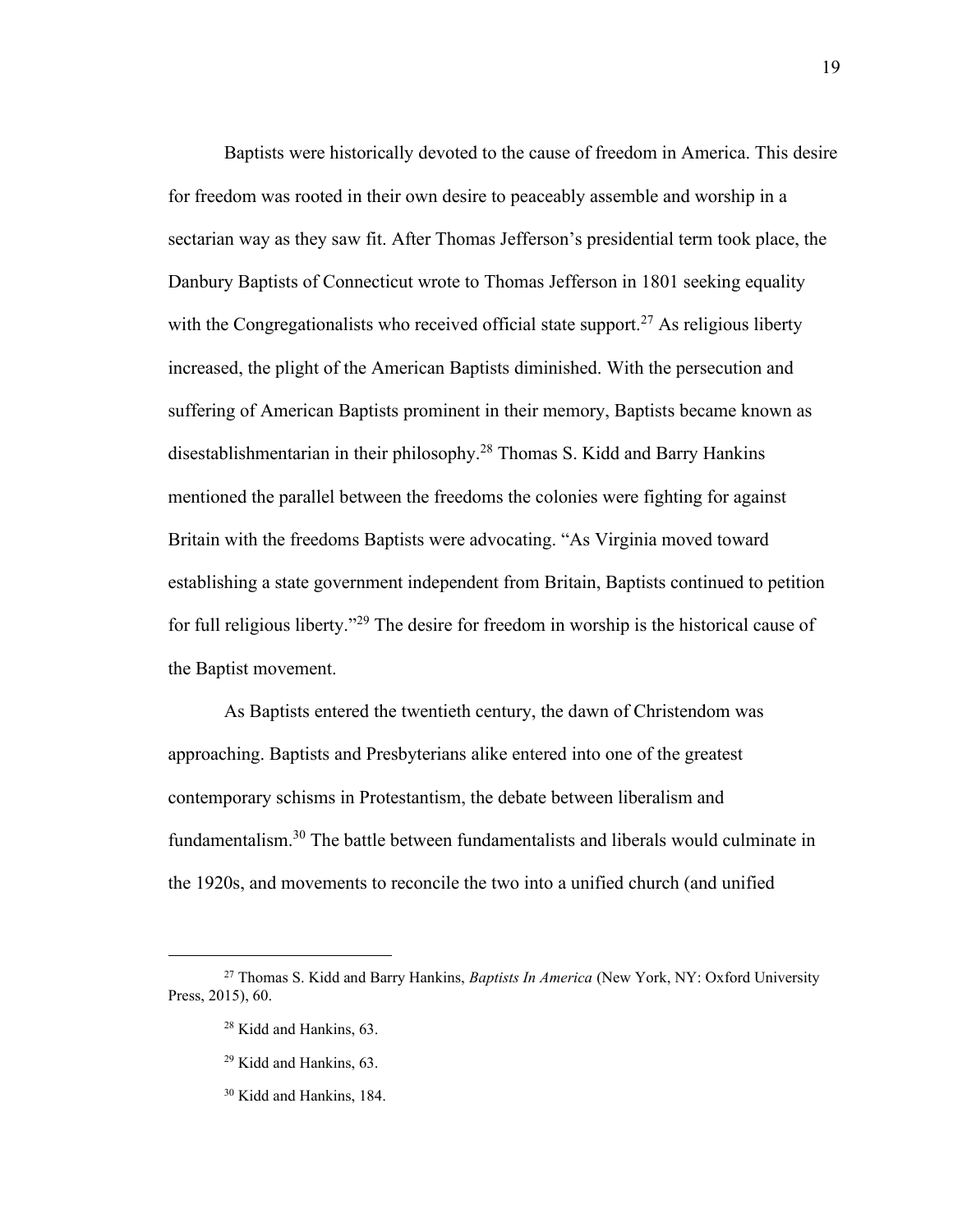seminaries) remained until the 1940s.<sup>31</sup> With many Baptist seminaries securely rooted in theological liberalism, the twentieth century saw the rise of the new fundamentalist Baptist seminaries and churches standing in open rejection to theological liberalism and beginning the movement of unaffiliated Baptist churches with no denominational affiliation (yet there were still associations of affiliated churches).<sup>32</sup> With new seminaries being formed with fundamentalist and conservative evangelical roots, a new form of selfidentification was beginning. Two of the primary characteristics that would form and define these new associations was a high view of Scripture and the need for personal conversion.<sup>33</sup>

Presently, the western world has entered a time period described as post-Christian.<sup>34</sup> Post Christendom is characterized by an apprehension of loss in relationship between the church and the world.<sup>35</sup> Theodore J. Hopkins writing on this important loss for the Western church notes "Post-Christendom is characterized theologically by a deep apprehension about the relationship between the church and the world."<sup>36</sup> This loss of balance between the church and the world has affected all of Christianity. However, the aim of this study is to do an in depth analysis of how the loss of Christendom has affected

<sup>31</sup> David Beale, *Baptist History in England and America* (Maitland, FL: Xulon Press, 2018), 521.

<sup>32</sup> Beale, 532.

<sup>33</sup> McBeth, 569.

<sup>&</sup>lt;sup>34</sup> Theodore J. Hopkins, "Narrating the Church at the Dusk of Christendom: How the Loss of Predominance Affects Congregations," *Concordia Journal* 43, no. 4 (Fall 2017): 29.

<sup>&</sup>lt;sup>35</sup> Hopkins, "Narrating the Church at the Dusk of Christendom: How the Loss of Predominance Affects Congregations," 30.

<sup>&</sup>lt;sup>36</sup> Hopkins, "Narrating the Church at the Dusk of Christendom: How the Loss of Predominance Affects Congregations," 30.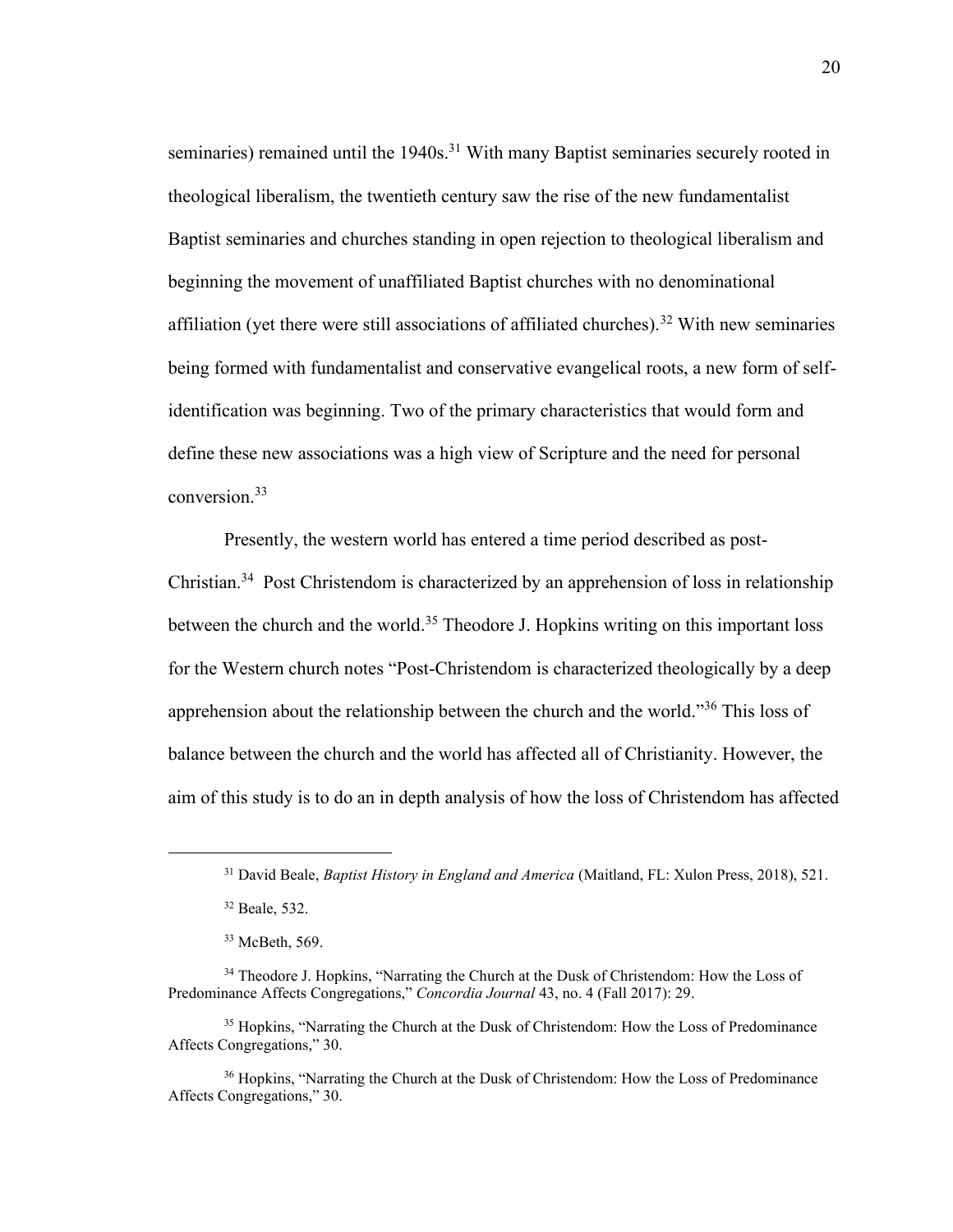baptistic identity within Converge North Central churches in Northern Minnesota. In a time of great upheaval in the church as it loses its position of power and influence it once had, it is vital to provide a theological metanarrative for Baptist churches translating to a framework for life in a post-Christian world.

In response to a post-Christian world and the attempt to regain influence, many Baptist churches began to remove the term from their name.<sup>37</sup> The predominant theory was that by cutting ties, a more ecumenical and attractive church would become visible to outsiders.<sup>38</sup> The unintended consequences of these decisions and the costs may have been greater than originally anticipated. The setting of this study is to explore any possible unintended consequences of the loss of the Baptist theological identity, any effects on Converge North Central churches in Northern Minnesota, and an address to Baptist denominations based on the outcomes of the research.

#### **The Importance of the Project**

#### *The Importance of the Project to the Researcher*

<span id="page-22-0"></span>Throughout the life of the researcher, the researcher has been a part of four different denominations and neither felt loyalty to a specific denomination nor felt a part of a larger context or identity in theological community. This created a vacuum and a hole in the life of the researcher in search of belonging. Since the researcher became a pastor in a Converge church, the researcher has sought to understand and submit to a broader theological community and to embrace a theological identity. This pursuit has

<sup>&</sup>lt;sup>37</sup> Chute, Finn, and Haykin, 310.

<sup>38</sup> Chute, Finn, and Haykin, 310.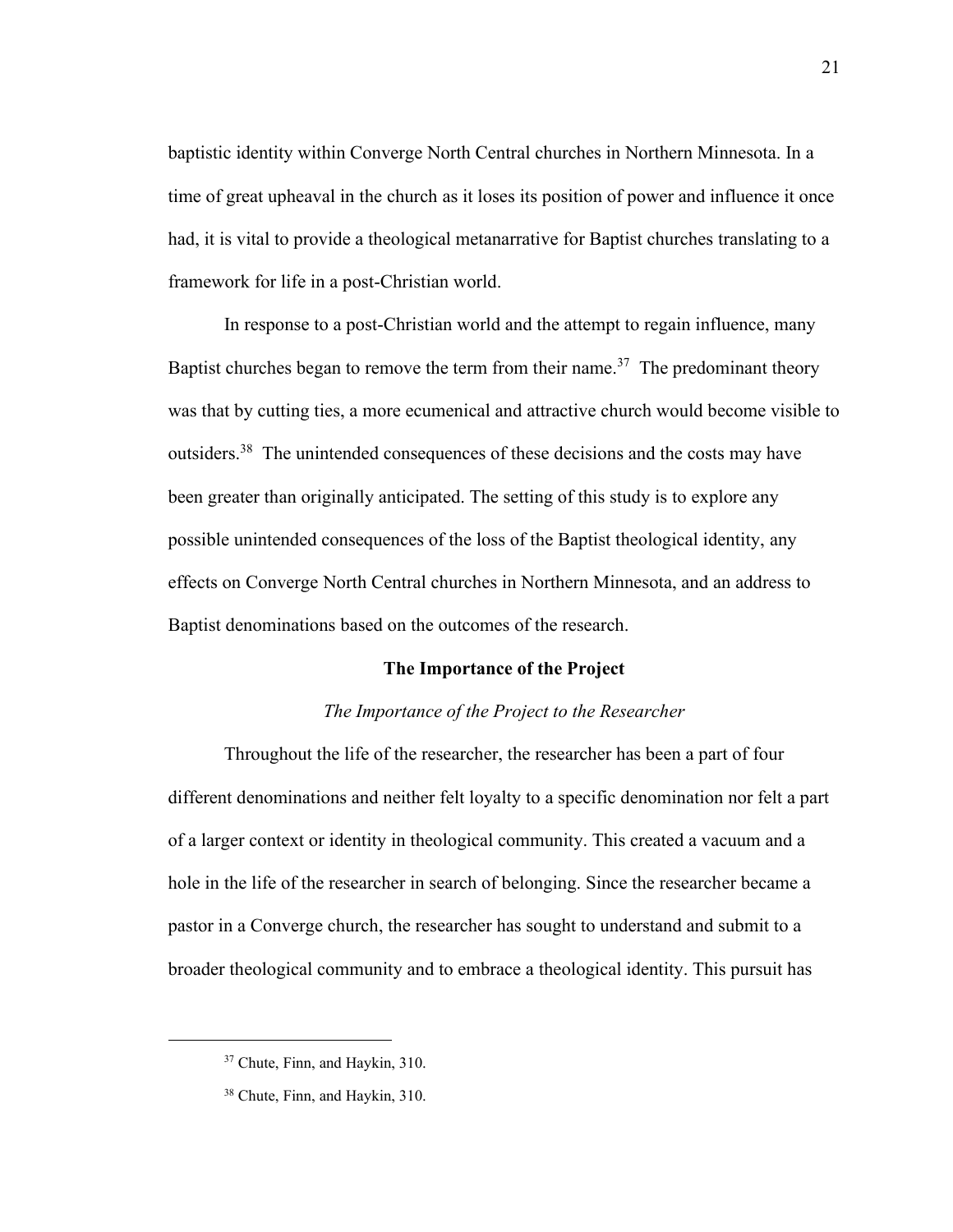been challenging with a felt loss of baptistic identity in the researcher's congregation (having been renamed from a Baptist church), the researcher's loss of baptistic identity in the Bible camp he serves (having been renamed from a Baptist Bible camp), and also within the researcher's denomination (having been renamed from a Baptist denomination). These have led to confusion within the researcher's community as to the identity of the congregation, camp, and denomination. There have been some people within the researcher's town who are confused about the identity of the congregation. The researcher has had conversations with people who have believed the congregation has severed ties with Baptist theology and some have thought the church's name, New Journey Church, is the name of a new post-modern denomination. The absence of being "Baptist" in name has been jarring for new people to the community who were seeking to become part of a Baptist congregation. While there may have been positive outcomes for rejecting a Baptist name and identity, there are also unintended consequences that the researcher is hoping to understand.

As a millennial born in the 1980s, the researcher grew up in the era in which consumerism and program-driven, event-based ministry was at its prime.<sup>39</sup> In his time in the church as both a former member of three different evangelical churches and now as a pastor of an evangelical church, the researcher has seen commitment to the local congregation waning as the promise of attractive ministries, programs, buildings, and events drew people from one congregation to another. Rather than fighting the temptation

<sup>39</sup> Ryan J. Faust, "Recontextualizing Church" (D.Min. Thesis, Gordon-Conwell Theological Seminary, 2017), 1.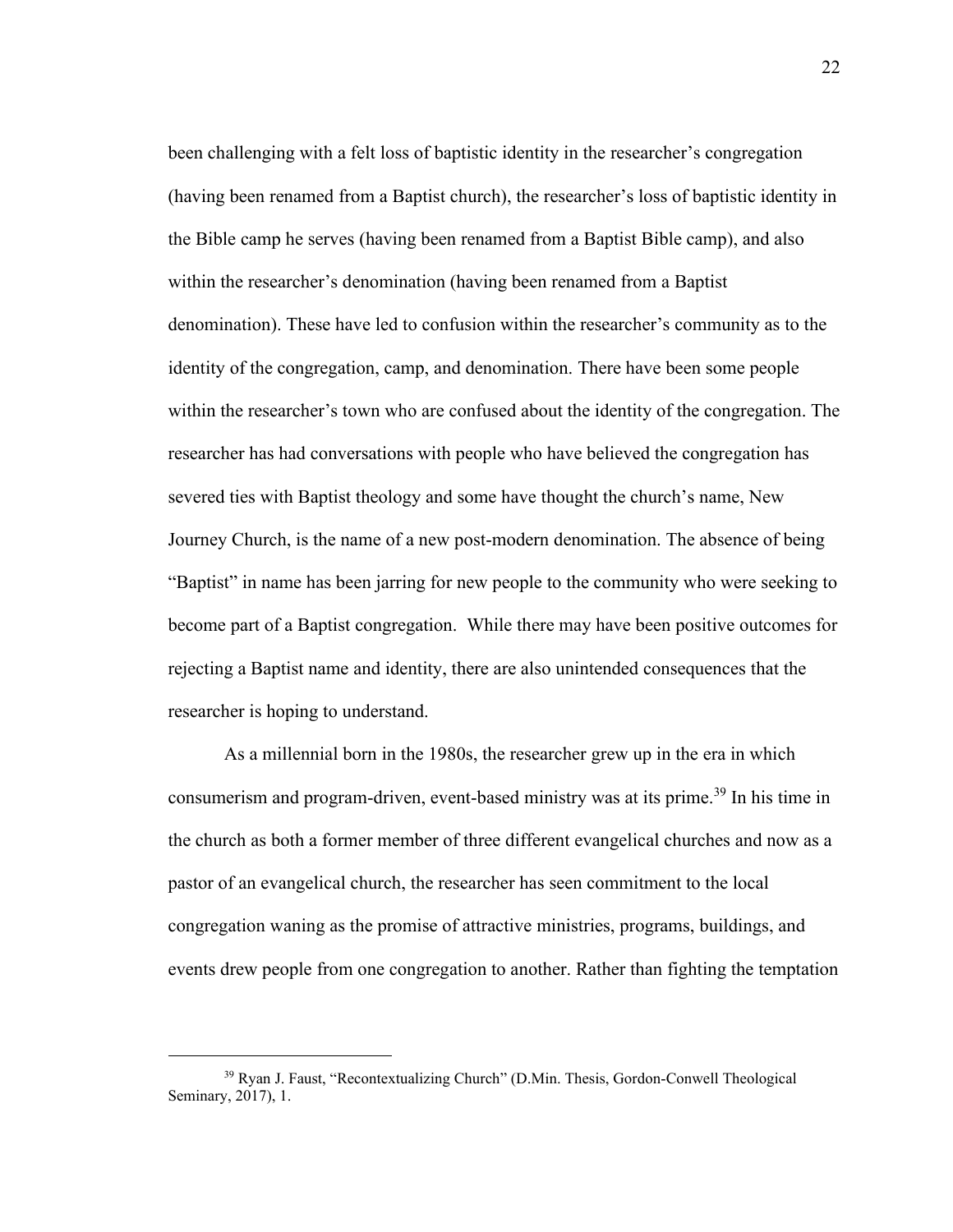to indulge in attractional church ministry, the researcher noticed that many evangelical churches used this model as best as they could to attract people to the church. <sup>40</sup> Writing on the consumeristic attractional church in his dissertation, Ryan J. Faust writes, "This is counter to the gospel and yet many Northern American Evangelicals have tended to respond to the consumer culture by using a consumer methodology of attractional events to draw a crowd and the program-driven model to make disciples."<sup>41</sup> This type of mentality within the church has created systems and cultures where the community may be outwardly identified as the priority, but the unspoken reality is that the resources of the church are being allocated to attractional events.

Within this context and the post-denominational context, the commitment to theological identity seems to be less important than the outcome of people coming to the church events. With success now quantified by attendance numbers, churches began to conform their philosophies and missions to the outcome of attracting people to services. As a young pastor, the researcher watched as the church began to dwindle in attendance when those in charge of ministries were not able to cater to felt needs or specific desires of some congregants. In this, the commitment to theological identity was lacking. If another church of a different theological persuasion or theological identity offered a program, music, or other attractive quality more compelling, the researcher saw congregants transition to another church. Witnessing churches changing their names, the

<sup>40</sup> Ryan J. Faust, 1-2. See especially Faust's contribution to the competitive nature of the attractional church and how branding (or naming) is a microcosm of the larger attractional church schema.

<sup>41</sup> Faust, 1-2.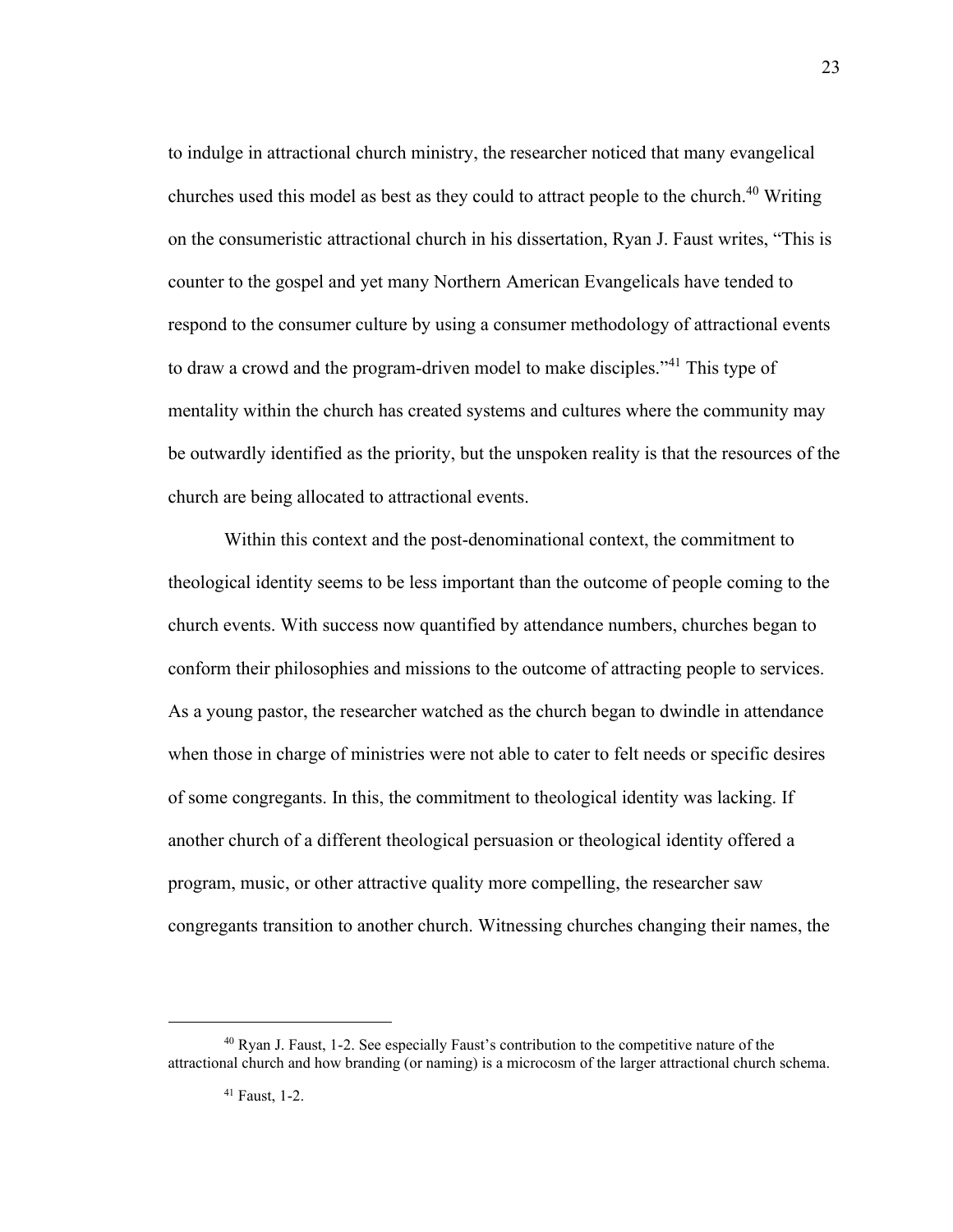researcher became curious as to how the perception of the ecumenical church community perceived the different churches in the community. For instance, if numerous denominationally affiliated churches changed their name to a more theologically ambiguous name, how would congregants and the community understand the distinguishing theological distinctions of each church? How would they choose a church? If the problem of commitment exists in the local church community, will downplaying denominational affiliation and theological distinctions impact and contribute to an already consumeristic and attractional church? If people in a local community are deciding which church to commit to, how will they choose if theological distinctions are not apparent? It seemed to the researcher that the more theological distinctions were removed from congregational names, the more it would contribute to a consumeristic model that the programming or attractiveness of the church community would be the method for choosing a congregation rather than theological identity. The researcher would like to understand if the loss of the Baptist name in Baptist churches has contributed to the attractional church model and if there has been a loss of theological identity in these churches.

#### *The Importance of the Project to the Immediate Ministry Context*

While there are various reasons to rename a congregation, denomination, or Bible camp, there are always unintended consequences that transpire. The researcher is passionate about exploring these unintended consequences and asking the question of whether these unintended consequences are worth the trouble of losing a baptistic identity. These unintended consequences range from theological to sociological in the personal life of the researcher and the effects are seen at the local congregational level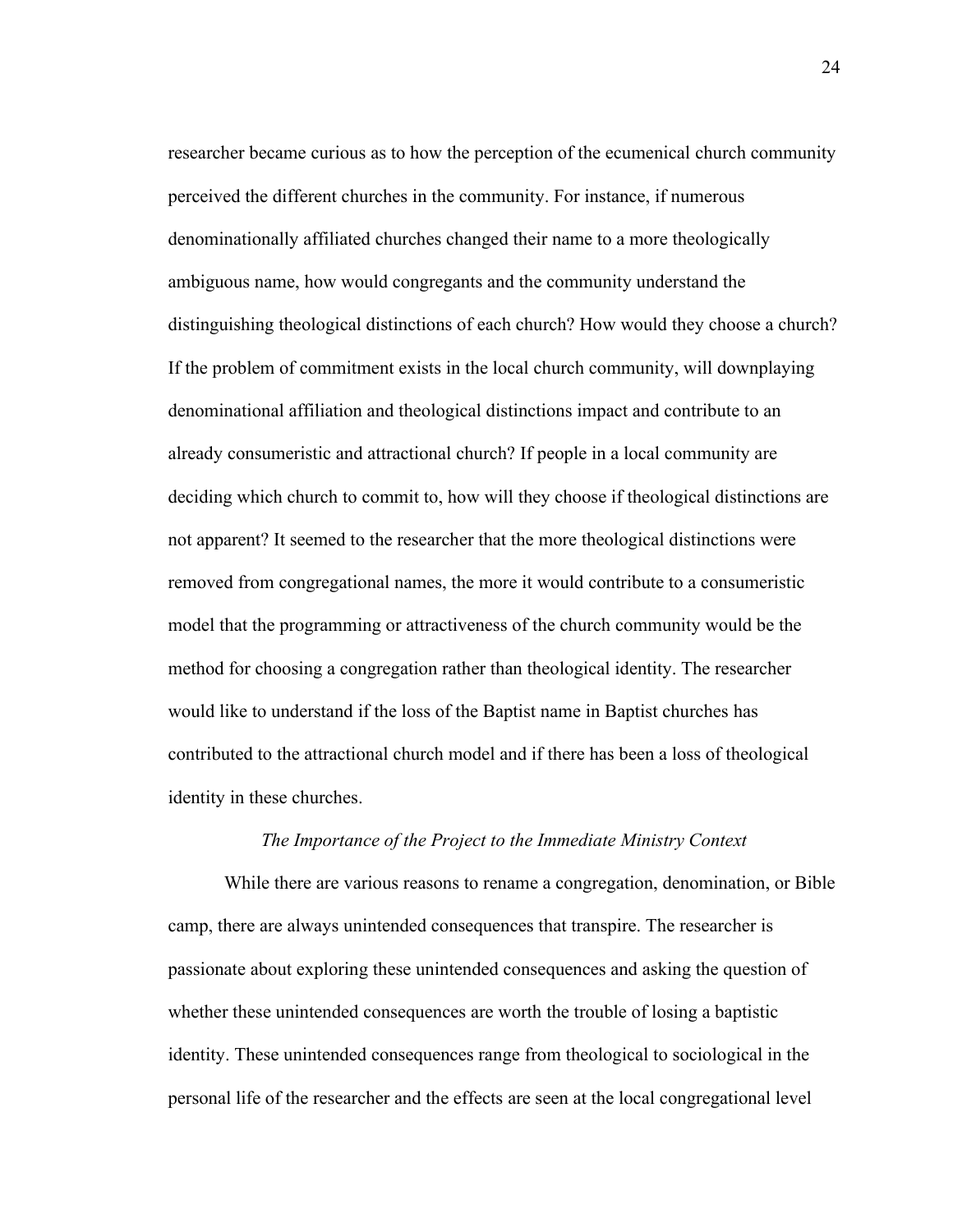within a Baptist church with 125 years of history. The researcher is open to the research showing positive results. If churches are experiencing robust theological engagement and understanding of a baptistic identity without a Baptist name, there seems to be little reason to maintain a Baptist name for the sake of tradition.

The researcher serves as a local church pastor within a Baptist congregation who removed the word 'Baptist' from their name. Within a small town of 1,500 people, this has led to some confusion as to the theological identity of the church. The researcher also serves as a chaplain in the Army National Guard and is endorsed by his congregation's denomination who also has dropped the word 'Baptist' from its denominational name. Additionally, the researcher has been the chairman of his local Bible camp, which also dropped the word 'Baptist' from its camp name. The researcher has noticed the loss of identity within all three of these sub-systems and desires to understand the impact that it has had on the larger context (denomination) down to the smaller context (congregation and Bible camp).

The loss of the theologically identifying name of a congregation may seem trivial. However, linguists have shown that how people conceptualize things through language have an indelible impact on how they think about those things.<sup>42</sup> While there have been some situations in which churches have dropped the name "Baptist" from official congregational names, the reality is that those congregations still claim to be "Baptist" in

<sup>42</sup> Donald Lindskoog, "What's In A (Church) Name," *The Christian Century* 110, no. 14 (April 28, 1993): 445.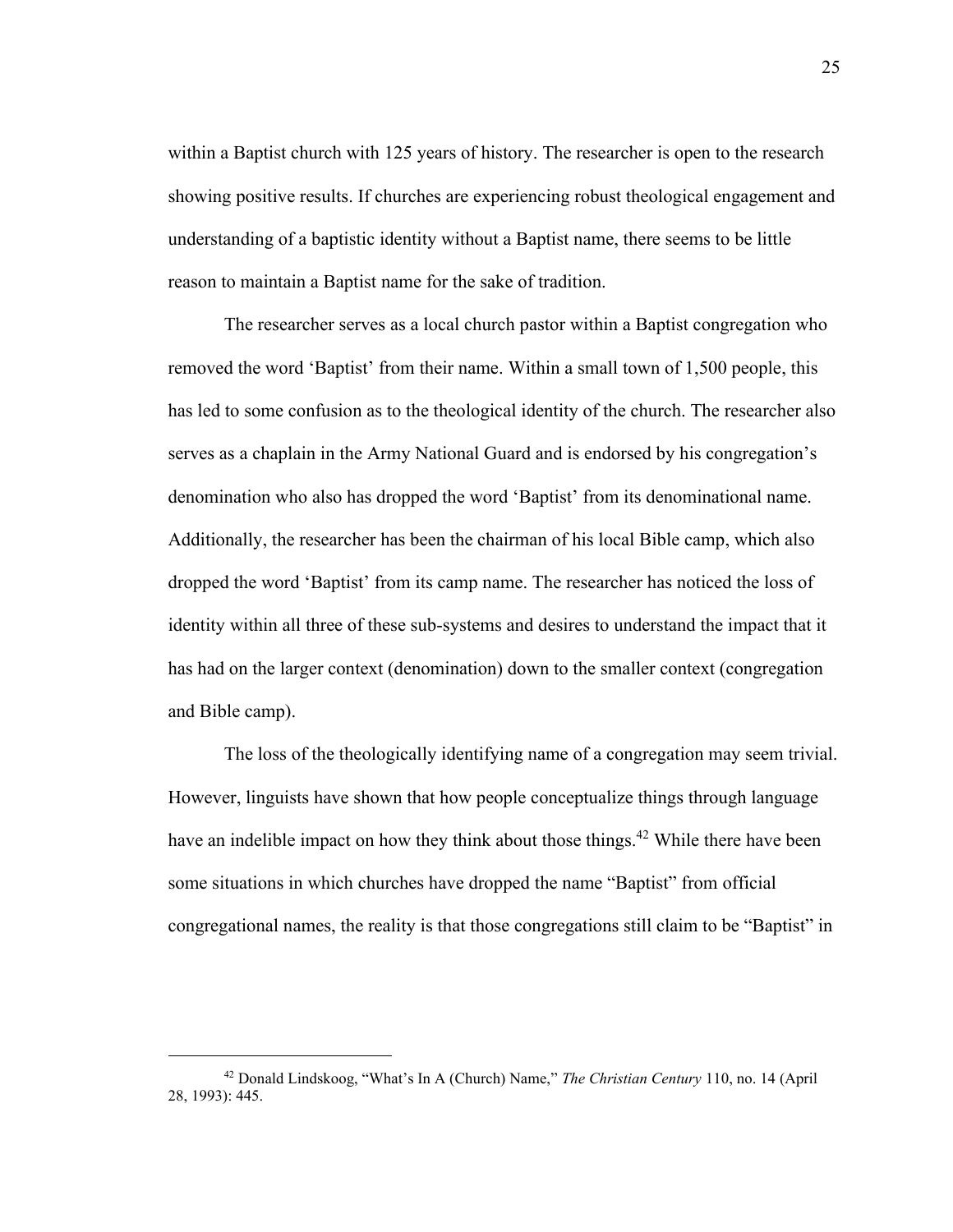their theological affiliation.<sup>43</sup> While many people within the immediate congregational community may know theologically where the church stands, do the new people coming into the church know where the church stands theologically? There is little research showing the effects over time of a church that drops "Baptist" from its name and how the people attracted to the church influence the theological identity and makeup of the congregation.

#### *Importance of the Project to the Church at Large*

This research will be an aid to the broader academic and church community in that it will seek to diagnose and propose a treatment for the loss of identity within the baptistic tradition. While this research will be limited in scope to Converge North Central churches in Northern Minnesota, it will be applicable to a broader ecumenical audience in that it is a microcosm of the systems that many other Protestant denominations are also undergoing with the loss of their own theological identities. This research will be valuable from a sociological perspective of Baptist congregations losing a key metanarrative and source of its identity. This research will be valuable from a systems perspective as the research will seek to show the unintended broader consequences on a larger context. The research will also be valuable from a church history vantage point in that it will seek to diagnose the impact of a shifting trend of identity that has its roots in the loss of Christendom in the West.<sup>44</sup>

<sup>43</sup> Ken Walker, "Church Name-Dropping Pays Off," *Christianity Today* 43, no. 7 (June 14, 1999): 15.

<sup>44</sup> Hopkins, "Narrating the Church at the Dusk of Christendom: How the Loss of Predominance Affects Congregations," 30-31.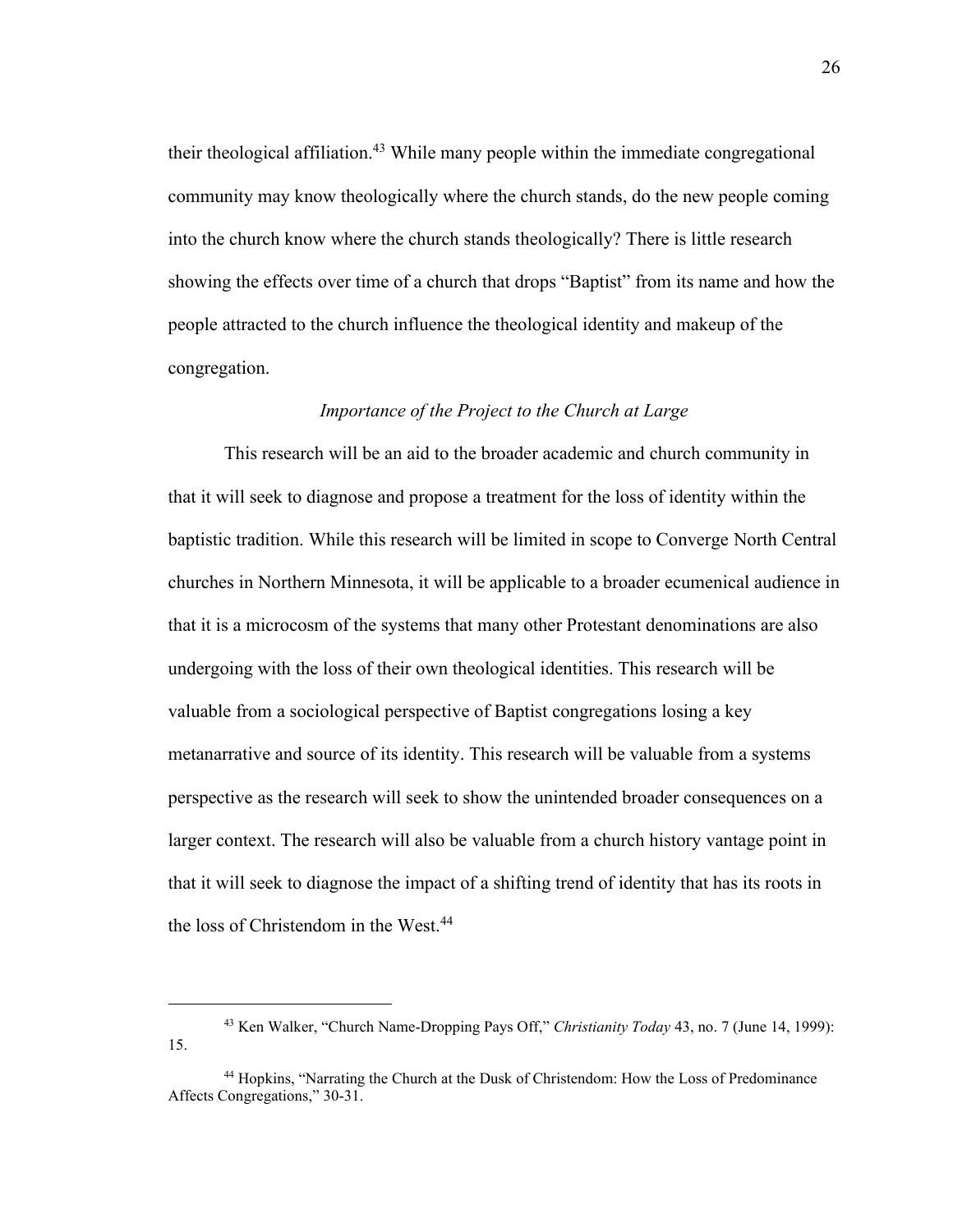#### **Data and Methodology**

#### *Nature of the Research*

<span id="page-28-0"></span>The primary nature of the researcher's field research is qualitative. The information is gathered through the means of a case study on three Converge North Central churches in Northern Minnesota who do not have a distinctive Baptist name, and three Converge North Central churches in Northern Minnesota with a Baptist name. The researcher collected all pertinent data through the means of notes, questionnaires given to congregants of each church, and interviews with a pastor or deacon of the congregations.

#### *Data Collection*

Primary data is collected through written questionnaires given to each of the six congregations. This data is compared to understand any significant theological identities among the churches. Telephone and in-person interviews with a pastor or deacon of the congregations provide key historical insights and reasons for the theological identities of each congregation. Notes are taken during each interview and data collection time. These notes provide valuable feedback and other significant systems processes valuable to the research. Secondary data is collected through written scholarly journal articles, dissertations, commentaries, books, and other scholarly sources related to the subject of theological identity and baptistic distinctives. The secondary data is primarily used in the literature review and historical study.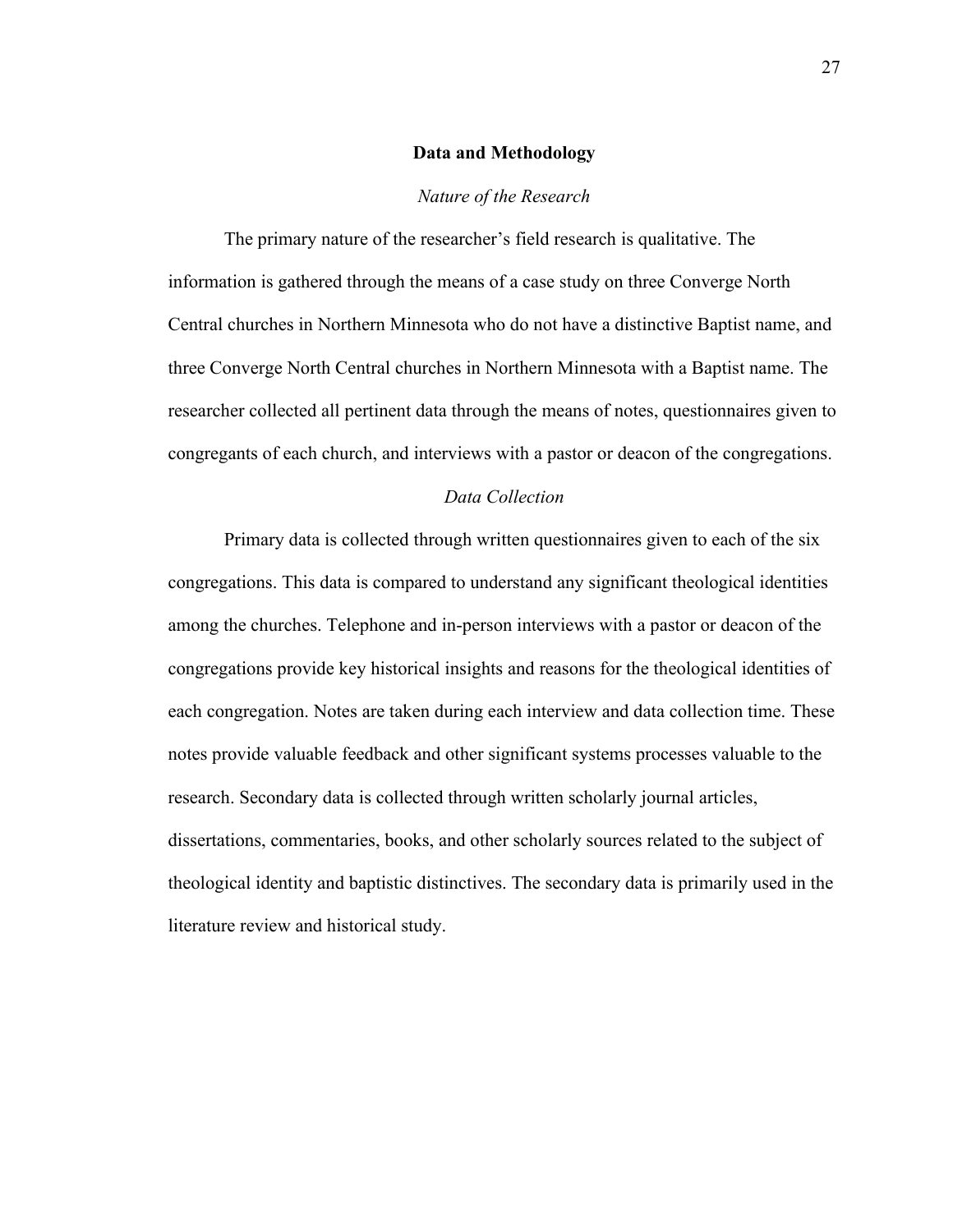#### *Project Overview*

The first stage of the research gathered pertinent commentaries and biblical passages related to a baptistic, theological identity. Passages such as Romans 6 (baptism), Acts 6, Titus 1, and 1 Corinthians 12 (church polity), John 6 and 1 Corinthians 11 (symbolic ordinances) were utilized in identifying distinctive baptistic theology. A broad overview of Baptist history and the two main theological baptistic camps (Particular and General) were analyzed.

The second stage of the research is to utilize scholarly literature in identifying the loss of Baptist naming practices in Baptist churches and if there has also been a loss of baptistic theology. The researcher identified historic trends in the loss of Baptist naming practices in congregations. Causes in these trends include the loss of predominance of the church in a post-enlightenment West, the end of Christendom, the rise of the attractional church movement, the rise of a therapeutic, needs centered church ideology, and the replacement of a theology of suffering with a theology of the church triumphant.<sup>45</sup> This theology of the church triumphant is rooted in historical Christianity being institutionalized in the early church.<sup>46</sup> In the early church building, the Santa Maria Maggiore, there were paintings of triumphal Old Testament wars but silently missing

<sup>45</sup> Hopkins, "Narrating the Church at the Dusk of Christendom: How the Loss of Predominance Affects Congregations," 32-33.

<sup>46</sup> Margaret R. Miles, "Santa Maria Maggiore's Fifth Century Mosaics: Triumphal Christianity and The Jews," in *Harvard Theological Review* 86, no. 2 (April 1993): 156.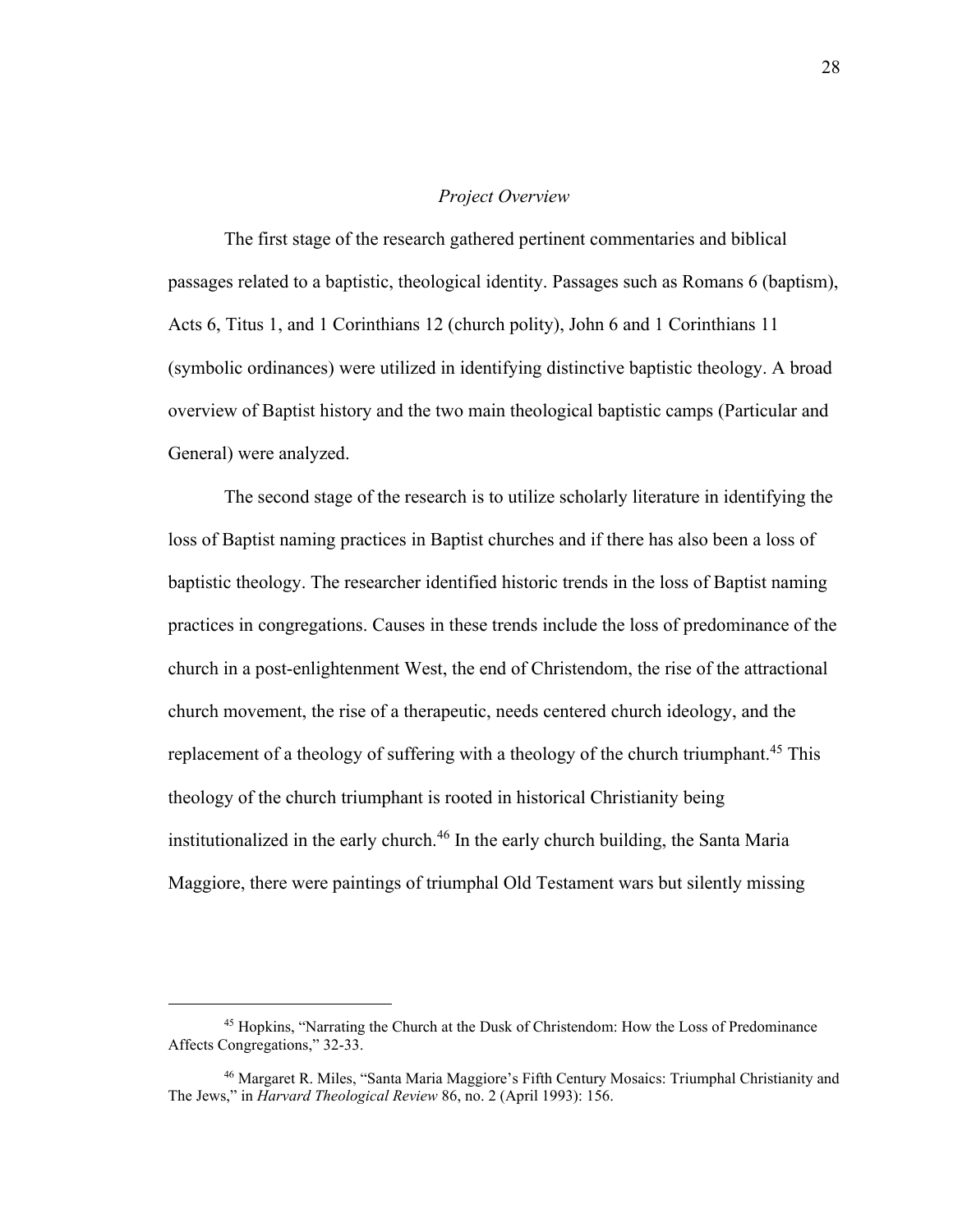were New Testament scenes of martyrs and persecution.<sup>47</sup> The need to feel "successful" as a church can quickly be the projected vision masquerading as evangelical fervor. The need for churches to feel successful may impact the value they place on emphasizing their theological distinctives and theological identity. This type of qualitative research analysis is rooted in the methodology of content analysis.<sup>48</sup>

The third stage of the research involved conducting interviews. The researcher examines three Converge North Central churches in Northern Minnesota without a Baptist name, and three Converge North Central churches in Northern Minnesota with a Baptist name. The researcher contacted pastors in each Converge North Central church and sets up an in-person interview regarding their church, the history behind their name, the church's identity, and other pertinent questions. The interviewee signed a consent form acknowledging the nature of the interview and the results that will be used in the research. When reported on in this paper the specific church and pastor names have been changed to protect participant and church anonymity. During each interview, the researcher took notes to aid in the process of data collection. This type of qualitative research analysis involves the methodology of grounded theory study.<sup>49</sup> The goal is to remain impartial and allow the results to lead the researcher to uncover authentic truths.

The fourth stage of the research involves congregational surveys. Each church being researched received surveys (either electronic or paper) to be completed and mailed

<sup>47</sup> Miles, 157.

<sup>48</sup> Paul D. Leedy and Jeanne Ellis Ormrod, *Practical Research,* 10th ed. (Upper Saddle River, NJ: Pearson, 2013), 148.

<sup>49</sup> Leedy and Ormrod, 146.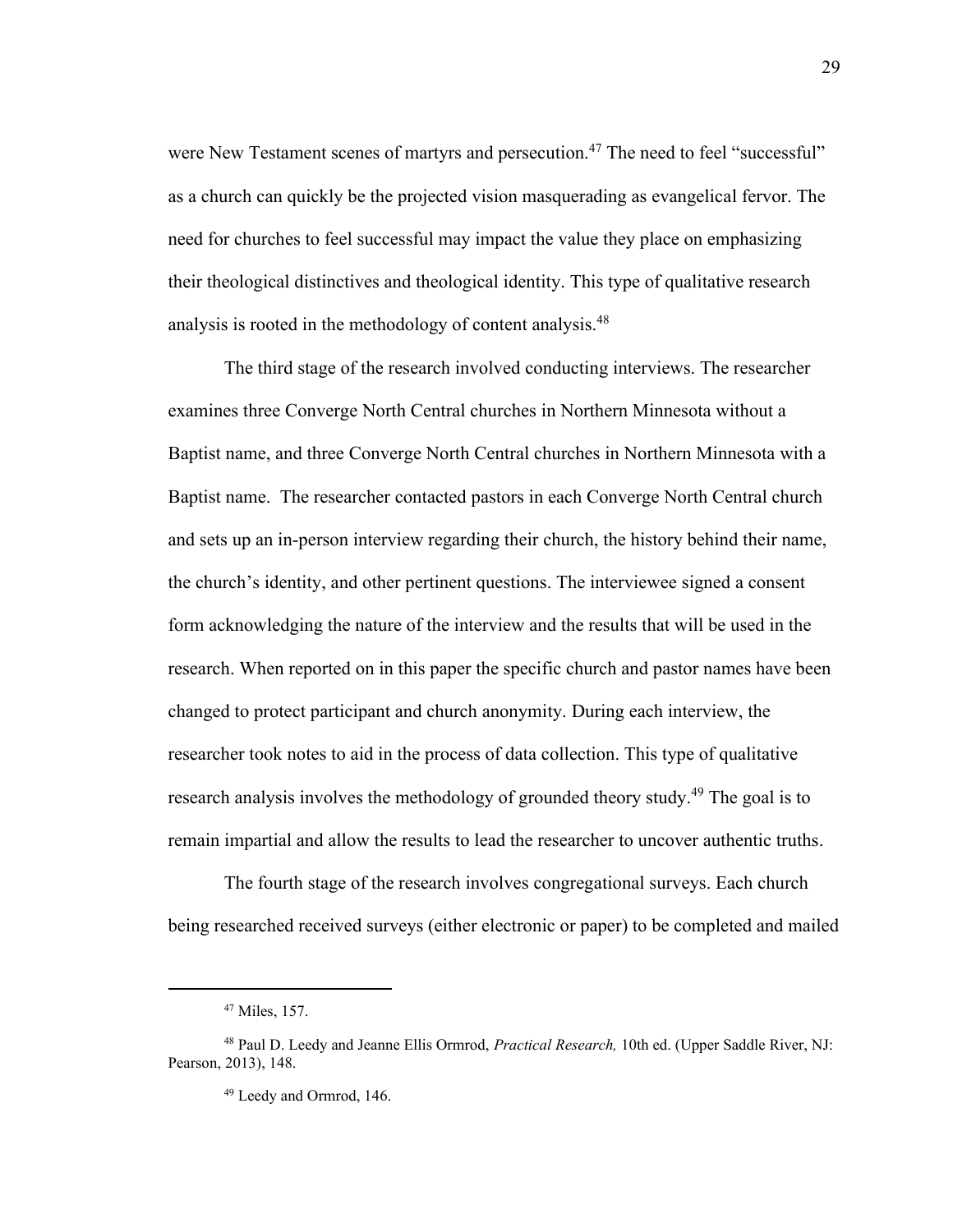back to the researcher. These surveys asked questions regarding their own understanding of their church and denominational identity and theology. Each congregant was asked the reason why they chose to belong to that congregation, and if their understanding of baptistic theology influenced their decision. The researcher's goal was to collect surveys from at least ten percent of the average attendance of each congregation. This quantitative collection of surveys roots the research in a mixed methods research. The primary research is rooted in Grounded Theory with both qualitative and quantitative components.

The fifth stage of the research contains data analysis and synthesis. Once the data has been collected, a process of comparison and analysis of the data commences. The researcher paid special attention to any unintended consequences that have occurred in Baptist churches that have removed the name 'Baptist' as part of their identity.

The final stage of the research made an ecumenical appeal to Baptists (Baptists are included interdenominationally; other denominations and churches will be able to glean the ecumenical principles of the post-denominational era and the effect it has had on the church universal) in general to retain a theologically distinct identity. The researcher allowed the results of the study to determine the course of the final stage of research, even if those results are contrary to the original starting point of the researcher. The researcher paid close attention to both positive and negative unintended consequences in the final appeal. The appeal has application in both the researcher's immediate context and a broader context. Further applications for study are recommended at the end of this stage of research.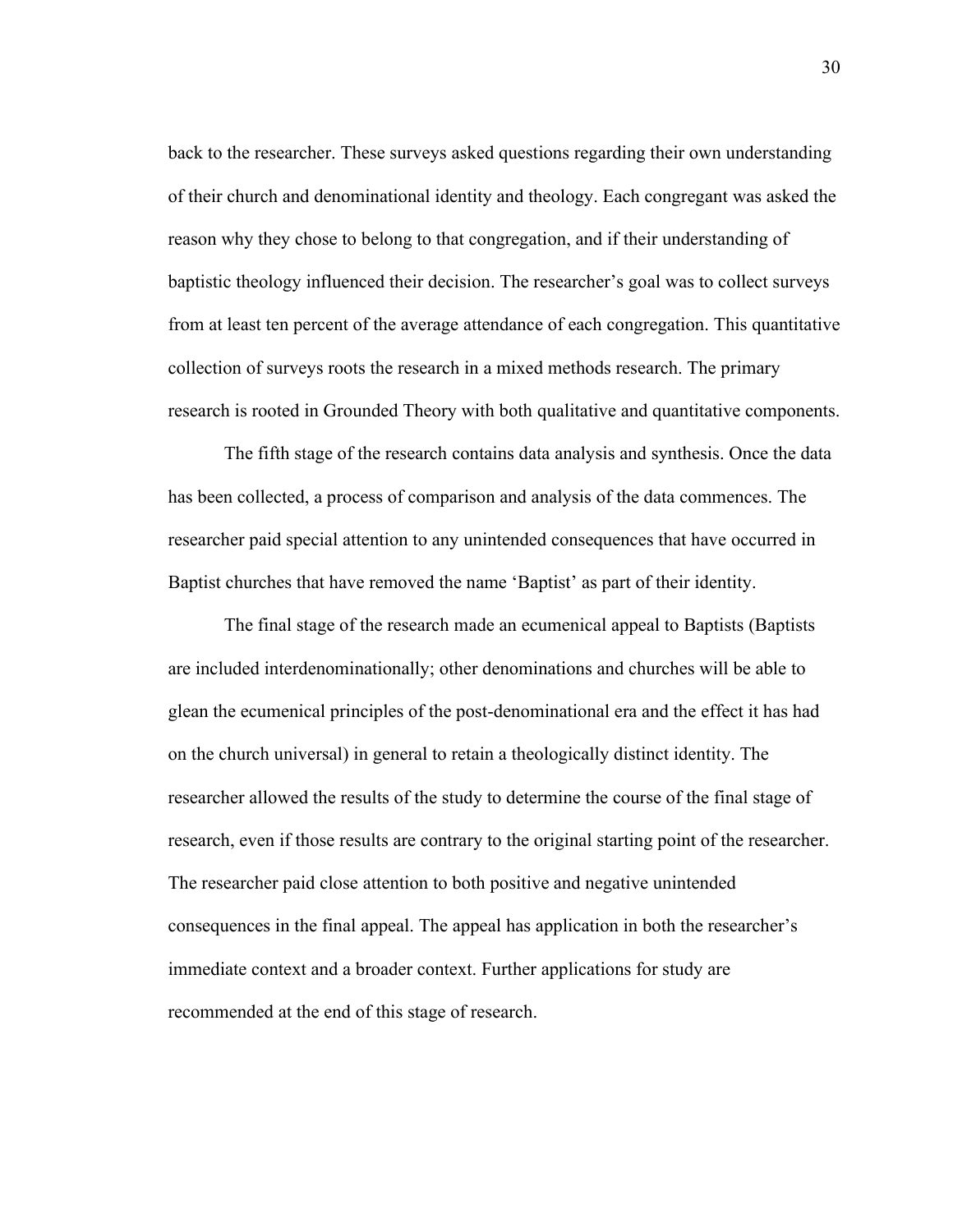#### <span id="page-32-1"></span><span id="page-32-0"></span>CHAPTER TWO: BIBLICAL NEED FOR THEOLOGICAL CONVICTION IN CONGREGATIONS

#### **Biblical and Theological Basis**

#### *Biblical Models of Unity Without Uniformity*

The church, the body of Christ, is a diverse body composed of all true believers in Jesus Christ (Rom. 12:4-5 and 1 Cor. 12:12-14). The church is diverse in its ethnicities, cultures, countries, and denominations. For example, while the church is a diverse entity, it is often referred to as a denomination or certain theological persuasion. For instance, there is the Roman Catholic Church, Lutherans, or Baptists. These naming practices date back to the Reformation in that early expressions of the church mutually excommunicated each other and persecuted each other.<sup>50</sup> Each individual denomination initially believed that they were the true expression of the church and that other expressions were heretical and condemned. These naming attachments to local congregations of the word "church" unnecessarily contributed to the Reformation-era belief that the only true universal church is the denominational affiliation. To attach "church" to the end of a denominational name may convey the combative element that the church is in disunity by fellowshipping in different theological persuasions.<sup>51</sup>

On the other hand, the church today is participating in an opposite shift. By the mid 1950s, sociologists and religious experts noticed that Protestant denominations in

<sup>50</sup> Justo L. Gonzalez, *The Story of Christianity,* 2nd ed. (New York, NY: HarperOne, 2010), 69. <sup>51</sup> Lindskoog, 446.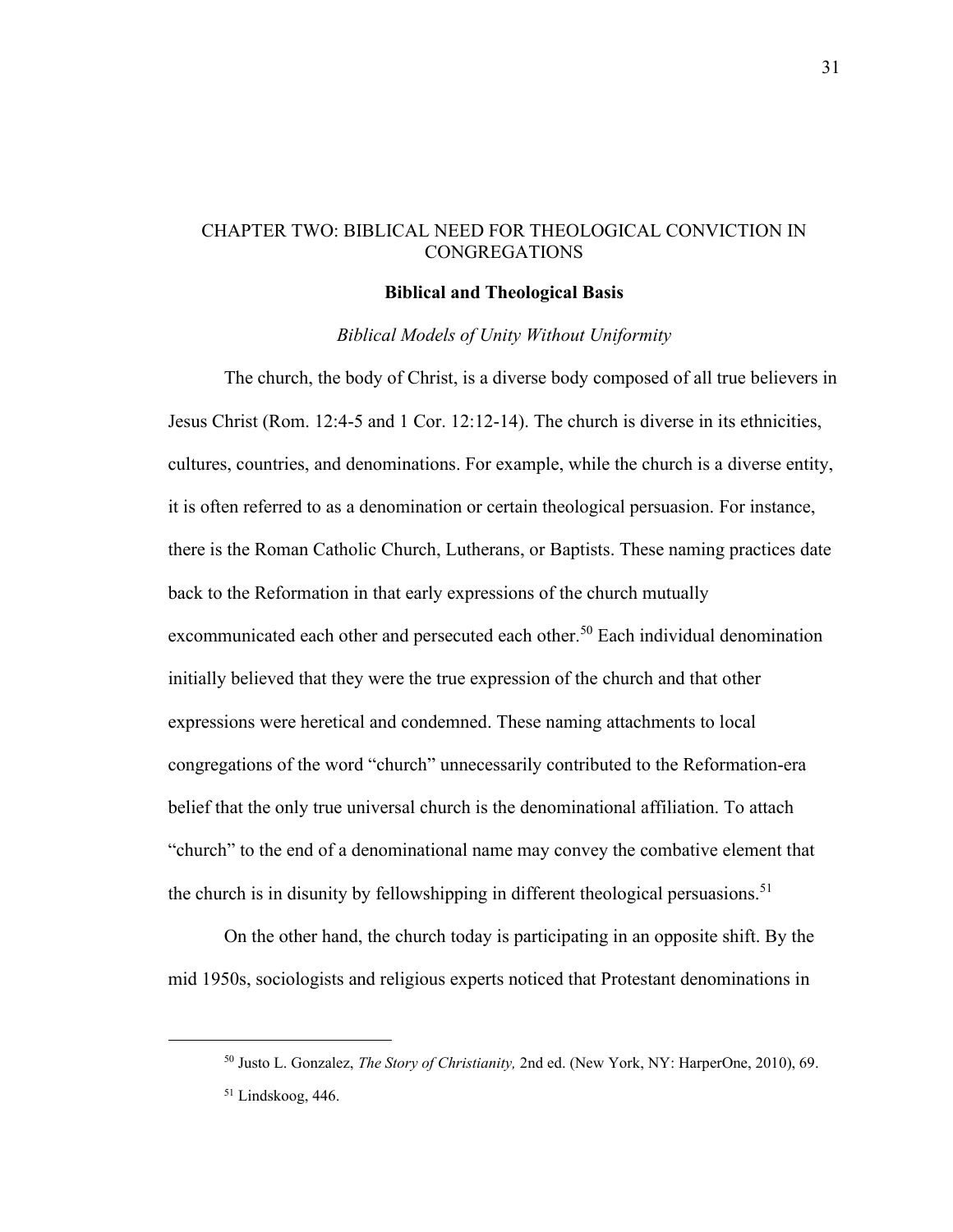America were beginning to shift from dynamic individualistic theological expressions to more amorphous theological generalizations.<sup>52</sup> The experience-driven church culture values experience over articulated, rational, theological precision resulting in a move toward what has been termed today as the post-denominational era in the church.<sup>53</sup> Mark G. Toulouse wrote about the American tendency to value the emotive over the rational,

In early American life, the voluntary principle of denominationalism combined with the revivalistic impulses of pietism, and together they produced a tendency in American religion that could only be described as anti-intellectual and antitheological. Mission defined the denominations more than belief. Pietism was much more interested in fostering personal experience of the faith, the religion of the heart, than it was interested in pursuing the religion of the mind. Rationalism, after the revolution, fell into disfavor in America, largely due to the excesses of the French Revolution. For many American denominations, revelation was established over against reason. The rationalists were derisively called "infidels," a term sharing the same derision then as the current term "secular humanist" has attached to it in some circles today.<sup>54</sup>

This movement may partially explain the trend of churches downplaying their denominational and theological affiliations in favor of more attractive and theologically ambiguous church names.

The premise of this project is that churches can maintain a healthy balance of individualistic theological beliefs, nuances, polity, and expression while simultaneously experiencing unity with other different denominations and affiliations. Christ "is the head of the body, the church" (Col. 1:17-18). Since Christ is the head of the church, all

32

 $52$  Mark G. Toulouse, "What is the Role of a Denomination in a Post-Denominational Age," *Lexington Theological Quarterly* 29, no. 4 (Winter 1994): 208.

<sup>53</sup> Toulouse, 208.

<sup>54</sup> Toulouse, 207.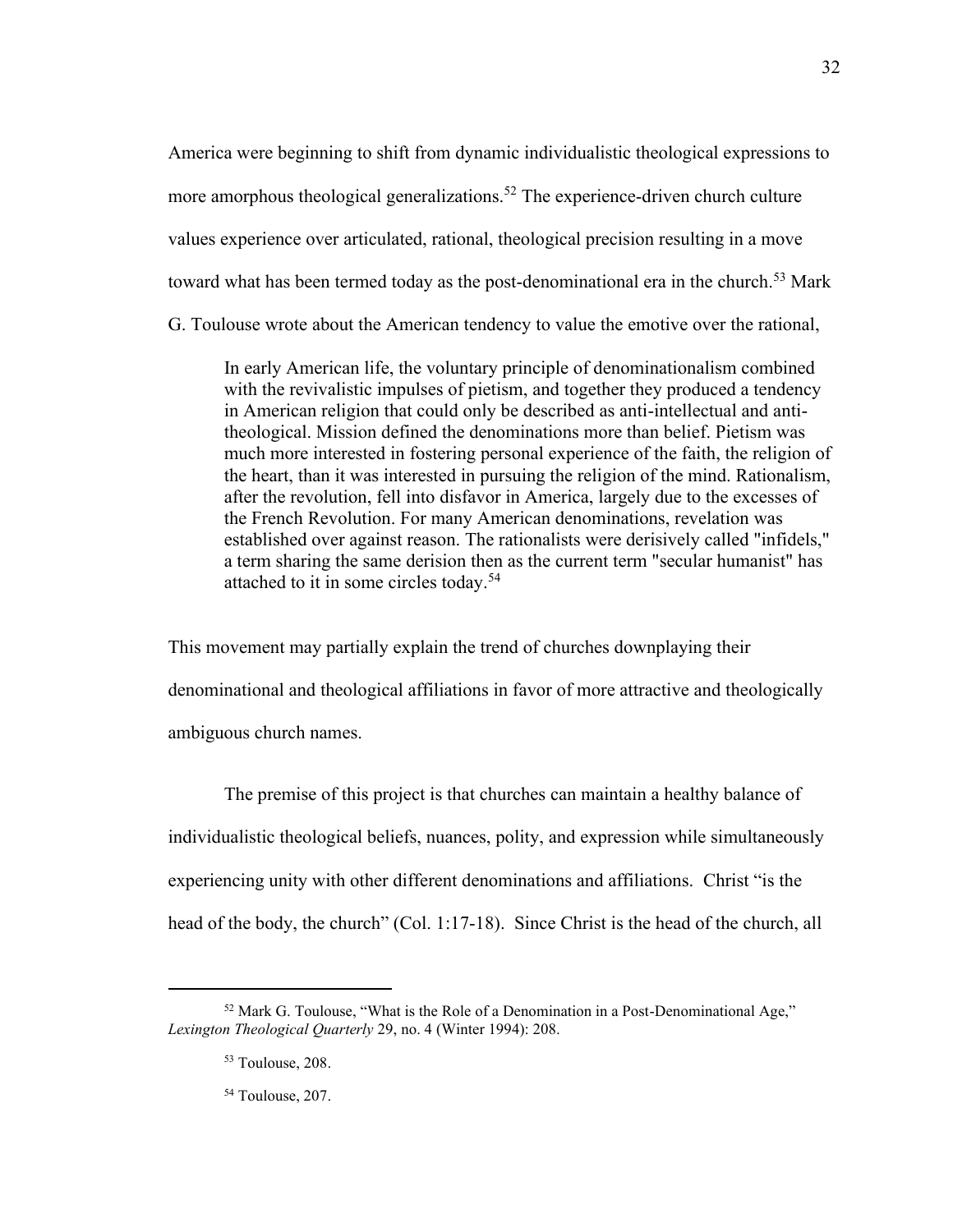participants in the universal church are part of his body and of the same organization regardless of denominational or other affiliations. This thesis asserts that unity is possible without the necessity of uniformity. Individual denominations can coexist with their individual theological names and distinctions while simultaneously co-laboring in their respective communities for the full expression of the Gospel.

Not only is it helpful to have diversity within the church, it is biblical. It is necessary to have diversity of the body of Christ (1 Cor. 12). This necessity was not allowed out of God's permissive will, but it was God himself who was the author of the diverse nature of the church. "But as it is, God arranged the members in the body, each one of them, as he chose" (1 Cor. 12:18). God chose the very nature of the body by approving and authoring its diverse nature. It was not human sin that sparked the need for the creativity of God in authoring the diverse nature of the church. God is the creative one, the only one who creates. Humans participate in imitating God's creativity by their own creative work.<sup>55</sup> It was not man's sin that led to the unique expressions of the church in theologically diverse patterns, but the imitation of God's creative character by the purpose of God in his own arrangement.<sup>56</sup>

In 1 Corinthians 12:12-26 there is a crescendo of diversity fostering unity. God did not create the body with self-sustaining hands, feet, or other body parts. The diversity is necessary for the body's survival. There is a diversity of gifts, a diversity of activities,

<sup>55</sup> Grudem, 272.

<sup>56</sup> Richard L. Pratt Jr., *Holman New Testament Commentary*, vol. 7, I & II Corinthians, ed. Max Anders (Nashville, TN: Holman Reference, 2000), 219.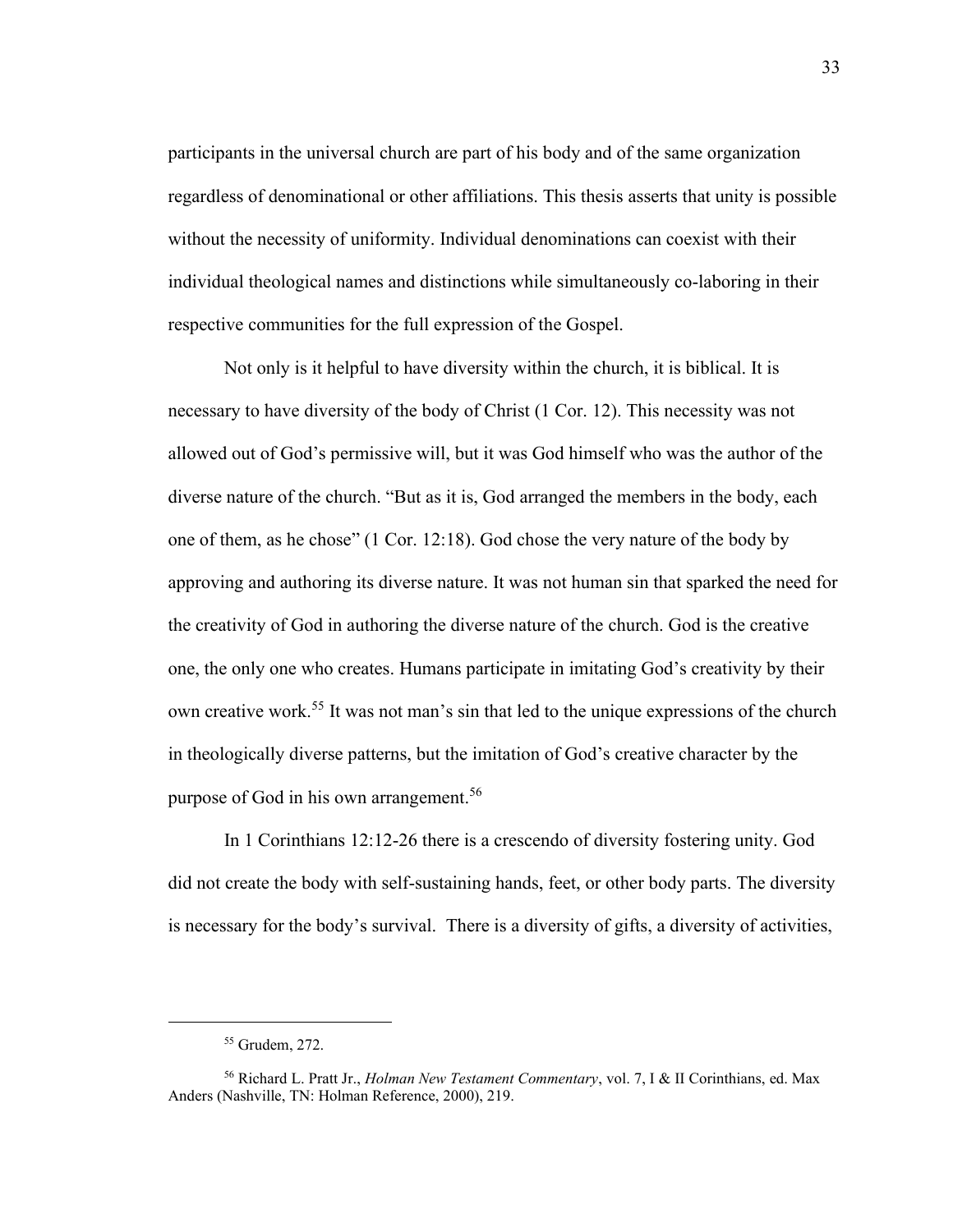and a diversity of services  $(1 \text{ Cor. } 12:4-6)$ .<sup>57</sup> Each time Paul references diversity, he makes a parallel to it with unity. With diversity of gifts there is the same Spirit, with diversity of activities there is the same God, and with diversity of services there is the same Lord.<sup>58</sup> George E. Gardiner wrote on this in his exposition of Corinthians:

First he pictures diversity in unity. "*Diversities* of charismata," (verse 4), "*diversities* of operations," (verse 6), "*differences* of administration," (verse 5). Then he pictures unity in diversity: *same* Spirit…*same* Lord…*same* God." This unity is in relationship to the Trinity. The Holy Spirit gives the gifts, Christ assigns the place of ministry of the gift and God the Father provides the energy. The whole Godhead is involved in my gifts and the place of service for those gifts. When I use my gift as God intended, it promotes *unity* among Believers, not division. Here is the answer to one of the Corinthians problems—division. True spiritual gifts used as God designs brings Christians together, they do not drive them apart!<sup>59</sup>

Paul goes to great lengths to highlight the necessity of diversity for the body by referencing the diversity of the Trinity.

Weaker parts of the body are indispensable (1 Cor. 12:22). Some parts of the body may seem to be lacking in their contribution but to God they are necessary.<sup>60</sup> This passage can be illustrated by the Christian church and its hundreds of denominations, divisions, and affiliations. It is unsettling for many Christians to think about the divisions within and across denominations and to long for a time when there will be no distinct differences. The 16th century reformers were aware of the divisions they were instigating

<sup>57</sup> George E. Gardiner, *The Corinthian Catastrophe* (Grand Rapids, MI: Kregel Publications, 1974), 28.

<sup>58</sup> Gardiner, 28.

<sup>59</sup> Gardiner, 28.

<sup>60</sup> Robert G. Gromacki, *Called to Be Saints* (Grand Rapids, MI: Baker Book House, 1977), 156.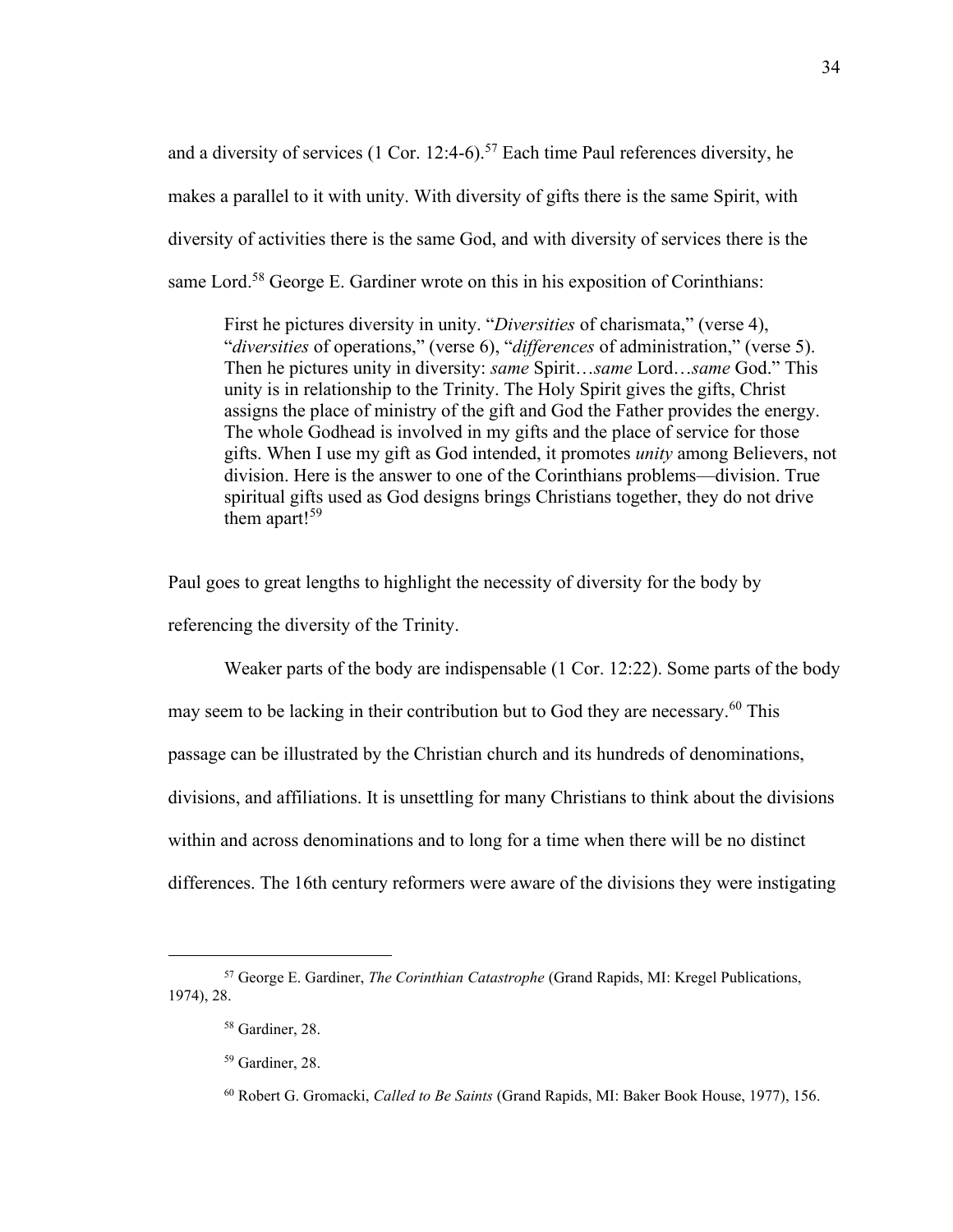and came up with theological arguments for their necessity, proclaiming the evils and vileness of those they were separating from to justify their division.<sup>61</sup> However, some of these arguments were necessary. For the sake of conscience, it is permissible for Christians to disagree with one another. In the paradigmatic shift of the twentieth century, the church has now swung to an unprecedented shift toward non-denominationalism.<sup>62</sup> This ecumenism has transcended many historically entrenched denominations and affiliations. At Vatican II in the early 1960s, there was an ecumenical council of Roman Catholicism that extended communication to both Protestants and Eastern Orthodox.<sup>63</sup> With this pendulum shift, the church moved toward a homogenous centrality and away from theological distinctives.

That said, denominations and unique expressions of the church have the potential of showing the character of God in individual ways: "For the body does not consist of one member but of many" (1 Cor. 12:14). Each distinctive expression of the church not only displays the characteristic creativity of God, but it is also a divine reality. No individual person or denomination can fully express the completeness of the character of God.<sup>64</sup> The higher church denominations, the style of worship known as liturgy, employs a call and response, mimicking the biblical concept that God has called to his people and

25.

73.

<sup>61</sup> John W. Smith V., "Holiness and Unity," in *Wesleyan Theological Journal* 10 (Spring 1975):

<sup>62</sup> Smith, 26.

<sup>63</sup> Smith, 26.

<sup>64</sup> W. Wilbert Welch, *Conduct Becoming Saints* (Schaumburg, IL: Regular Baptist Press, 1978),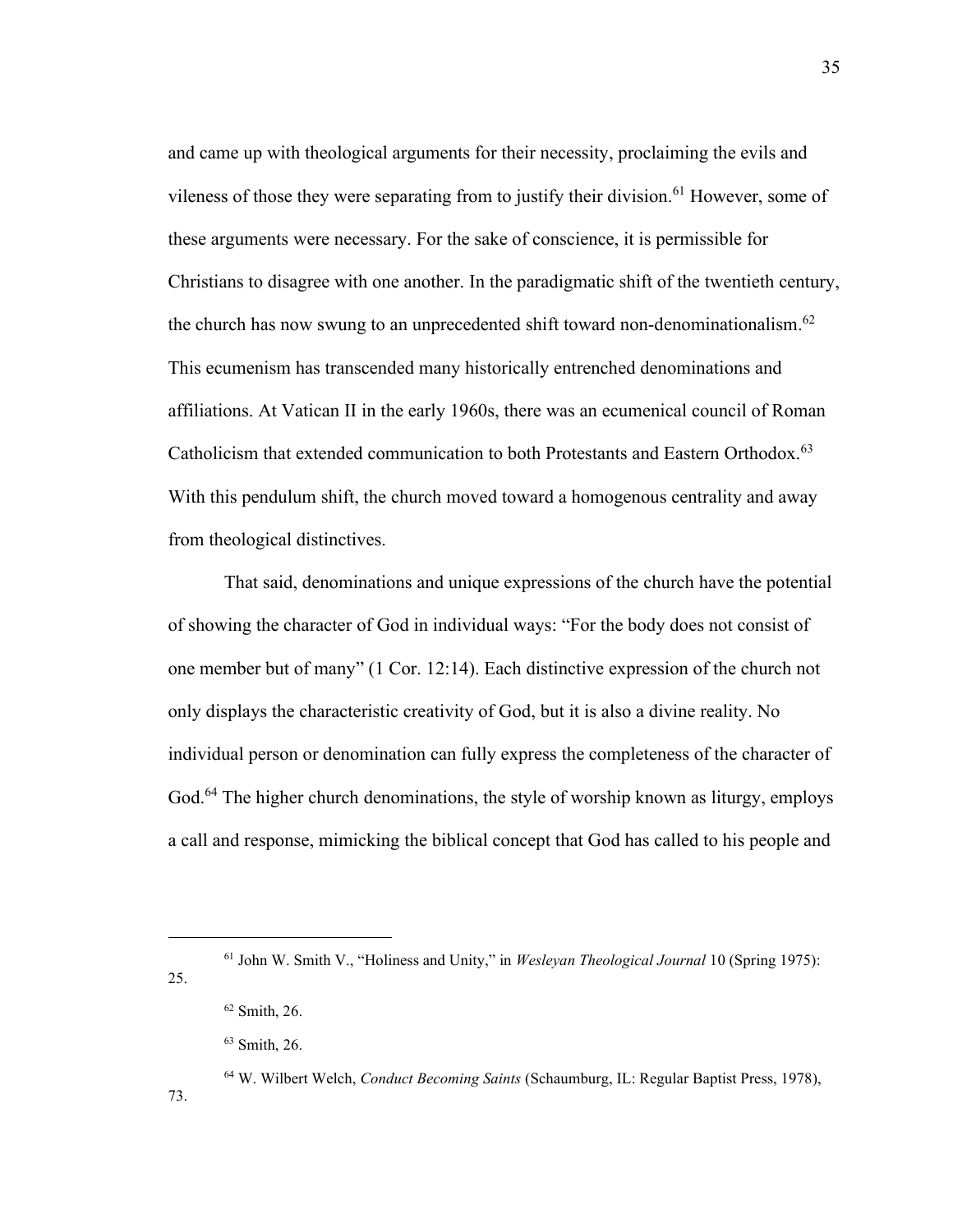the people have the opportunity to respond.<sup>65</sup> This type of responsive theology gives credence to the idea of a state of humanity incapable of saving themselves. Humanity is dead in its sin before being made alive in Christ (Col. 2:13). The liturgy is highly structured and ordered. This reflects the nature of God in that he exhibits order and not chaos (1 Cor. 14:33).

In some church expressions, there is significance to the physical "space" where the church meets and the message that space conveys. In church communities of buildings with beautiful architecture and symbolic art, it can convey the seriousness of the holiness of God. When God met with Moses in Exodus 3, he did so not through existential means but he met him through the physical environment and communicated his holiness through the physical.<sup>66</sup> The physical displays the creatureliness of Moses and the architectural significance of the sanctuary can display the holiness of God. Writing about the experience of Moses interacting with God through the burning bush, R.C. Sproul writes, "The composition of the earth at this spot was no different from the earth on the rest of the desert floor. The sacred character of this spot was not intrinsic but extrinsic. That is, it was *made* sacred by a super added presence. The event that occurred there loaned an extraordinary dimension to the ordinary."<sup>67</sup> The physical and the tangible can be an aid in worship. As evidenced in the great cathedrals of Europe, a profound

<sup>65</sup> James P. Tiefel, "Liturgical Worship for Evangelism and Outreach," *Logia* 21, no. 3 (Holy Trinity 2012): 74.

<sup>66</sup> R.C. Sproul, *The Holiness of God* (Carol Stream, IL: Tyndale House Publishers, 1998), 250. <sup>67</sup> Sproul, 251.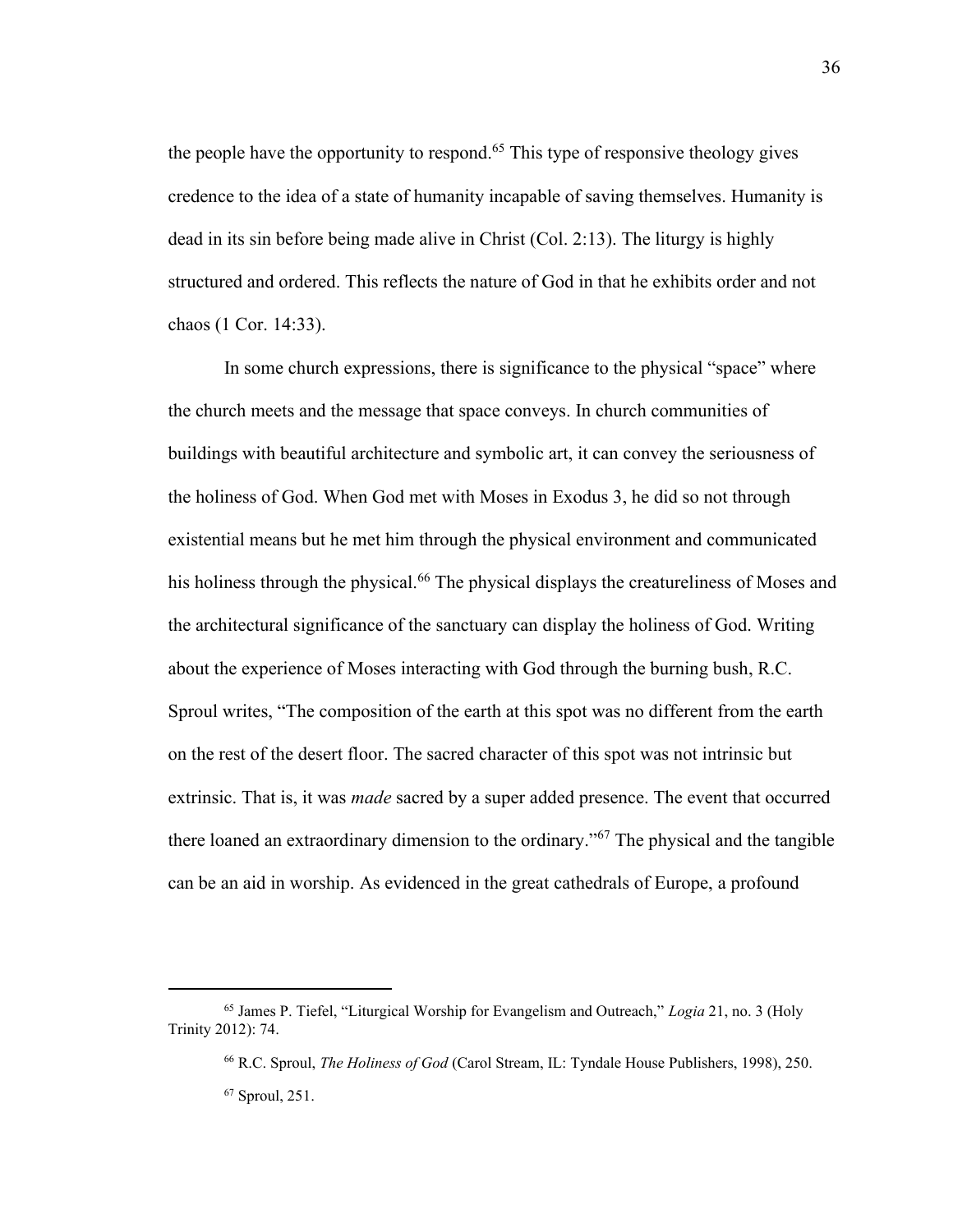sense of the holiness of God and his transcendent magnificence can be sensed through the artistic display of architecture.

Conversely, the pietist movement was a movement of sincere spiritual disciplines and Christian conviction toward holiness.<sup>68</sup> This movement emphasized behavior rather than the physical space devoted to worship. The pietist movement sought to make the life of Christian orthopraxy the main means of expressing the faith.<sup>69</sup> Rather than pursuing mere intellectual gain, pietism sought to make the Christian life experiential. This kind of fervor inspired movements within multiple church movements to include Baptists, the Evangelical Free Church, and Lutherans.

There are many more ecumenical movements that have shaped and inspired the church toward a diverse and stronger whole. Even the movements that have led to schism often have side effects of reform. During the Reformation, the Roman Catholic Church experienced its own counter reformation. During this time period, Pope Paul III instituted a more pastoral identity among the bishops and a reform of many of the tools of the inquisition.<sup>70</sup> God uses all things for his glory and the good of those who love him (Rom. 8:28-29). Experiencing schism does not need to define the church but can be a means for promoting theological health and challenge to both sides.

<sup>68</sup> Thomas P. Williamsen, "Praying with the Pietists," *Lutheran Forum* 50, no. 4 (Winter 2016): 24.

<sup>69</sup> Williamsen, 24.

<sup>&</sup>lt;sup>70</sup> Timothy Schmeling, "Roman Catholicism Then and Now: From Catholic Reformation and Counter-Reformation to Ressourcement and Aggiornamento," *Wisconsin Lutheran Quarterly* 115, no. 2 (Spring 2018): 145-146.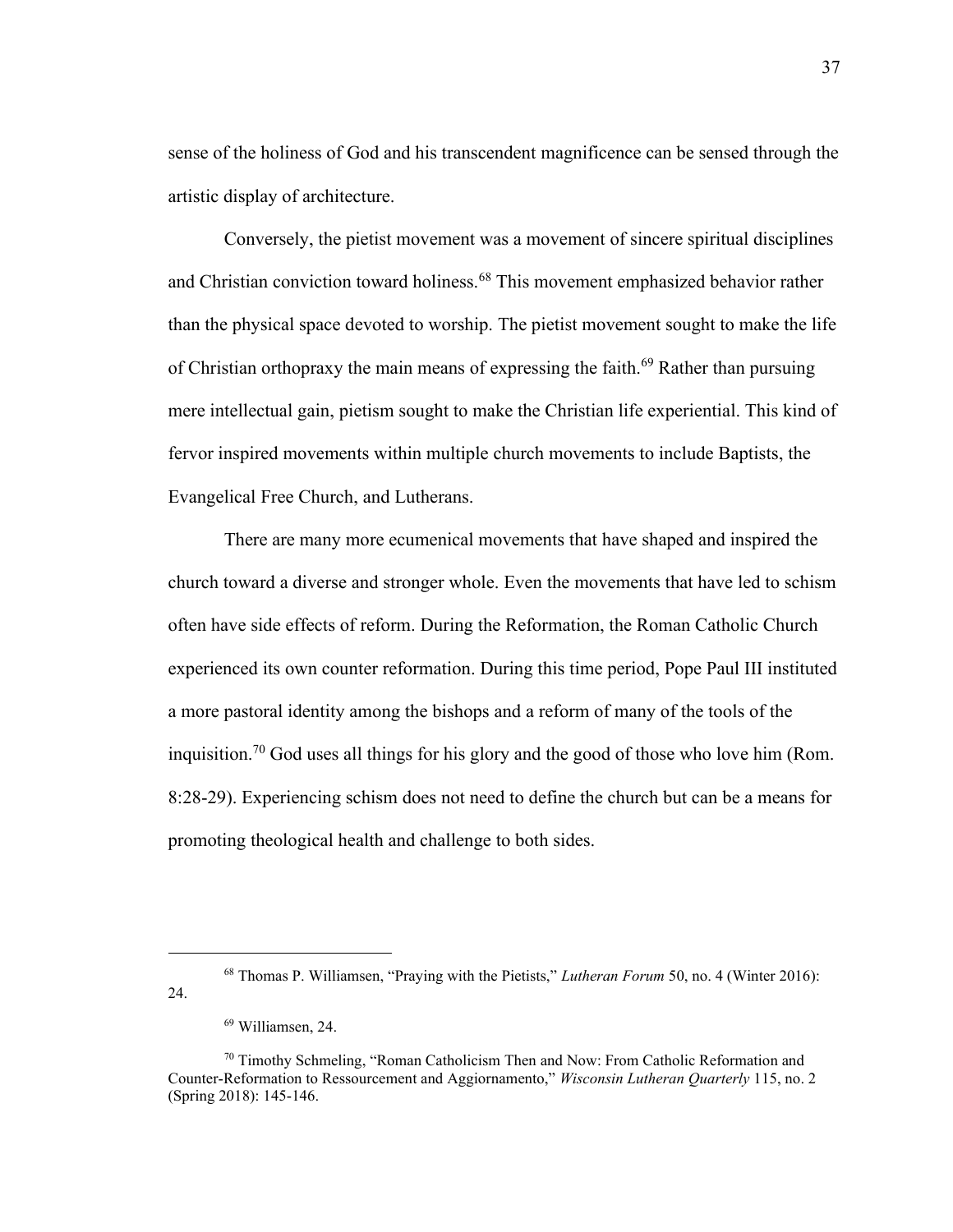Paul encourages each believer to be fully convinced in his own mind (Rom. 14:5). There is room for theological interpretation and room for healthy disagreement over theological convictions. While Paul stresses unity (Phil. 1:27), he never stresses uniformity. There is a great diversity amongst the body of Christ. Paul stresses the need for this diverse body (1 Cor. 12). He exhorts the church that there are many parts, but there is only one body (1 Cor. 12:20). To distinctively identify as a unique theological community with theological distinctives does not have to necessitate a rejection of the rest of the body of Christ. Paul states, "As for the one who is weak in faith, welcome him, but not to quarrel over opinions" (Rom. 14:1). The original context of this passage addresses believers debating and battling over legalistic rules dealing with the Sabbath and meat sacrificed to idols.<sup>71</sup> While the context of what Paul was writing to the church in Rome about was legalism, there is an application to the study of ecumenism. Paul exhorts to his audience not to debate and quarrel about opinions, referring to extrabiblical convictions. In other words, Paul admonishes that convictions are good, but they should never supplant Scripture.<sup>72</sup> A quote commonly attributed to St. Augustine puts it well: "In essentials, unity; in nonessentials, liberty; in all things, charity."<sup>73</sup>

These extrabiblical convictions are applicable to the study of ecumenism and as differences between denominations are often framed from disputable matters of doctrine in Scripture. "Who are you to pass judgment on the servant of another? It is before his

38

<sup>71</sup> W.W. Wiersbe, *The Bible Exposition Commentary* (Wheaton, IL: Victor Books, 1996), 558.

<sup>72</sup> Wiersbe, 558.

<sup>73</sup> Wiersbe, 558.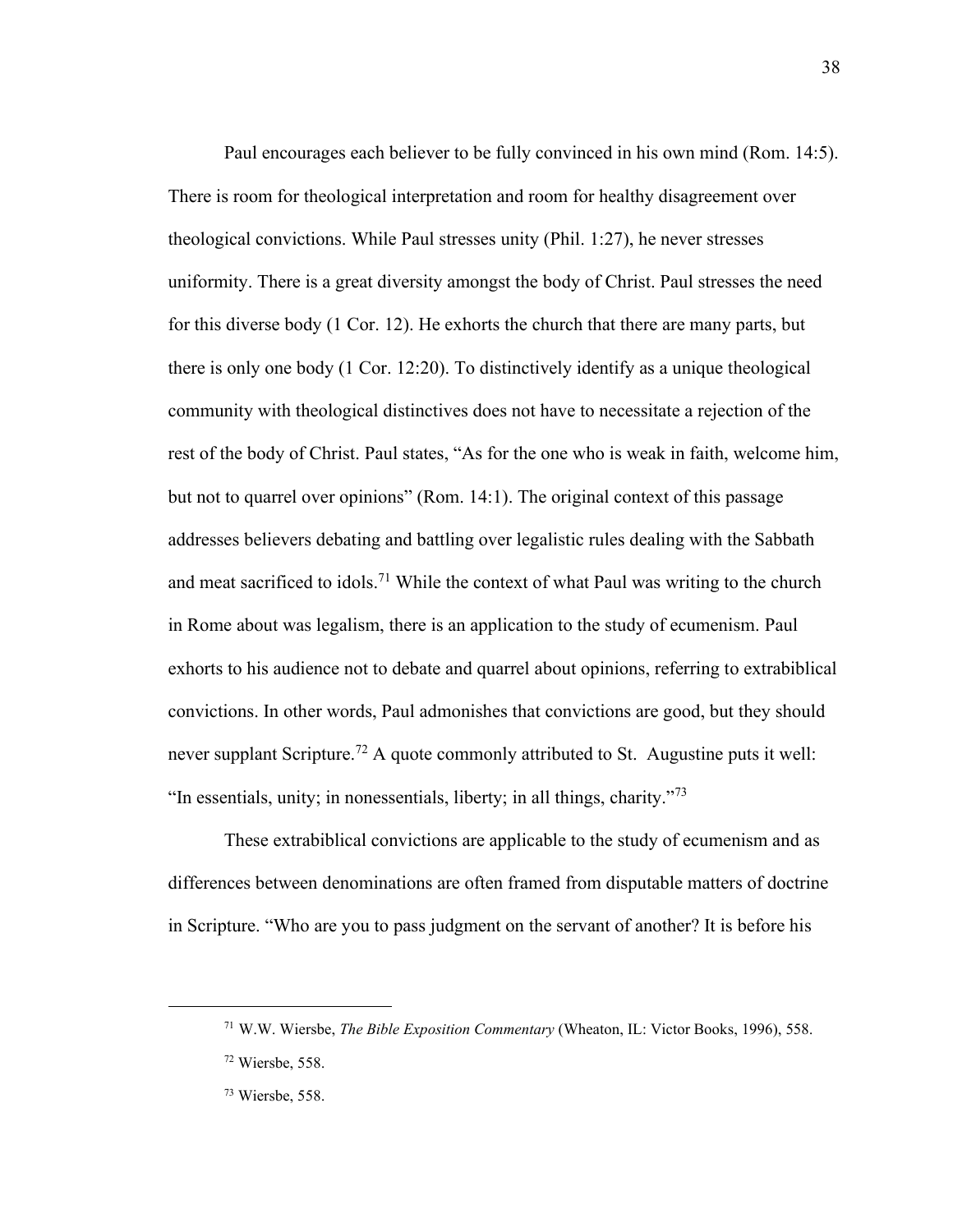own master that he stands or falls. And he will be upheld, for the Lord is able to make him stand" (Rom. 14:4). The church has the freedom to organize itself in ways in which those who are convicted and convinced on similar doctrines can gather separately from others. However, there is clear teaching not to judge them. The judgement referred to here, from the Greek word *krino*, is the type of judgement that is reserved for God alone (Rom. 2:3).<sup>74</sup> Passages of Scripture address judging those within the church who are deviant (see Matt. 18:15-20 and 1 Cor. 5), but when the issue of disputable matters is present, the church should not judge one another (see Matt. 7:5).

Scripture can reveal which denominational affiliation and church expression most closely matches to the person's understanding of Scripture. The Berean Jews were considered noble for comparing the teaching of Paul to the Scriptures (Acts 17:10-15). This form of "judging" could be described as being wise or prudent. If a person is studying Scripture and comes to a new understanding that would be best understood within a different denominational affiliation, the individual should seek out the local faith community whose doctrinal teaching and understanding most closely aligns with such beliefs.

General systems theory describes an anxious system as tending to value conformity and homeostasis over and above creativity and uniqueness. This anxious system can take root within a congregational system. The tendency within systems, and specifically within congregations, is to over function by creating homogenous patterns of

<sup>74</sup> J.D. Barry, D. Mangum, D. R. Brown, M.S. Heiser, M. Custis, E. Ritzema, and D. Bomar, *Faithlife Study Bible* (Bellingham, WA: Lexham Press, 2016), (Ro 14:3).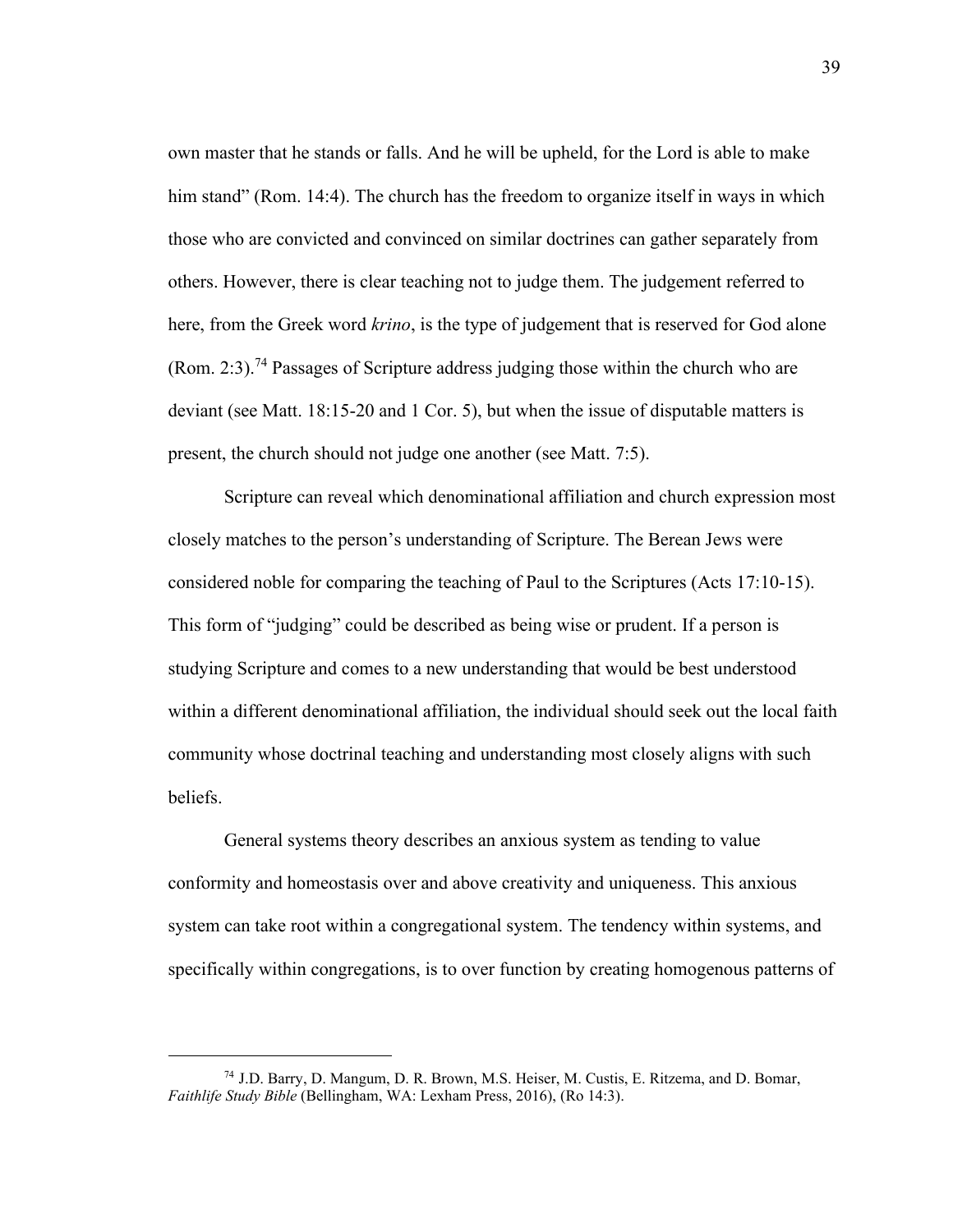conformity and to desire similarity rather than uniqueness. This kind of conformity, or herd mentality, leads to a cyclical pattern of emotional fusion where (in systems theory) the further one group goes to self-differentiate from others, the more pressure is put on that group from the majority to conform and on the cycle goes.<sup>75</sup> This relates to the biblical model of unity without uniformity in denominations. Denominations choose to self-differentiate from one another theologically and the tendency in systems is to put pressure on the differentiated group to conform to the larger group.

To distinctively identify with a specific biblical modality and thought process is also to specify what one is not. In a differentiated system, one theological sub-group does not need to be threatened by the existence of a differing theological sub-group. When one successful Baptist church takes Baptist out of its name, the tendency for other churches is for conformity. One of the reasons why baptistic denominations are being led to create churches without a denominationally-affiliated name is to reach a broader audience that might be offended by a theologically distinct name implying in-group and out-group affiliations. This fear is not biblically necessary as baptistic theology (and the Baptist name by which it implies) is generally ecumenical in that it shares most protestant doctrines. Baptists share more theological virtues with other protestants than the number they disagree upon.<sup>76</sup> It is on the finer specificities where Baptists retain theological distinctives. To be a Baptist is to share much in common with many other protestant and

<sup>75</sup> Edwin H. Friedman, *Failure of Nerve* (New York, NY: Seabury Books, 2007), 68.

<sup>76</sup> Stephen R. Holmes, *Baptist Theology* (New York, NY: T & T Clark International, 2012), 69.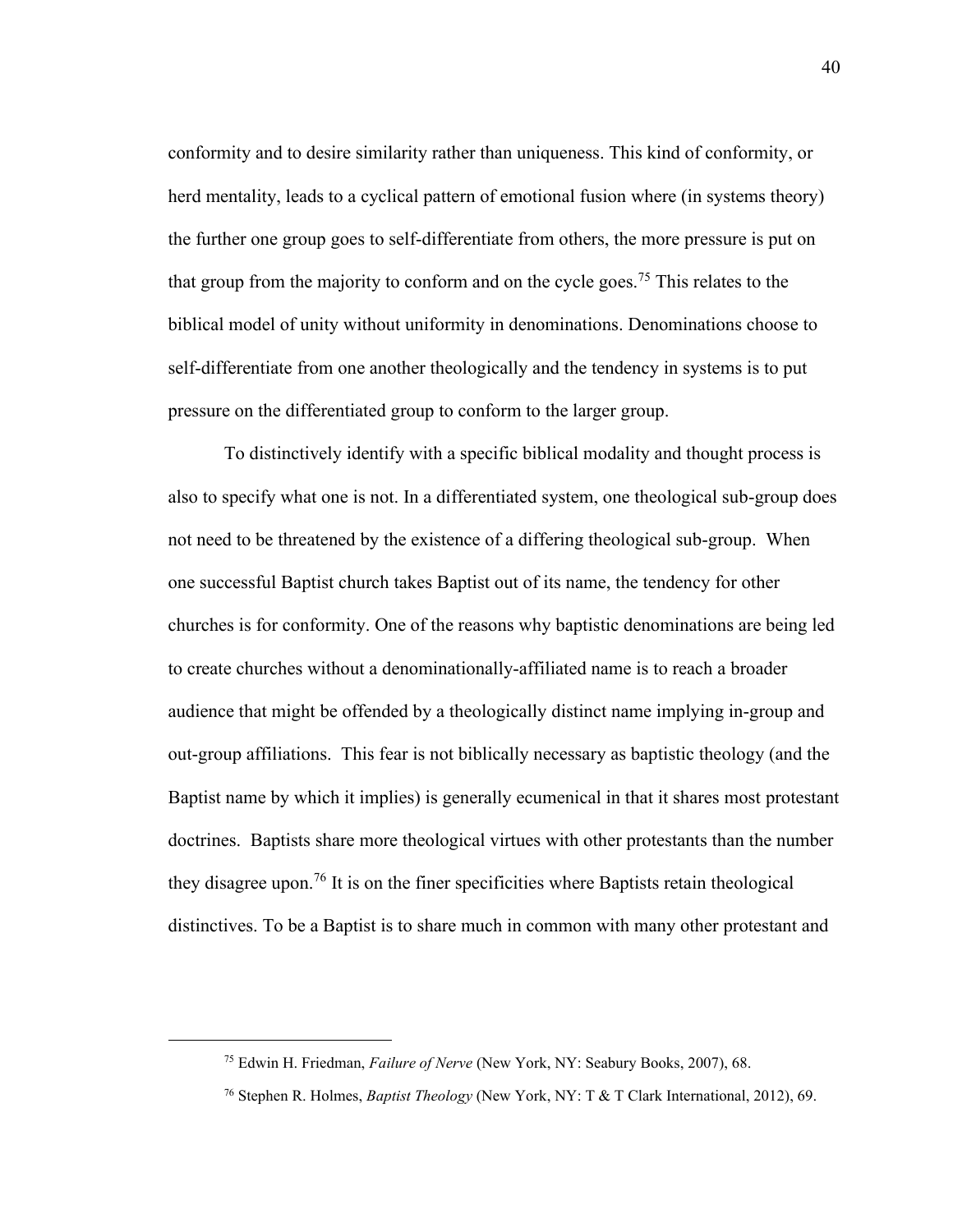confessional (such as the Apostle's Creed and the Nicene Creed) Christian denominations. Therefore, retaining the Baptist name honors such unity.

The Apostle Paul spells out a compelling vision for the church to attain to unity of the faith (Eph. 4:13). This vision of Paul is unity without uniformity. This same person is the one who wrote that each one should be "fully convinced" (Rom. 14:5). The goal of unity without uniformity is for the church to be able to be distinctively different, convinced, and convicted (differentiated) in their individual denominations and affiliations while simultaneously working together in ways that are uncompromising to their distinctives. This requires a well-reasoned ecclesiology and a healthy sense of differentiation in approaching this sensitive matter of disagreeing without quarreling. Within Scripture there are examples of disagreements that did not result in disunity.

The Jerusalem Council was a church council set up to settle the dispute surrounding circumcision as a necessity for gentile inclusion within the church (Acts 15). This issue was not just a small grievance, this was an issue large enough to be on display for the world.<sup>77</sup> This issue had the potential to disrupt the entire life situation of the Jewish believers as the issue at stake struck right to the very core of Judaism. The result was a contextualizing of the Gospel. Gentile believers would no longer be required to submit to circumcision as the sign of the covenant. This contextualizing that took place at the Jerusalem Council would be seen throughout church history and especially in modern missionary movements dedicated to contextualizing the Gospel in uncompromising ways.

<sup>77</sup> Ajith Fernando, *Acts,* The NIV Application Commentary (Grand Rapids, MI: Zondervan Publishing House, 1998), 415.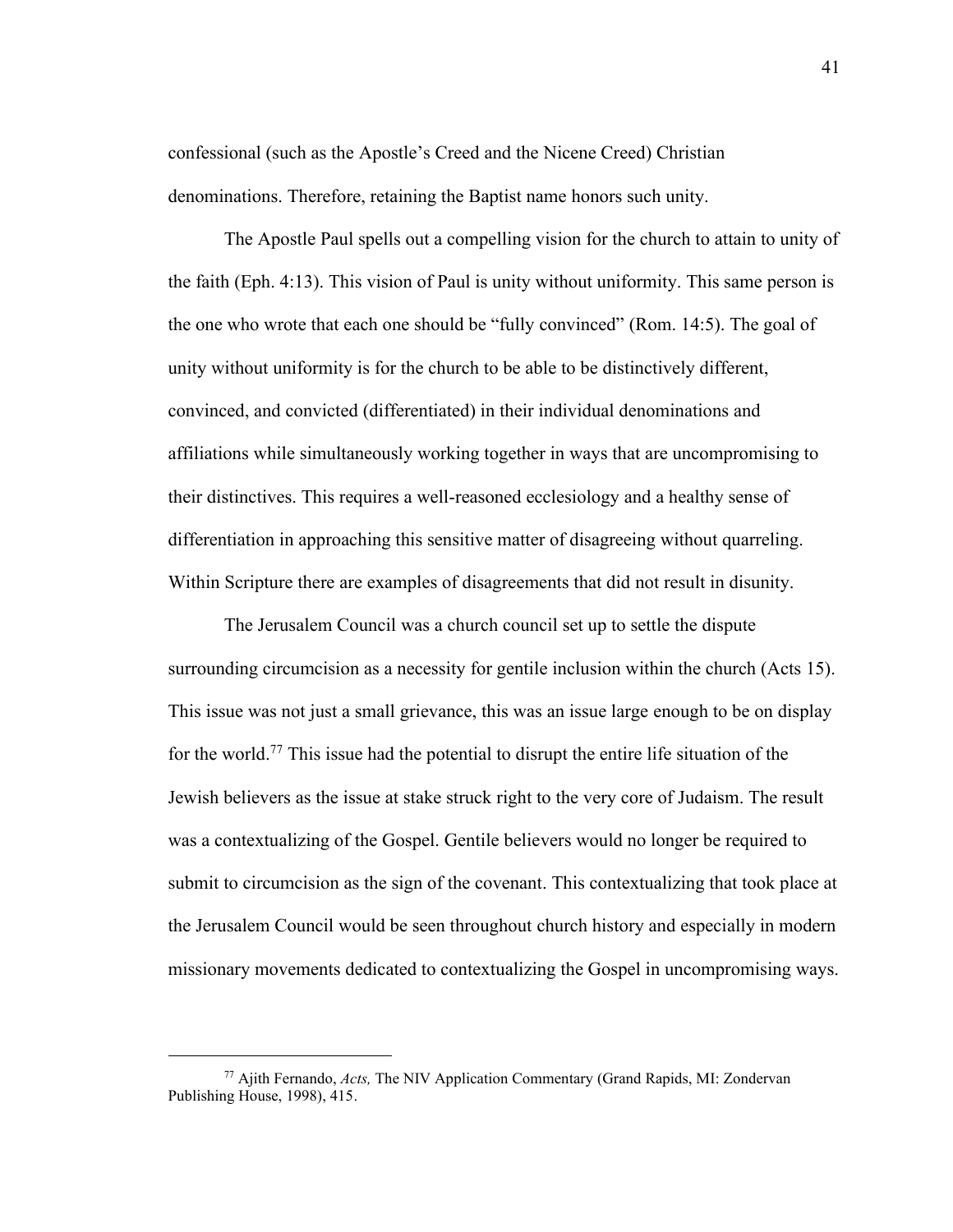After this early Christian church period ended and the Roman Catholic period of Christianity began, an inflexible and characteristically unchanging rigidity took over the church culminating in the Protestant Reformation as a reaction to the rigidity of Roman Catholicism. 78

What is intriguing is the unseen example of unity within disagreement (Acts 15). The disciple James declared "Therefore my judgment is that we should not trouble those of the Gentiles who turn to God, but should write to them to abstain from the things polluted by idols, and from sexual immorality, and from what has been strangled, and from blood" (Acts 15:19-20 [ESV]). This directive by James did not end there. The council decided to send leaders to bring this message to other believers. Two of the men that were to lead this procession were Paul and Silas. Paul and Silas brought the letter to Antioch and made sure that its contents were given to the church (Acts 15:22-35). This is the same Paul who refers to those that are not able to eat meat sacrificed to idols as "weak" (1 Cor. 8). Paul states, "Food will not commend us to God. We are no worse off if we do not eat, and no better off if we do" (1 Cor. 8:8). While Paul's convictions were unclear at the time when the Jerusalem Council sent him to deliver the message of abstaining from meat sacrificed to idols, it is certain that Paul became diametrically opposed to this teaching by the time he wrote 1 Corinthians 8.

Paul did not fight the Jerusalem Council on this issue. While he taught a completely different message in Corinthians, he was able to partner with the Jerusalem

<sup>78</sup> Charles H. Kraft, "Culture, Worldview and Contextualization," in *Perspectives on the World Christian Movement*, ed. Ralph D. Winter and Steven C. Hawthorne (Pasadena, CA: William Carey Library, 1999), 384.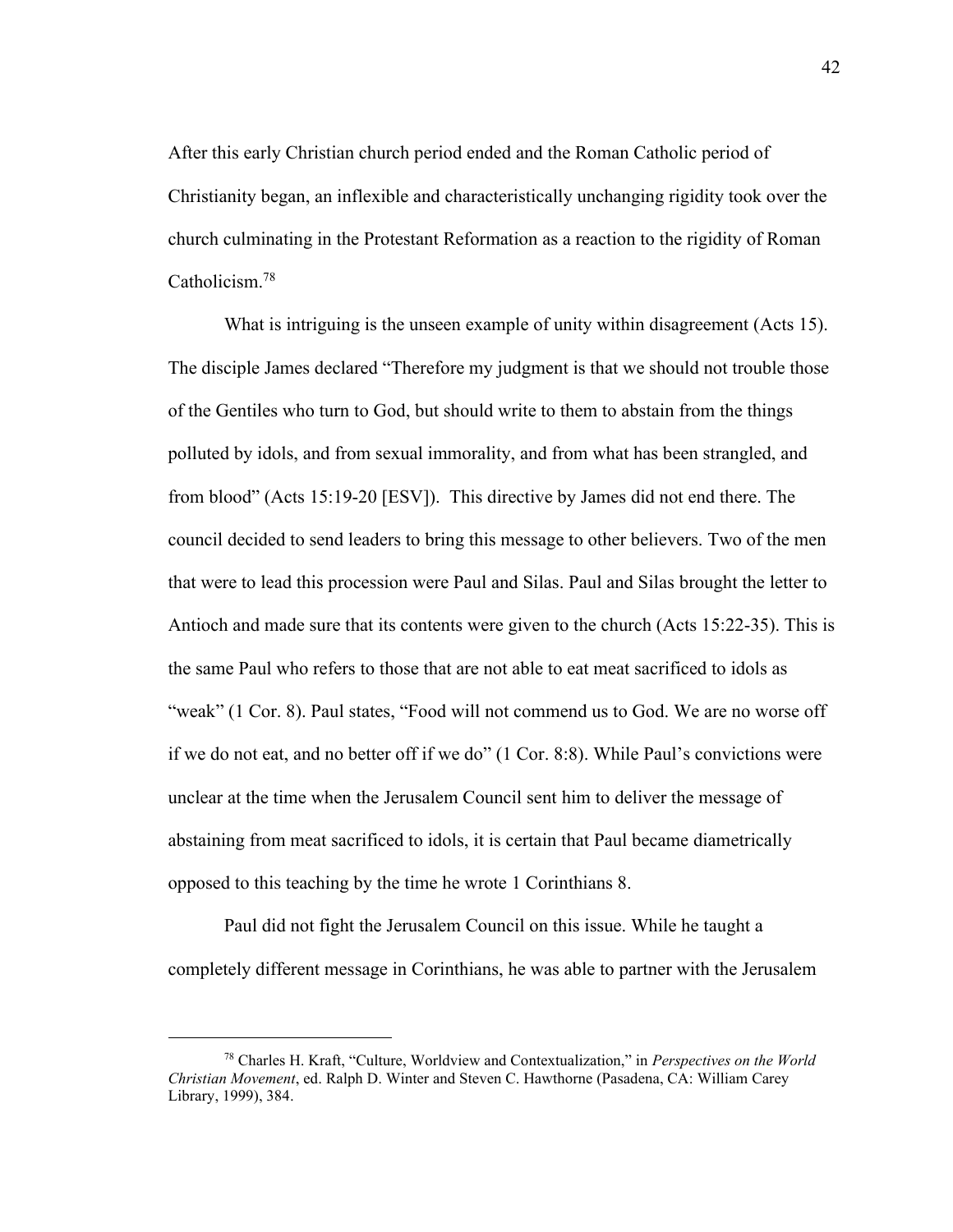Council in uncompromising ways. He did not have to personally hold the conviction that meat sacrificed to idols was a pollution to the body. In many ways, this situation is relevant to a local congregation. Within a local congregation gathered around certain theological distinctives, there will still be nuances (potentially more than just nuances!) of theological beliefs and understandings of Scripture where people will disagree with one another and still need to live in peace with one another. To some extent, the local congregation is a microcosm of denominationalism. Many Christian Protestant churches can unite around such common creeds as the Heidelberg Catechism that attests to the Scriptures being the Word of God, Jesus Christ being the Savior of the church, and justification being by grace alone through faith alone in Jesus Christ.<sup>79</sup> Yet within congregations and denominations there are many gray areas where individuals may agree on overarching themes, creeds, and faith statements, yet respectfully disagree on some minutiae in theology.

Another biblical example of disagreement without compromise is found in Acts 15:36-41. In this pericope, Paul and Barnabas experienced conflict in what is written as a "sharp disagreement" (Acts 15:39). This sharp disagreement is enough to separate the parties when disagreement over the usefulness of John Mark arises. Paul takes Silas and Barnabas takes John Mark in separate directions to preach the Gospel. The biblical narrative does not end there. This separation is used by God to bring the same Gospel to

<sup>79</sup> Fred H. Klooster, "The Heidelberg Catechism—An Ecumenical Creed?" *Bulletin of the Evangelical Theological Society* 8, no. 1 (Winter 1965): 28-29.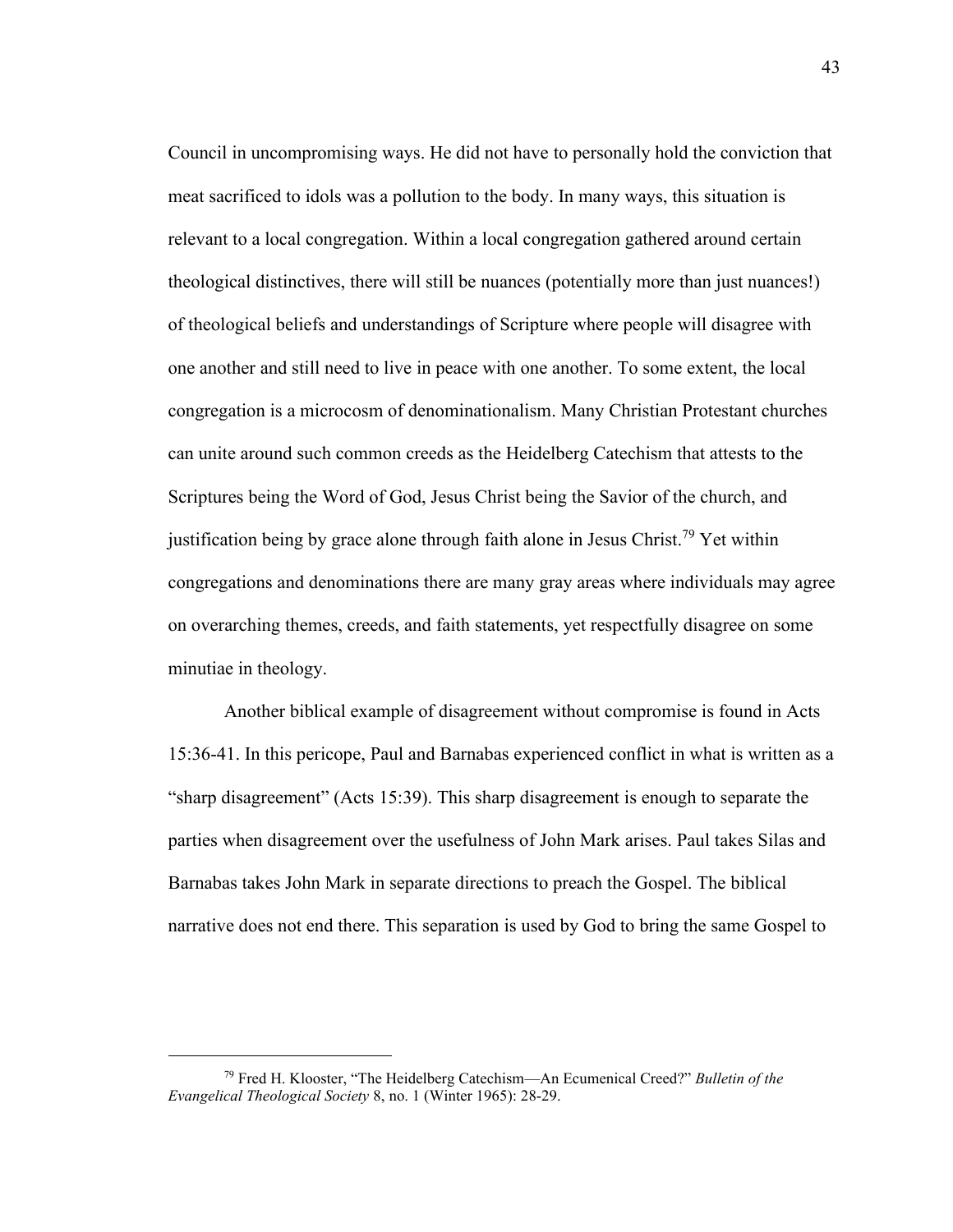different regions. Their conflict does not mean the end of their relationship. Paul describes John Mark as "useful to me" in his final writings (2 Tim. 4:11).

What this story communicates is the reality of disagreements when living in a fallen world. It also shows us a template or an archetype of solutions when disagreements arise. The nature of the disagreement in Scripture is silent. Whether the disagreement is theological or not is not made clear. What one can surmise from the text is that the church community was involved (Acts 15:40, "they were commended by the brothers."). One can also see in the text that the work of the Gospel is prioritized, in that both parties come to the decision to separate and proclaim the Gospel in their respective missions.<sup>80</sup> This kind of mutual decision is a form of unity within diversity. God uses both men mightily and both missions bear fruit.

## **Baptistic Distinctives**

### *The Lord's Supper*

To specify that one is a Baptist in identity does not need to be a rejection of the rest of the body of Christ. To retain theological distinctives and the identity found in them, as ordinances over sacraments, creates a necessary discussion within the larger body of Christ. Jesus refers to his body and blood as true food and true drink (John 6:52- 59). Baptists have traditionally defined this through the lens of symbolic interaction meaning that the food and drink Jesus is referring to is a symbolic food and drink, symbolically relating to participating with Christ in his life, death, and eventual resurrection of the body. To identify as a Baptist is to understand this interaction as

<sup>80</sup> Fernando, 431.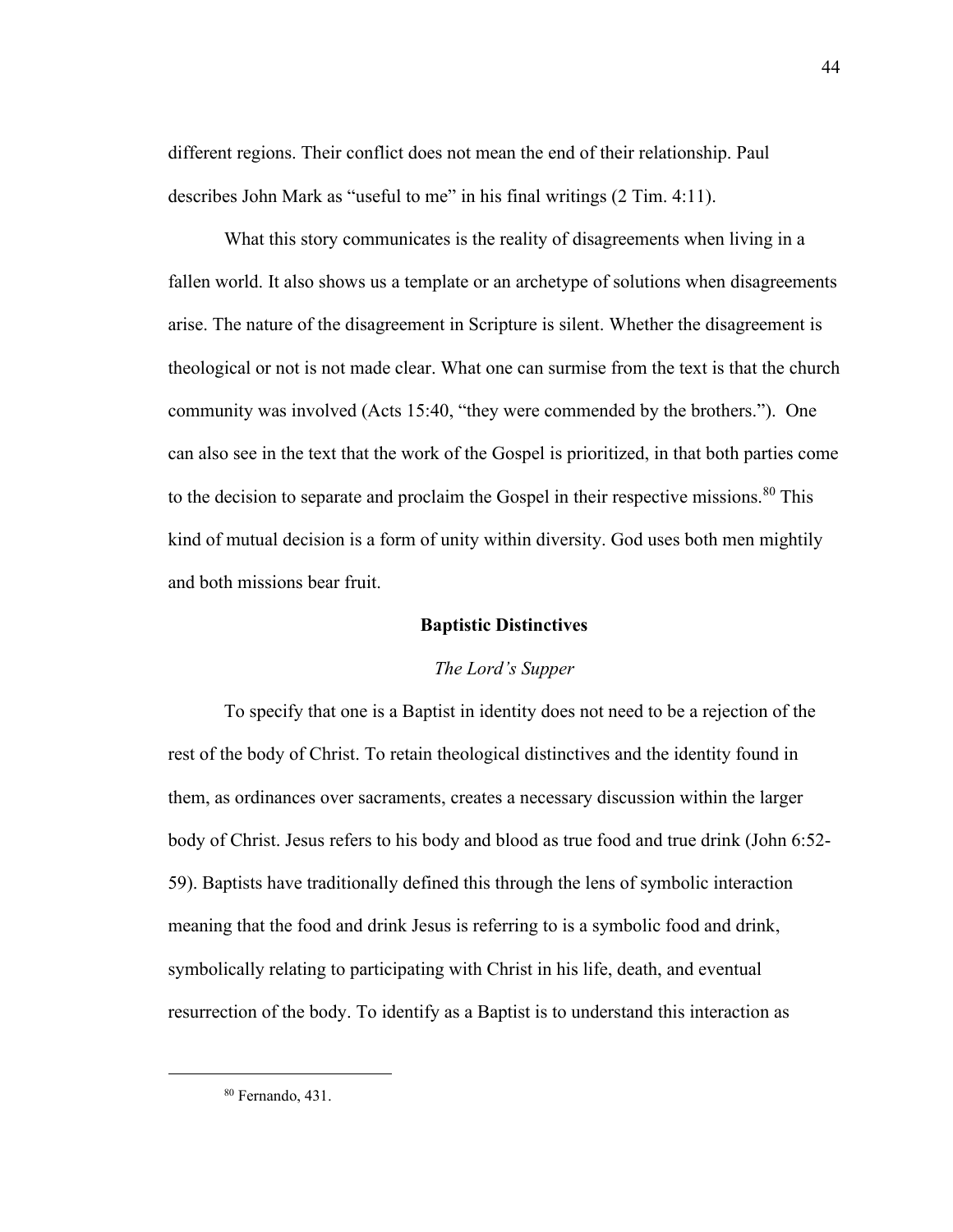symbolic of the Christian's life in Christ. A Baptist does not believe that there is a presence of Christ in the elements themselves (as in transubstantiation or consubstantiation) but instead deems transubstantiation and consubstantiation to be unnecessary in its interpretation, and the significance of participating with Christ remains significant in the powerful symbolism of the ordinance as in the sacrament. $81$ 

John 6:1-15 describes the pericopae of Jesus feeding the five thousand. This pericopae is literarily significant for the next teaching in John 6 that Jesus teaches about his body being the bread and his blood being the wine. "Jesus answered them, 'Truly, truly, I say to you, you are seeking me, not because you saw signs, but because you ate your fill of the loaves. Do not work for the food that perishes, but for the food that endures to eternal life, which the Son of Man will give to you. For on him God the Father has set his seal'" (John 6:26-27 [ESV]). At this point in the narrative, Jesus downplays the physical food that he used to feed the people, emphasizing instead the spiritual reality that the food he spiritually offers works in the lives of his followers perpetually.

However, the spiritual reality of Jesus' statements in John 6 do not negate the physical necessities of human beings. Jesus did feed 5,000 people earlier in John 6, which met a tangible need in the peoples' lives. Early church fathers would struggle to maintain this balance of the necessity of the physical realm while maintaining the spiritual significance and symbolic significance in Scripture. The early church father Origen born circa A.D. 185, held a Neoplatonist worldview that juxtaposed the material world from

<sup>81</sup> Hippolyto Tshimanga, "Communion as Missional Ordinance," *The Conrad Grebel Review* 24, no. 3 (Autumn 2006): 92.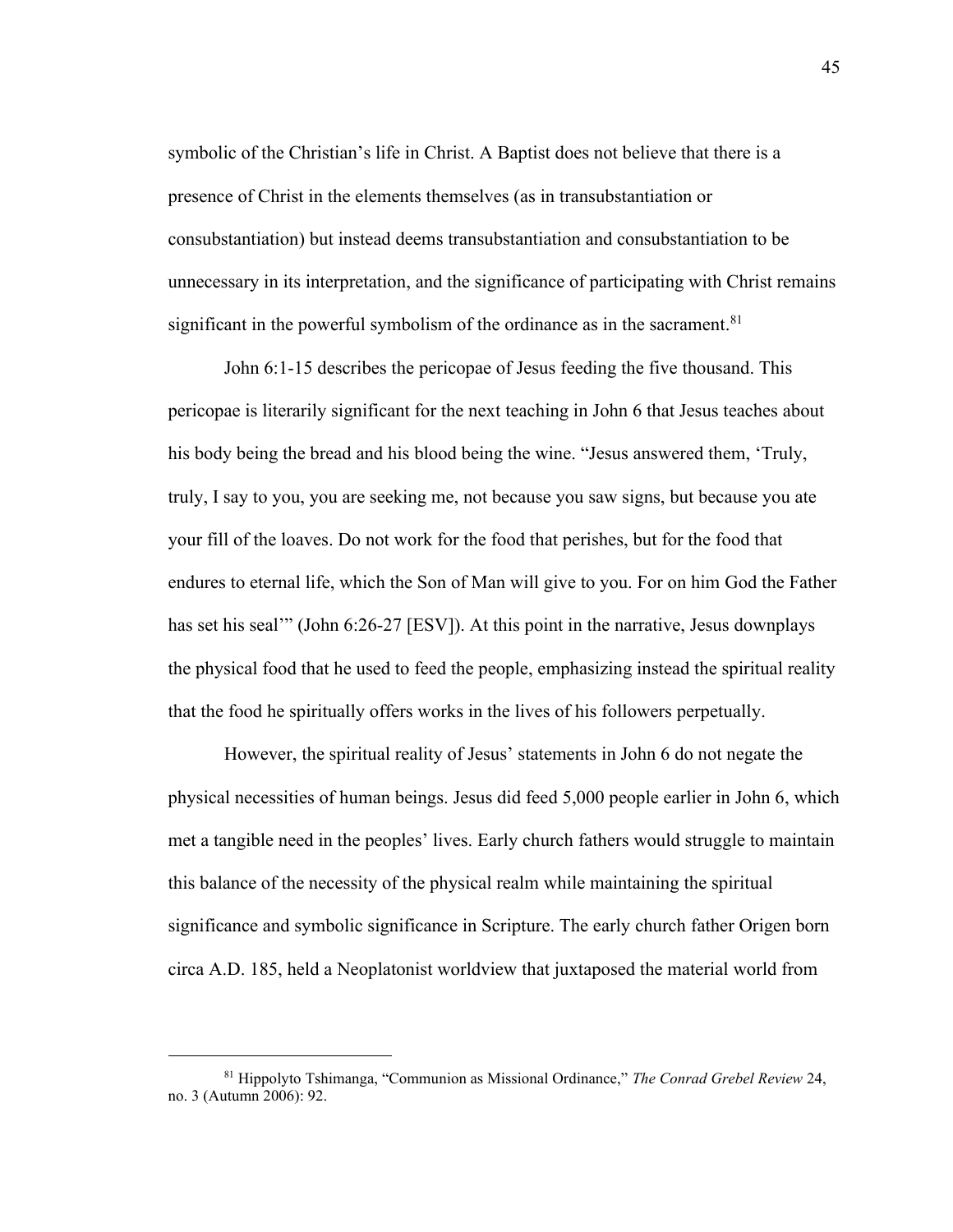the spiritual in that the physical world was a limited and imperfect version of the spiritual.<sup>82</sup> Origen was guilty of an non-biblical false dichotomy: making an improper either/or argument pitting the physical against the spiritual. God created all things good (Gen. 1:31). The physical needs of people are not evil or something to be conquered; they are part of the created order of God.

Jesus compares believing in him to the bread of eternal life. Jesus uses the analogy of bread to make a spiritual point about the reality of eternal life being in him alone (John 6:47-48). Jesus does not provide any physical food during this analogy (the people had just eaten earlier in chapter six). Jesus is clearly using food and wine as an analogy to the spiritual and eternal life that he offers through belief and faith in him. John was not discounting the significance and the power of symbols. Jesus celebrates Passover with his disciples (John 13). Yet, John does something uniquely different from the synoptic Gospels: John does not recount the institution of the Lord's Supper, but instead reflects upon what Jesus accomplishes for his disciples (John  $13:4-15$ ).<sup>83</sup> Through this experience, John communicates how the meal represents greater significance than the food itself. Hippolyto Tshimanga, a former Roman Catholic priest, described the emphasis on symbolic meaning in the Gospel of John's interpretation of the Lord's Supper, "John did not intend to ignore the whole of the Supper. To the contrary, by telling the incident of washing the feet, he intended to point to a reality beyond the mere symbols of the broken bread and the sharing of the cup. He wanted to lead his readers to

<sup>82</sup> Everett Ferguson, *Church History* (Grand Rapids, MI: Zondervan, 2005), 134.

<sup>83</sup> Tshimanga, 80.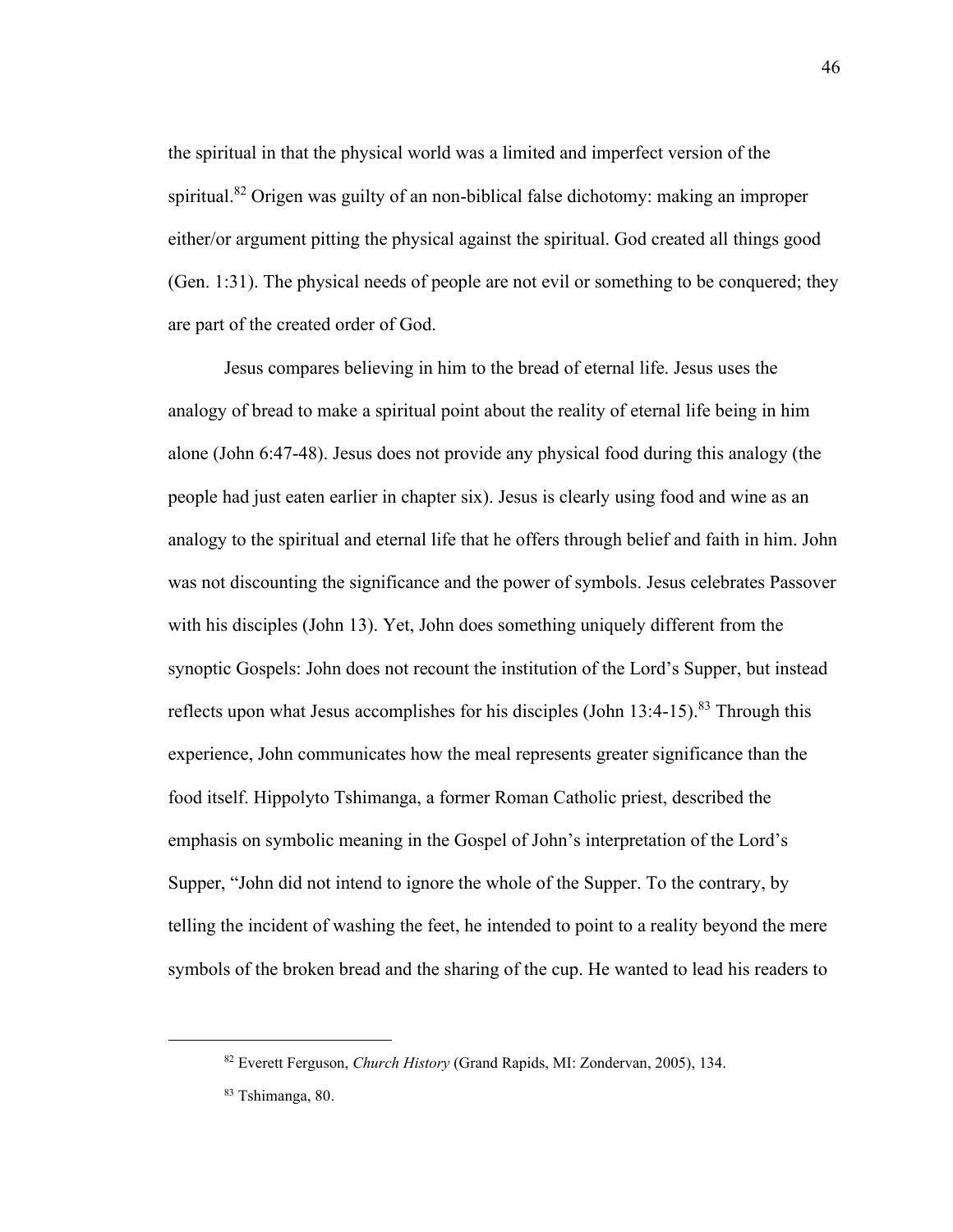the core of what Jesus wanted to convey when celebrating this meal with his disciples."<sup>84</sup> The symbolic interpretation of Jesus' emphatic statements that this is his blood and body must be taken into context with other analogies that Jesus uses.<sup>85</sup> For instance, Jesus refers to himself as "the door" (John 10:9). If the church consistently interpreted all these statements as literal, there would be absurd conclusions.

Jesus focuses on one's relationship with God over and above the immediate physical reality. In response to Satan's temptation to make food, Jesus said, "Man shall not live by bread alone, but by every word that comes from the mouth of God" (Matt. 4:4). In this example, Jesus spoke how a relationship with God is always to be considered superior to physical needs. The Bible records events in which God had supernaturally sustained people during a time of physical need. Elijah is commanded by God to hide by a brook for protection from King Ahab (1 Kings 17:1-7). During his hiding, God sustains Elijah by bringing ravens to him with food in their mouths and water to drink from the brook. God's sustaining power is greater than the physical needs of his people.

The Lord's Supper is symbolic and reflective of the presence of Christ with his people. Communion as physical elements are not necessary to have Christ's significant presence within the body of Christ; whenever two or more are present, Christ is there (Matt. 18:20). In reference to the presence of Christ in the Lord's Supper, Wayne Grudem wrote, "And if he is especially present in a special way in the Lord's Supper: We

<sup>84</sup> Tshimanga, 81.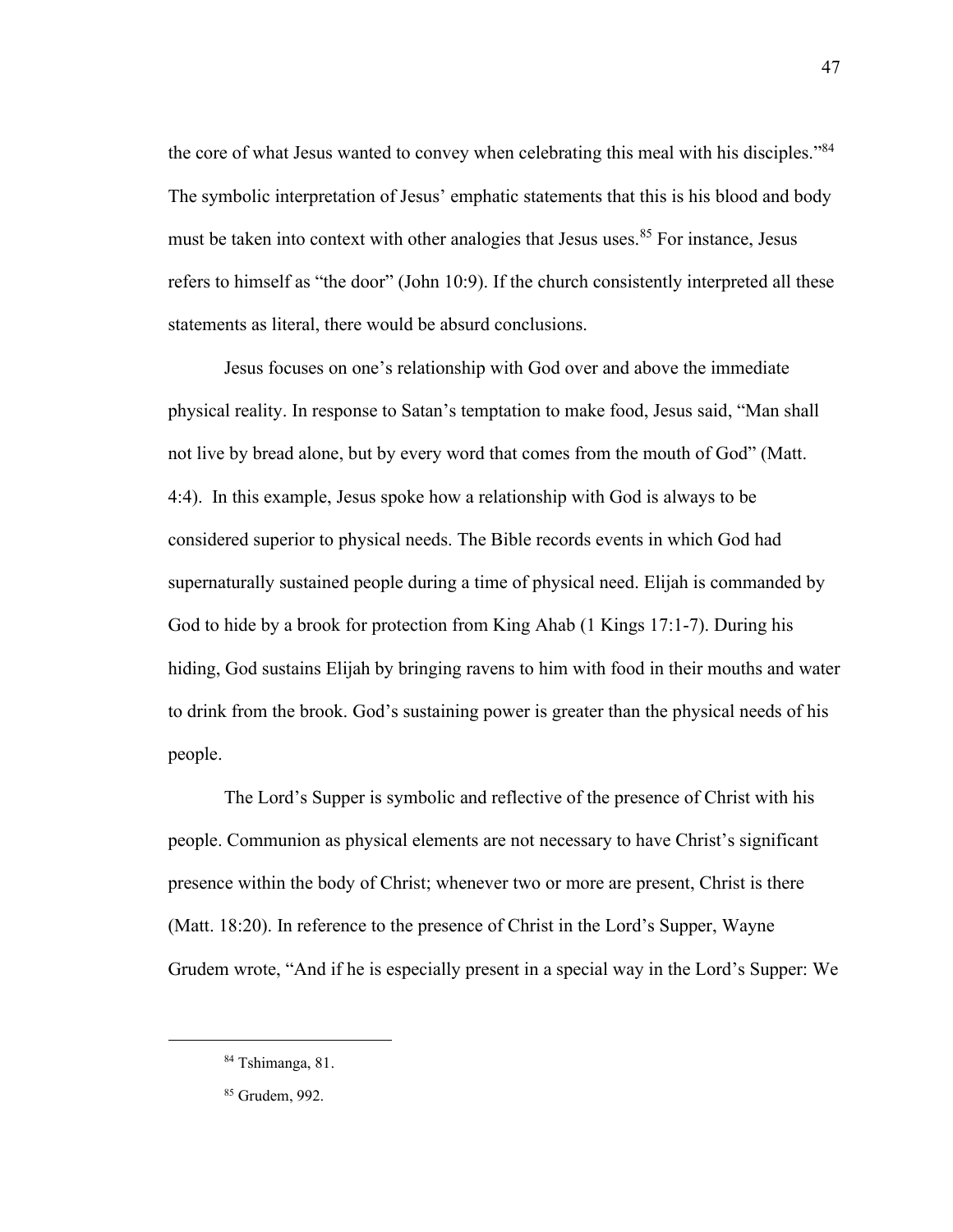meet him at *his* table, to which he comes to give himself to us. As we receive the elements of bread and wine in the presence of Christ, so we partake of him and all his benefits."<sup>86</sup> The Apostle Paul sets up the narrative of the Lord's Supper by first explaining how the Corinthians were going about it in a wrong manner (1 Cor. 11). Paul describes the church as eating a meal in which some went hungry and some went home full, with others having had nothing to drink and some having gotten drunk (1 Cor. 11:17-22). This passage shows that the way the early church was celebrating the Lord's Supper was drastically different than the way modern congregations celebrate the Lord's Supper. The early church was engaging in meals (Acts 2:46) as an excuse for gathering.<sup>87</sup> These feasts were known as "love feasts."<sup>88</sup> The context of these love feasts suggests that the feast itself was only representative of the gathered body. The food met a tangible need and provided a natural context for gathering. People in first century Judea lived in a poverty-stricken, subsistence driven context and need for food was great.<sup>89</sup> In these passages, food provides a necessity for the gathering while the overarching framework is the gathering of believers for the purpose of worshipping God.

The food in the Lord's Supper was reflective of the Old Testament ritual meals foreshadowing a greater meal in Christ.<sup>90</sup> In the Old Testament meals, the meat was often used from a sacrifice that had taken place. These sacrifices were continual and showed

<sup>86</sup> Grudem, 995.

<sup>87</sup> Pratt, 197.

<sup>88</sup> Pratt, 197.

<sup>89</sup> Mark L. Strauss, *Four Portraits, One Jesus* (Grand Rapids, MI: Zondervan, 2007), 157.

<sup>90</sup> Grudem, 989.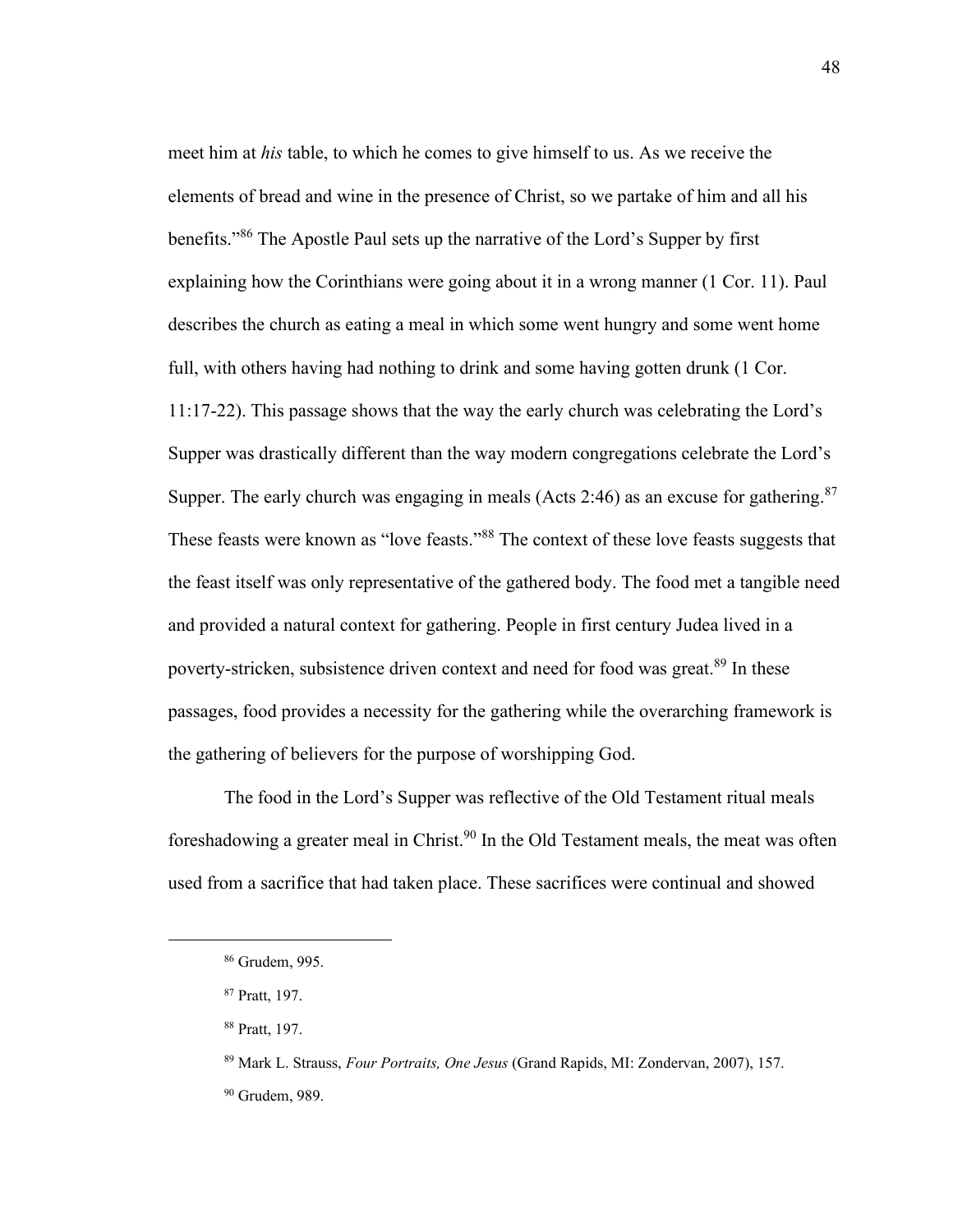the need for a final atoning sacrifice.<sup>91</sup> The Lord's Supper replaced these ritualistic meals in that the Lord's people now partake with rejoicing that the final atoning sacrifice has come and the need to sacrifice is no longer present (Heb. 10:1-4). In Baptist theology, the importance of the symbolism of the Lord's Supper is stressed over the sacramental interpretation of the Lord's Supper. In sacramental theology, the emphasis on the elements of the bread and the wine is on the external sign of the inward grace being worked through the "visible word" as Augustine defined it.<sup>92</sup> Within Roman Catholicism, the belief about the Lord's Supper is that it is not only an external sign, but it is an actual sacrifice of Christ that occurs within the elements and the participants within the Mass receive grace.<sup>93</sup> For Baptists and other Protestants, this view ignores the supreme finality and completeness of Christ's atonement and propitiation on the cross.<sup>94</sup>

Within the theological beliefs regarding the Lord's Supper, Baptists have made significant contributions in contributing a distinctive theological perspective. While some Baptists would affirm most of the general theological principles of other Protestants, Baptists have uniquely differed with other Protestants over the issue of allowing church tradition to define the biblical role of the Lord's Supper in the life of the congregation.<sup>95</sup> Baptists' rejection of sacramental theology in favor of symbolic ordinances is a unique

<sup>&</sup>lt;sup>91</sup> Grudem, 989.

<sup>92</sup> R.S. Wallace, "Sacrament," in *Evangelical Dictionary of Theology* ed. Walter A. Elwell (Grand Rapids, MI: Baker Academic, 2001), 1047.

<sup>93</sup> Grudem, 992.

<sup>94</sup> Grudem, 993.

<sup>95</sup> Mikael N. Broadway, "Is It Not the Communion of the Body of Christ?" *Review & Expositor* 100, no. 3 (Summer 2003): 403.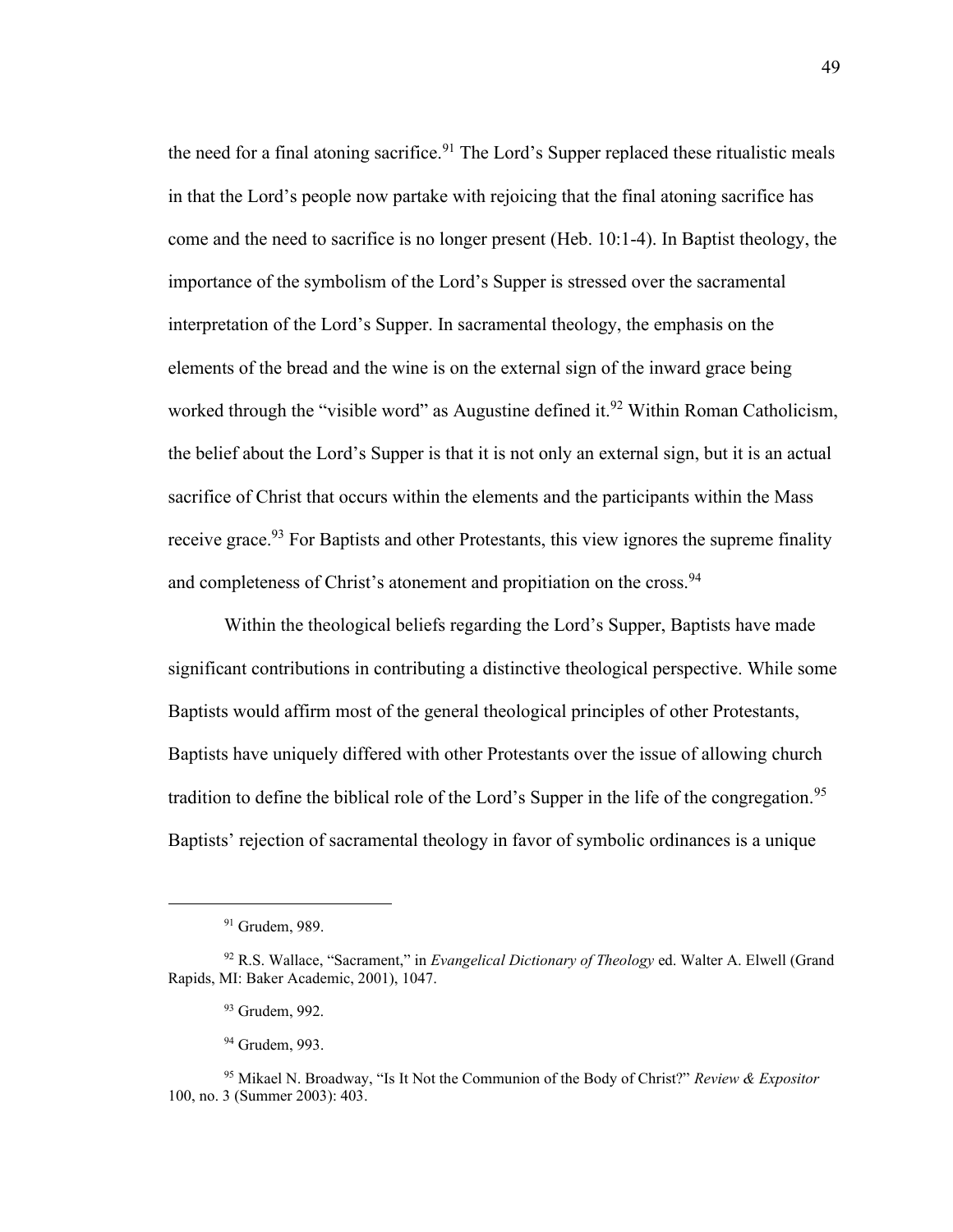position that demands a biblical justification for anything more than symbolic interaction. The Baptist theological distinctive regarding the Lord's Supper also democratizes who may participate and who may administer this ordinance. In high-church contexts, only those ordained may administer this process. Baptist theology acknowledges that as the "priesthood of all believers" (1 Pet. 2:9 and Heb. 10:19-22) any follower of Christ may administer the ordinance to one another. Baptists have contributed a unique theological praxis and theology that has spanned the centuries. On the other hand, Baptists are also suffering from a lack of understanding their own history and the significance of the theological positions that were reasoned.<sup>96</sup> Early on, Baptists refrained from developing unique baptistic confessions of faith and borrowed other Protestant confessions. On this subject Mikael Broadway wrote (in reference to the Baptist *Second London Confession*), "The Baptists dropped the term "sacrament" and sometimes entire phrases containing it wherever it had been used in *Westminster*, in every case substituting "ordinance," or in the case of "sacramentally," they rephrased the text to include the key term "figuratively."<sup>97</sup>

#### *Congregational Polity*

Retaining a theologically distinct congregational polity creates a diversity within the body of Christ that reflects a unique biblical understanding of congregational autonomy and local leadership. A congregational system of polity democratizes the

50

<sup>96</sup> Broadway, 405.

<sup>97</sup> Broadway, 409.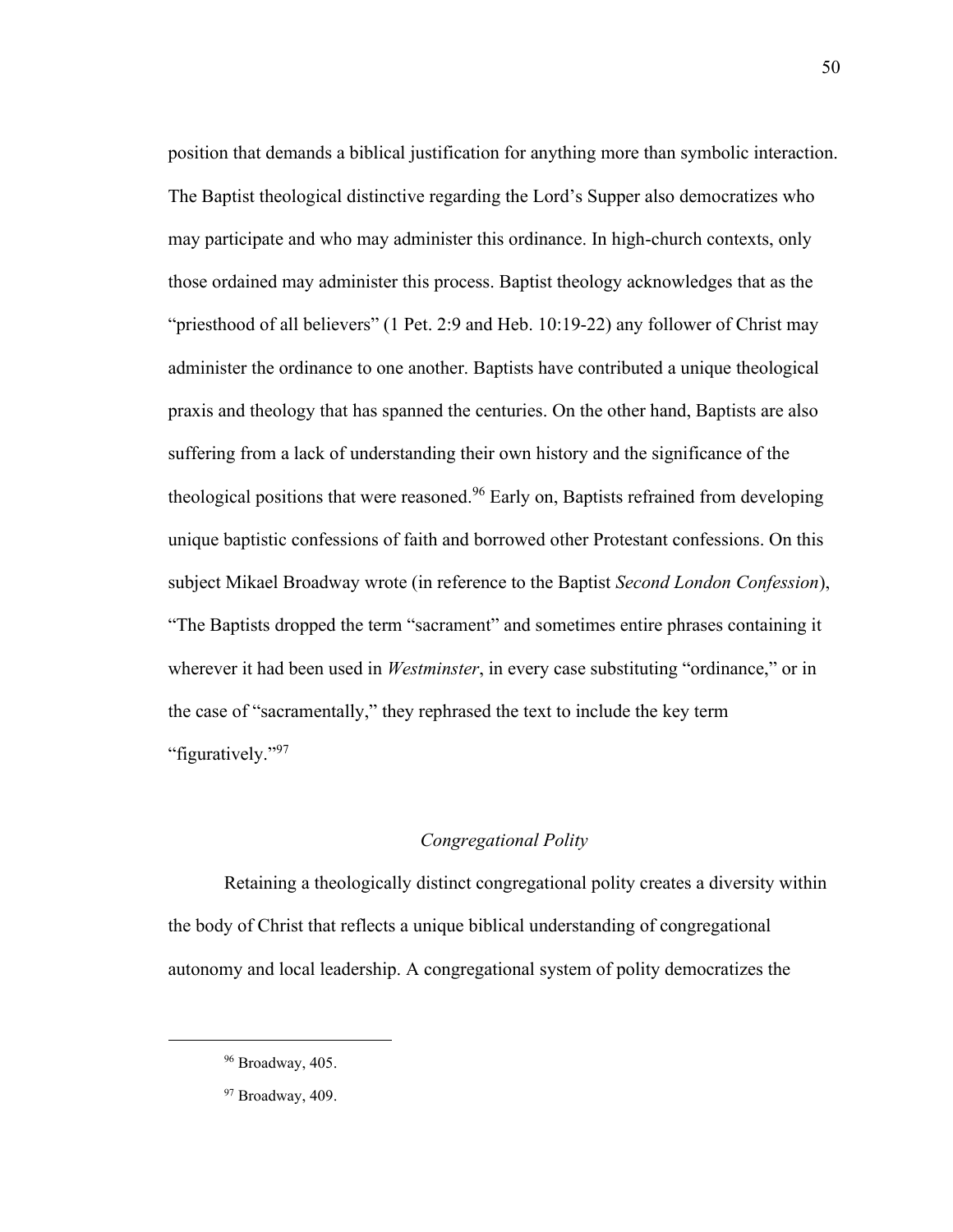church and acknowledges the "priesthood of all believers" (1 Pet. 2:5).<sup>98</sup> The priesthood of all believers is the reality that all believers are now God's priests to the world. Within congregational polity, power, control, and influence is vested in the hands of the laity. This type of influence among the laity breaks down the hierarchical congregational polity found among higher church systems of government. This theological praxis for the church recovers a central reformation theme of the powerful nature of the church. The early church exercises this authority granted by the Holy Spirit in making democratic decisions among a group of believers (Acts 6:2-6). This passage, focusing on the complaint of Hellenist widows not receiving their daily allowance of food, shows the first time that the Holy Spirit is not directly or explicitly mentioned in the process of the Apostles delegating leadership into a new role within the church. While the men picked were full of the Holy Spirit, the Apostles' discretion was permitted by God. The presence of the Holy Spirit in the life of the believer was the new typology of authority for the local church. The church now had no need for a more formal type of hierarchical authority since its members were filled with the Holy Spirit. There were no spiritual giants, as the Holy Spirit influenced and directed both the deacons and the Apostles.<sup>99</sup> This reality impacted the baptistic rationale of the integration of the sacred and secular. This type of authority in the church reflects the congregational polity of baptistic theology.<sup>100</sup> The Apostle Paul uses two different Greek words for church leaders

<sup>98</sup> Grudem, 993.

<sup>99</sup> Fernando, 229.

<sup>100</sup> Ezra P. Gould, "The Congregational Polity," *Andover Review* (Boston, Mass.) 12, no. 69 (September 1889): 248.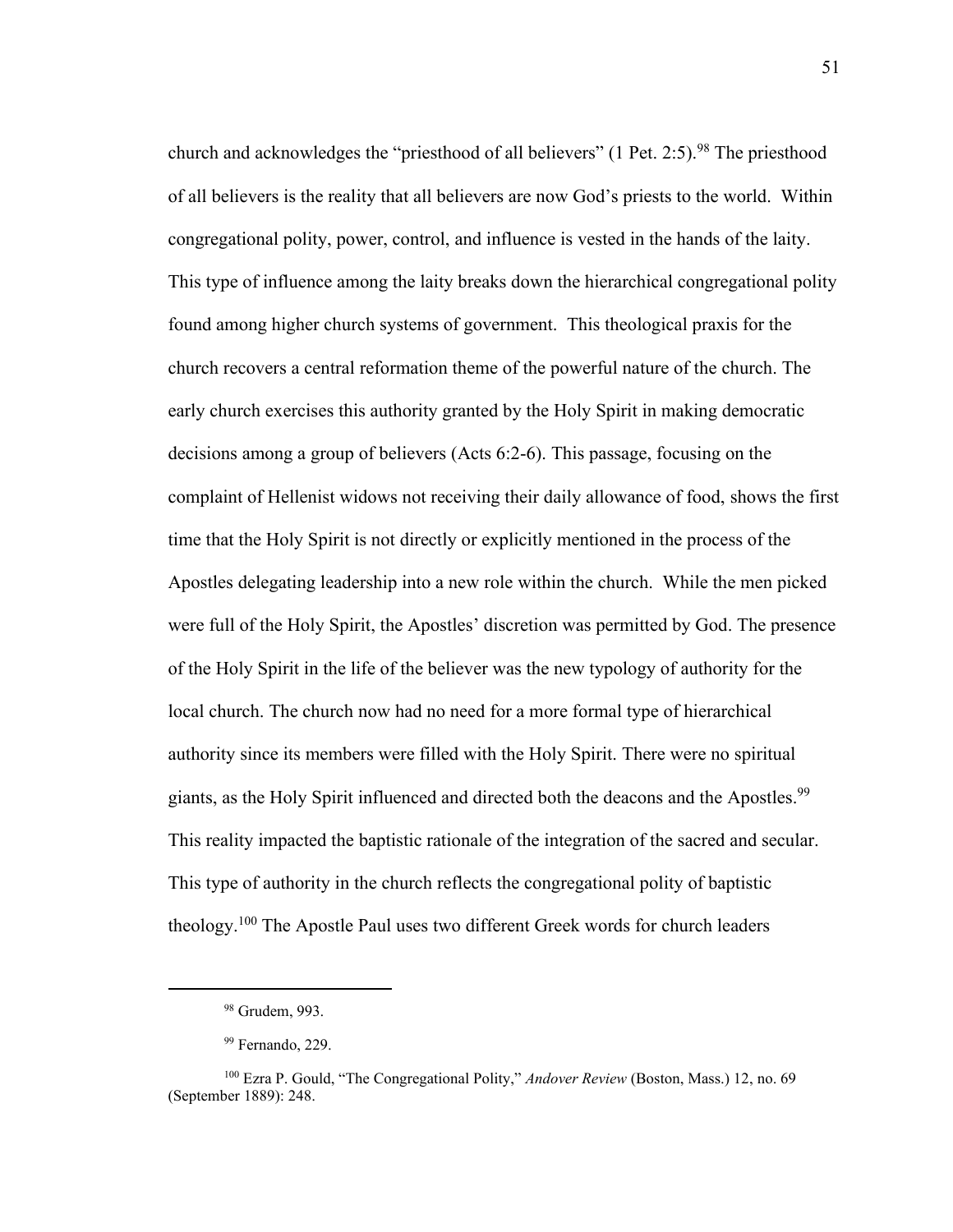interchangeably within the same passage (Titus 1:5-7). This type of interchangeable nature of words for the leaders suggests anything but a strict sense of static church leadership and affirms the necessity for local churches to have authority in how they structure themselves among congregants in terms of leadership.

From an organizational standpoint, baptistic polity and identity have brought a uniquely important contribution to the entire ecumenical church. By allowing local leadership, the church can adapt itself to its regional environment. Within many congregations and denominations, the ability to shape the organization of the congregation to its context is nearly impossible with many of the bureaucratic tendencies and broad general church practices that are not useful in all locations.<sup>101</sup> As the early church developed, locally contextualized leadership practices grew out of the needs of the local populace and congregation. Craig Van Gelder wrote about this early church practice of contextualizing polity and leadership,

As the church in the New Testament spread into the world, it encountered a variety of different contexts and cultures. Quite naturally, the congregations that emerged in these contexts developed a variety of leadership and organizational approaches. The reality of this diversity is now evident in the different polities that make claims to alternate views regarding how the church is to be structured. In the face of these competing claims about what is the *right* form of church government is to be, it is evident that it is hard to argue successfully for a normative pattern for leadership and organization from the biblical materials.<sup>102</sup>

52

<sup>101</sup> Craig Van Gelder, *The Ministry of the Missional Church* (Grand Rapids, MI: Baker Books, 2007), 122.

<sup>102</sup> Van Gelder*,* 123.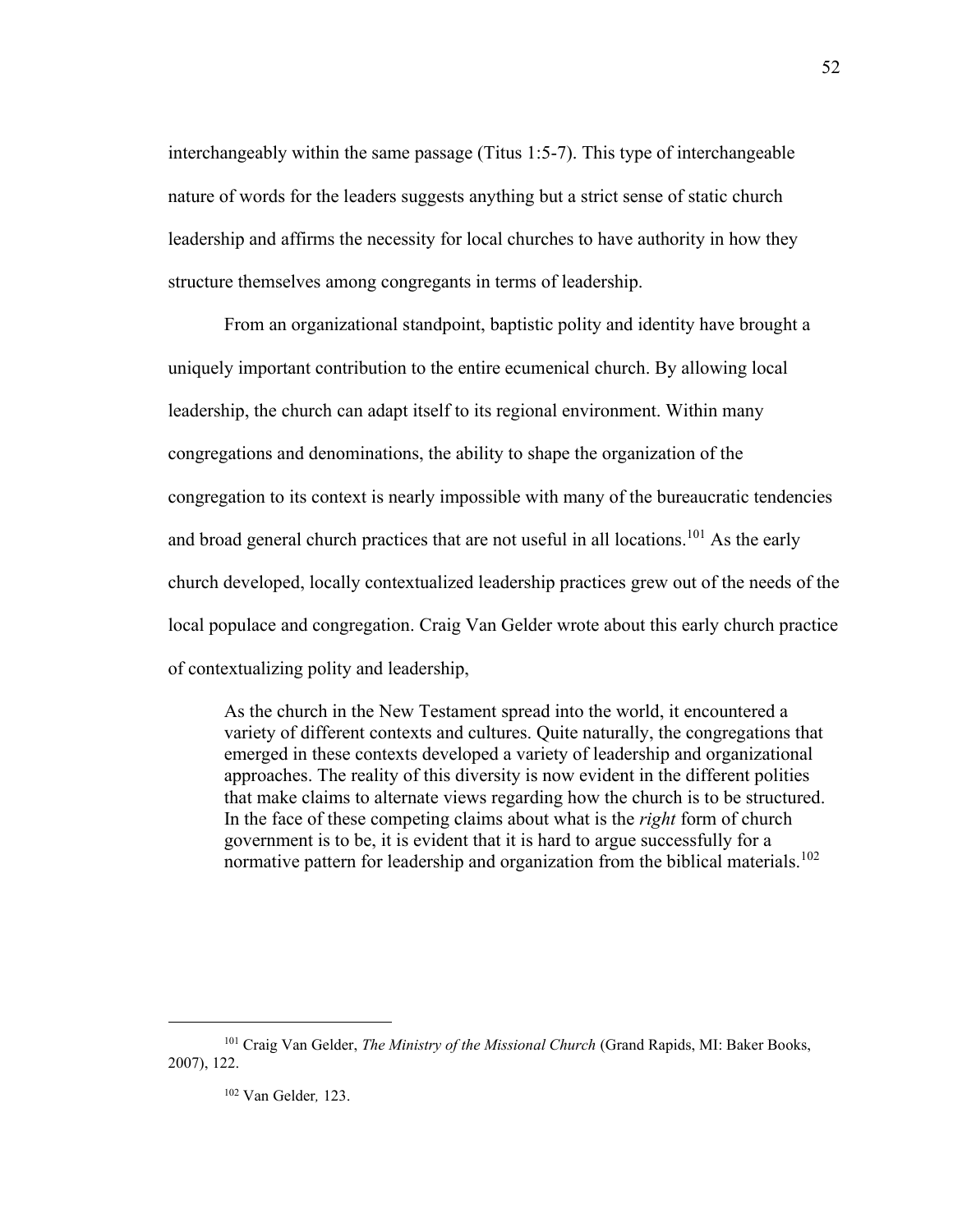As other denominations practice differing polities, each denominational distinctive contributes to the unity of the body of Christ by applying their own diverse polities based on their cultural or political contexts.

The early church devoted itself to the fellowship (Acts 2:42). This fellowship (*koinonia*) is used to refer to the special nature of fellowship, friendship, and intimacy experienced in the life of the church.<sup>103</sup> Within a congregational polity system, the church is seen more as an organic system than as a structured, layered hierarchy. Baptistic churches desire this *koinonia* with a model of church polity that reflects such a community-natured organization. The baptistic model of polity acknowledges that each member of the *koinonia* is on equal status, with submission to one another being mutual (Eph. 5:21). The congregational polity necessary of Baptists asserts that Christ is the ultimate head of the body (Col. 1:18), while the human authority and leadership is penultimate.

The Baptist identity of congregational polity has transcended Baptists and has left an indelible impression on Christianity. Some of the other benefactors of congregational polity have been Mennonites, Puritans, Hutterites, Brethren, Wesleyan, and Congregationalists, to name a few.<sup>104</sup> The roots of baptistic theology employ *sola scriptura*, meaning Scripture alone is the sole rule of faith. This philosophy dethroned the papal authoritarianism that at times made its way into other Protestant denominations

<sup>&</sup>lt;sup>103</sup> Jeremy M. Kimble, "The Steward of God: Exploring the Role and Function of Elders," *Southeastern Theological Review* 6, no. 1 (Summer 2015): 90.

<sup>104</sup> Franklin H. Littell, "The Claims of the Free Churches," *The Christian Century* 78, no. 14 (April 05, 1961): 417.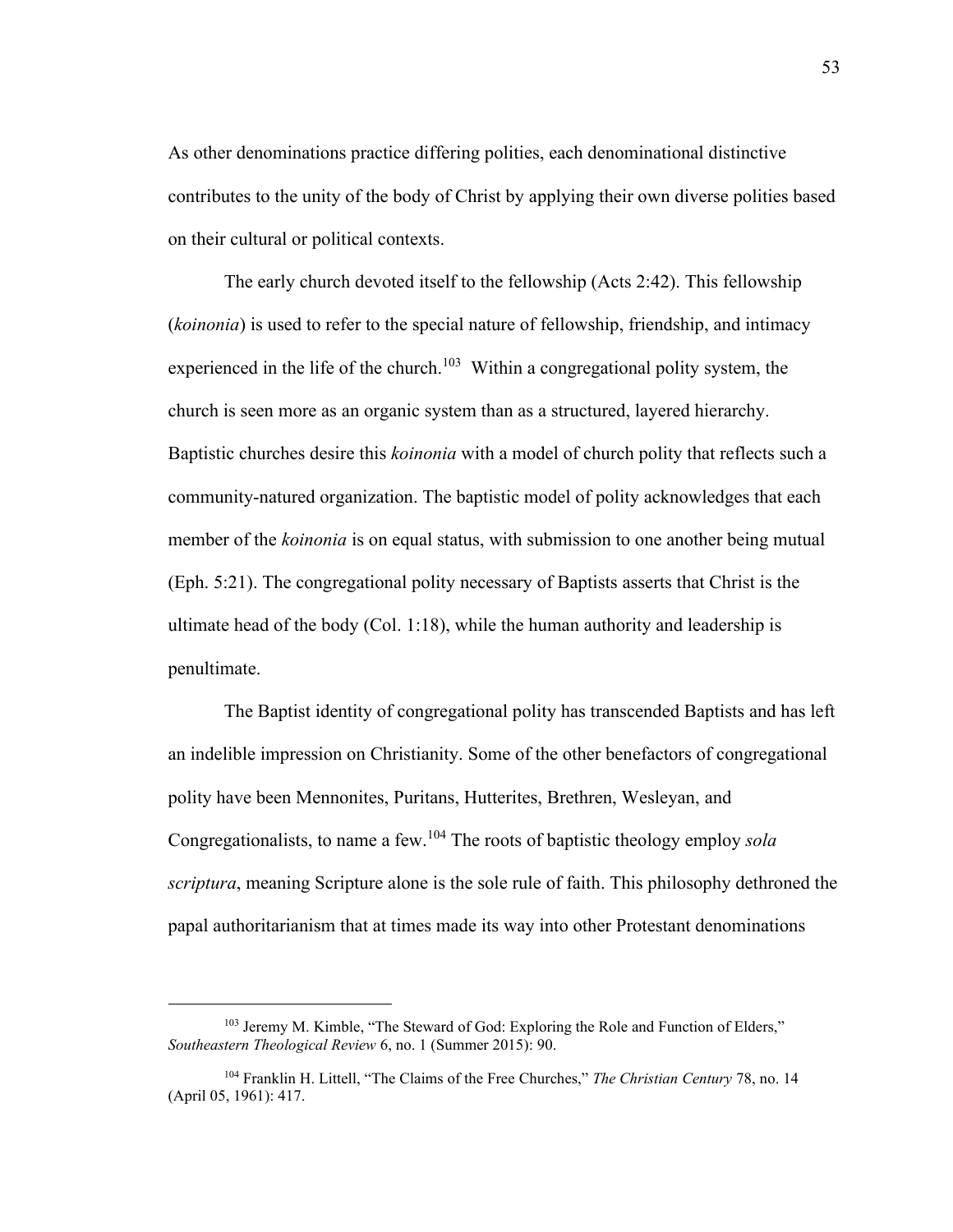through the priestly line of authority.<sup>105</sup> Tradition and hierarchical human authority would no longer be on equal footing with Scripture. The early Anabaptist leader Balthasar Hubmaier once stated at a church conference that "in all disputes concerning faith and religion, the Scripture alone, proceeding from the mouth of God, ought to be our level and rule."<sup>106</sup> Since Scripture is the sole rule and test of faith within the Baptist identity, it keeps in check human beings' fallen desire to acquire power and control. The Baptist identity firmly vested in congregational polity has given positive externalities to multiple denominations that have sought to maintain congregational polity at the local level with the sole rule of faith being Scripture alone.

# *Believer's Confessional Baptism*

The mode of believer's confessional baptism and the symbolism found in Romans 6:1-14 of immersion creates an important tension in theological discussions over the viability of baptism by immersion. Since the Second London Confession of 1677, one of the most demonstrative elements of Baptist distinctives has been baptism by full immersion of a confessing believer.<sup>107</sup> This early belief in believers' confessional baptism, while not as controversial in today's tolerant world, became a cause of extreme persecution for early Baptist believers by other Christians.<sup>108</sup> While the word *baptism* remains transliterated from the Greek *baptizo*, its most consistent New Testament

<sup>105</sup> Robert G. Torbet, *A History of the Baptists* (Valley Forge, PA: Judson Press, 1963), 517.

<sup>106</sup> Henry C. Vedder, *Balthasar Hubmaier, the Leader of the Anabaptists* (New York, NY: The Knickerbocker Press, 1905), 59.

<sup>107</sup> Tull, 188.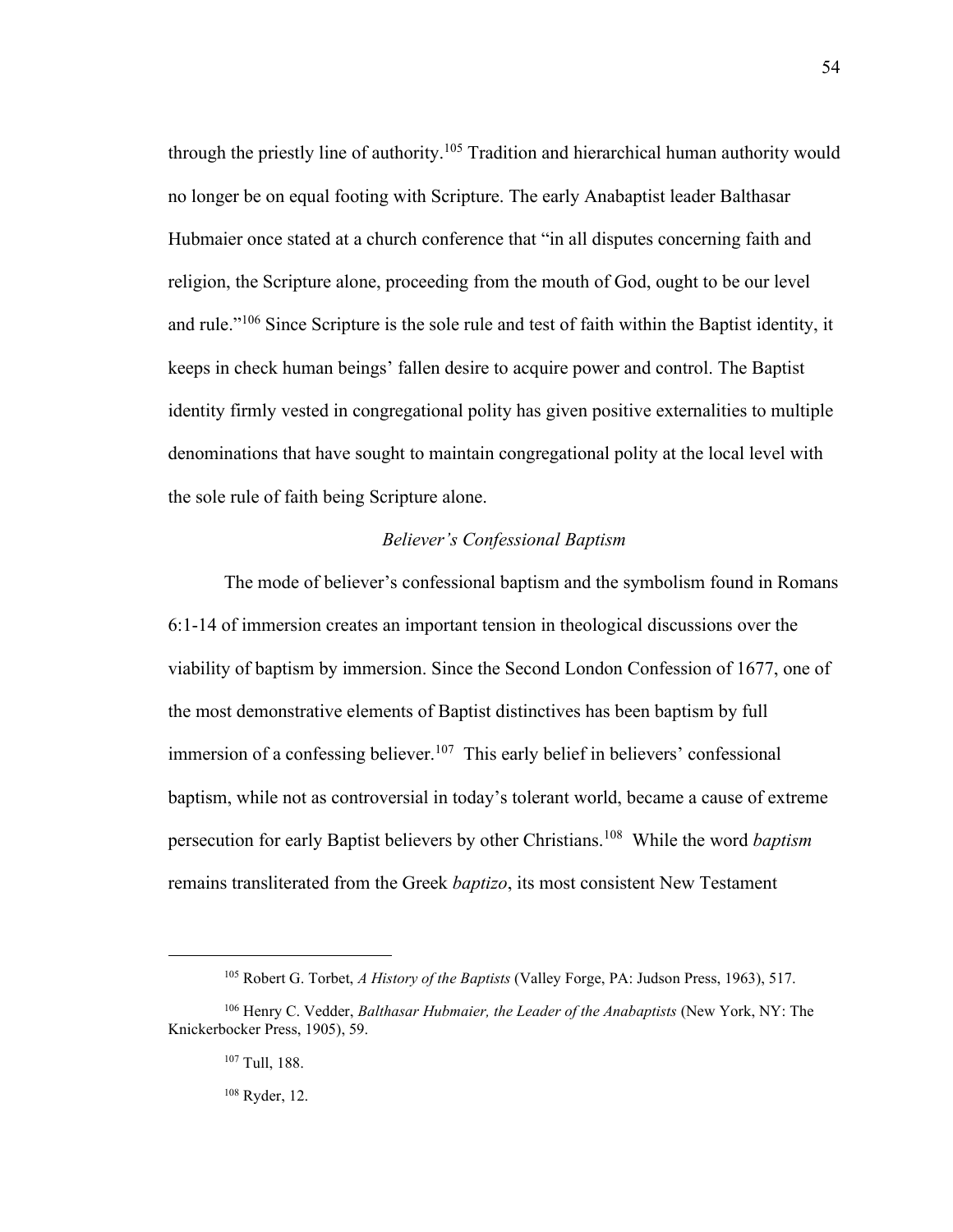meaning is *immersion*. 109 This theologically rich discussion is important regarding the full weight of the symbolism found in Romans 6 and the reality of the life, death, and resurrection being in Christ and the symbolism of believer's confessional baptism by full immersion. This theological argument is more than just intellectual trivia. Such viable theological arguments inspired men like Adoniram Judson to an orientation of conviction based upon God's Word that inspired the first church in Burma.<sup>110</sup>

The call of Christ is made explicit in the life of one who believes and is baptized (Mark 16:16). The entire Baptist movement hinged on the necessary component that Christianity was not something that someone was born into, but was naturally a participatory act of the freedom of the conscience and the will of the individual participating.<sup>111</sup> The voluntary act of the individual now superseded birth rights and other ritualistic forms of communal belonging. Baptism as a confessional believer's baptism eroded the core of the socio-political system of belonging to the church, which led to unprecedented persecution of these early "Anabaptists" (re-baptizers), a pejorative term given to them by their early tormentors. $^{112}$ 

While the early Anabaptists were convinced by Scripture that baptism and the voluntary acceptance into the wider body of Christ by confessing believers (in contrast to infants) was a New Testament practice, the early Anabaptists did not initially include in

<sup>112</sup> Gonzalez, 69.

<sup>109</sup> Benjamin J. Snyder, "Technical Term or Technical Foul? Baptizo and the Problem of Transliteration as Translation," *Stone-Campbell Journal* 21, no. 1 (Spring 2018): 106.

<sup>110</sup> Gregory A. Wills, "From Congregationalist to Baptist," *Adoniram Judson*, ed. Jason G. Duesing (Nashville, TN: B&H Academic, 2012): 153.

<sup>&</sup>lt;sup>111</sup> Littell, 418.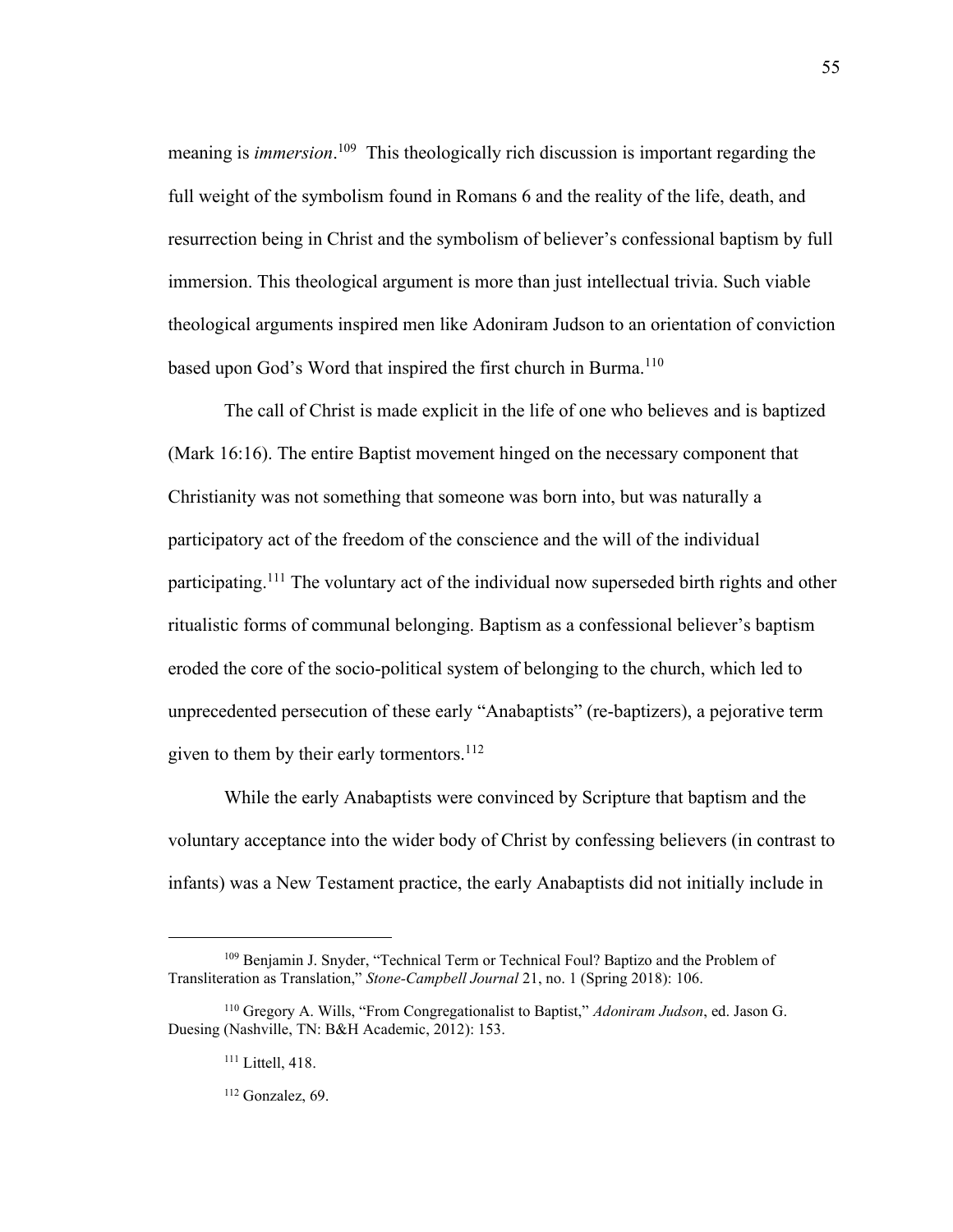this practice baptism by full immersion.<sup>113</sup> Wes Harrison, writing about the initial Anabaptist practice of baptism stated "The first 'Baptists,' that is, Anabaptists, located in Germanic Europe, did initiate the practice of believer's baptism, but they baptized by sprinkling or pouring and consciously rejected immersion."<sup>114</sup> It was not until later that Baptists as a whole would universally accept believer's confessional baptism by immersion as the consistent and only practice. The practice of immersion did not end after the New Testament era. Baptism by immersion was common practice in the early church through the 16th century and is still the common practice by Eastern Orthodox church to this day.<sup>115</sup> In the early church manual, the *Didache* (A.D. 120), the imperative was for baptism to be done by immersion if at all possible with exceptions made for pouring in circumstances where water to immerse was not available.<sup>116</sup>

Paul states in Romans 6:3-5, "Do you not know that all of us who have been baptized into Christ Jesus were baptized into his death? We were buried therefore with him by baptism into death, in order that, just as Christ was raised from the dead by the glory of the Father, we too might walk in newness of life. For if we have been united with him in a death like his, we shall certainly be united with him in a resurrection like his." The analogy of the text is valid in immersion baptism. Pouring or sprinkling water on the

<sup>&</sup>lt;sup>113</sup> Wes Harrison, "The Renewal of the Practice of Adult Baptism by Immersion During the Reformation Era, 1525-1700," *Restoration Quarterly* 43, no. 2 (2001): 95.

<sup>&</sup>lt;sup>114</sup> Harrison, 95.

<sup>115</sup> Harrison, 97.

<sup>116</sup> Lars Hartman, "Obligatory Baptism-But Why? On Baptism in the Didache and in the Shepherd of Hermas," *Svensk exegetisk rsbok* 59 (1994): 128.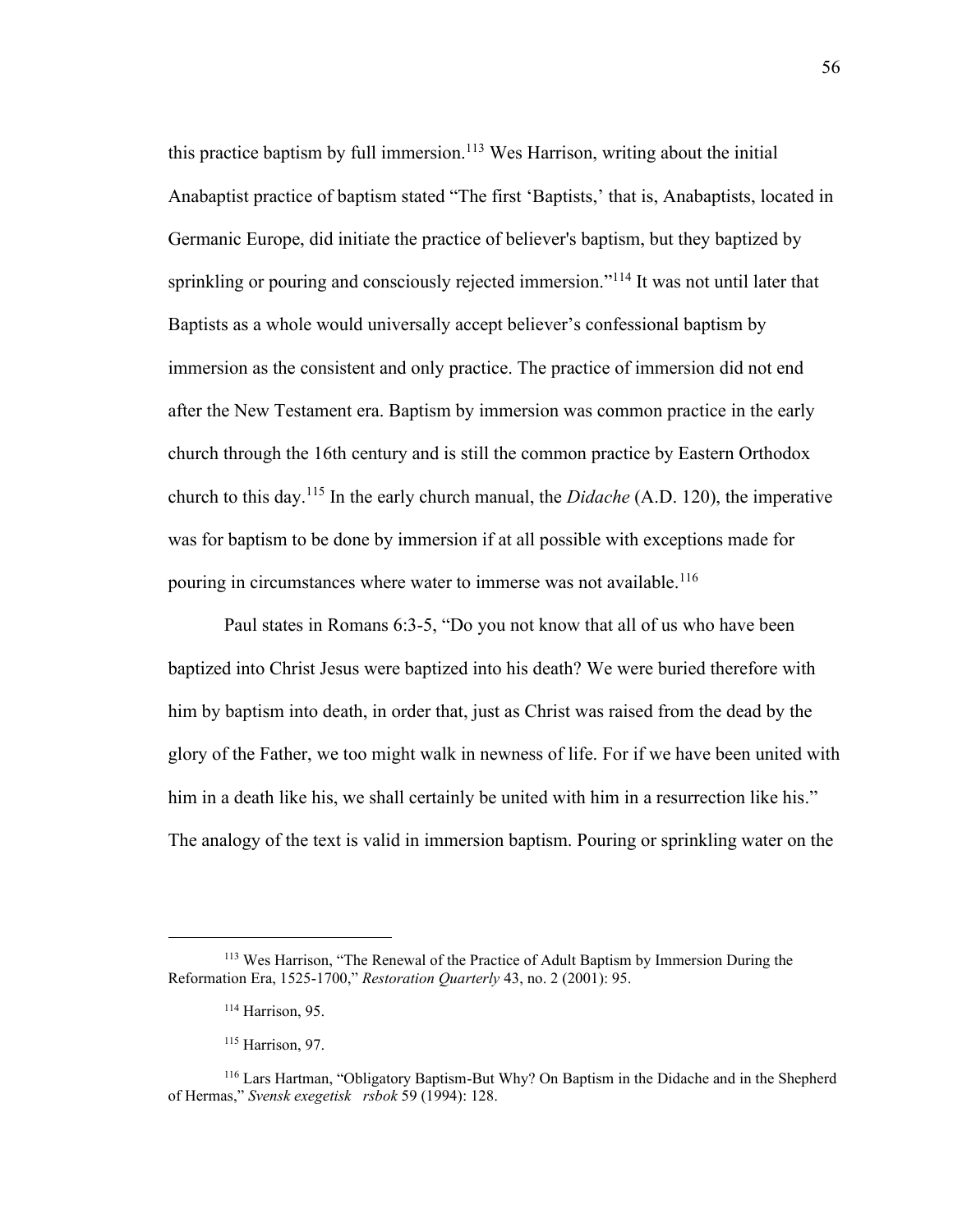head does not adequately describe the analogy of being buried (immersed in water) and springing forth (coming out of the water) into new life.

While Baptists have continued this New Testament practice of baptism by immersion with its symbolic necessities, baptism has a dual meaning: it is both literal and figurative. G.W. Bromiley, commenting on the symbolic significance of baptism being completed through believers' baptism wrote,

Theologically, the insistence upon believers' baptism in all cases seems better calculated to serve the true significance and benefit of baptism and to avoid the errors that so easily threaten it. Only when there is personal confession before baptism can it be seen that personal repentance and faith are necessary to salvation through Christ, and that these do not come magically but through hearing the Word of God. With believers' baptism the ordinance achieves its significance as the mark of a step from darkness and death to light and life.<sup>117</sup>

The Apostle Paul applies baptism figuratively to the entire nation of Israel when he writes "and all were baptized into Moses in the cloud and in the sea" (1 Cor. 10:2). The baptism of Israel in this way is figurative. Baptism in Christ has two different components. There is a baptism by the Holy Spirit (John 1:33). This is the spiritual baptism that instantaneously incorporates new believers into the body of Christ  $(1 \text{ Cor. } 12:13)$ .<sup>118</sup> Baptists do not believe that baptism is a means of grace unto salvation; they believe that baptism as a practice is reserved for those that have already received the spiritual baptism of Christ through the Holy Spirit.<sup>119</sup>

<sup>117</sup> G. W. Bromiley, "Believer's Baptism," in *Evangelical Dictionary of Theology,* ed. Walter A. Elwell (Grand Rapids, MI: Baker Academic, 2001), 132.

<sup>118</sup> Hartman, 137.

<sup>119</sup> Bromiley, 131.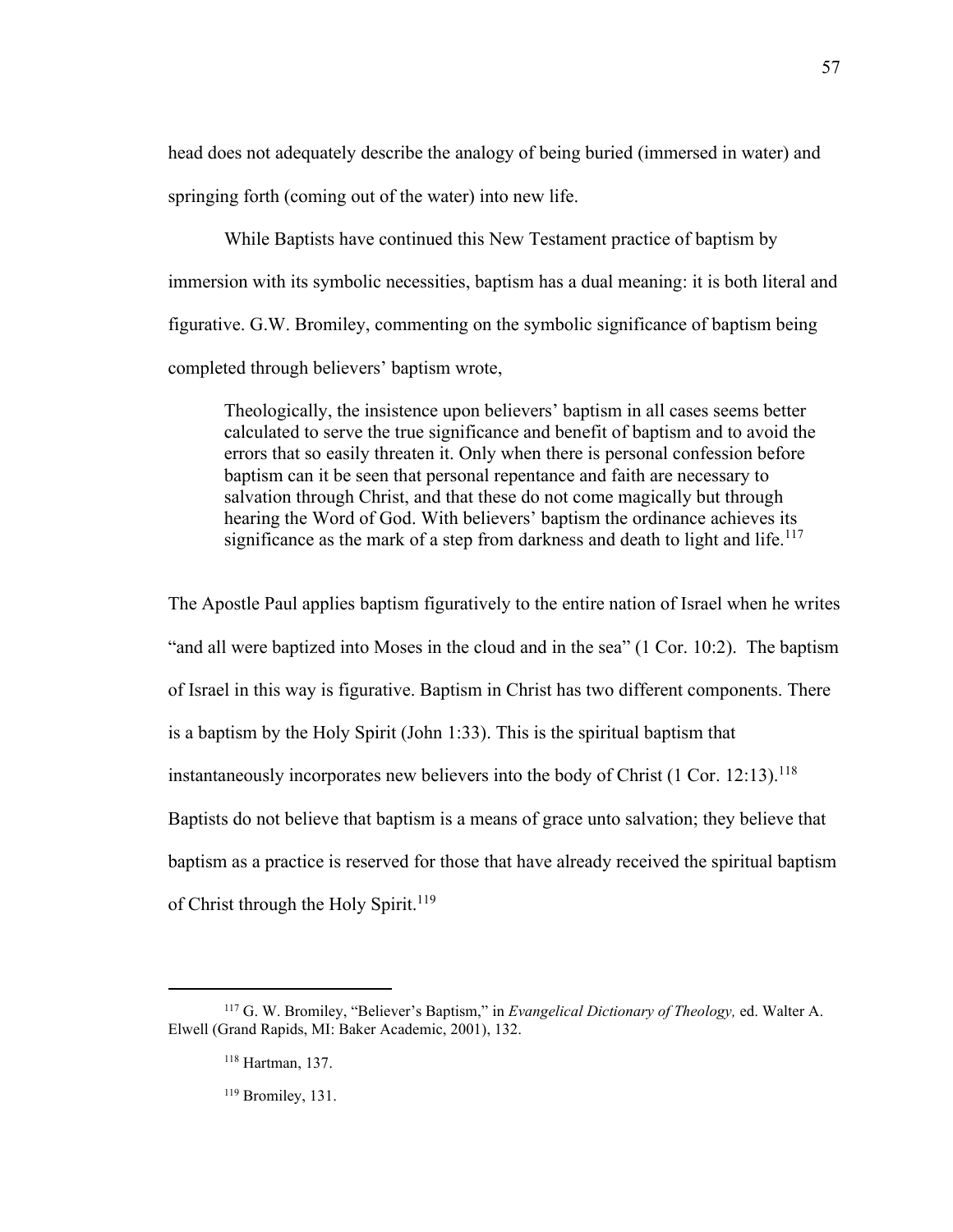In Jesus' Great Commission, he commands his disciples to make disciples and then baptize them (Matt.  $28:19$ ).<sup>120</sup> This coincides with symbolic ordinance theology that Baptists practice which does not necessitate sacraments as being instrumental in the conversion of someone to Christianity. It is by the Word alone that people come unto salvation. As a direction of Peter to repent and then be baptized, Peter is speaking directly to an audience that is old enough to comprehend the message and be convicted of the necessity for baptism (Acts 2:38).<sup>121</sup> Baptism is not seen in Scripture as being a sacrament for infants. There are no statements directly against infant baptism, but arguments from silence are not strong enough to comply a universal practice for the church. <sup>122</sup> While there are household baptisms that take place in Acts, there is no evidence that infants were present or took part in baptisms.<sup>123</sup>

Baptism in the New Testament can best be described from the vantage point of an ordinance rather than sacrament. As a symbolic expression of an internal event, baptism is an external symbol of the internal event of salvation. Baptism by immersion is not a pre-requisite for salvation. When Jesus is on the cross, the thief next to him presses Jesus to remember him when he enters his kingdom (Luke 23:42-43). Jesus assures the thief that he will be with him that day in paradise. The thief on the cross had most likely never been baptized and most assuredly was not baptized while on the cross. Yet, Jesus assures

<sup>120</sup> Bromiley, 131.

<sup>121</sup> Bromiley, 131.

<sup>122</sup> Bromiley, 131.

<sup>123</sup> Bromiley, 131.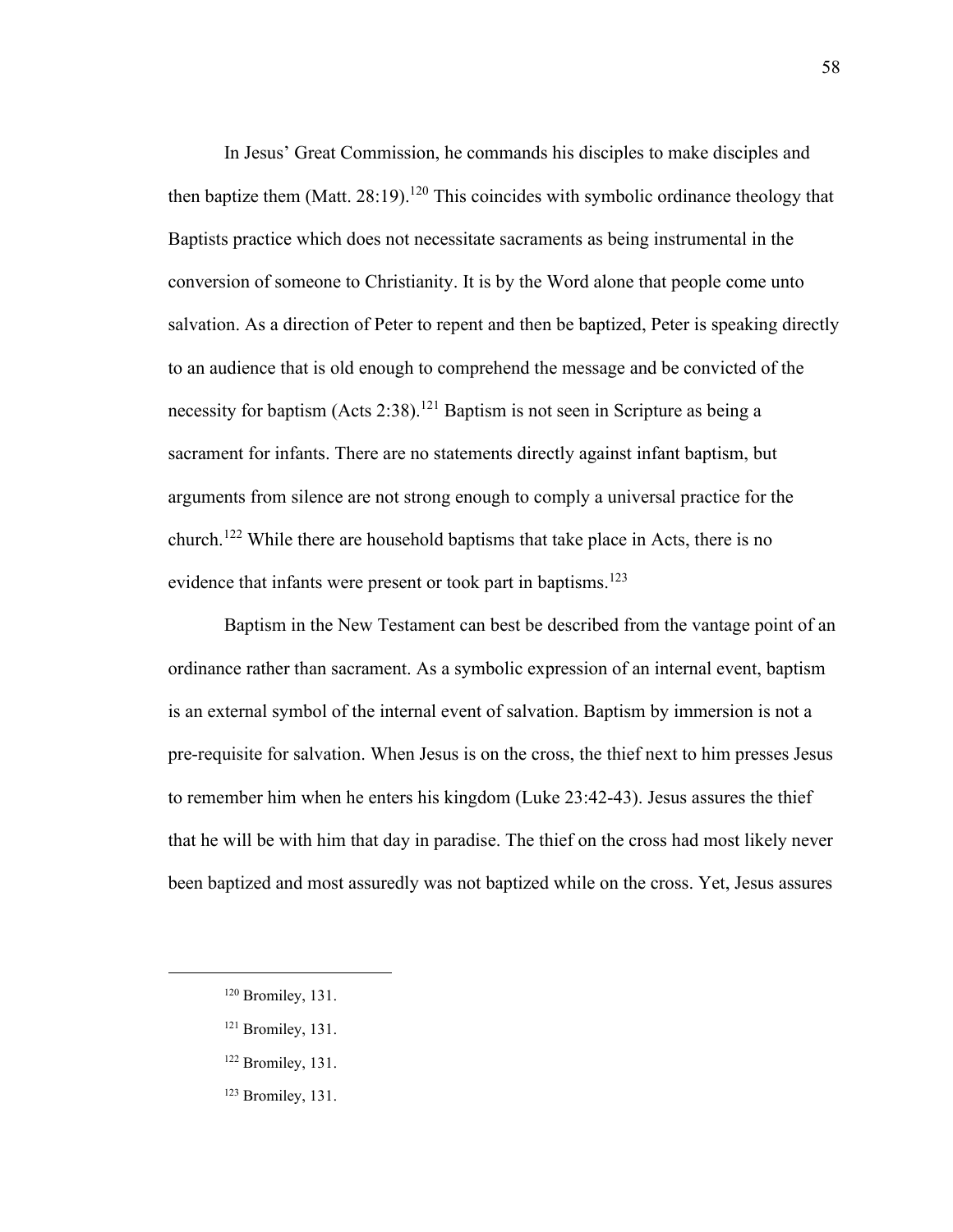the thief that he would be with him in paradise. While baptism by immersion is commanded in Scripture, it is not commanded as a pre-requisite for salvation.

Baptists offer the theological expression of baptism by immersion from the theological understanding of an ordinance in the life of a confessional believer in Christ. Baptism as an identifying characteristic and metanarrative in the life of a Baptist dates back over 400 years.<sup>124</sup> When a group of English Separatists searched God's Word and were convicted of baptism by immersion by confessional believers, the English Pastor John Smyth convicted of the necessity of baptism by immersion baptized himself and his congregation in 1609 and the modern Baptist identity and theological distinctive was born.<sup>125</sup> Believer's confessional baptism adds a unique contribution to the global church and remains a necessary tension in seeking out the Scriptures to discover the practices and biblical reality of baptism.

### *The Importance of Theological Identity*

Two primary theological identities from Baptists have originated: the General Baptists and the Particular Baptists. The General Baptists find their roots within the English Separatist tradition.<sup>126</sup>The first English Baptist, John Smyth, differed from many of his Calvinist contemporaries in the Separatist movement and believed in the general theory of atonement, that through Jesus Christ, God offered salvation to all people and

<sup>124</sup> Holmes, 11.

 $125$  Holmes, 15.

<sup>126</sup> Beale, 25.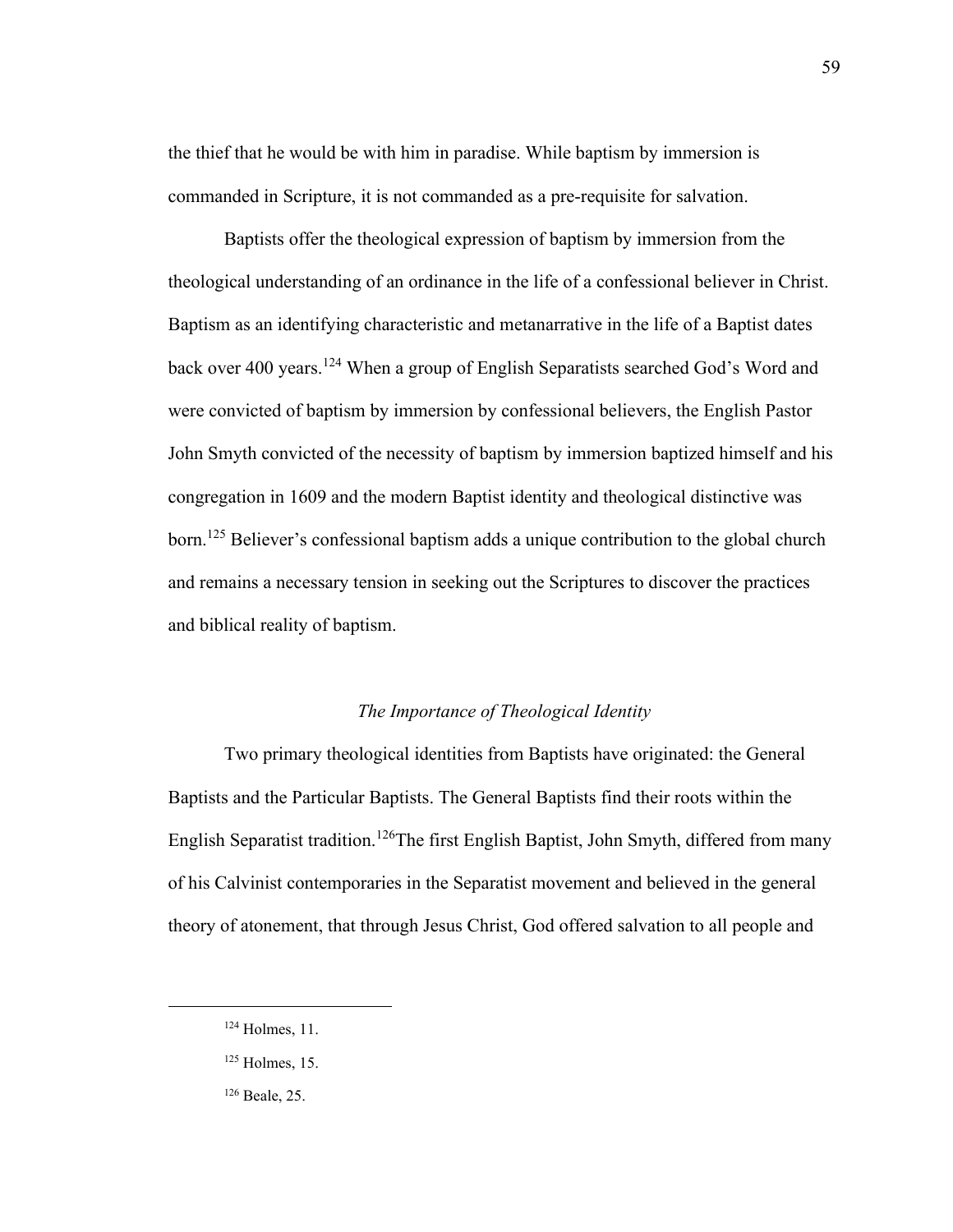each person either accepts or rejects that offer.<sup>127</sup> This general theory of atonement, for which the General Baptists were named, were theologically distinct in that they followed the teachings of Jacobus Arminius and rejected the Calvinistic interpretation of atonement.<sup>128</sup> 2 Corinthians 5:19 states, "that is, in Christ God was reconciling the world to himself, not counting their trespasses against them, and entrusting to us the message of reconciliation." This reconciliation of Christ was extended to all through his death, but only those who would receive and repent would be called his elect. The elect are referred to as God's "chosen ones" (Col. 3:12). This does not necessarily mean that the elect have no voluntary voice in the process; instead, the chosen ones are securely being sustained by Christ.

The first Particular Baptists arose not long after the General Baptists. Started by Pastor John Spilsbury in 1638, his English Separatist congregation followed the Calvinist tradition and theory of atonement.<sup>129</sup> They were known as "particular" in that they believed that Christ died to save only the elect; a particular people. These two groups of early Baptists, the General and the Particular, were the two main branches from which modern Baptists were derived. These two groups would be the main theological differentiation between Baptists and their beliefs until the early twentieth century.

<sup>127</sup> Holmes, 16.

<sup>&</sup>lt;sup>128</sup> Chute, Finn, and Haykin, 19.

<sup>129</sup> Chute, Finn, and Haykin, 22.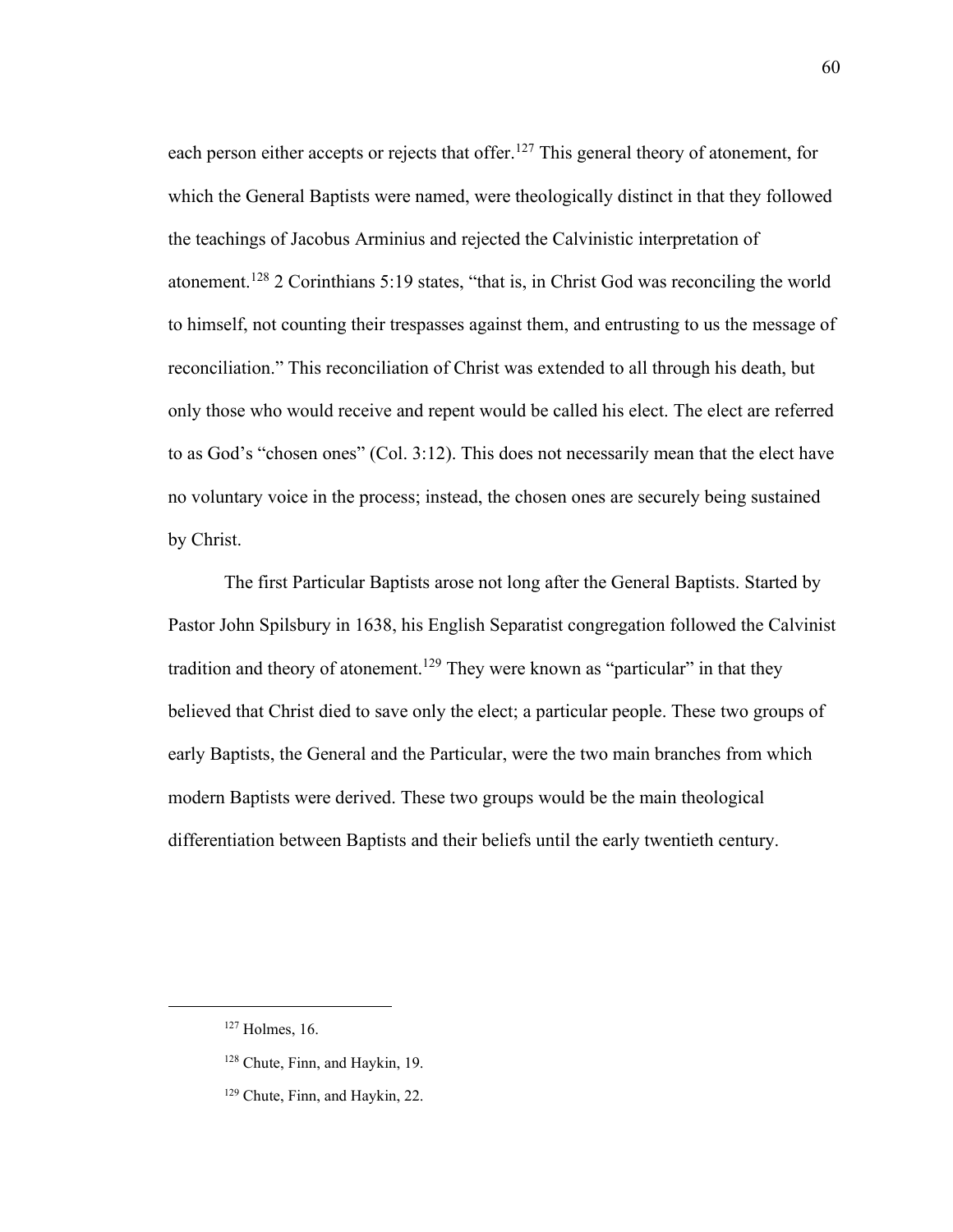The greatest schism for Baptists would occur in the early twentieth century.<sup>130</sup> This greatest source of contention among Baptists in the twentieth century would be the fundamentalist and modernist debate that still drives reaction from both sides.<sup>131</sup> The debate and schism is sometimes credited as beginning with Harry Emerson Fosdick, a Baptist from birth who became a modernist Presbyterian preacher.<sup>132</sup> Fosdick preached the sermon, "Shall the Fundamentalists Win?" in May of 1922, escalating the already tenuous relationships between the fundamentalists and the modernists and prompting a national reaction from the two groups.<sup>133</sup> About this historic event, Thomas S. Kidd and Barry Hankins wrote, "Fundamentalists and modernists had been at odds for years, but after Fosdick's sermon, tensions escalated into open warfare, and the fundamentalistmodernist controversy became a national event."<sup>134</sup> The modernists were known for their rejection of biblical inerrancy in contrast with the fundamentalists who ascribed to the fundamentals of the faith including a staunch belief in the inerrancy of the Bible.

After the American Civil War, the Darwinian theory of evolution began to influence many protestant denominations. The Darwinian theory of evolution began to erode trust in the historicity of the Bible and created new modern values about the Bible as a fluid document with untrue but historically meaningful stories. New criticisms of the Bible emerged focusing on reductionist theories about the life of Christ and distrust in the

- <sup>131</sup> Kidd and Hankins, 183.
- <sup>132</sup> Kidd and Hankins, 183.
- <sup>133</sup> Kidd and Hankins, 183.

<sup>&</sup>lt;sup>130</sup> Kidd and Hankins, 183.

<sup>134</sup> Kidd and Hankins, 183.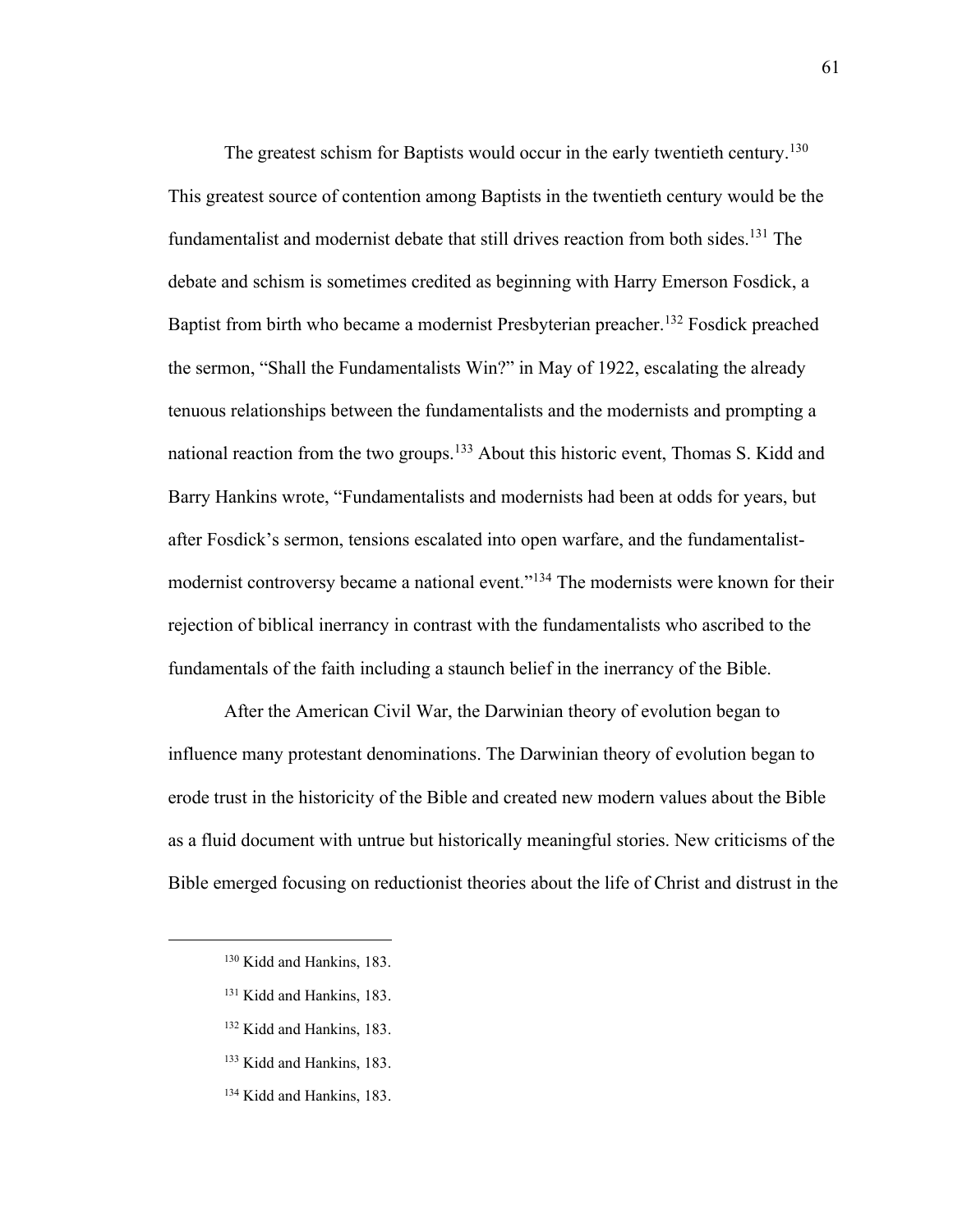authorship of individual biblical books. Because of this, many conservative and traditionally-held Scriptural beliefs, such as the inerrancy and inspiration of Scripture, the atonement, and exclusive nature of salvation in Christ, were coming under attack by Protestants who embraced these new modern values.<sup>135</sup> Many colleges began to embrace these new modern values and a war of ideas was born.<sup>136</sup>

The Fundamentalists received their name from the fundamentals of the faith. In regard to the origin of the term "fundamentalists," Anthony Chute, Michael Haykin, and Nathan A. Finn wrote "It was popular at the time to refer to basic evangelical doctrines as the fundamentals of the faith, as evidenced by the five-volume series *The Fundamentals*  (1910-15)." <sup>137</sup> Denominations and theological institutions sprung up during this tumultuous time period. Many conservative Bible colleges were formed in response to the overwhelming liberal educational institutions.<sup>138</sup>

It is important for believers to know what they believe and why. The Berean Jews were commended as noble for not blindly accepting the teaching of Paul and Silas but instead investigating the biblical evidence for their teaching (Acts 17:10-15). The biblical and theological importance of this work is a call to churches to understand what they believe and why they believe. While removing the title "Baptist" from a church's identity does not necessarily entail a church losing its biblical and theological roots, it is part of a

- <sup>136</sup> Chute, Finn, and Haykin, 240.
- <sup>137</sup> Chute, Finn, and Haykin, 243.
- <sup>138</sup> Chute, Finn, and Haykin, 245.

<sup>135</sup> Chute, Finn, and Haykin, 240.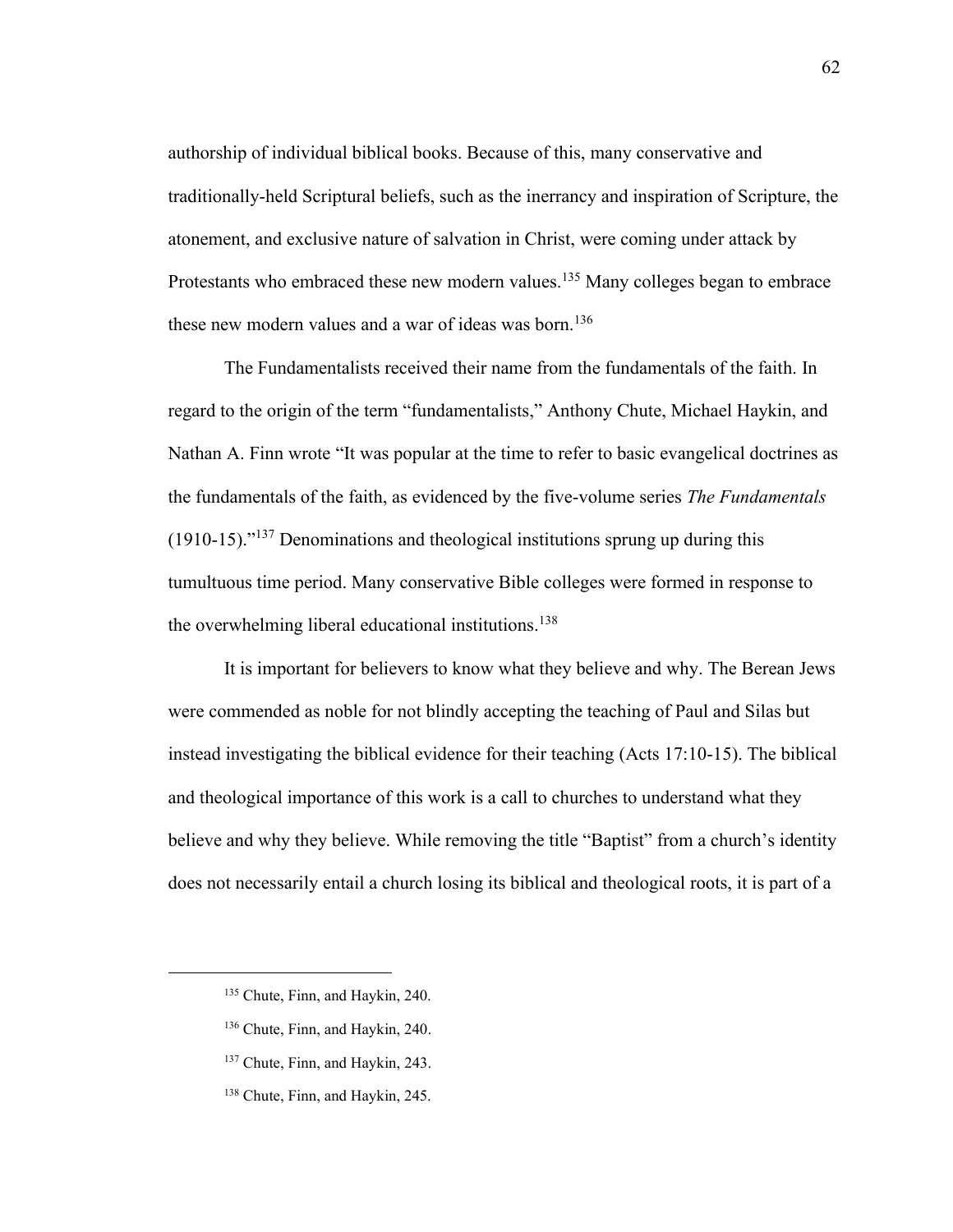larger trend of post-denominationalism that at its root is affected by the desire to market to those outside of the Baptist tradition.<sup>139</sup> This research is a call for Baptist churches to clearly present themselves honestly for who they are as opposed to creating ambiguity by not clearly defining themselves. The researcher's goal in establishing the importance of theological identity is an uncovering of any effects churches who have eliminated "Baptist" from their title have experienced and the potential theological slippery slope that could potentially develop over time.

## *Being Uniquely Baptist and Ecumenical*

Though being Baptist carries important weight in and of itself, the unique baptistic theological distinctives coexist within the larger identity of being an ecumenical Christian or, how to be distinctly Baptist and ecumenical simultaneously. It is no secret that American denominationalism, or the specificity of American denominations, have been increasingly simplifying to their basic core elements in order to attract new adherents.<sup>140</sup> Toulouse stated that according to church historian Sidney Mead, this devolution of denominationalism in the United States has been a systemic shift since the 19th century, culminating in the radically fragmented Protestantism of the 1960s. 141

Two main biblical passages guide the discussion on being distinctly Baptist and simultaneously ecumenical Christians for a holistic Baptist identity. These passages are Romans 14 and 1 Corinthians 12. Romans 14 presents the ecumenical perspective for

<sup>139</sup> Kent Blevins, "Faith, Baptist Identity, and the NABPR," *Perspectives in Religious Studies* 42, no. 4 (Winter 2015): 327-328.

<sup>&</sup>lt;sup>140</sup> Toulouse, 208.

<sup>&</sup>lt;sup>141</sup> Toulouse, 208.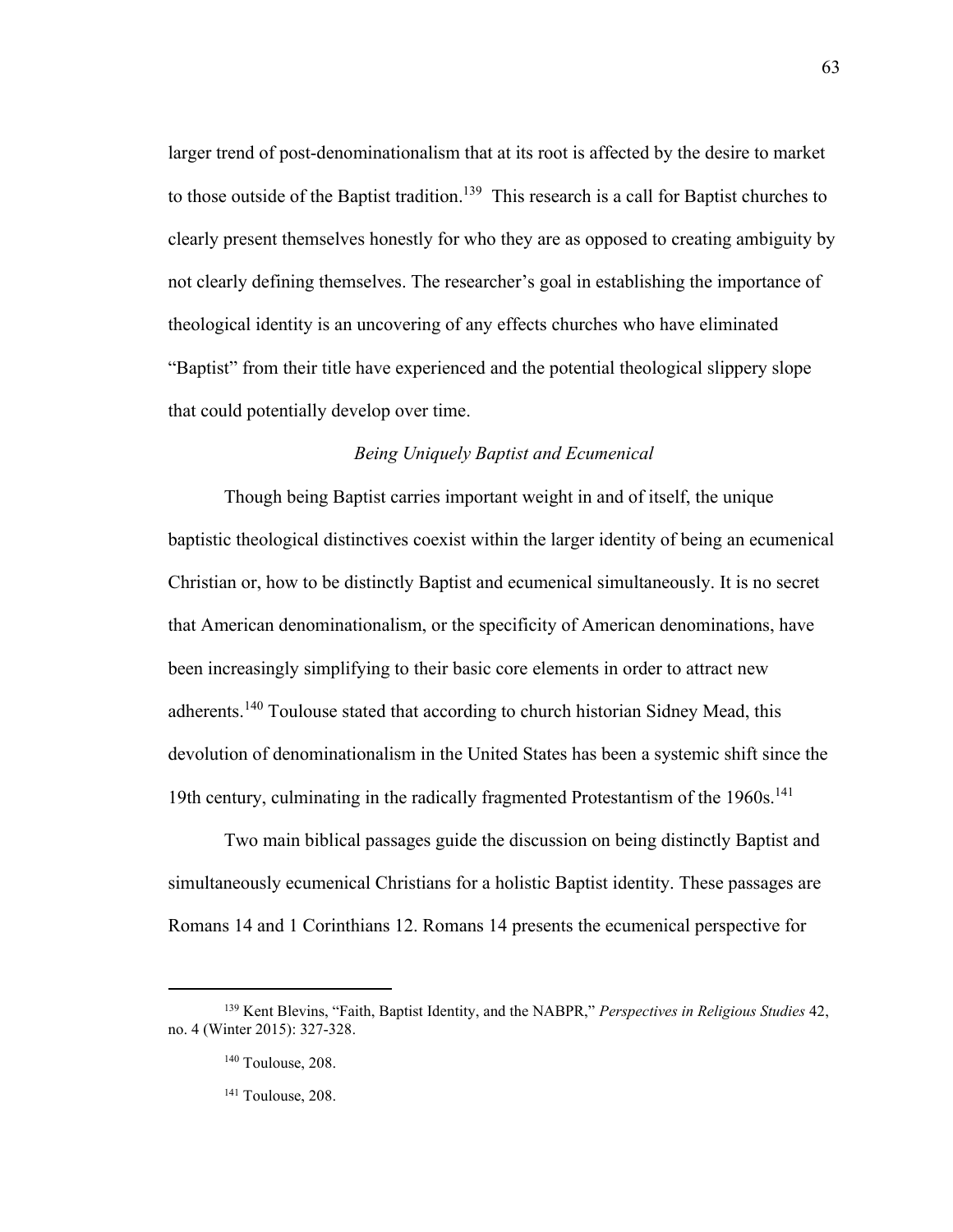Christians of maintaining unity within the body of Christ without uniformity and 1 Corinthians 12 dictates the necessity of the entire body of Christ and the corporate and individual components of the body.

"One person esteems one day as better than another, while another esteems all days alike. Each one should be fully convinced in his own mind" (Rom. 14:5). In this passage, the Apostle Paul is emphasizing that Christians ought to be focusing their attention on relationship with God and not judging the sincere convictions of other Christians. <sup>142</sup> Paul is not claiming that Christians cannot have broader ecumenical doctrines that must be adhered to; he is describing nuanced opinions. Earlier Paul states "As for the one who is weak in faith, welcome him, but not to quarrel over opinions" (Rom. 14:1). There are times for debating the core and ecumenically central doctrines and teachings of the faith, but in situations where "disputable matters" (Rom. 14:1) are being discussed, there should be liberty rather than conformity.

While America today is a society with a post-truth mindset, that is not the emphasis of Romans  $14^{143}$  Scripture consistently points to the destructive consequences of a subjective morally relative society, "In those days there was no king in Israel. Everyone did what was right in his own eyes" (Judg. 21:25). Jesus taught on the unchanging nature of truth, "So Jesus said to the Jews who had believed him, 'If you abide in my word, you are truly my disciples, and you will know the truth, and the truth

<sup>142</sup> Wiersbe, 559.

<sup>143</sup> Stewart Douglas Clem, "Post-Truth and Vices Opposed to Truth," *Journal of the Society of Christian Ethics* 37, no. 2 (Fall - Winter 2017): 98.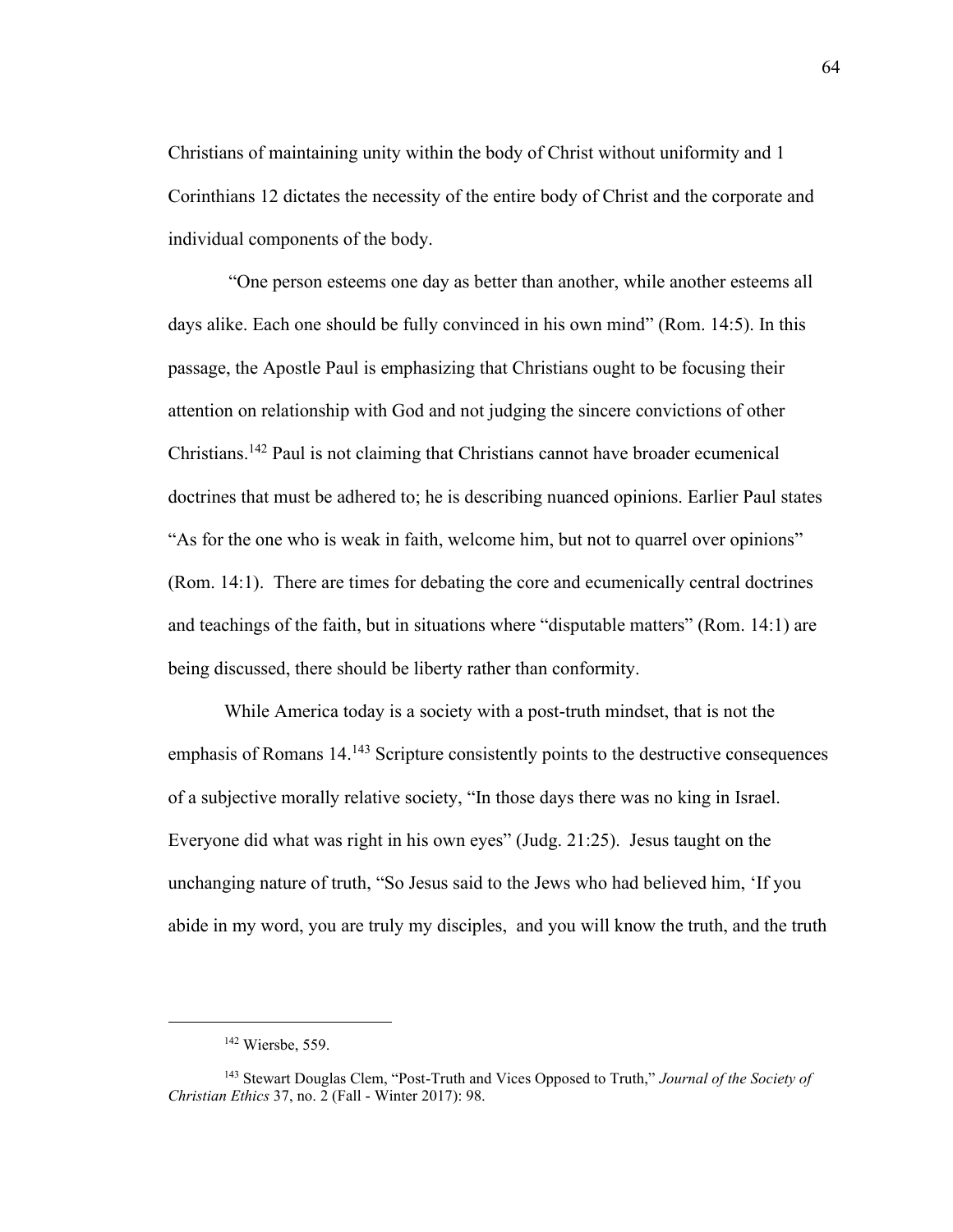will set you free"" (John 8:31-32). Jesus points to the clear path to salvation, "I am the way, and the truth, and the life. No one comes to the Father except through me" (John 14:6). There is a clear and compelling biblical teaching consistently pointing to absolute moral truth as revealed through relationship with God.

In Romans 14, Paul is not stating that Christian doctrine is relativistic or subjective, he comments that there is a party in these differences of opinion that are "weak in faith" (Rom. 14:1). Scripture cannot contradict itself and be true at the same time. This fallacy, that a contradictory message can be simultaneously contradictory and true, violates the law of non-contradiction.<sup>144</sup> To be an evangelical committed to the belief of the inerrancy of God's Word is to believe that the Bible does not contradict itself.<sup>145</sup> This weakness that Paul refers to is not related to Christian doctrine, but rather a weakness of faith (Rom. 14:1).<sup>146</sup> Yet in this weakness, Paul is not condemning this group, but encouraging them to be "fully convinced in his own mind" (Rom. 14:5). This teaching reflects a great area of freedom for the conscience of the individual Christian to come to differing conclusions on disputable matters. Christians can experience unity without uniformity. There does not need to be forced uniformity on trivial matters. The individual's faith in God is a guiding light for each individual Christian. This individual and corporate faith in God will not contradict the indisputable truth of God's Word.

<sup>144</sup> Ronald H. Nash, *Is Jesus the Only Savior?* (Grand Rapids, MI: Zondervan, 1994), 54.

<sup>145</sup> Grudem, 90.

<sup>146</sup> M.R. Vincent, *Word Studies in the New Testament,* vol. 3, (New York, NY: Charles Scribner's Sons, 1887), 166-167.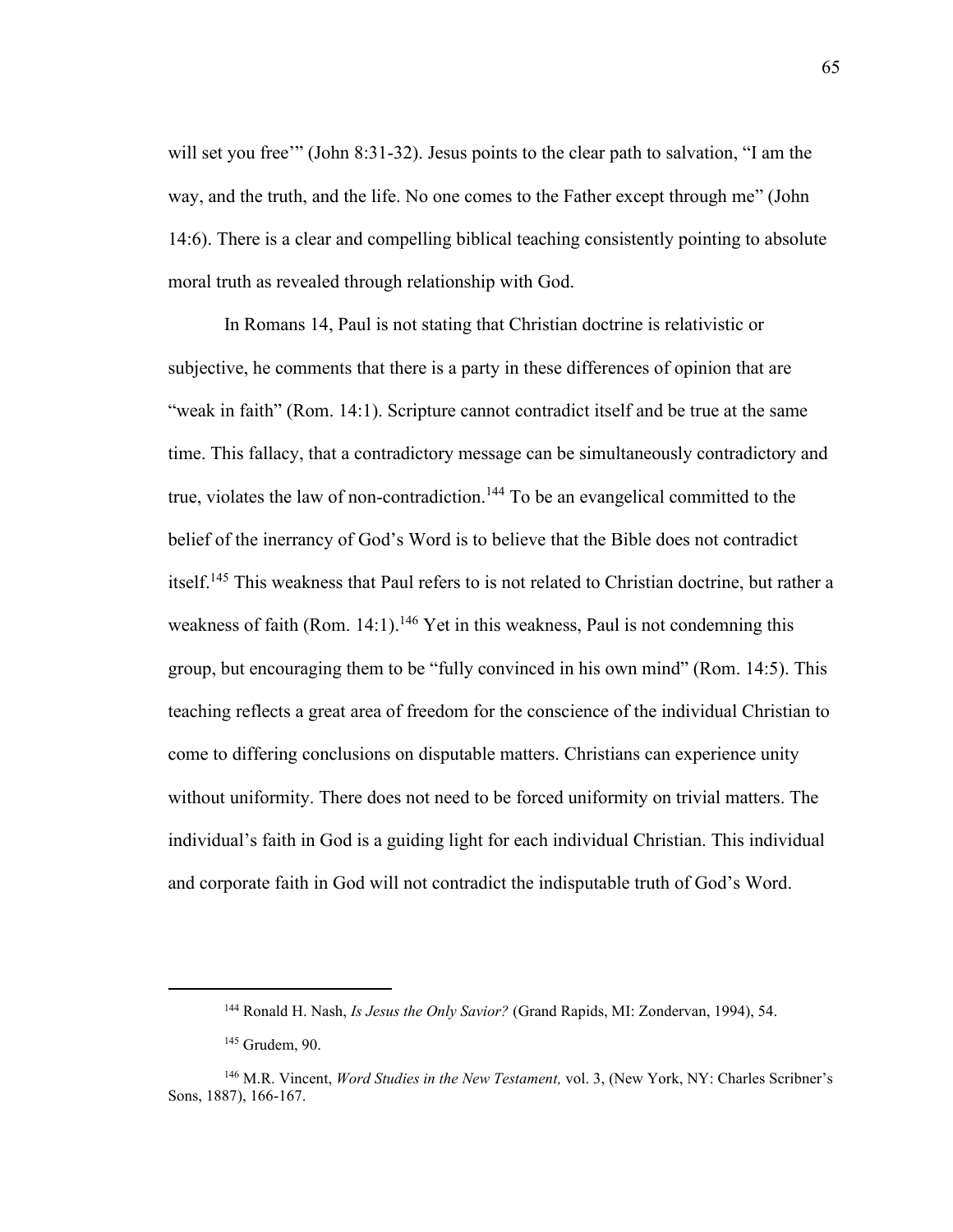If followers of God accept the biblical nature of unity in Christ, they must next consider to what extent they will engage in fellowship with other denominations and congregations. Within the Baptist factions that developed in the early 20th century between the conservative fundamentalists and the evangelicals, there are primarily two different positions.<sup>147</sup> The fundamentalist Baptist identity developed along separatist ideologies and the evangelical Baptist ideology developed along an ideology of partnership and fellowship in ways that are uncompromising to their faith.<sup>148</sup> The evangelical ideology is one of partnership, fellowship, and unity in ways that are uncompromising to evangelical doctrine and faith. This is not the same as religious pluralism, which seeks to amalgamate all faiths and propositional truth claims into an amorphous, relativistic *reductio ad absurdum*; rather, the aim of evangelical theological practice is to partner with other Christian congregations in uncompromising ways.<sup>149</sup>

Paul states "For the body does not consist of one member but of many" (1 Cor. 12:14). In this statement, Paul admonishes this congregation, expressing that the church does not consist of a part, but a whole. Paul uses the body analogy to emphasize to the church that its members cannot survive apart from each other.<sup>150</sup> The body cannot exist with its parts separate from each other. Conversely, if the right hand may disagree with the left hand on disputable issues, they can still be secure in each of their own identities

<sup>147</sup> Scott Stoll, "Who Then Is My Brother?" (D.Min. Thesis, Providence Theological Seminary, 2012), 59.

<sup>148</sup> Stoll, 59.

<sup>149</sup> Nash, 22.

<sup>150</sup> Pratt Jr., 218.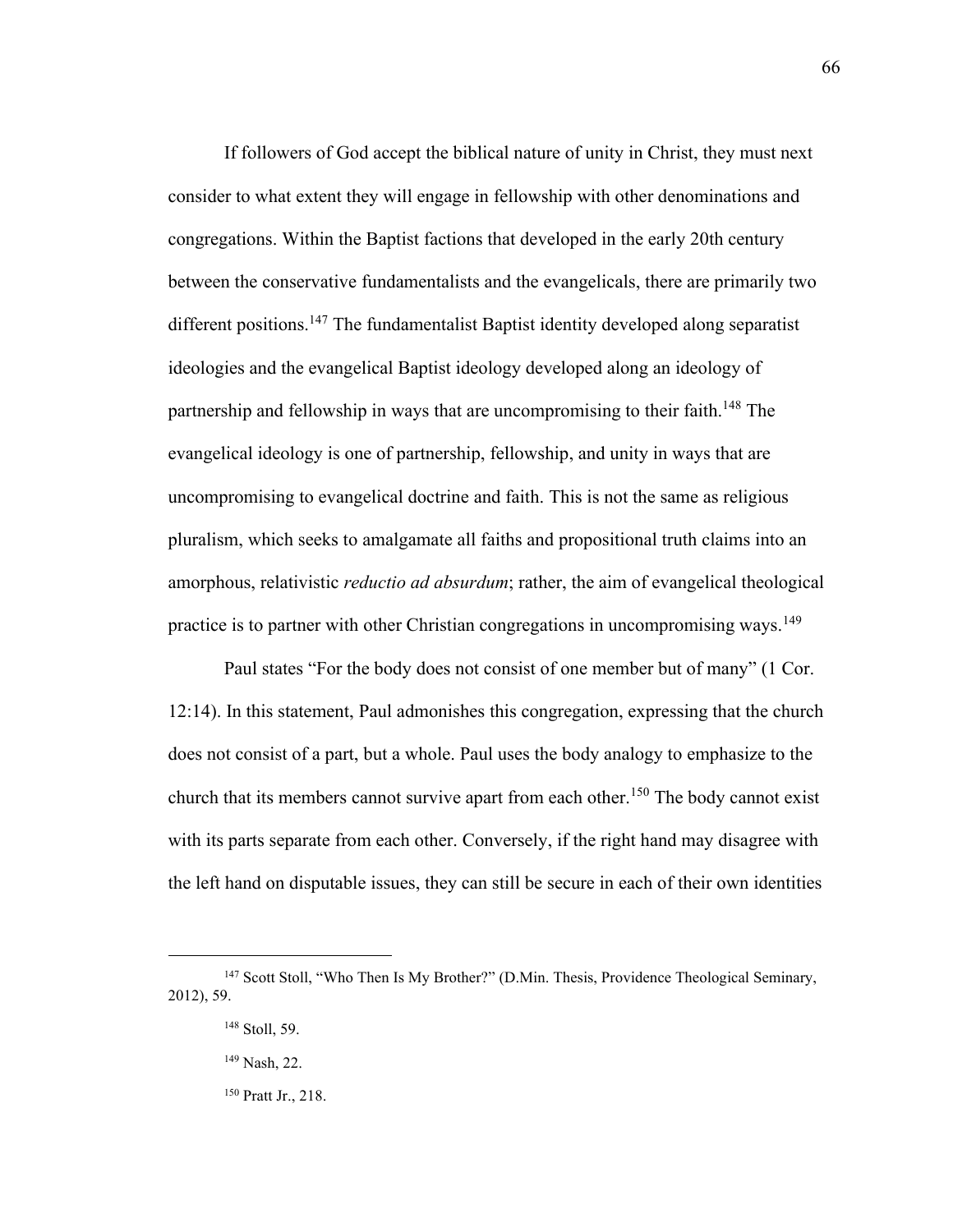and faith in God while partnering in ways that benefit the whole body without unnecessarily compromising their own unique aspect of faith (Rom. 14).

1 Corinthians 12:19-20 states "If all were a single member, where would the body be? As it is, there are many parts, yet one body." God arranged the members of the body according to his own design.<sup>151</sup> Dietrich Bonhoeffer articulated this spiritual reality, "Christian brotherhood is not an ideal but a divine reality."<sup>152</sup> When a Christian is discontent with the church that God has provided, the Christian sets themself up in opposition to God and in judgement of the gift that God has provided. The theologian Dietrich Bonhoeffer wrote on the dangers of judging the church when he stated "God hates visionary dreaming; it makes the dreamer proud and pretentious. The man who fashions a visionary ideal of community demands that it be realized by God, by others, and by himself. He enters the community of Christians with his demands, sets up his own law, and judges the brethren and God himself accordingly."<sup>153</sup> The proper response of a Christian when entering into this divine reality that God has provided is one of thankfulness and contentment in what God has provided; not in a state of judgment and discontentedness.<sup>154</sup>

Paul continues "and on those parts of the body that we think less honorable we bestow the greater honor, and our unpresentable parts are treated with greater modesty"

- <sup>152</sup> Bonhoeffer, 26.
- <sup>153</sup> Bonhoeffer, 27.
- <sup>154</sup> Bonhoeffer*,* 28.

<sup>151</sup> Pratt Jr., 219.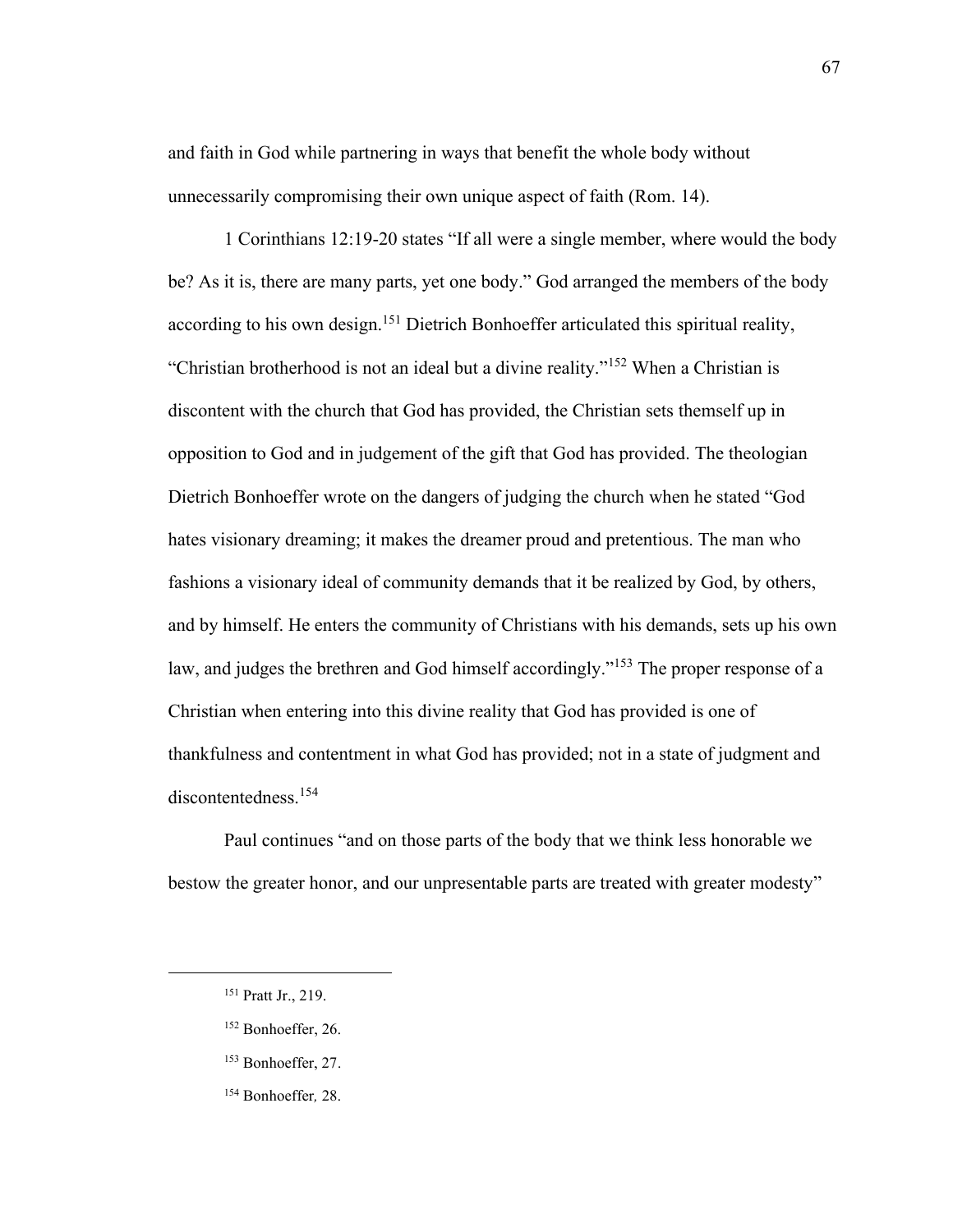(1 Cor. 12:23). Here Paul is writing about the natural, human, fleshly response to conflict, disagreements, and differences. Throughout church history separation has been a consistent reality and church debates and disputes have continued. Each part of the church that is tempted to allow their individual disputable matter to separate them from fellowship is in danger of violating the principle that Paul teaches, namely that those parts of the body that are weaker are particularly indispensable (1 Cor. 12).<sup>155</sup> The body was designed by God to be interdependent.<sup>156</sup>

The church is comprised of humans who continue to wrestle with sin. The Apostle Paul recounts how the things that he wanted to do he did not do, and the things he did not want to do, he did (Rom. 7:15). In order to understand the reactive nature of congregations and the church toward each other in matters of differences, it is helpful to look at the sociological dimension of humanity. Humans are by nature drawn together in a "togetherness" or a herd like mentality.<sup>157</sup> This undifferentiated and co-dependent default of human behavior tends to shift humans into mindsets of false dichotomies, or black and white, or all or nothing polar thinking.<sup>158</sup> This kind of model is helpful in understanding why congregations and denominations react so violently over disputable matters or why congregations and denominations desire to abandon denominational affiliation to attract outsiders.

<sup>155</sup> Pratt, 219.

<sup>156</sup> Pratt, 219.

<sup>157</sup> Friedman, *A Failure of Nerve*, 67.

<sup>158</sup> Friedman, *A Failure of Nerve*, 67.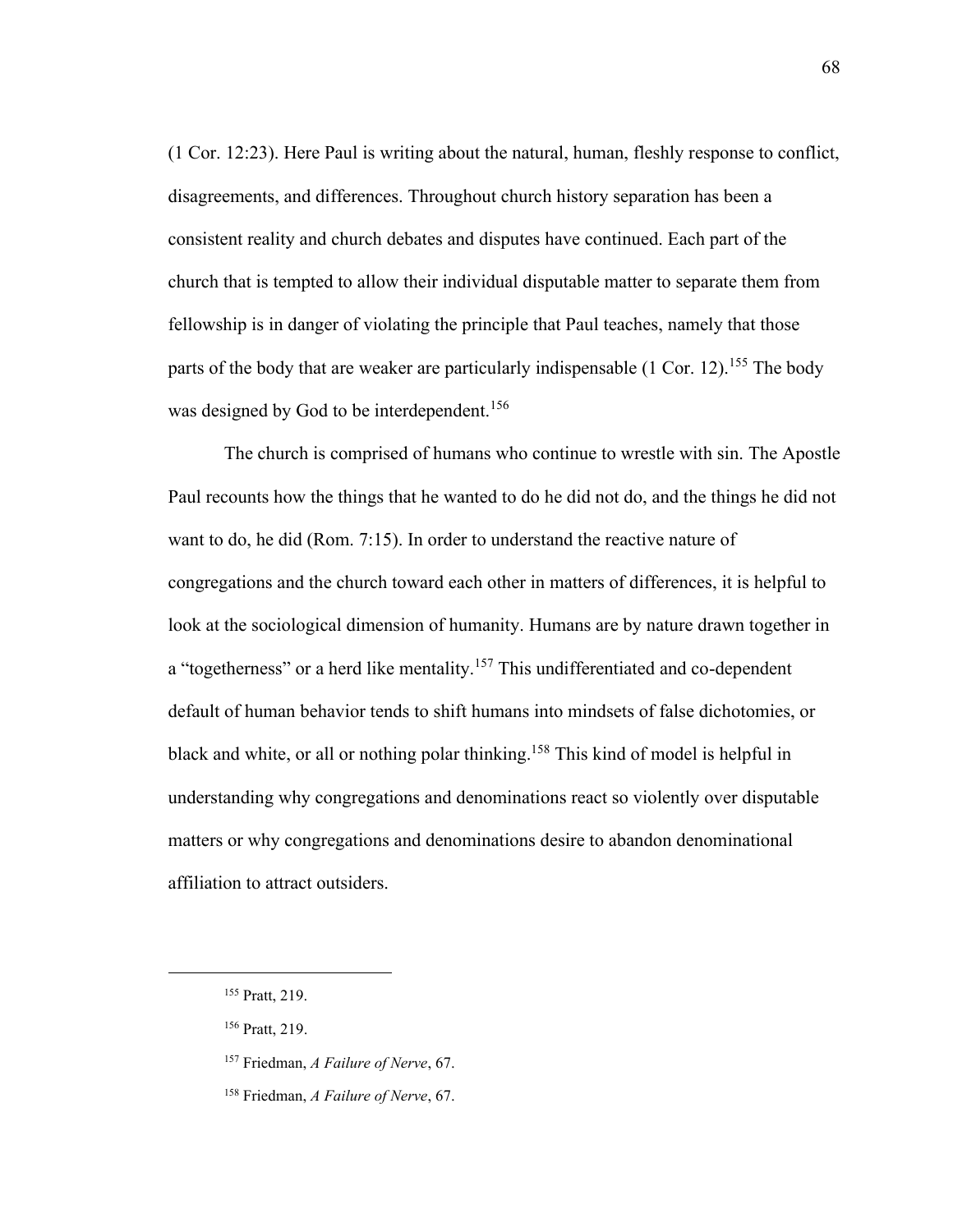The Apostle Paul wrote that the hope of this interdependence would result in mutual unity with "no division in the body"  $(1 \text{ Cor. } 12:25)$ .<sup>159</sup> This interdependence is an example of Christian and church maturity. A helpful model of this Christian maturity in the body of Christ is the imagery of a human being's growth and physical and relational development. A human being begins life dependent on others. Paul told the church of Corinth that they were still spiritual infants needing milk from him (1 Cor. 3:2). They were in a state of dependence. This is not spiritual maturity. In the next stage of maturity, a human learns the process of becoming independent. Paul wrote admonishing the church of Thessalonica that they would grow in their maturity by not needing to be dependent upon anyone (1 Thess. 4:12). The final stage of maturity for a human being and for the church is mutual interdependence. Stephen Covey wrote on this subject, "As we continue to grow and mature, we become increasingly aware that all of nature is *interdependent*, that there is an ecological system that governs nature, including society. We further discover that the highest reaches of our nature have to do with our relationships with others—that human life also is interdependent." <sup>160</sup> Interdependence is a paradigm shift in thinking whereby the individual moves from codependency to independence to interdependence whereby the individual discovers the synergistic principle that together with others someone can accomplish something greater than individuals are capable of on their own.<sup>161</sup>

<sup>161</sup> Covey, 57.

<sup>159</sup> Pratt, 219.

<sup>160</sup> Stephen R. Covey, *The Seven Habits of Highly Effective People* (New York, NY: Simon and Schuster, 2004), 57.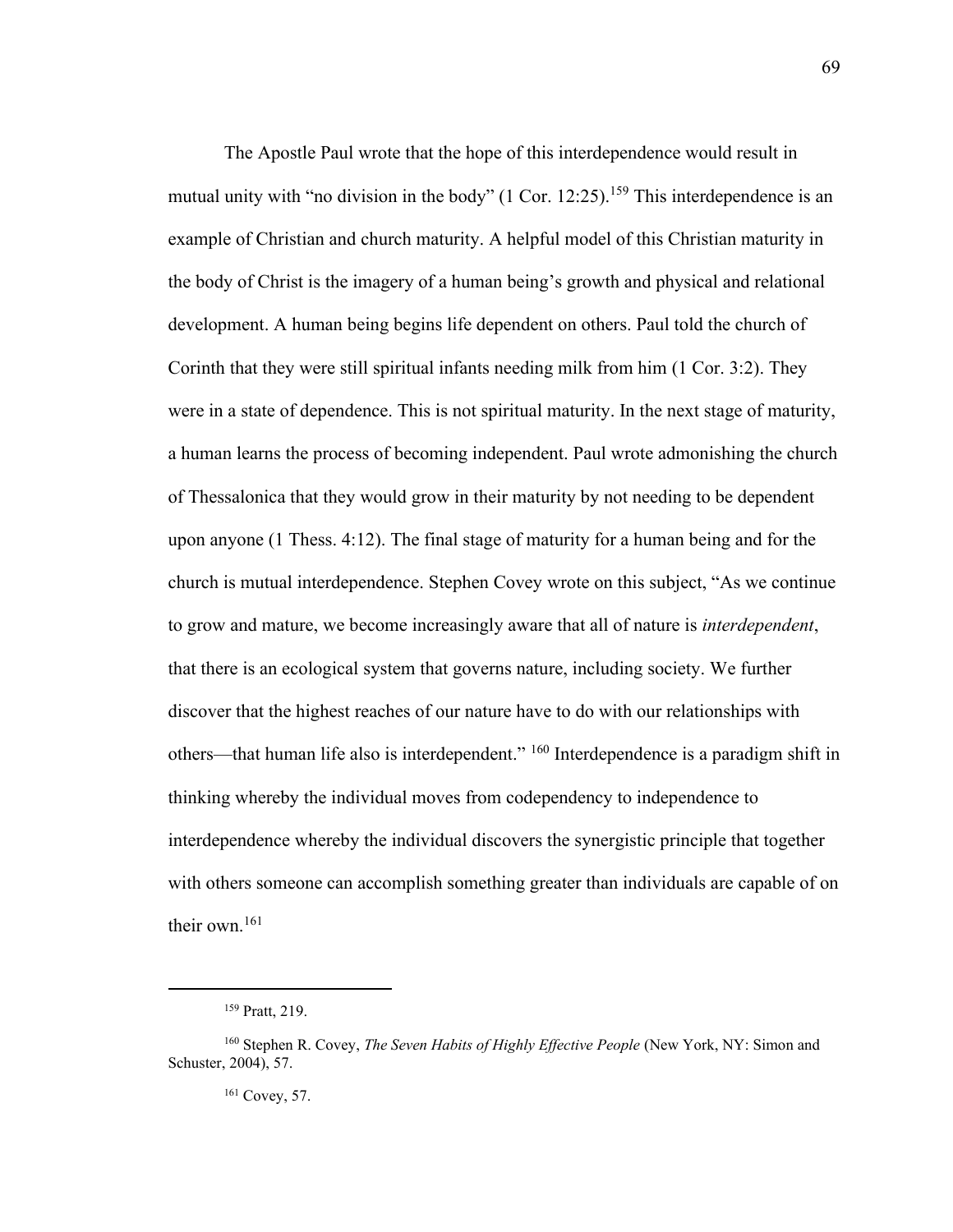Paul admonishes the church, reminding them that the goal of the church leaders is to move the saints into this progression from consumers to contributors in the body of Christ (Eph. 4:11-16). Paul's leadership aims for the body, "from whom the whole body, joined and held together by every joint with which it is equipped, when each part is working properly, makes the body grow so that it builds itself up in love" (Eph. 4:16). For the Baptist, this vision of maturity and unity in the body should be in the forefront of their minds. A Baptist can retain theological distinctives and maintain a healthy sense of differentiation while simultaneously achieving unity in the body of Christ. Baptist theology begins with many shared doctrines with other protestants.<sup>162</sup>

Defining this Baptist reality of unity is the term, "Bapto-Catholic."<sup>163</sup> To be a Bapto-Catholic is to acknowledge the unity of the church and to retain a distinctly Baptist identity simultaneously. Dr. Cameron Jorgenson writing on the significance of the usage of the term Bapto-Catholic wrote:

Not only is the compound word grammatically flexible, but its awkwardness captures the unusual nature of the project, constructing a Baptist identity that is influenced by the whole of the Christian tradition by way of the ancient creeds, liturgical practices (e.g., the church calendar), and theological concepts (e.g., the sacraments). These theologians profess a strong allegiance to the Baptist heritage, but criticize prevailing interpretations of the Baptist identity as unduly influenced by corrosive aspects of Enlightenment philosophy rather than solid biblical or theological reasoning.<sup>164</sup>

<sup>164</sup> Jorgenson, 3*.*

 $162$  Holmes, 69.

<sup>&</sup>lt;sup>163</sup> Cameron H. Jorgenson, "Bapto-Catholicism: Recovering Tradition and Reconsidering the Baptist Identity" (Ph.D Diss., Baylor University, 2008), 3.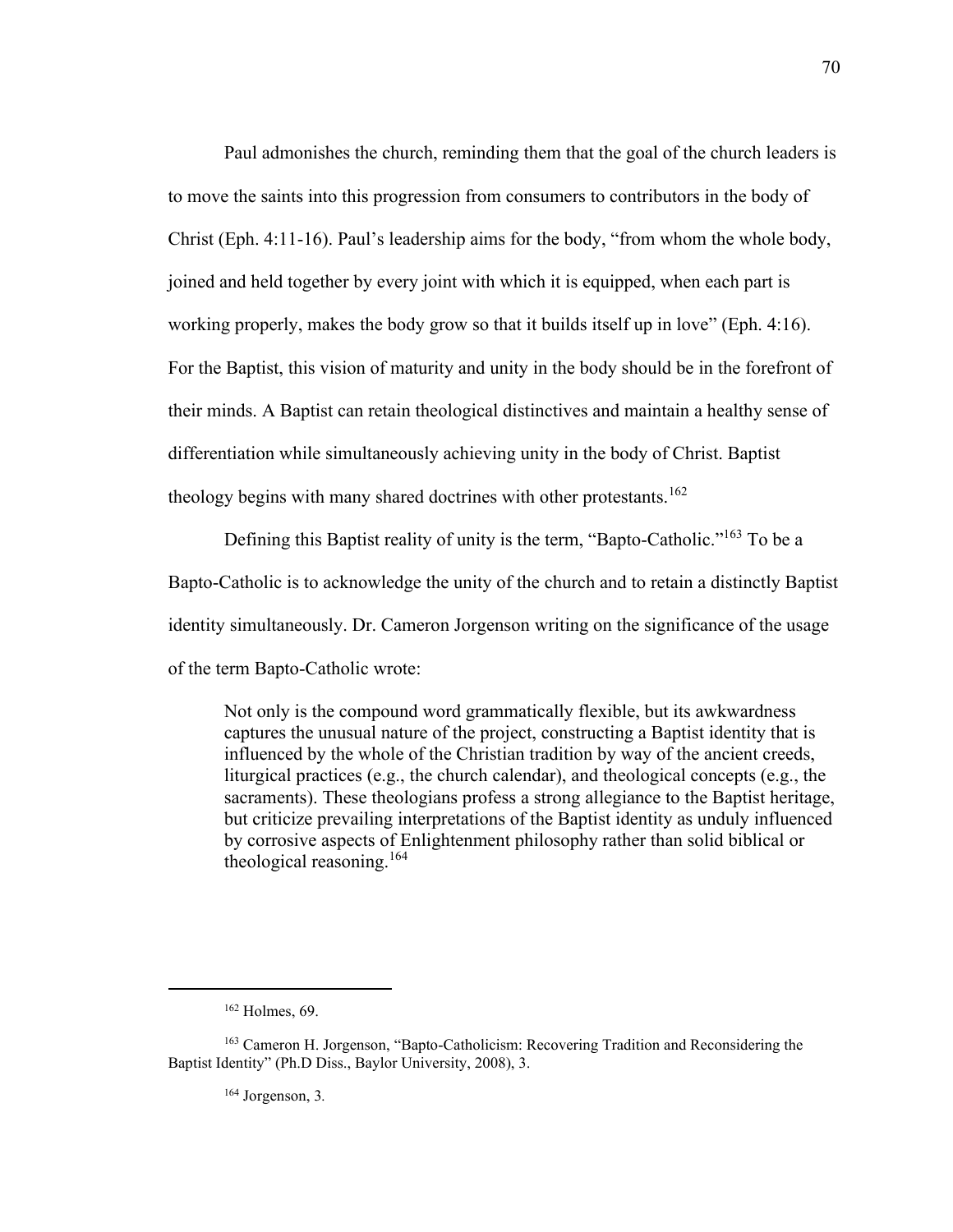While Baptists have been known to be separationist in practice, Baptists can in good conscience recite the Nicene Creed with the rest of the church.<sup>165</sup> Through this Bapto-Catholic vision of unity, Baptists have been enabled and equipped to retain a theologically distinct Baptist identity and participate in reconciliation and unity in the body of Christ while maintaining an uncompromising stance in the theologically distinct doctrines that identify the Baptist denominations and congregations.<sup>166</sup>

71

<sup>165</sup> Jorgenson, 3.

<sup>166</sup> Jorgenson, 4.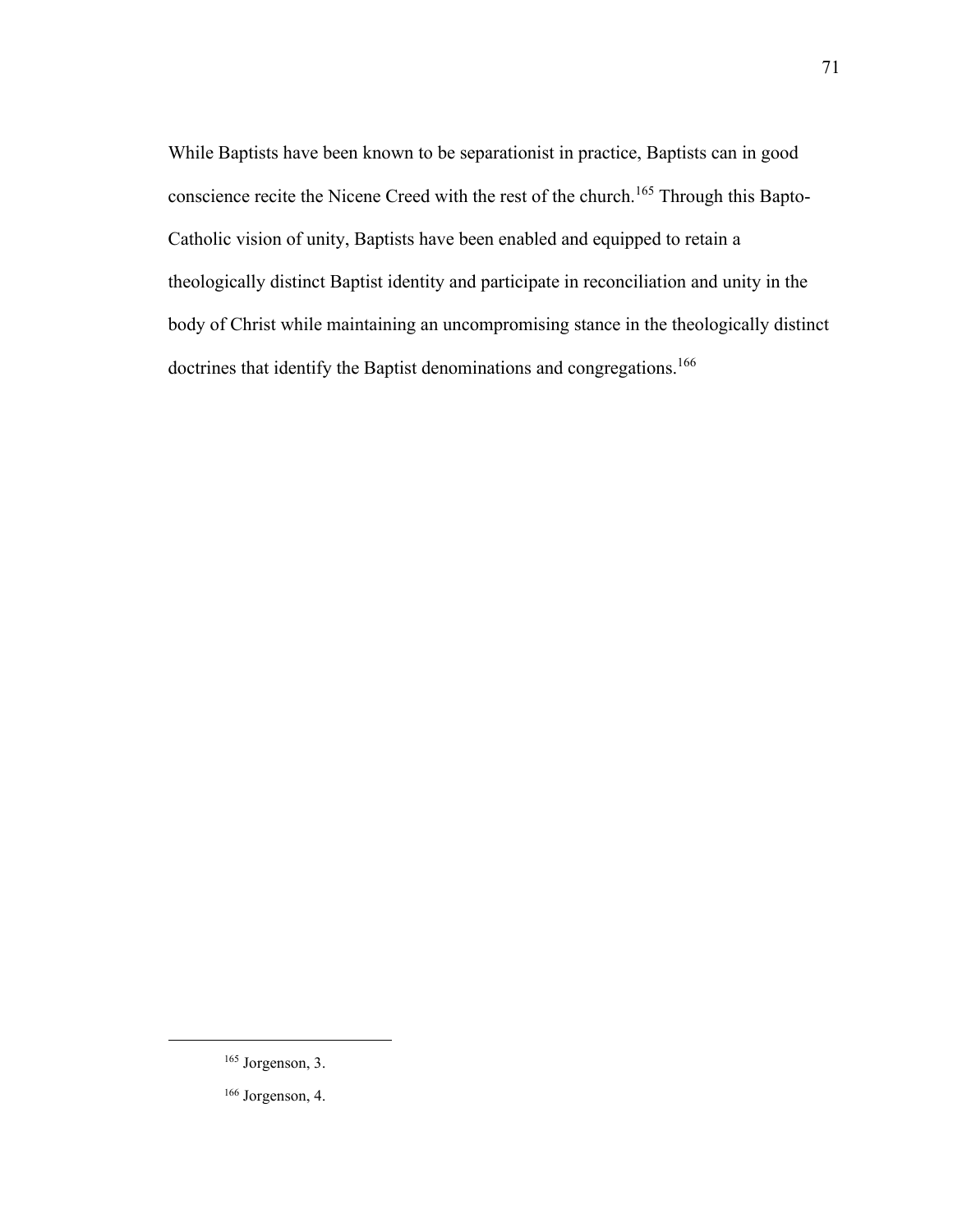# CHAPTER THREE: BAPTISTIC IDENTITY IN EXISTING LITERATURE **The Loss of Theological Identity**

The first task of a leader is to define reality.<sup>167</sup> The scope of this first subproblem is to explore the literature exposing the loss of theological identity during the 20th century and into the 21st century. This first subproblem is related to the second subproblem of defining the unintended consequences in the literature on the loss of theological identity, and the final subproblem is an appeal to retain theological identities in the church through specific theological naming of congregations, churches, and denominations.

Mark G. Toulouse in his work, "What Is the Role of a Denomination in a Post-Denominational Age," explored the historical values in American culture that have contributed to a loss of theological identity in individual congregational distinctives.<sup>168</sup> Toulouse showed that in the pietistic fervor of the early American life, the desire for mission became a higher value and priority to the church than the intellectual or theological reasoning behind a denomination.<sup>169</sup> The early American church environment tended to favor those congregations and denominations whose identity did not create distinctions.<sup>170</sup> The common approach to theology in 19th century denominations was to

<sup>167</sup> John C. Maxwell, *Leader Shift* (New York, NY: Harper Collins Leadership, 2019), 63.

<sup>168</sup> Toulouse, 209.

<sup>169</sup> Toulouse, 222.

<sup>&</sup>lt;sup>170</sup> Toulouse, 210.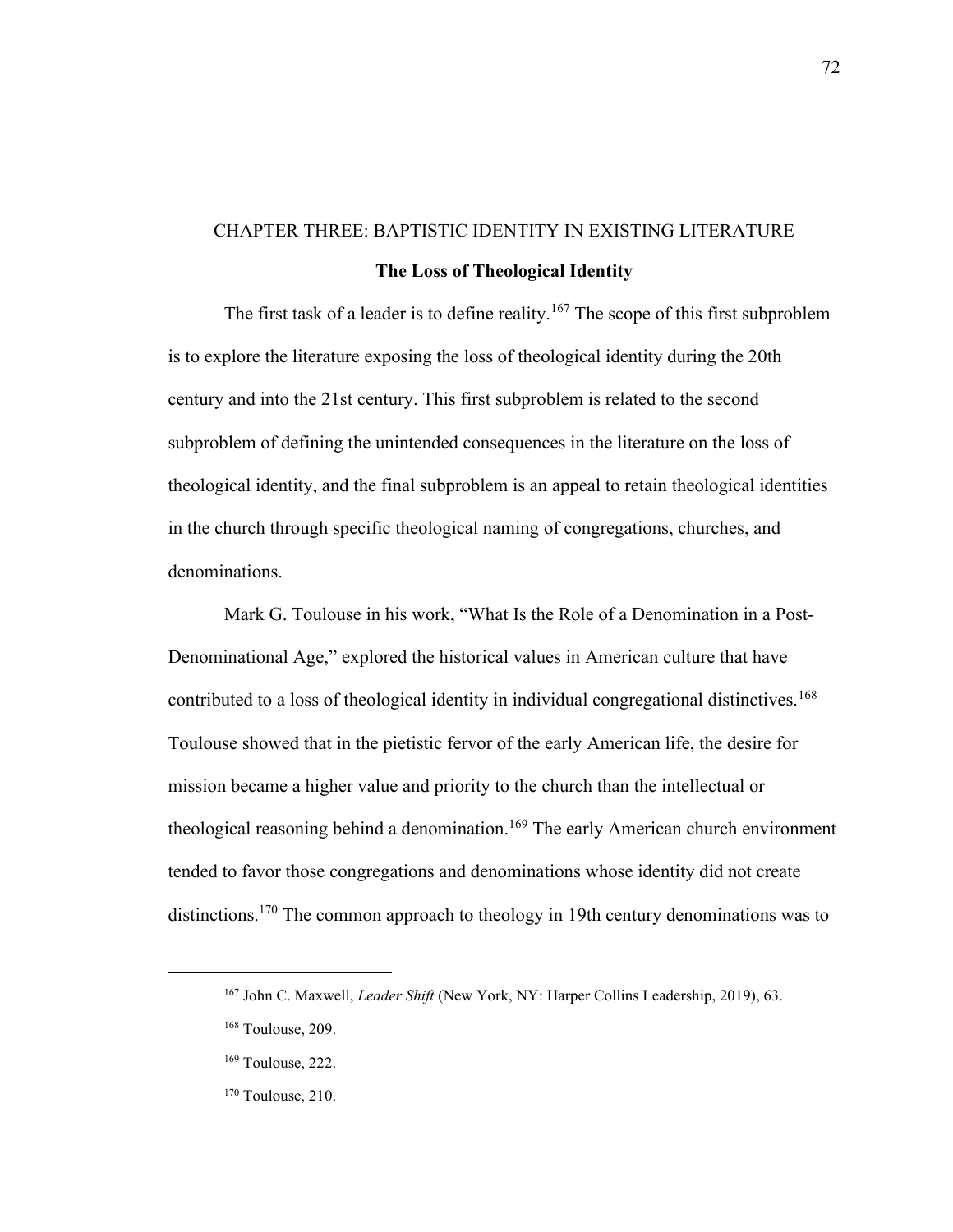appeal to generalities in theology that would not drive away potential adherents.<sup>171</sup> This kind of generalizing in theology sets the stage for the slippery slope of minimizing theology in denominations. Denominations and individual congregations cutting ties with theological names may be explained in part by this early American impulse of mission and attractional worship over theological identity.

Justo L. Gonzalez in *The Story of Christianity*, showed the historical impact of world wars in the 20th century on how the church responded to a bitter and disillusioned public.<sup>172</sup> Gonzalez stated the church's response to a disillusioned public as highly pragmatic and offering a solution-focused therapeutic Christianity that responded to needs without the layers of theology.<sup>173</sup> Gonzalez, writing about religious author Norman Vincent Peale, said "One of the most popular religious authors of the time was Norman Vincent Peale, who promoted faith and 'positive thinking' as a route to mental health and happiness."<sup>174</sup> This kind of historical atmosphere created the conditions suitable for a rejection of substantive theology in favor of a more palatable theology based on self-help and therapeutic necessity. The historical circumstances of a society worn down by warfare gives context as to why the church would want to reframe its practical way of relating to society.

- <sup>172</sup> Gonzalez, 484.
- <sup>173</sup> Gonzalez, 484.
- <sup>174</sup> Gonzalez, 484.

<sup>&</sup>lt;sup>171</sup> Toulouse, 208.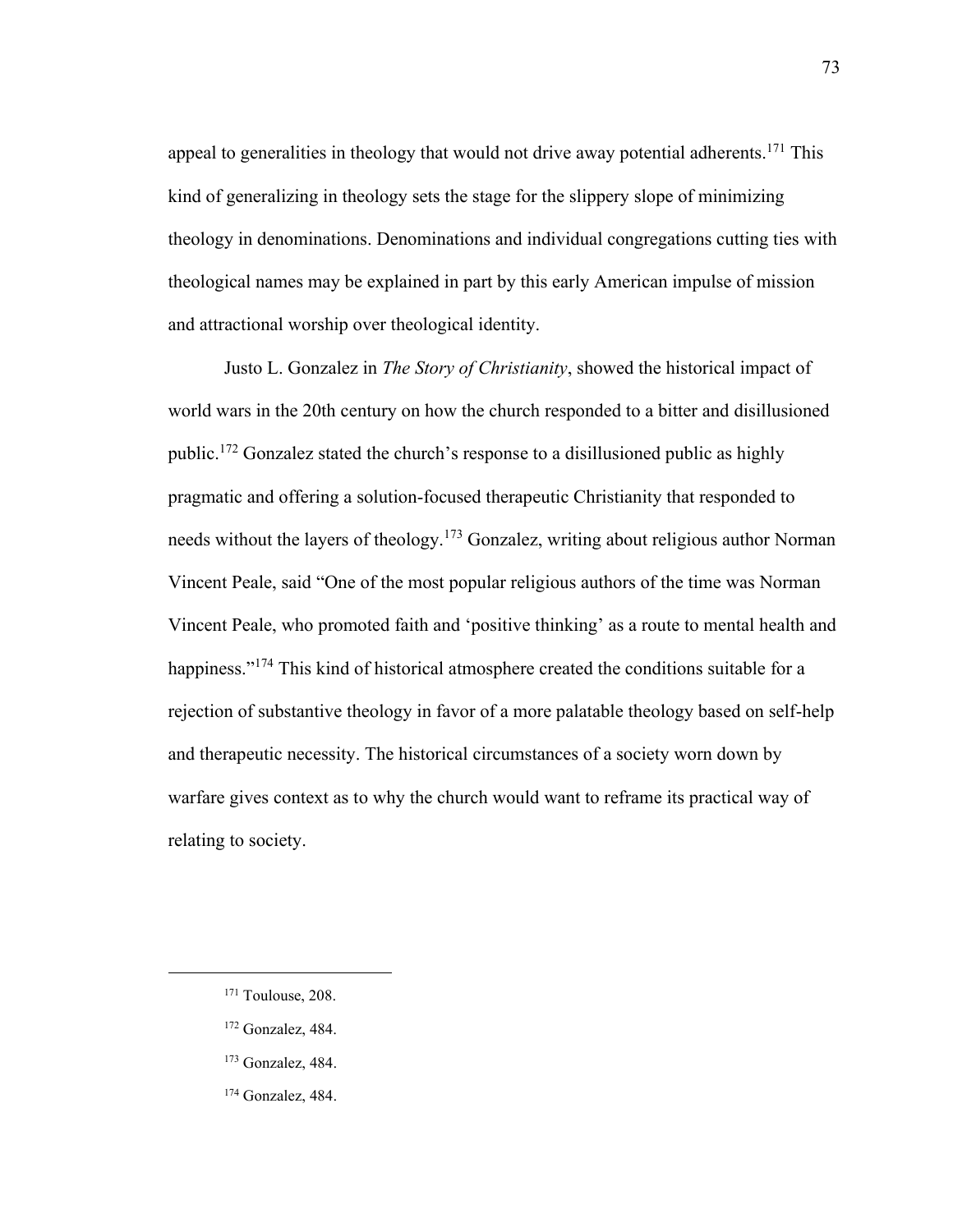Theodore Hopkins in his work, "Narrating the Church at the Dusk of Christendom: How the Loss of Predominance Affects Congregations," explored the effects of the loss of influence in a post-Christian western context.<sup>175</sup> Hopkins suggested that there are three primary aspects of a post-Christian world that have impacted the church: the problems of identity, instrumentality, and purpose.<sup>176</sup> Hopkins showed that the loss of influence for Christians has resulted in a painful acknowledgement by the church and a reactive stance of attempting to regain influence by promoting a therapeutic need-based Christianity.<sup>177</sup>

Hopkin's response to this new reality of a post-Christian society is that the church needs a robust storied identity. Hopkins wrote "Three criteria for ecclesiology are necessary: storied identity, doctrinal substance, and visible concreteness."<sup>178</sup> This identity must be rooted in Scripture and theology. Hopkins identified this identity as not a manmade therapeutic model, but instead is a divinely appointed identity securely rooted in biblical theology.<sup>179</sup> A biblical theology provides a metanarrative desperately needed in a post-Christian West to provide a larger context and identity for Christians. Hopkins

<sup>&</sup>lt;sup>175</sup> Hopkins, "Narrating the Church at the Dusk of Christendom: How the Loss of Predominance Affects Congregations," 29.

<sup>176</sup> Hopkins, "Narrating the Church at the Dusk of Christendom: How the Loss of Predominance Affects Congregations," 29.

<sup>&</sup>lt;sup>177</sup> Hopkins, "Narrating the Church at the Dusk of Christendom: How the Loss of Predominance Affects Congregations," 31.

<sup>&</sup>lt;sup>178</sup> Hopkins, "Narrating the Church at the Dusk of Christendom: How the Loss of Predominance Affects Congregations," 32.

<sup>&</sup>lt;sup>179</sup> Hopkins, "Narrating the Church at the Dusk of Christendom: How the Loss of Predominance Affects Congregations," 33.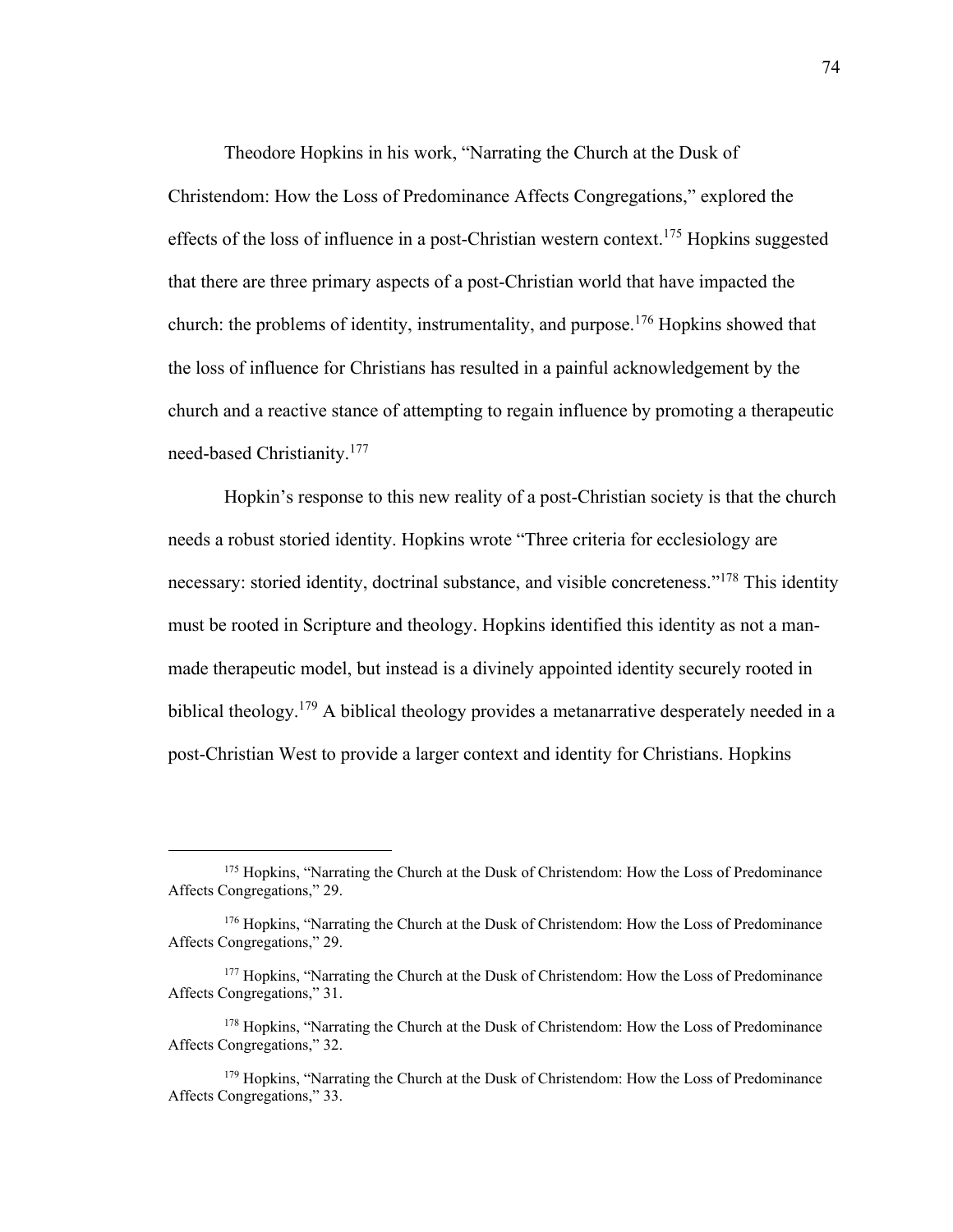pointed out that for this storied metanarrative to provide identity for Christians it must be intrinsically ecclesiological.<sup>180</sup> In order for the church to enter into God's story and not a therapeutic model, there must be a profound doctrinal element taking place within the church that acknowledges the specifics of the faith and is capable of identifying itself.<sup>181</sup> The response from the church to a post-Christian world does not need to be cutting ties with theological names and identity. The church needs to promote a deeply rooted theology that provides a consistent source of identity in an era prone to cut ties with previous sources of identity and past heritage.

Theodore Hopkins in, "Theology in a Post-Christian Context," explored the historical and cultural milieu creating the context for a post-Christian world.<sup>182</sup> While institutionalized Christianity had been declining before and after, Hopkins credited 1963 as a paradigm shift with the opening of a movie theater on a Sunday in South Carolina. Hopkins wrote, "Looking back at their own experience, Hauerwas and Willimon name 1963 as the date when the walls of Christendom fell down since the first theater opened on Sunday in South Carolina—and one of them chose the theater over church."<sup>183</sup> This symbolic act began to characterize the growing American ambivalence toward church and the growing secularization of culture. Church no longer held a place of prominence

<sup>&</sup>lt;sup>180</sup> Hopkins, "Narrating the Church at the Dusk of Christendom: How the Loss of Predominance Affects Congregations," 33.

<sup>&</sup>lt;sup>181</sup> Hopkins, "Narrating the Church at the Dusk of Christendom: How the Loss of Predominance Affects Congregations," 36.

<sup>&</sup>lt;sup>182</sup> Theodore J. Hopkins, "Theology in a Post-Christian Context: Two Stories, Two Tasks," in *Concordia Theological Journal* 4, no. 2 (Spring 2017): 44.

<sup>183</sup> Hopkins, "Theology in a Post-Christian Context: Two Stories, Two Tasks," 43.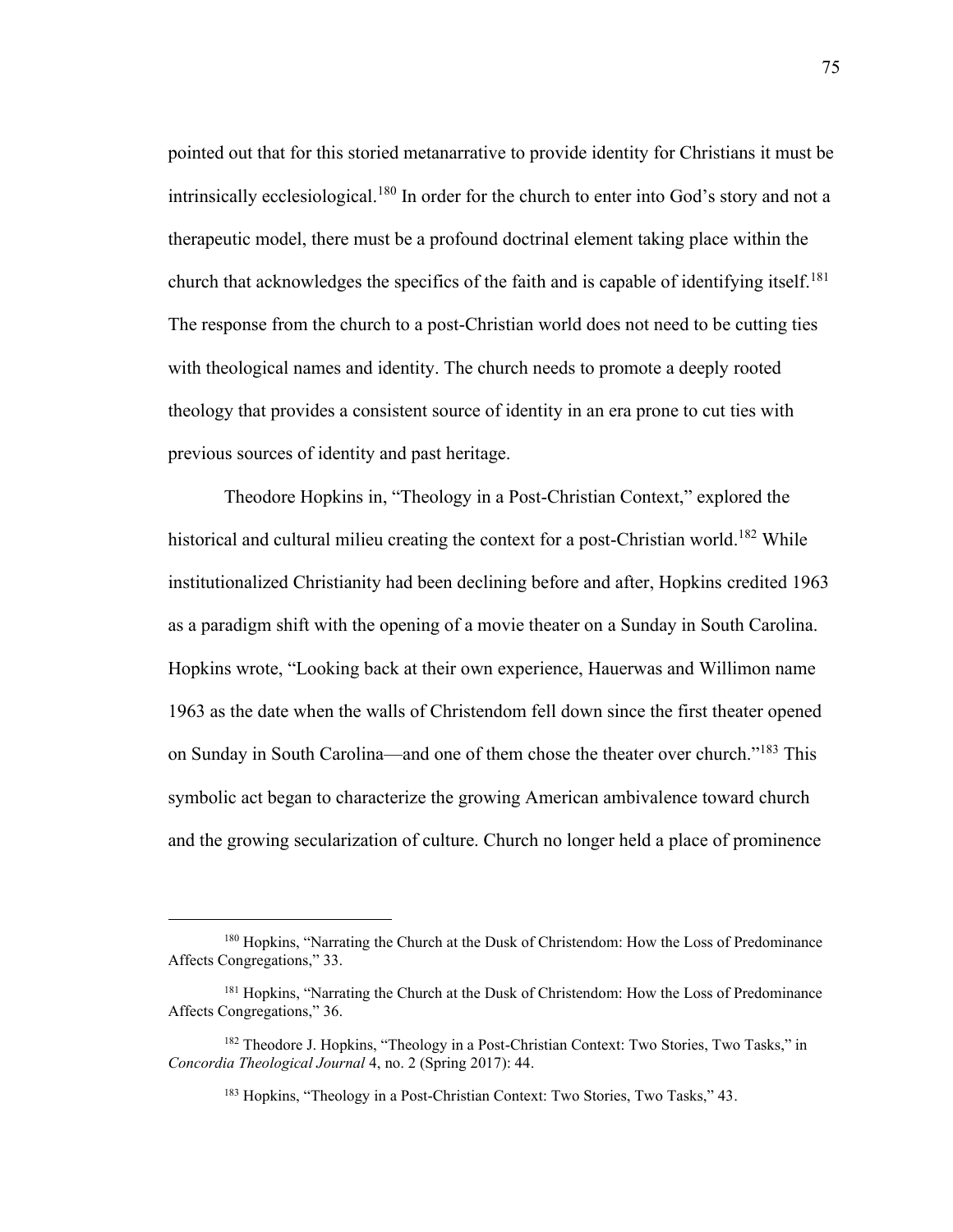over the culture. The church's formerly privileged position in culture and society was quickly fading. The Bible and theological language began to slowly fade from the vocabulary of American society.<sup>184</sup> The church in America began to experience a shift from a position of power to a position of powerlessness. This shift may provide a reason for why the American church began to drift toward a diminished focus on theological specifics and identity to a more seeker sensitive model where the church has downplayed theological affiliation and focused on attracting people to the local congregation.

Margaret R. Miles in her work, "Santa Maria Maggiore's Fifth-Century Mosaics: Triumphal Christianity and the Jews," discussed the rise of institutionalized Christianity in the West beginning with Constantine and the change from Christianity being a marginalized segment of society to becoming a powerful and triumphant institution. On this subject Margaret R. Miles stated:

In the later Roman Empire, effective power was visible power. In 313 CE, Christianity had emerged from persecuted sect to authorized and imperially funded religion almost overnight. Formerly without trace in the landscape of Roman cities, the building of Christian churches under Constantine altered the appearance of ancient cities. The fourth-century historian Eusebius, an admirer of Constantine, eulogized Constantine's church buildings because they made Christianity's dramatic change in status visible. Just as the incarnation of Christ had made God visible, Eusebius said, the triumph of Christianity was visible, incarnated in the magnificent new cathedrals that were springing up in the empire's major cities during the fourth century. These buildings witnessed silently to the power of the God who had given the victory at the Milvean Bridge to an outnumbered and outmaneuvered Constantine. 185

76

<sup>184</sup> Hopkins, "Theology in a Post-Christian Context: Two Stories, Two Tasks," 44.

<sup>185</sup> Miles, 156.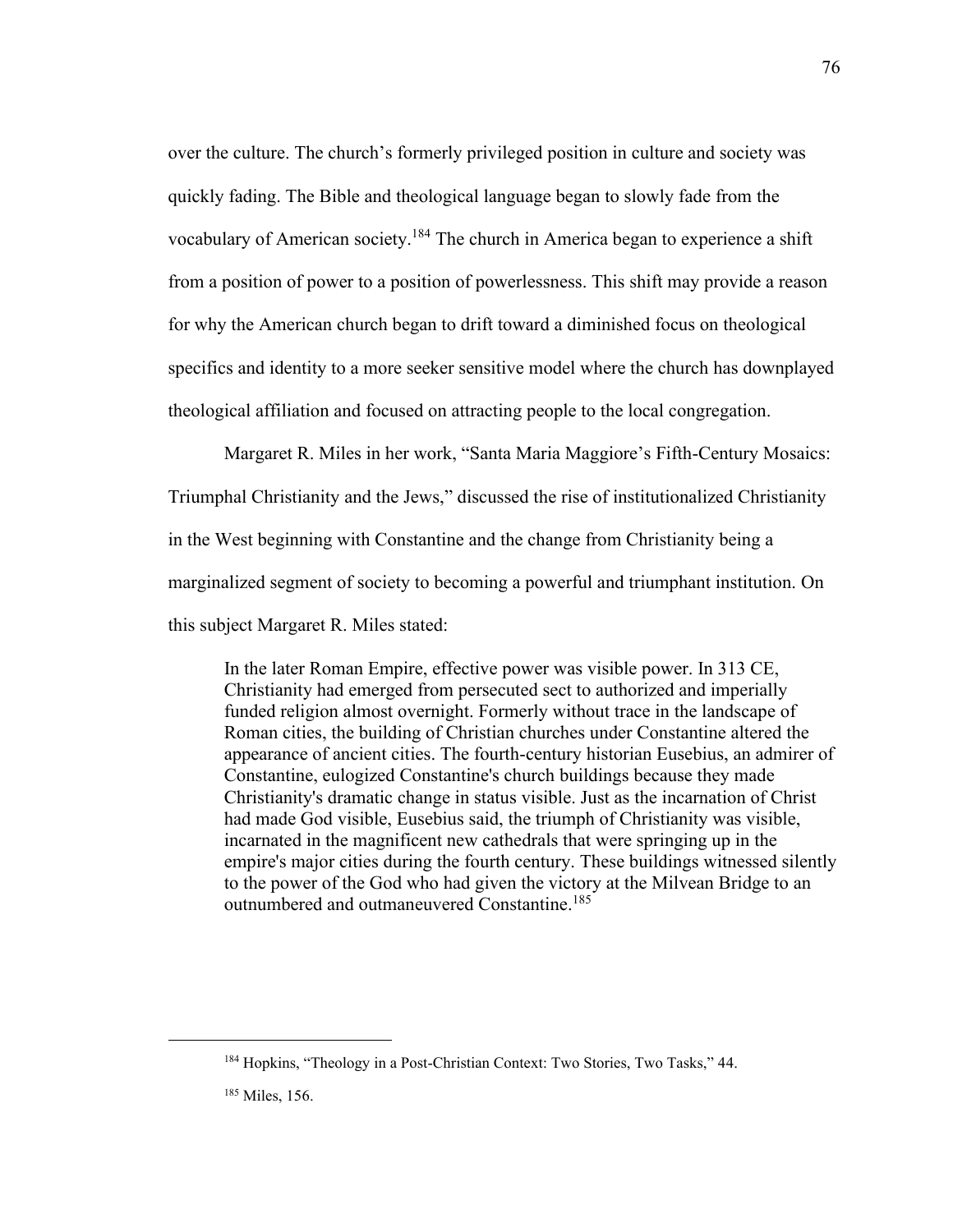Miles wrote about the mosaics on the walls of the old church building, Santa Maria Maggiore, and its suspiciously triumphant and victorious themes running throughout the mosaics.<sup>186</sup> Throughout these mosaics there are no hints of martyrs or New Testament saints dying gruesome deaths for Christ.<sup>187</sup> Power and control in the institutionalized triumphal church is demonstrated in the narratives and interpretation of Scripture demonstrated through these fifth century mosaics. This kind of power institutionalized in the church would be present in the western church up until the twentieth century. The modern church is just beginning to understand this loss of power that had been held since Constantine. This provides an historical rationale for why churches may begin to downplay specific theological identities in favor of preserving as many adherents as possible.

How does the church respond to the loss of a predominant power dynamic held since A.D. 313? The church responds to this loss of power in both overt and subtle ways. One of the ways the church responds is through the process of responding to culture by devaluing theology and promoting the therapeutic and pragmatic elements of Christianity and reducing Christianity to a system. Edwin H. Friedman in his work on family systems and processes *Generation to Generation*, showed that the result of systems that feed off one another in mutually dependent ways works to create a new homeostasis.<sup>188</sup> This new balance that develops is difficult to break and can result in a difficult web of

<sup>186</sup> Miles, 160.

<sup>187</sup> Miles, 157.

<sup>188</sup> Edwin H. Friedman, *Generation to Generation* (New York, NY: The Guilford Press, 1985), 198.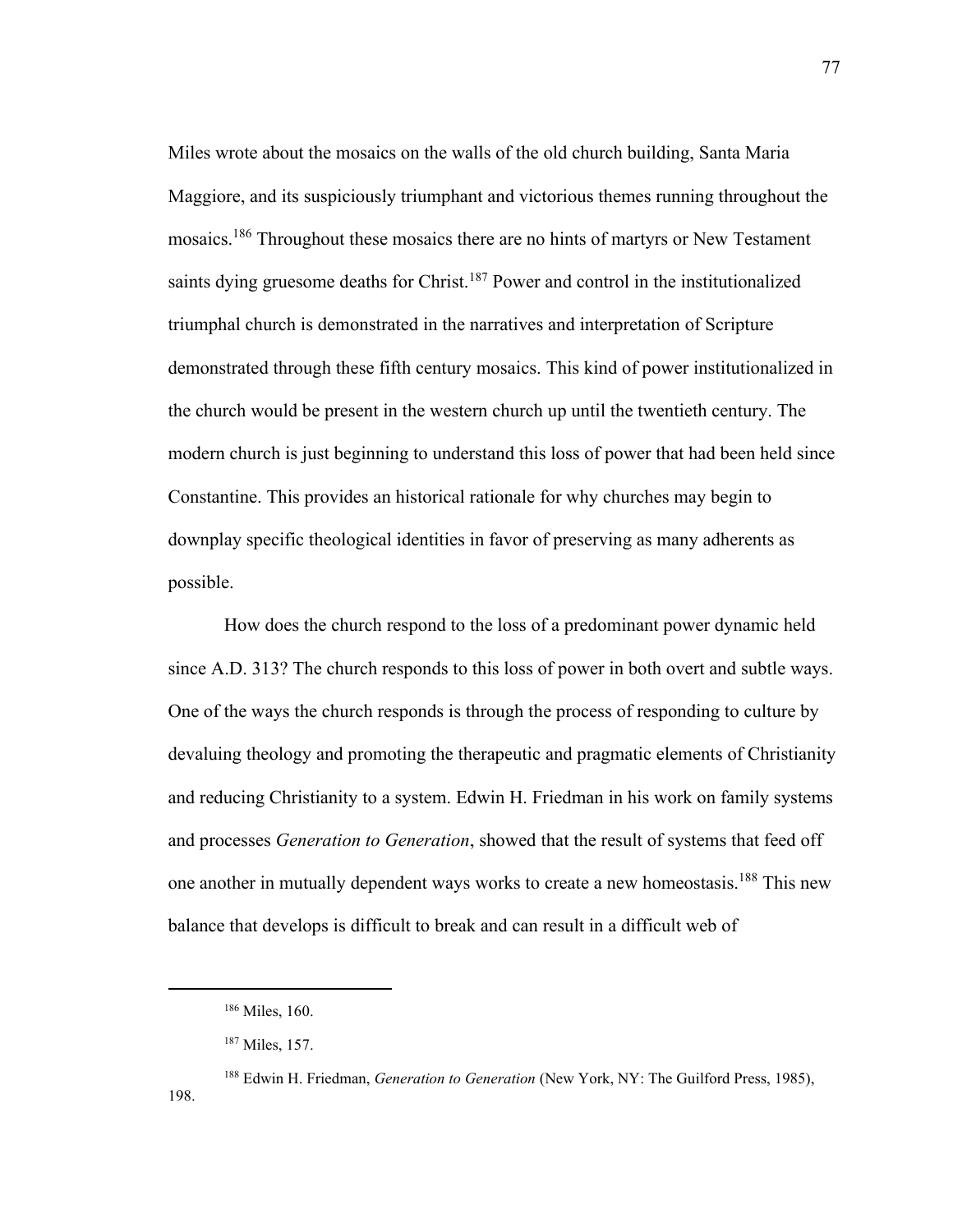interdependency.<sup>189</sup> Friedman suggested that the way in which a system can break through the bonds of this emotional dependency that is created in systems is through the differentiation of individuals within the system.<sup>190</sup> In a systems model of church denominations, an example of a differentiated church system would be to retain a distinct theological identity despite the trend of churches to discard distinct theological identities and to be prepared for the system to attempt to conform the independent actor through subtle or overt means.<sup>191</sup> This kind of systems model provides an antidote to the anxious leader who may be considering changing the name of their church to fit the emerging homogenous trend away from denominational and theological identity.

In Edwin Friedman's work *A Failure of Nerve,* Friedman explored further the homeostasis principle in family and group systems. The desire for safety and togetherness creates a "herd" mentality in family systems.<sup>192</sup> As a system reacts to a perceived threat there is a tendency of conformity in order to protect.<sup>193</sup> The more "herding" takes place, the greater the loss of autonomy and self-efficacy there is in the individuals within the system.<sup>194</sup> As churches respond to the loss of predominance in a post-Christian west, the

- <sup>192</sup> Friedman, *A Failure of Nerve*, 68.
- <sup>193</sup> Friedman, *A Failure of Nerve*, 68.
- <sup>194</sup> Friedman, *A Failure of Nerve*, 68.

<sup>189</sup> Friedman, *Generation to Generation*, 231.

<sup>190</sup> Friedman, *Generation to Generation*, 231.

<sup>191</sup> Friedman, *Generation to Generation*, 231. While Friedman addresses congregational systems and individuals, these same principles apply in a larger systems level of Evangelical denominations and individual congregations within those systems.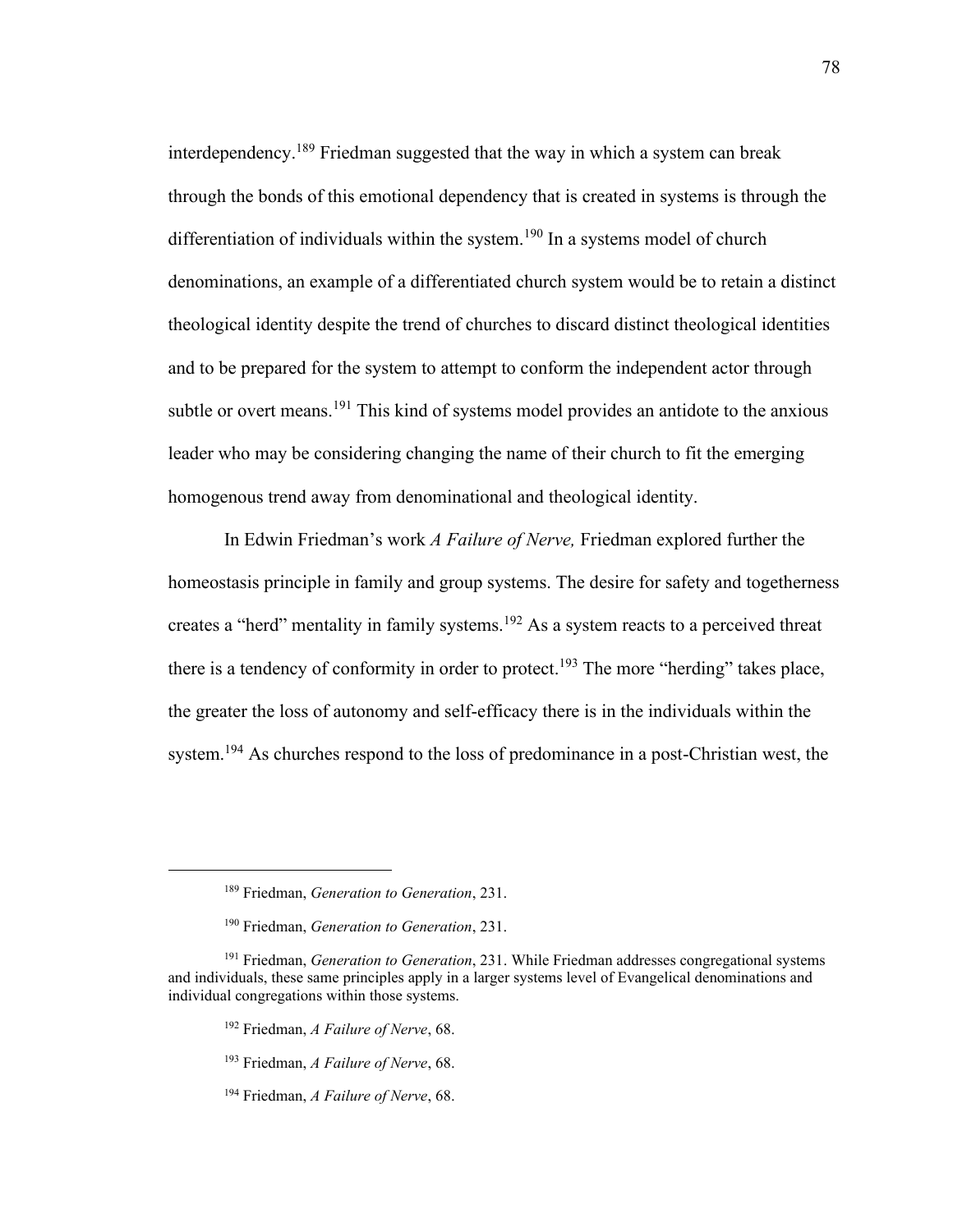system's response of reactivity through herding and the loss of individual identity takes place.

### **The Loss of Baptistic Identity**

The next exploration in this study is how this loss of theological identity has impacted baptistic identity specifically. Curtis W. Freeman wrote on the impact of modern thought on Baptist theology in, "The 'Coming of Age' of Baptist Theology in Generation Twenty-Something." He began by identifying that the task of theology is to speak prescriptively and descriptively to all Christians.<sup>195</sup> Freeman mentioned the theologian James McClendon as Freeman wrote that theology by definition is a reference to highly specific beliefs and affirmations of a specific faith community.<sup>196</sup> Theology is not a general set of religious content, but is borne from the particular discoveries of a distinct community.<sup>197</sup> Theological identity cannot be divorced from its presuppositions, propositions, and discoveries of its adherents. To identify as a Baptist is to specify what kind of beliefs and propositions make up the world view of the individual.

It is no secret that Baptists have a varied history and the ability to agree on baptistic identity and its theological heritage is challenging. Cameron Jorgenson in his work *Bapto-Catholicism: Recovering Tradition and Reconsidering the Baptist Identity*, noted that Baptists have a harder time than most in finding a history that all can agree

<sup>&</sup>lt;sup>195</sup> Curtis W. Freeman, "The 'Coming of Age' of Baptist Theology in Generation Twenty Something," *Perspectives in Religious Studies* 27, no. 1 (Spring 2000): 21.

<sup>196</sup> Freeman, "The 'Coming of Age' of Baptist Theology in Generation Twenty Something," 22.

<sup>&</sup>lt;sup>197</sup> Freeman, "The 'Coming of Age' of Baptist Theology in Generation Twenty Something," 22.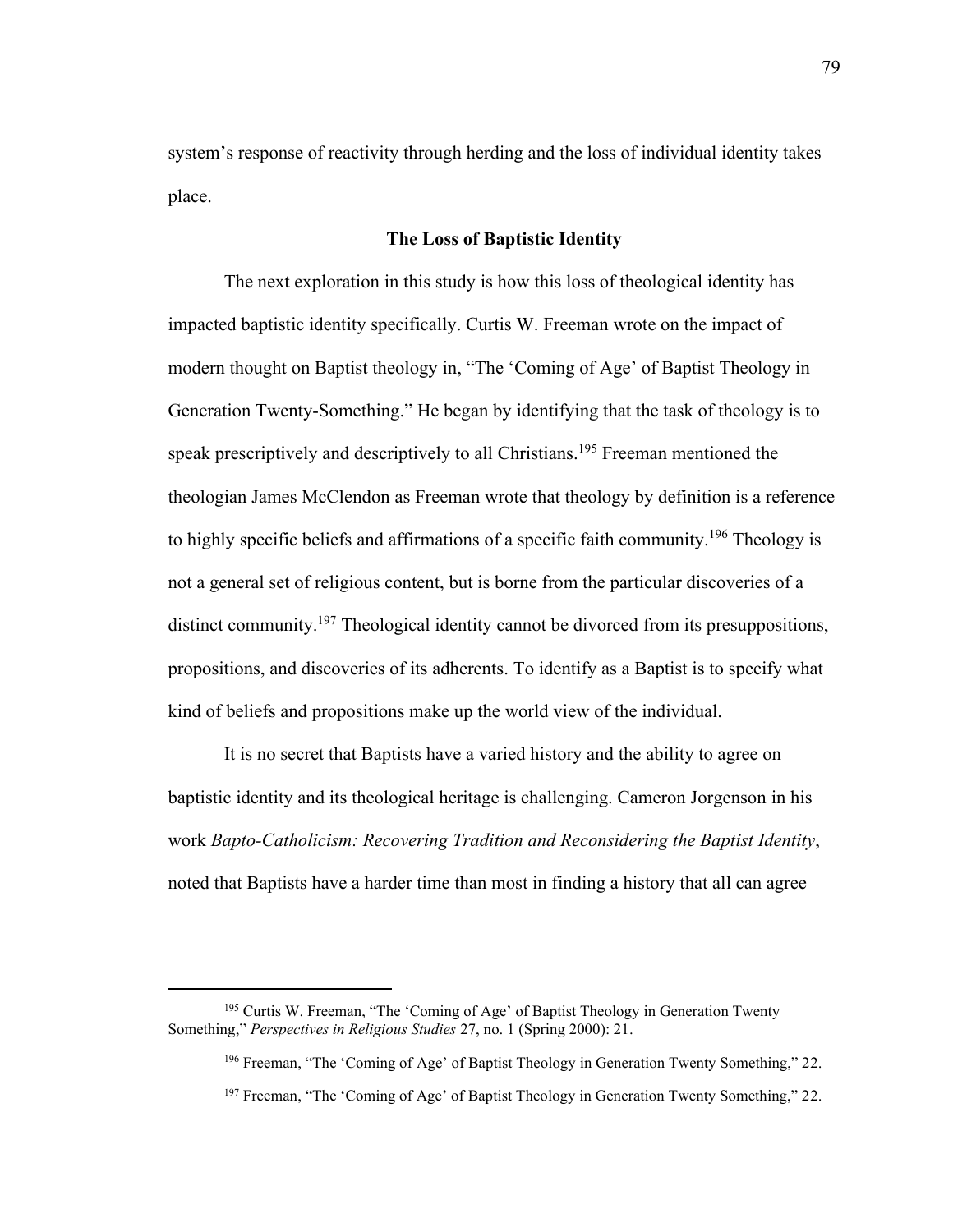on.<sup>198</sup> The intense freedom of free church polity and the value of *semper reformanda* has led to splits and copious expressions of Baptist identity. Jorgenson argued that despite these challenges, Baptists do have an identity. Jorgenson wrote "The preface to one Baptist theology reader begins by saying 'This book grew out of an attempt to answer a single question. Do Baptists have a theological heritage?' Of course, the answer was affirmative, as attested by the thick volume that followed; however, the question the editors pose is instructive."<sup>199</sup> Despite the challenges, to be a Baptist is to identify with a group of Christians with similar beliefs.

In, "The Baptist Identity and the Baptist Manifesto," Walter Shurden pointed out that while other denominations and theological identities may have clear and concise definitions that make them a precise theological expression, Baptists are unified around a set of principles rather than one singular and defining identity.<sup>200</sup> Some of the uniquely Baptist expressions of identity include the Baptist doctrines of soteriology, Christology, believers baptism by immersion, spiritual individualism, and the Baptist doctrine of the church.<sup>201</sup> These kinds of similarities build cohesion and identity to those congregations that choose to associate with the Baptist name.

Baptists have always been independent and individualistic in their stance toward faith. Edwin Gaustad in his work, "Toward a Baptist Identity in the 21st Century,"

<sup>198</sup> Jorgenson, 14.

 $199$  Jorgenson, 14.

<sup>200</sup> Walter B. Shurden, "The Baptist Identity and the Baptist Manifesto," *Perspectives in Religious Studies* 25, no. 4 (Winter 1998): 322.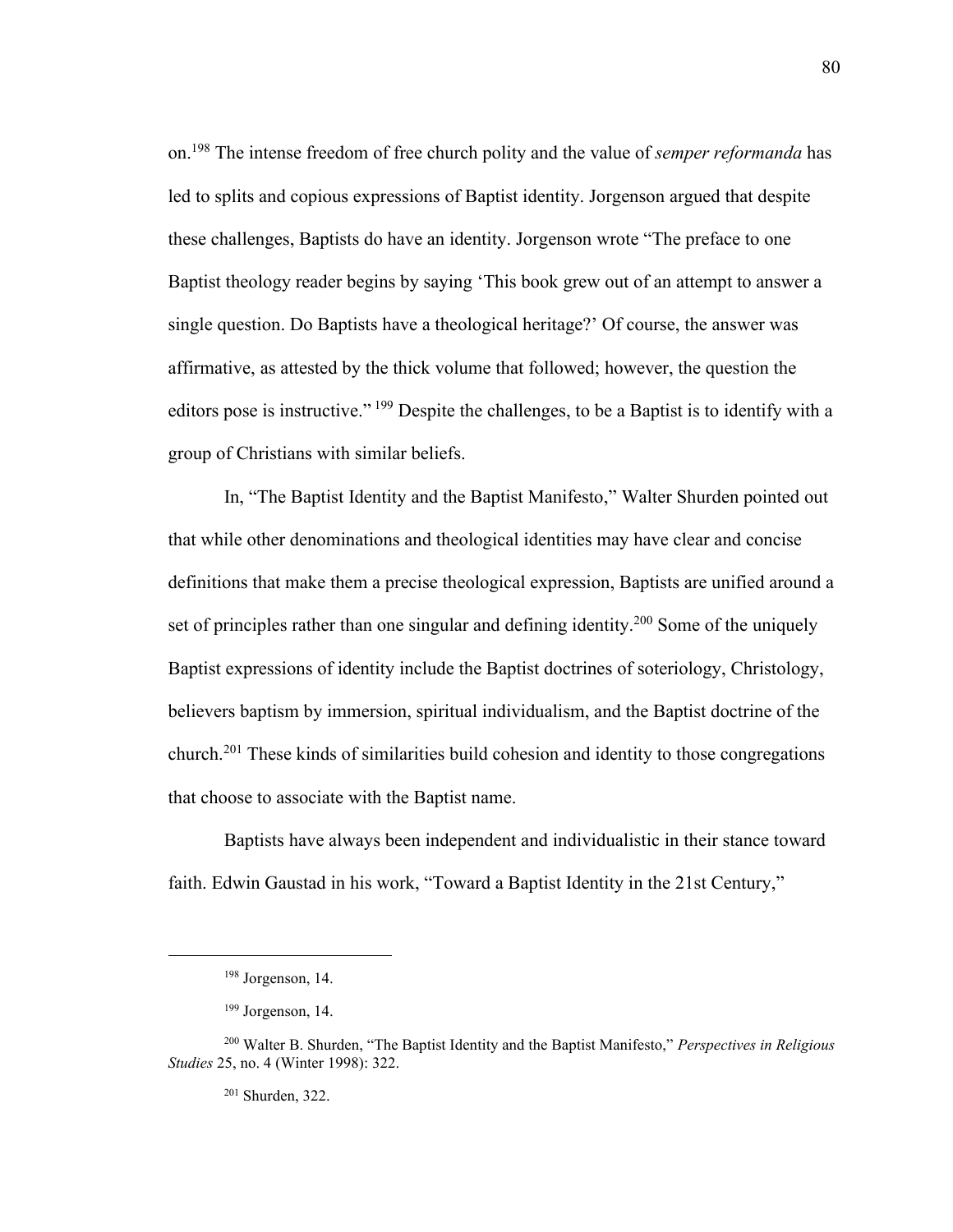chronicled the fierce independence that developed under intense persecution suffered at the hands of other Christian denominations.<sup>202</sup> It was this context of persecution and suffering that the Baptist movement was shaped and formed. Gaustad commented that it was persecution that provided Baptists with the greatest sense of identity. Referencing the persecution of Baptists in New England he wrote, "Baptists in New England suffered many things, but no crisis of identity haunted them. They always had plenty of enemies to let them know who they were." $203$  Gaustad commented on the reality of persecution being the greatest reminder to Baptists that they were not in the accepted majority of Christians.<sup>204</sup> The church historian and writer Justo L. Gonzalez wrote about the early persecution of Baptists in *The Story of Christianity*. The early Baptists were first dubbed Anabaptists by their tormentors as a pejorative term.<sup>205</sup> This early term with negative connotations meant "re*-*baptizers". <sup>206</sup> This kind of persecution refined the Baptists in their identity. Early Baptists were willing to have self-definition in the face of persecution and accept their minority biblical views at a great cost. This historical lesson may provide a basis for modern Baptists to proudly embrace their baptistic heritage.

Anthony L. Chute, Nathan A. Finn, and Michael A. G. Haykin in their book *The Baptist Story*, described some of the more recent trends in the late 20th century where

- <sup>205</sup> Gonzalez, 69.
- <sup>206</sup> Gonzalez, 69.

<sup>202</sup> Edwin S. Gaustad, "Toward a Baptist Identity in the 21st Century," *American Baptist Quarterly* 27, no. 4 (Winter 2008), 361.

<sup>203</sup> Gaustad, 363.

<sup>204</sup> Gaustad, 364.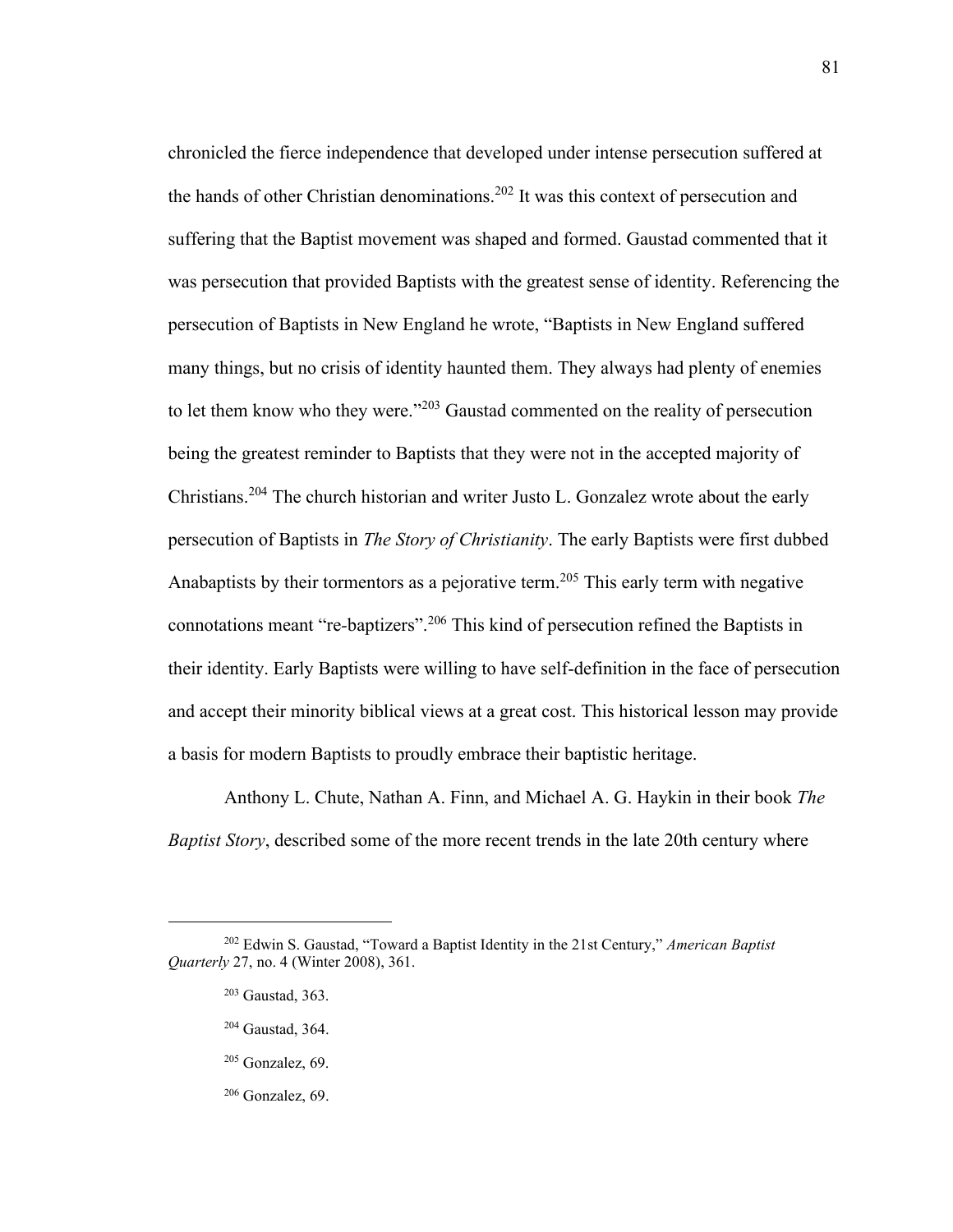they begin to see the loss of the Baptist name in churches coinciding with the value placed in the "seeker sensitive" movement.<sup>207</sup> The seeker sensitive model was a response to a western culture that was reflecting a post-Christian value system and rejecting the influence of the church. In response to this emerging system, the seeker-sensitive model of church ecclesiology sought to use its worship services and gatherings to reach out to unbelievers and to reintroduce former believers into the church system.<sup>208</sup>

This new seeker sensitive model became more widely publicized when Baptist Rick Warren planted Saddleback Church in California in 1980 without the word "Baptist" in its name and with a strategy of downplaying their denominational affiliation.<sup>209</sup> As time went on, this strategy of downplaying denominational and theological association among Baptist churches with a seeker sensitive ecclesiological model became a trend in churches as many churches into the twenty-first century began to drop the word "Baptist" from their official church name.<sup>210</sup> In 2008, the Baptist General Conference adopted this strategy by changing their name to Converge reflecting the larger trend of post-denominationalism.<sup>211</sup> On Converge's website, the reason stated for this change was a desire to differentiate from the theological ambiguity emerging in the culture between differing baptistic denominations and the fear of persecution toward

- <sup>207</sup> Chute, Finn, and Haykin, 310.
- <sup>208</sup> Chute, Finn, and Haykin, 310.
- <sup>209</sup> Chute, Finn, and Haykin, 310.
- <sup>210</sup> Chute, Finn, and Haykin, 310.
- <sup>211</sup> Chute, Finn, and Haykin, 311.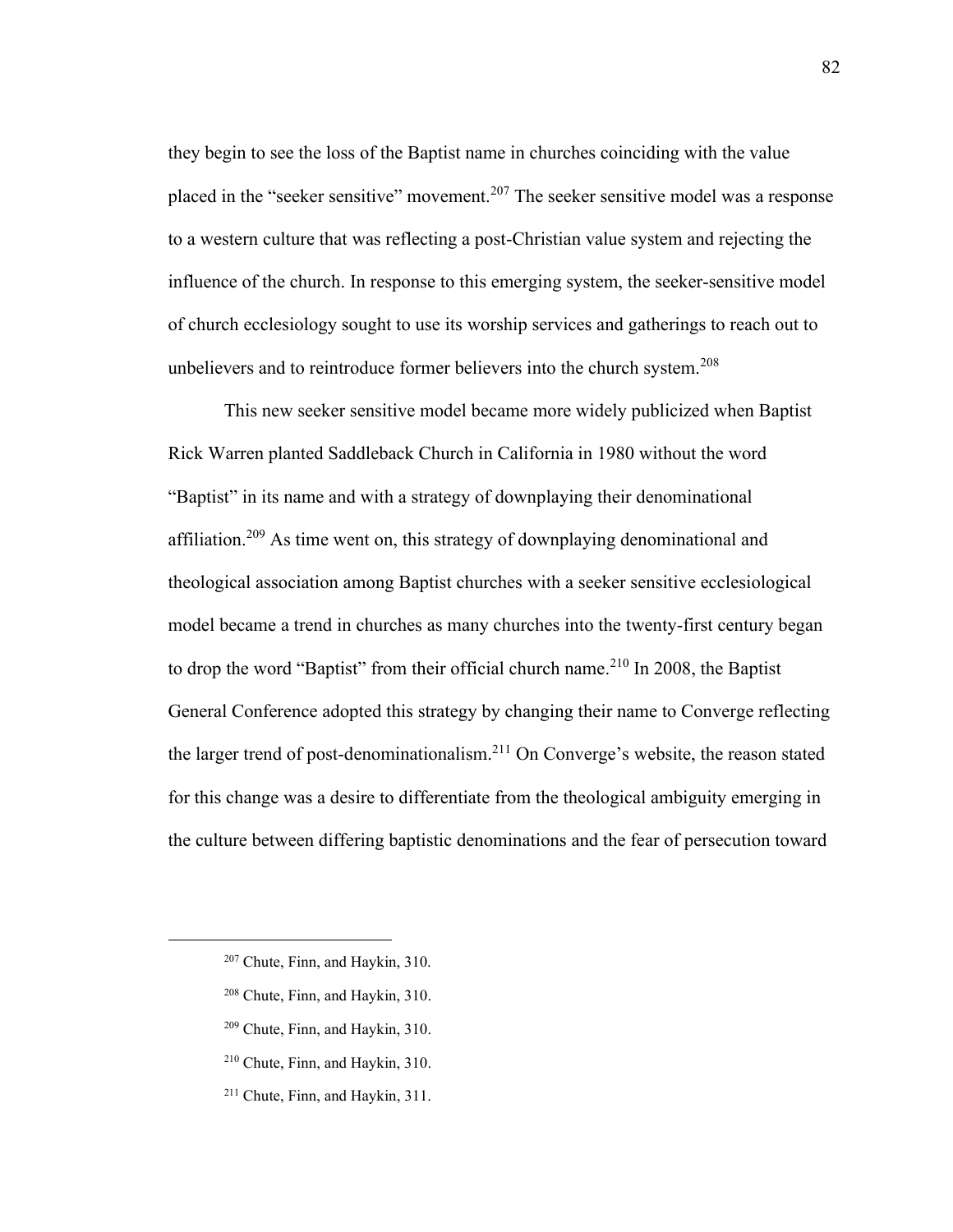the denomination's missionaries serving in hostile locations.<sup>212</sup> A denomination and theological/ecclesiological community historically used to embracing persecution began to make identity decisions in light of avoiding persecution.

In the book *More Than Just a Name: Preserving our Baptist Identity*, R. Albert Mohler explored further the erosion of Baptist identity. Mohler argued that the identity of Baptists has eroded due to the neglect of Baptists and not from outside opposition.<sup>213</sup> While the persecution of Baptists in their early history served to identify Baptists, the comfort and safety of the modern era has led to the erosion of Baptist identity. Mohler argued that this erosion of identity has been primarily doctrinal.<sup>214</sup> Mohler suggested that there are central baptistic identities that have been eroded while much is subjective.<sup>215</sup> The central points of baptistic identity that have eroded are confessionalism, biblical authority, soul competency, religious experience, and congregational polity.<sup>216</sup> Teaching Baptist history in Baptist congregations may bring about a sober mindset to the decision to change a theological name with substantive history and beliefs attached.

In his book *Baptist Theology*, James Garrett identified that early Baptists did not have a need to distinctively identify themselves because they were clearly known for being dissenters. Garrett wrote, "English Baptists since the seventeenth century had

- <sup>215</sup> Mohler, ix.
- <sup>216</sup> Mohler, ix.

<sup>212</sup> "Converge," *Converge* https://converge.org/about/history (accessed 12/17/2018).

<sup>213</sup> R. Albert Mohler, foreword to *More Than Just a Name: Preserving our Baptist Identity,* by R. Stanton Norman (Nashville, TN: Broadman and Holman Publishers, 2001), vii.

<sup>214</sup> Mohler, vii.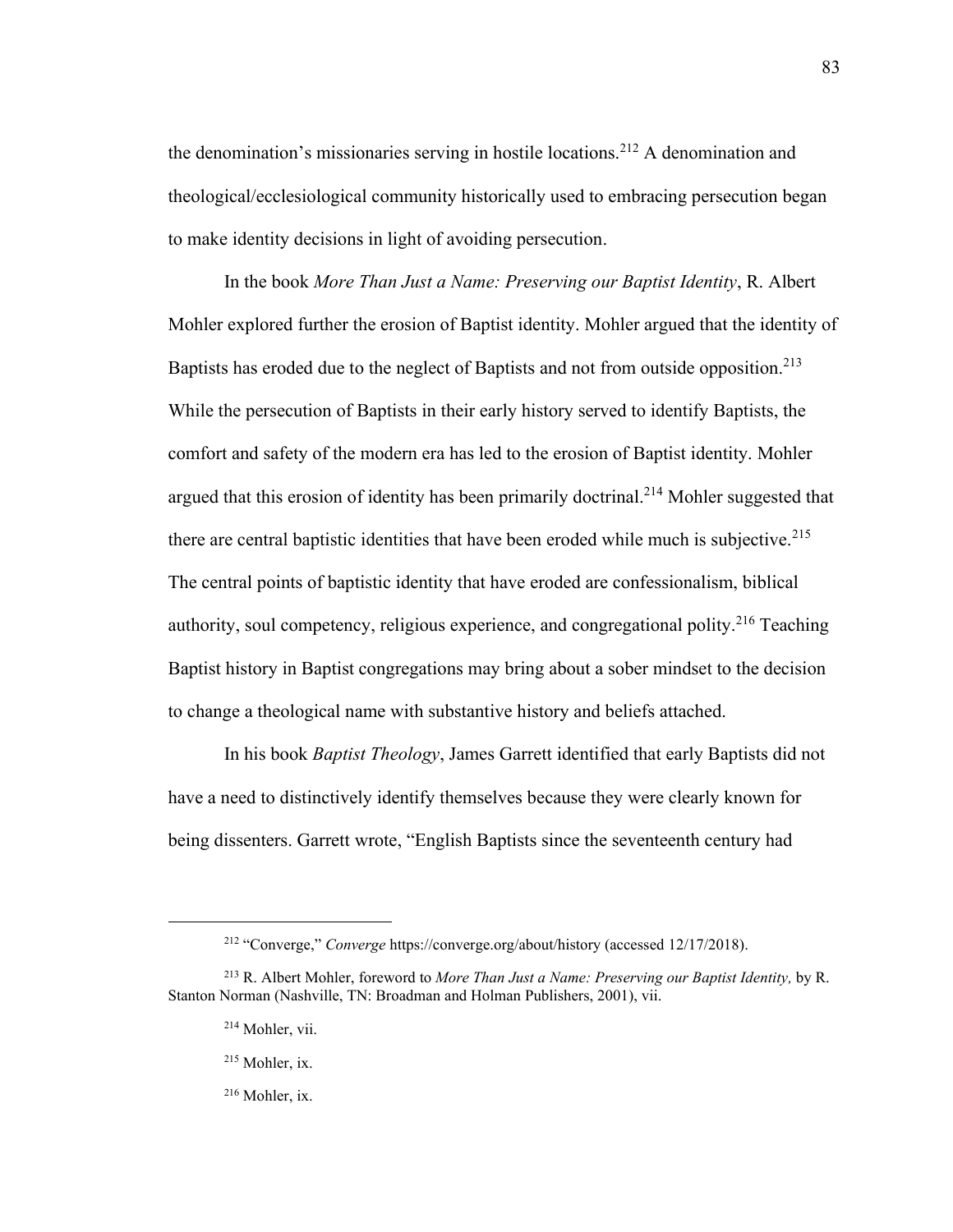produced controversial writings, especially works on baptism against Pedobaptists, but the general exposition of Baptist distinctives had been a rarity."<sup>217</sup> The plethora of literature produced by early Baptists against Pedobaptists served to sufficiently distinguish them from those with which they disagreed. Baptists had no need to write systematic theological volumes during their infancy because the point of the early Baptists was not to start an entirely new Christian expression of faith; it was a matter of biblical understanding and personal conviction regarding certain biblical and theological principles. Garrett commented on the argument that early Baptists were not trying to recreate the church, they were exposing the need for freedom of conscience for Christians, the need to clarify authority in the church, the refutation of other Christian denominations, and a robust ecclesiology.<sup>218</sup> Baptists today can benefit from understanding the distinctives of their expression of the faith. While early Baptists did not need to self-identify due to their marginalization, modern Baptists must work more diligently to understand their uniqueness.

It should be noted that despite their desire for freedom of conscience and opposition to systems of power in the established denominations of the time, Baptists have a history of unity with other denominations without uniformity. In his work *The Distinctiveness of Baptist Covenant Theology*, Pascal Denault recognized that early Baptists were peace loving and desired unity with their Pedobaptist brothers and

84

<sup>217</sup> Garrett, 531.

<sup>218</sup> Garrett, 532.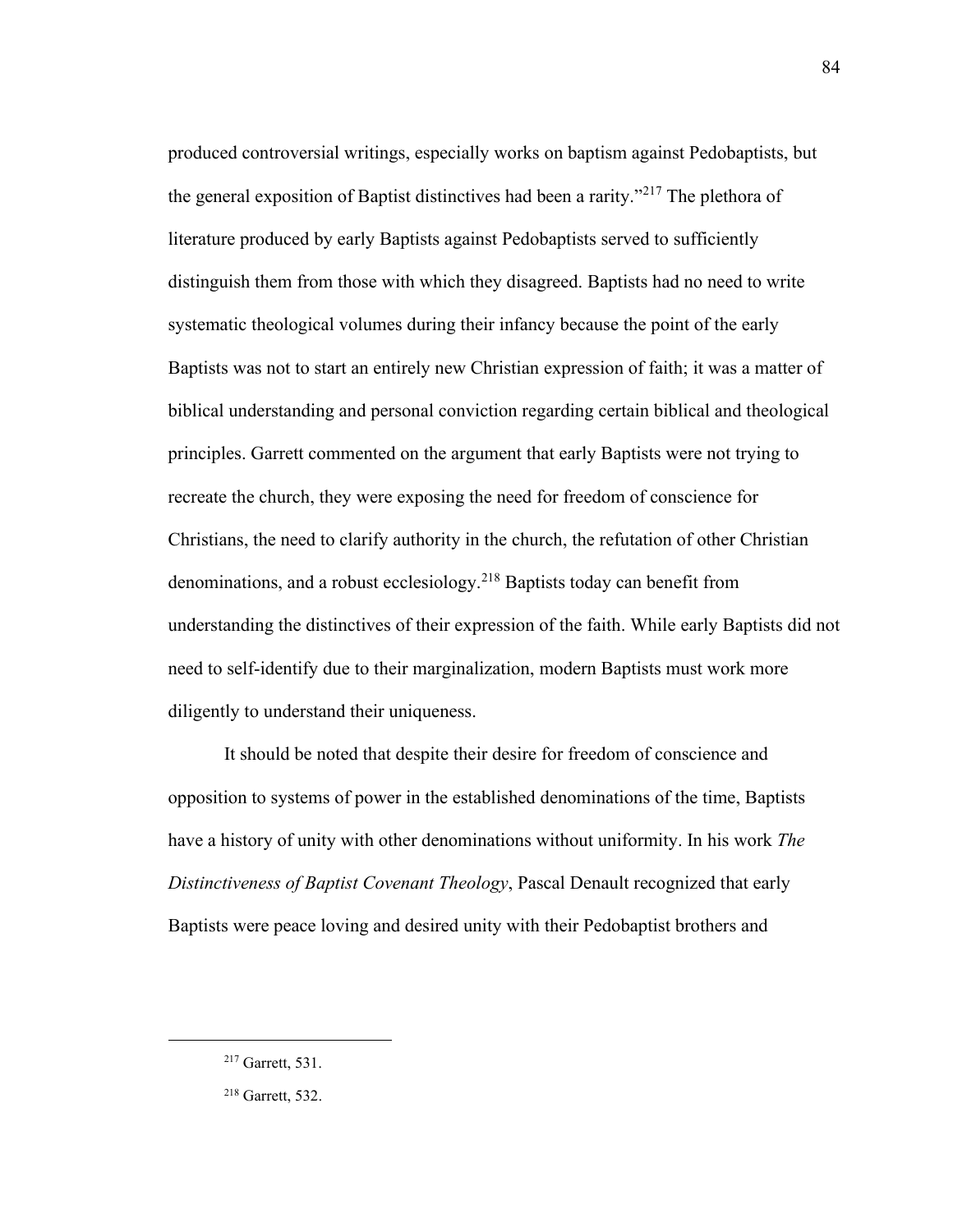sisters.<sup>219</sup> While early Baptists were courageous enough to differentiate themselves from their Pedobaptist brothers and sisters, they were also willing to associate with them regardless of their belief about baptism.<sup>220</sup> This kind of unity through diversity is a value modern Baptists can employ by partnering with other churches and denominations in uncompromising ways. Intentionally partnering with other Christian churches can provide Baptists afraid of appearing set apart from other churches a means to actualize unity.

In *Our Times and Our Stories,* Truett M. Lawson outlined the cooperative and unifying attitude that pervaded the early Converge movement. While the movement began with Baptists leaving Sweden to obtain religious freedom in the United States, the early movement did not impose the same kind of discrimination they had suffered to differing denominations in their new Minnesota home.<sup>221</sup> While many Lutherans in the Isanti County region of Minnesota denied their members communion if they attended a Baptist church service, the Baptists welcomed local Lutherans in a more hospitable manner.<sup>222</sup> The Lutheran leader Eric Norelius who founded the Lutheran Social Services and Gustavus Adolphus Lutheran College was invited to preach at the Scandia Baptist Church.<sup>223</sup> Lawson, writing about the Lutheran leader Norelius stated, "He notes that the

85

<sup>219</sup> Pascal Denault, *The Distinctiveness of Baptist Covenant Theology* (Birmingham, AL: Solid Ground Christian Books, 2013), 63.

<sup>220</sup> Denault, 63.

<sup>221</sup> Truett M. Lawson, *Our Times and Our Stories* (St. Paul, MN: Bethel University, 2014), 6-7.

<sup>222</sup> Lawson*,* 7.

<sup>223</sup> Lawson*,* 7.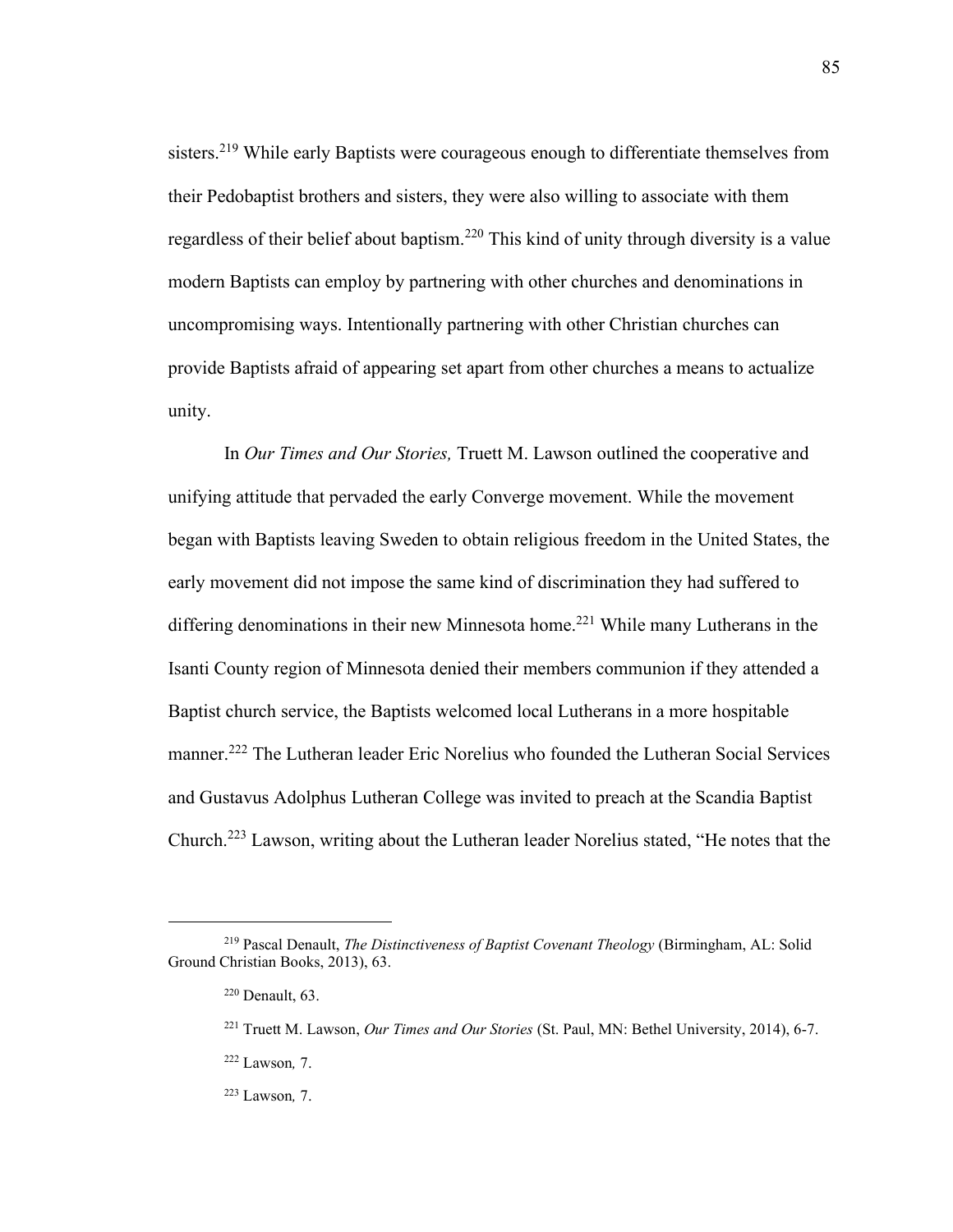church was strongly discussing the doctrine of election and mentions visiting one of the Baptist members, a farmer named George Madson, who studied the Bible in the original Greek."<sup>224</sup> The more educated and aware Baptists were, the more capable they were of accepting their identity and engaging in inter-denominational discussion while loving and appreciating the contributions of their brothers and sisters in Christ from other denominations. Baptists today can benefit from this kind of interdenominational curiosity to understand what differentiates Baptists from other denominations, and where there are points of unity in beliefs.

### **Theological Consequences**

Thus far this paper has looked at the loss of theological identity facing the American church and specifically the reality of the loss of baptistic identity within Baptist churches in the United States. The reality of a post-Christian west and a postdenominational landscape of American Christianity has been examined. A loss of influence in the church and its desire to maintain homeostasis by responding with the megachurch movement along with the rise of church marketing within the therapeutic and pragmatic church philosophy has been explored. This section will examine what effects have occurred within the church during this time of loss of influence for the church.

In George Barna's book *The Second Coming of the Church*, he asserted that the church has stagnated because it has not changed to a state reflective of the way in which

<sup>86</sup>

<sup>224</sup> Lawson, 8.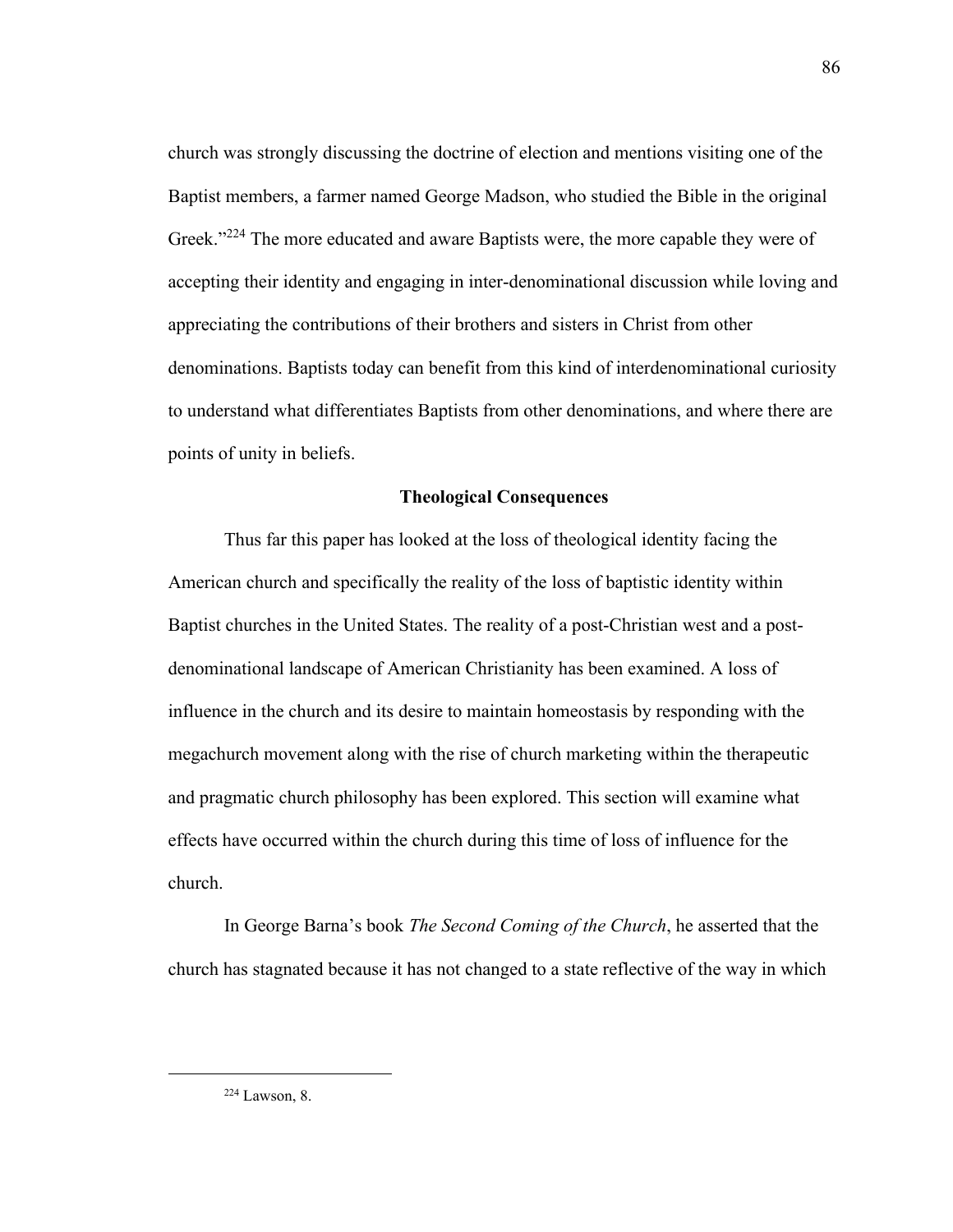the culture operates.<sup>225</sup> The types of surface changes like programs, name changes, and strategic church marketing have not influenced the rising trend of church decline and loss of influence.<sup>226</sup> Barna does not leave the church with this scathing criticism; his observation is that people are desperate for the truth and they are longing for robust theology.<sup>227</sup> While people are being invited to attend church events and encouraged to make a decision to follow Christ, they are not being effectively discipled and assimilated into the body of Christ.<sup>228</sup> This missing component of discipleship and being brought into a grander metanarrative is missing from the modern western church.

In an interview titled, "Francis Chan: The Book of Acts Isn't Hyperbole," interviewer Rachael Starke noted that author and former megachurch pastor Francis Chan commented on the discrepancy between the megachurch technological revolution and the simplicity of the church in Acts  $2^{229}$  Chan argued that the church has bought into the cultural desire of technological speed when discipleship relationships need time and space to mature.<sup>230</sup> The early church's practice did not seem to revolve around attractional events but centered on extended prayer, radical love, service, and intimate fellowship.<sup>231</sup> These root practices are what defines the church, not clever marketing or

<sup>225</sup> George Barna, *The Second Coming of the Church* (Nashville, TN: Thomas Nelson, 1998), 2.

<sup>226</sup> Barna, *The Second Coming of the Church*, 2.

<sup>227</sup> Barna, *The Second Coming of the Church*, 2.

<sup>228</sup> Barna, *The Second Coming of the Church*, 2.

<sup>229</sup> Rachael Horner Starke, "Francis Chan: The Book of Acts Isn't Hyperbole," *Christianity Today* 62, no. 8 (October 2018): 72.

<sup>230</sup> Starke, 72.

<sup>231</sup> Starke, 72.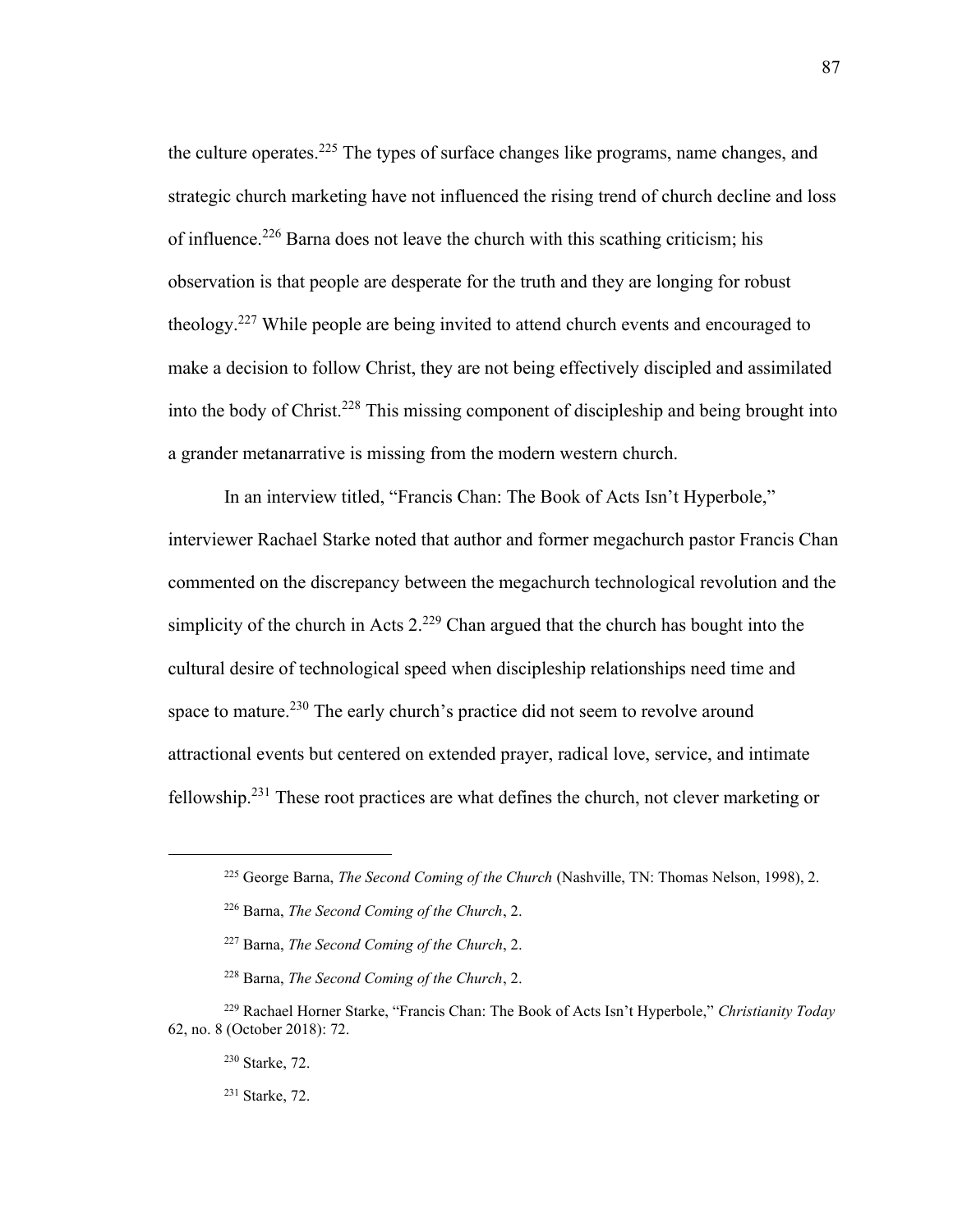branding. The stability of the biblical church must depend upon these basic biblical church practices.

The impact of the loss of influence has invaded the value system of a church losing its influence. In the book *The Habits of Highly Effective Churches*, George Barna listed the marks that many Christians believe to be indicative of an effective church: having 1,000 or more attendees at a service, raising a million dollars for ministry, adding buildings with 100,000 square feet or more, broadcasting services, having a high name recognition in the community, and adding 100 or more new members in a year.<sup>232</sup> The problem with all of these triumphal marks of success is that none of them can speak to Christlikeness or corporate and individual spiritual health.<sup>233</sup> The triumphal church reaction to the loss of influence in a post Christian world has infiltrated the value system of a church bent on regaining ground.

In the article, "Rehabilitating Willow Creek: Megachurches, De Certeau, and the Tactics of Navigating Consumer Culture," Aaron B. James spoke to how consumer culture has infiltrated the world view of the church and turned everything into a commodity. James wrote "Believers are trained by consumer culture to approach their religious tradition with the interpretive habits and skills with which they approach commodities. Consumer culture changes the relationship to religious traditions. Christians continue to practice them, but they lose their ability to form Christian lives substantively. Hence, consumer culture neuters the formative power of religious tradition

<sup>232</sup> George Barna, *The Habits of Highly Effective Churches* (Ventura, CA: Regal Books, 1999), 16. <sup>233</sup> Barna, *The Habits of Highly Effective Churches,* 16.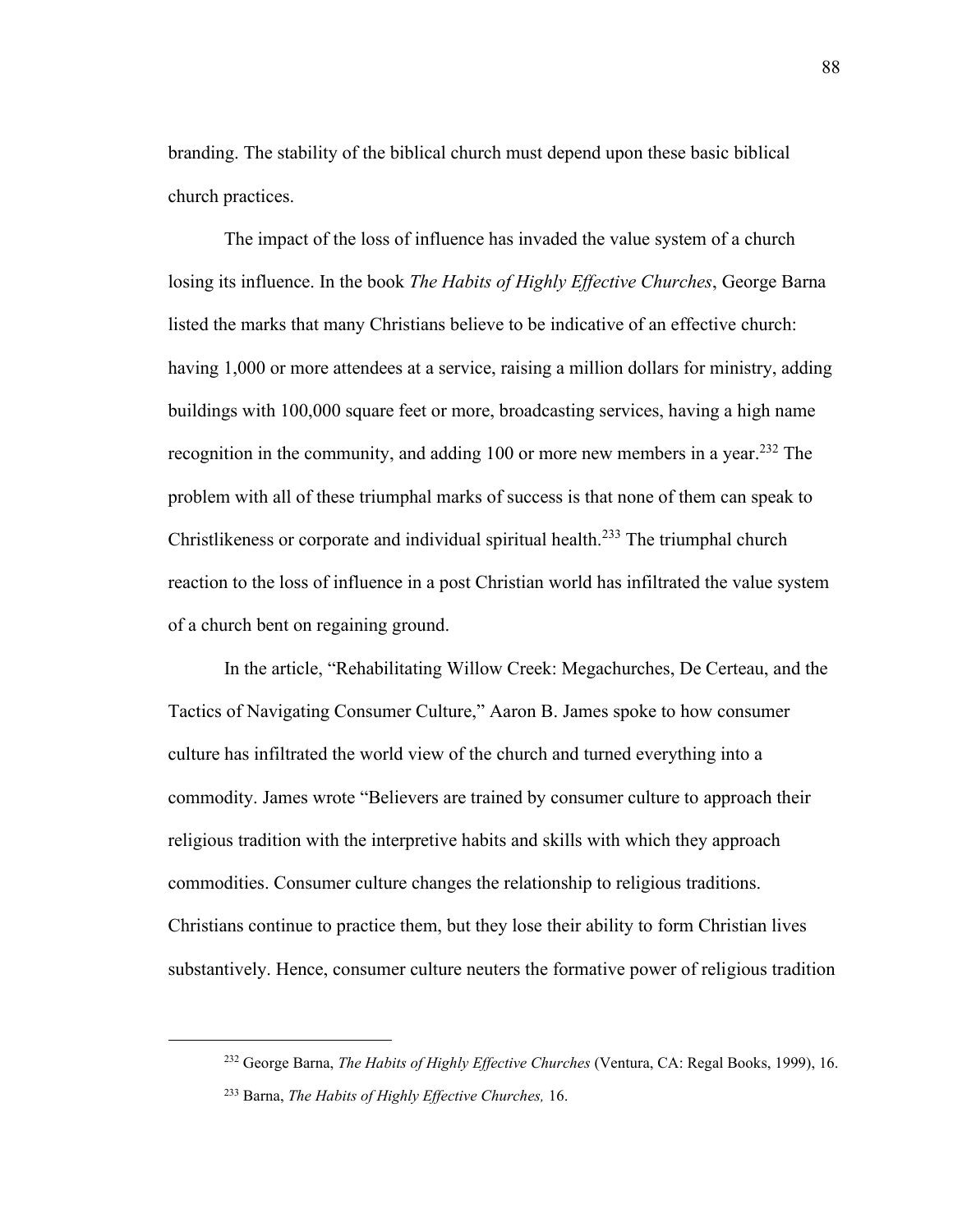over the lives of its followers."<sup>234</sup> In a consumeristic church atmosphere, the church anxiously caters to the person who is being marketed: the consumer.<sup>235</sup> James noted the creative ways in which the mega church model works within a consumeristic environment and makes some contributions to the system, yet the underlying value system must be acknowledged for its consumeristic emphasis.<sup>236</sup> While consumeristic mega churches use the gospel to get a return on investment, it must be acknowledged that they are utilizing consumerism as a tool.<sup>237</sup> James noted that megachurches are inextricably tied to the church growth movement and cannot be separated from that philosophy.<sup>238</sup> The first acknowledgement for Baptist churches or baptistic evangelical churches is to recognize the effect that consumeristic culture may be contributing to a loss of theological tradition and substantive belief system.

In Curtis Freeman's pivotal article, "Can Baptist Theology be Revisioned," he criticized the growing movement to erode a Baptist identity from its traditional roots.<sup>239</sup> Freeman critiqued the revisionist response to Baptist ecclesiology being libertarian and a complete autonomy as a modern notion imposed on a historical faith expression.<sup>240</sup> The

<sup>234</sup> Aaron James, "Rehabilitating Willow Creek: Megachurches, De Certeau, and the Tactics of Navigating Consumer Culture," *Christian Scholar's Review* 43, no. 1 (Fall 2013): 27.

<sup>235</sup> James, 27.

<sup>236</sup> James, 24-25.

<sup>237</sup> James, 28.

<sup>238</sup> James, 26.

<sup>239</sup> Curtis W. Freeman, "Can Baptist Theology be Revisioned," *Perspectives in Religious Studies* 24, no. 3 (Fall 1997): 284.

<sup>240</sup> Freeman, "Can Baptist Theology be Revisioned," 283.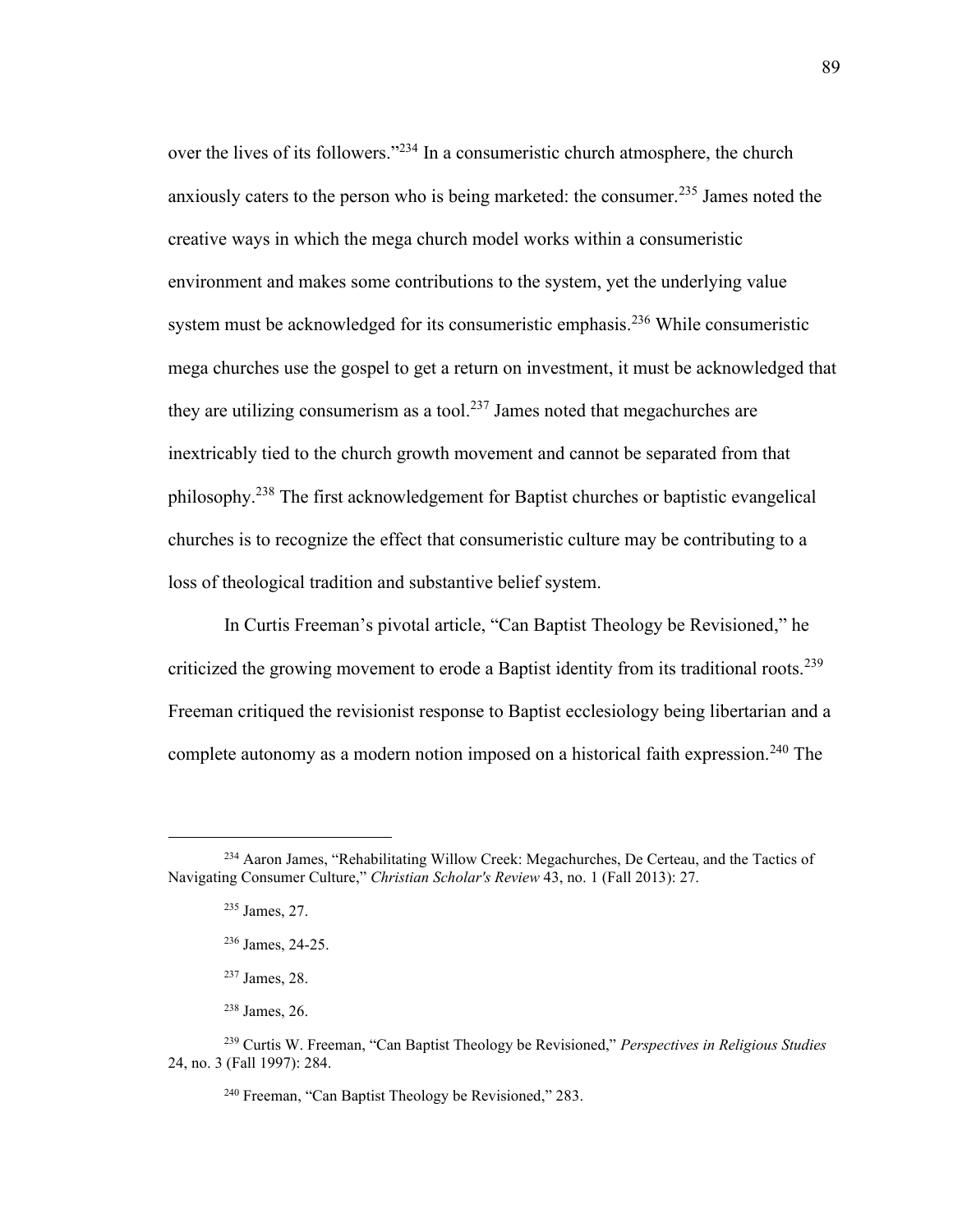desire to "re-create" a baptistic identity is a post-modern desire that creates a falsedichotomy between the historical expression of identity and the modern notion of cosmetic appeal.<sup>241</sup> Freeman explored the reality that Baptist principles transcend external disputable matters and are part of the core identity of what it means to be Baptist.<sup>242</sup> Being a Baptist must be seen for the unique entity it entails. For Baptist churches to dissociate with the Baptist name and identity is to ignore a core part of their unique Christian identity.

Freeman continued his historical analysis of Baptists by contrasting them with the growing need for modern Baptists to justify their theological convictions. Freeman wrote "Although early Baptists seemed to find it unnecessary to provide any warrant other than the gospel for Christian liberty and liberty of conscience, subsequent generations increasingly turned to philosophical and political theories to justify these convictions."<sup>243</sup> Early Baptists in persecution offered nothing other than the Gospel as the means by which they had Christian liberty and liberty of conscience.<sup>244</sup> As early as the eighteenth and nineteenth centuries, Baptist theologians like Isaac Backus and John Leland became ardent defenders of baptistic theology while using enlightenment philosophical ideals to defend their theology and heritage.<sup>245</sup> It was Leland who developed a rugged individualistic interpretation of historic Baptist principles and imposed them on the

<sup>241</sup> Freeman, "Can Baptist Theology be Revisioned," 286.

<sup>242</sup> Freeman, "Can Baptist Theology be Revisioned," 290.

<sup>243</sup> Freeman, "Can Baptist Theology be Revisioned," 281.

<sup>244</sup> Freeman, "Can Baptist Theology be Revisioned," 281.

<sup>245</sup> Freeman, "Can Baptist Theology be Revisioned," 281-282.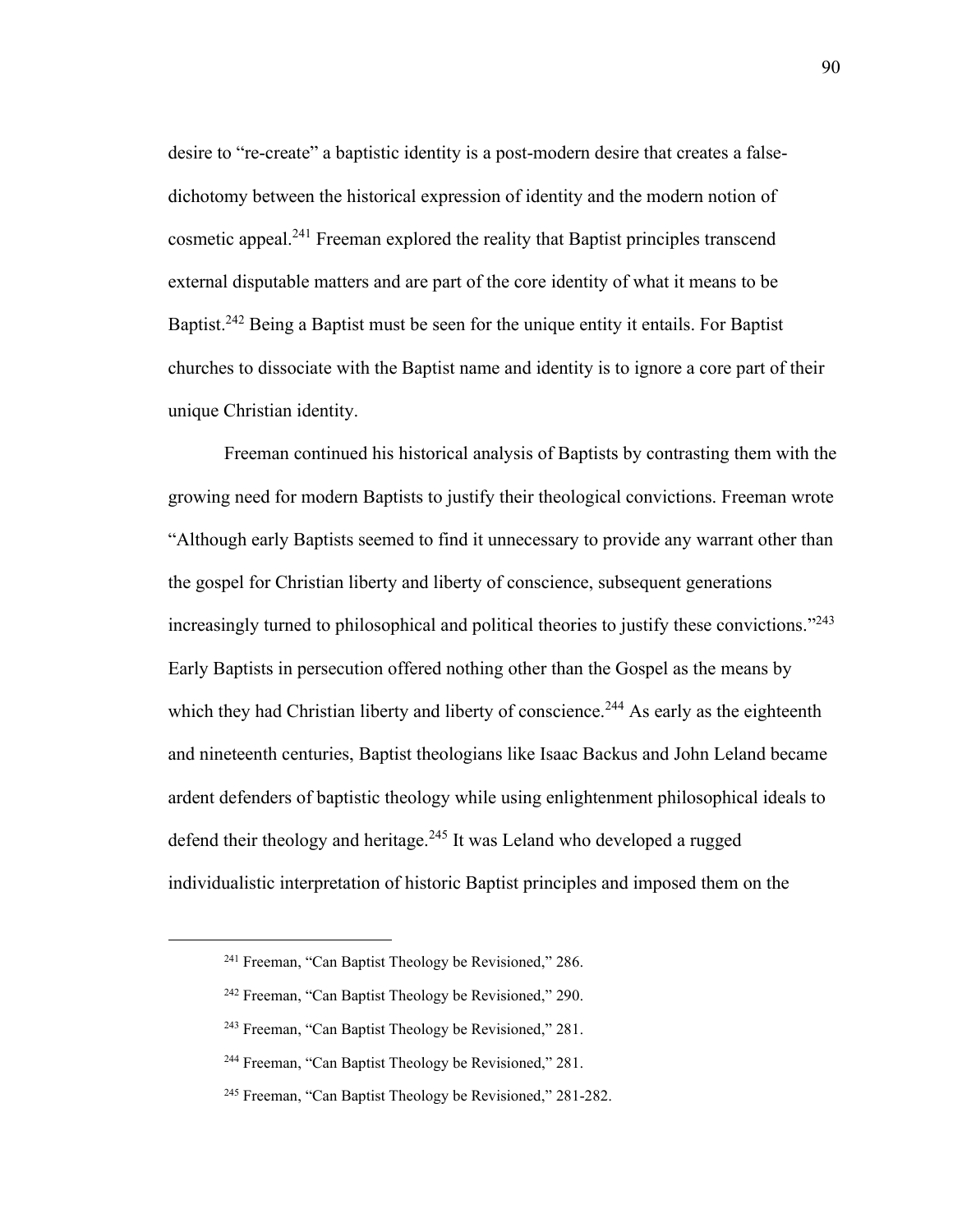historic expression of faith. On Leland, Freeman wrote "John Leland (1754-1841), a pivotal figure among colonial Baptists, staunchly defended the historic Baptist convictions of the liberty of conscience and the disestablishment of the church from the state."<sup>246</sup> Over time, other ideologies based on individualism would leave their mark on the Baptist expression to include populism and revivalism.<sup>247</sup> Freeman's assertion of Baptist identity was that it does not need to be re-envisioned, but needs to be correctly envisioned and correctly stated.<sup>248</sup> For the modern Baptist congregation wrestling with changing its name, a helpful place to begin is to understand and correctly communicate the essence of being a Baptist.

In the article, "The 'Coming of Age' of Baptist Theology in Generation Twenty Something," Curtis Freeman asserted that each denominational expression of Christianity is asserting a unique characteristic of faith.<sup>249</sup> He defended a unique baptistic identity and heritage as being necessary to articulate a theologically unique expression of faith.<sup>250</sup> He noted that the two greatest dividers of Baptists in America and Britain over the last 200 years has been the Calvinist and Arminian debate and the modernistfundamentalist controversy.<sup>251</sup> Freeman, quoting from theologian James McClendon, advocated that the greatest common uniting for Baptists is their radical common

<sup>246</sup> Freeman, "Can Baptist Theology be Revisioned," 281.

<sup>247</sup> Freeman, "Can Baptist Theology be Revisioned," 283.

<sup>248</sup> Freeman, "Can Baptist Theology be Revisioned," 273.

<sup>249</sup> Freeman, "The 'Coming of Age' of Baptist Theology in Generation Twenty-Something," 22.

<sup>&</sup>lt;sup>250</sup> Freeman, "The 'Coming of Age' of Baptist Theology in Generation Twenty-Something," 23.

<sup>251</sup> Freeman, "The 'Coming of Age' of Baptist Theology in Generation Twenty-Something," 22.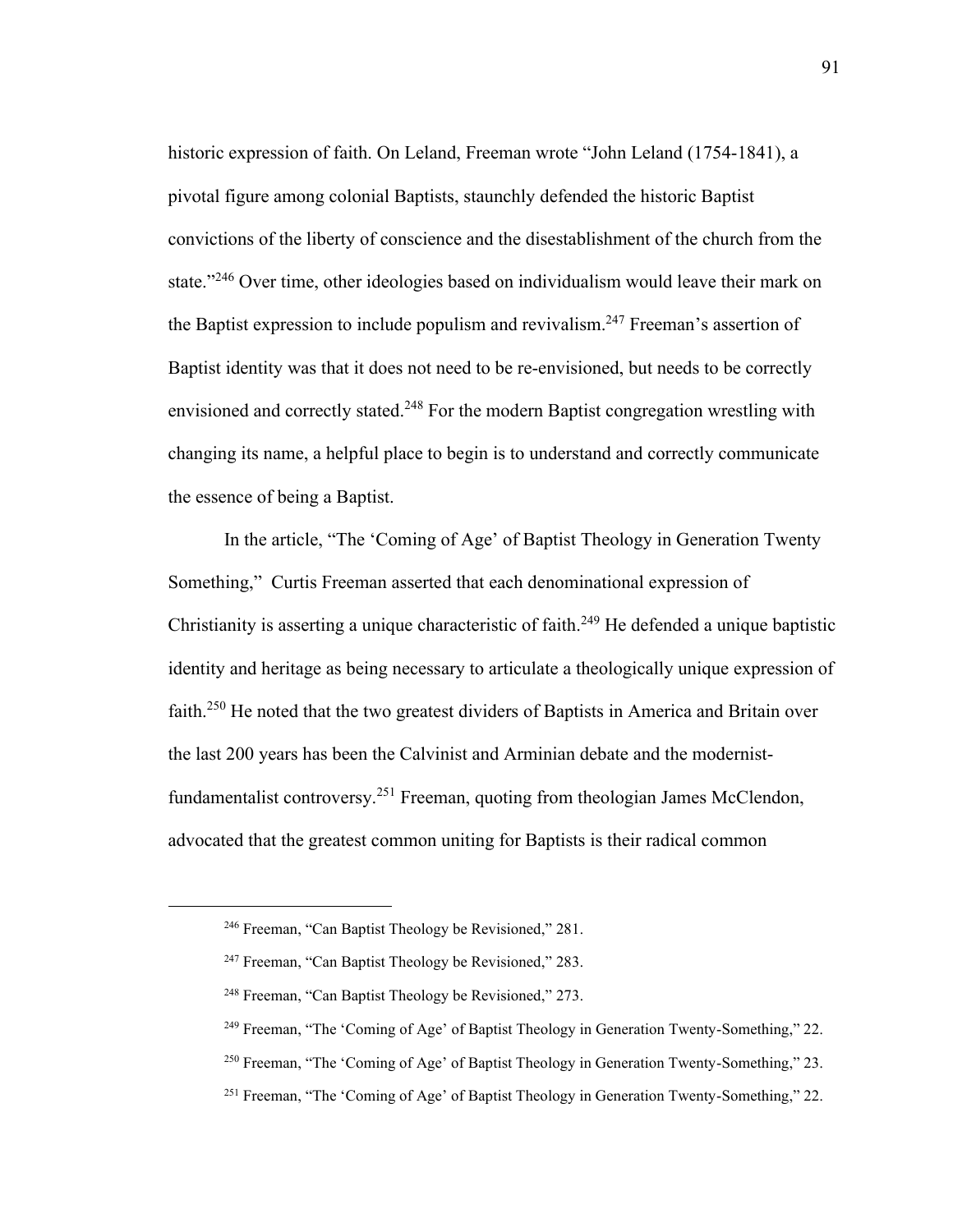heritage.<sup>252</sup> While the great debates of Calvinism and Arminianism and the Modernist-Fundamentalist controversy may continue to be a source of theological conversation for Baptists, their radical history provides the greatest distinctive and opportunity for unity and theological dialogue among Baptist denominations.<sup>253</sup>

In, "Baptist Theology Since 1950," Fisher Humphreys chronicled the historical trend of Baptist theology over the past 60 years. He discussed the trend away from Baptist identity in the 1990s manifesting in a document written by American theologians titled, "Re-envisioning the Baptist Identity: A Manifesto for Baptist Communities in North America."<sup>254</sup> Humphreys noted Curtis Freeman's response to this document in questioning the Baptist appeal to modernity and the desire to justify their existence in Enlightenment rationality.<sup>255</sup> Baptists have attempted to justify themselves to the knowledge of the day by using modern arguments and philosophies to justify an historical expression of the faith.<sup>256</sup> In this, Freeman believed that both conservative and liberal baptistic theologians are utilizing similar arguments from similar trains of philosophical thought.<sup>257</sup> Humphreys claimed that the role of doctrine in the church is not to defend the Bible or a distinctive theological set of principles, but to edify and

<sup>256</sup> Humphreys, 30.

<sup>252</sup> Freeman, "The 'Coming of Age' of Baptist Theology in Generation Twenty-Something," 22- 23.

<sup>253</sup> Freeman, "The 'Coming of Age' of Baptist Theology in Generation Twenty-Something," 22.

<sup>254</sup> Fisher Humphreys, "Baptist Theology Since 1950," *Baptist History and Heritage* 48, no. 3 (Fall 2013): 29.

<sup>255</sup> Humphreys, 29-30.

<sup>257</sup> Humphreys, 30.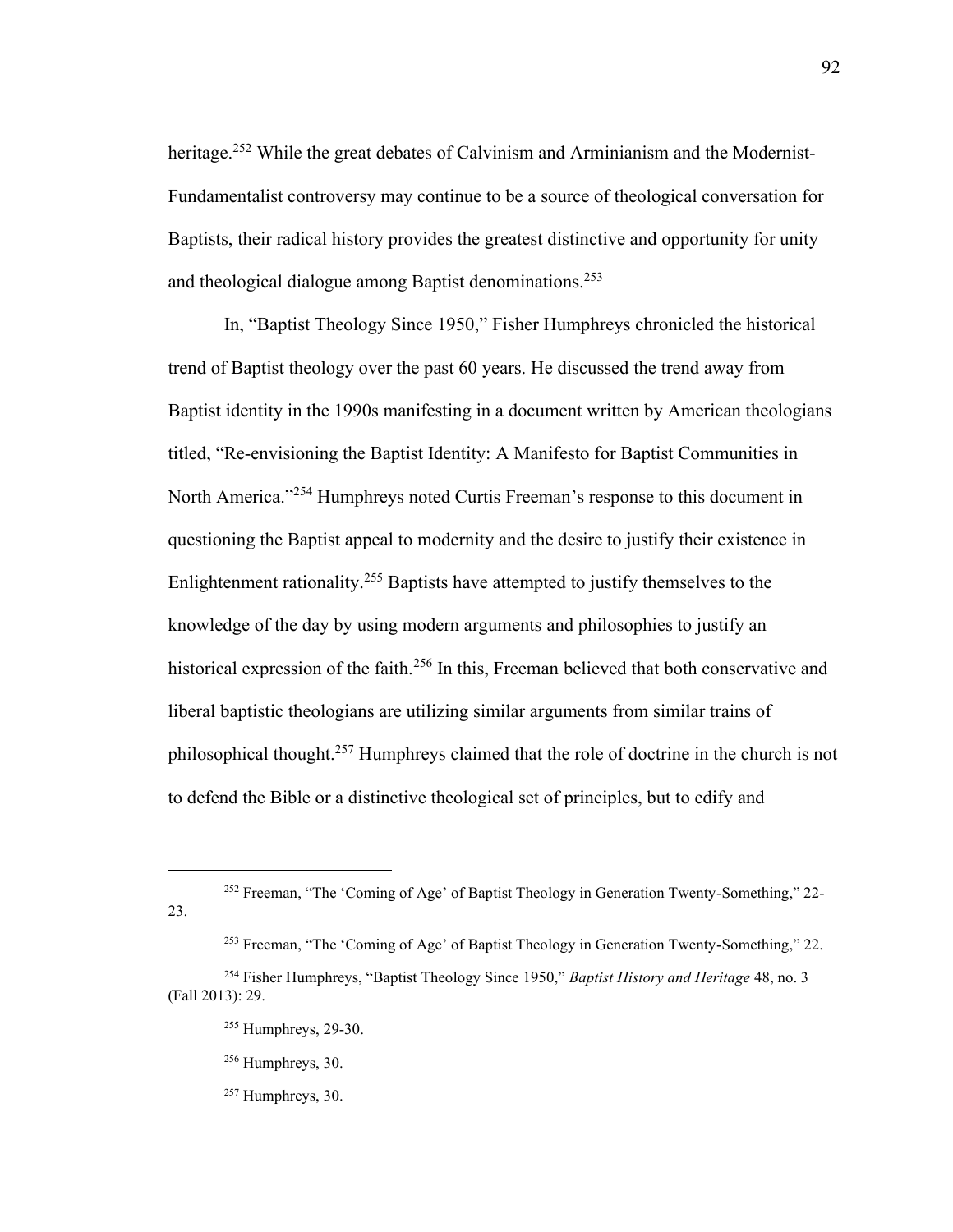enculturate the ecclesiological life of the church.<sup>258</sup> These principles are to be used to provide a context for identity in the life of the church.

The loss of theological acuity in Baptist circles can be traced back to the 1950s, according to David S. Dockery. In his article, "Southern Baptist Theology in the Twentieth Century: A Denomination Coming of Age," Dockery traced the loss of theological distinctives in favor of pragmatic and programmatic philosophies in the Southern Baptist Convention in the 1950s.<sup>259</sup> Dockery contended that the most crucial theological issue of the inerrancy of God's Word came under scrutiny in the 1960s and 1970s in the Southern Baptist Convention but many of the pastors, lay ministers, and denominational leaders did not have the theological acumen to defend even the most critical of doctrinal necessities.<sup>260</sup>

In the article, "Karl Barth, Confessionalism, and the Question of Baptist Identity," Kimlyn Bender analyzed Karl Barth's assessment of the Reformed church and drew parallels to Baptist identity.<sup>261</sup> Bender, borrowing from Barth, discussed the tribal identity that comes from belonging to a specific theological persuasion. Drawing from Barth's assessment of the Reformed tradition Bender wrote "The first answer to the question of Reformed identity that Barth considers is one of inheritance and tribal belonging. In sum, one is Reformed, and loves the Reformed church and its tradition, precisely because that

 $258$  Humphreys, 30.

<sup>&</sup>lt;sup>259</sup> David S. Dockery, "Southern Baptist Theology in the Twentieth Century: A Denomination Coming of Age," *Southwestern Journal of Theology* 54, no. 2 (Spring 2012): 129.

<sup>260</sup> Dockery, 129.

<sup>&</sup>lt;sup>261</sup> Kimlyn J. Bender, "Karl Barth, Confessionalism, and the Question of Baptist Identity," *Perspectives in Religious Studies* 45, no. 1 (Spring 2018): 61.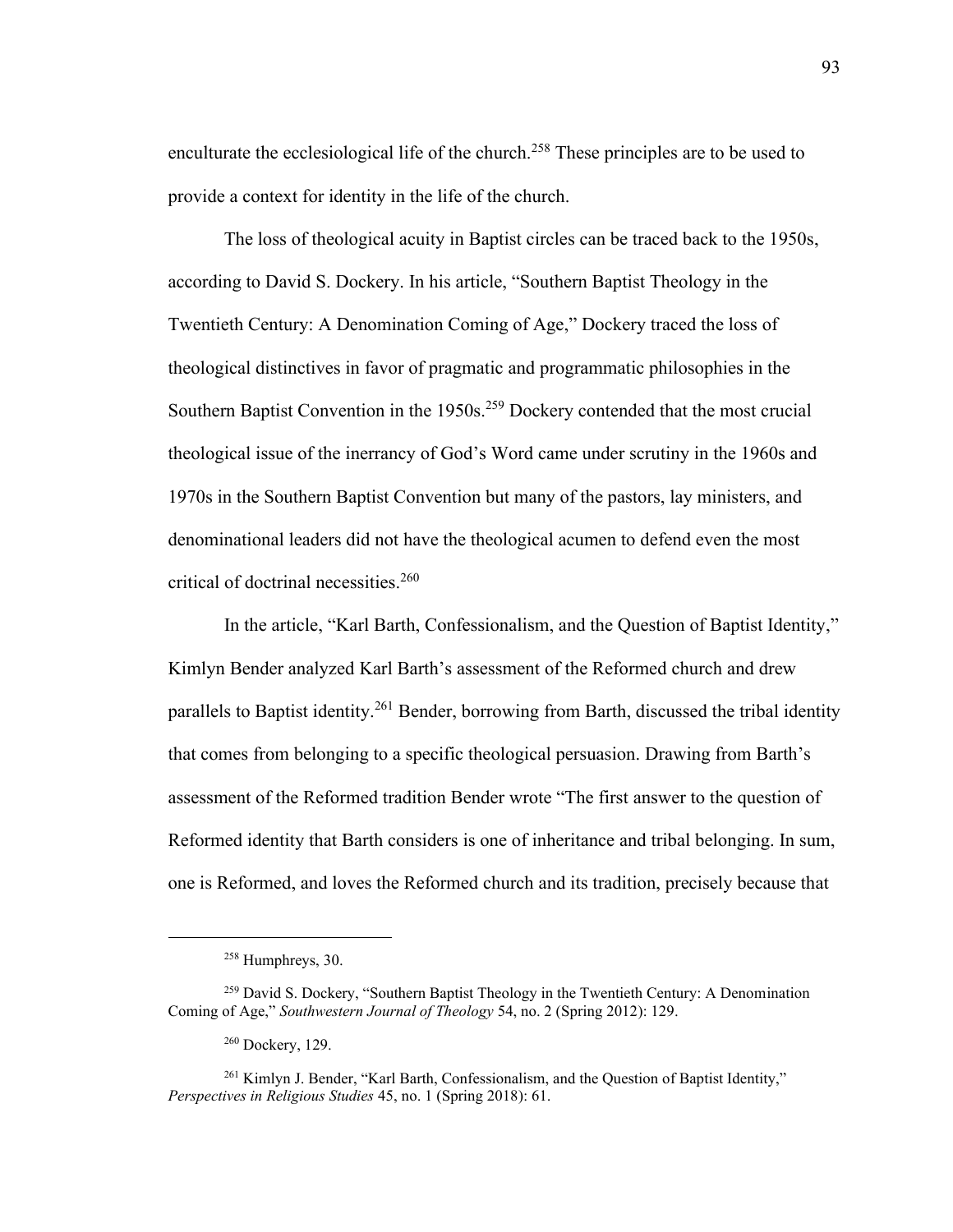is the inheritance one has received by one's birth and upbringing." $262$  A theological context provides more than just an intellectual framework for living life, it provides a sense of belonging that transcends intellect and provides a necessary personalized church and homeland.<sup>263</sup> Barth contended that all theology must provide a person with a distinct embodiment of a particular time and place, a theological framework from which to call home.<sup>264</sup> Bender drew a parallel with Barth in baptistic distinctives providing a type of cultural identity and historical heritage for its adherents.<sup>265</sup> Bender argued that to be a Baptist is much larger than a simplistic list of theological ideas, it is also emotional, and a set of "principles, axioms, tenets, and convictions."<sup>266</sup> For Bender, being a Baptist must consist of something broader than denominational affiliation. It must begin with a conviction from a confessional belief and identity.<sup>267</sup> The name Baptist can convey to a group of people a sense of tribal identity. It gives an emotional and intellectual framework for approaching life and faith.

Anthony L. Chute, Nathan A. Finn, and Michael A.G. Haykin wrote about the loss of theological identity for Baptists in *The Baptist Story*. These authors discussed the theological results of post-denominationalism on Baptist distinctives and baptistic identity. In the post-modern milieu of options for church expressions, these authors

<sup>262</sup> Bender, 52.

<sup>263</sup> Bender, 52.

<sup>264</sup> Bender, 52.

<sup>265</sup> Bender, 61.

<sup>266</sup> Bender, 61.

<sup>267</sup> Bender, 63.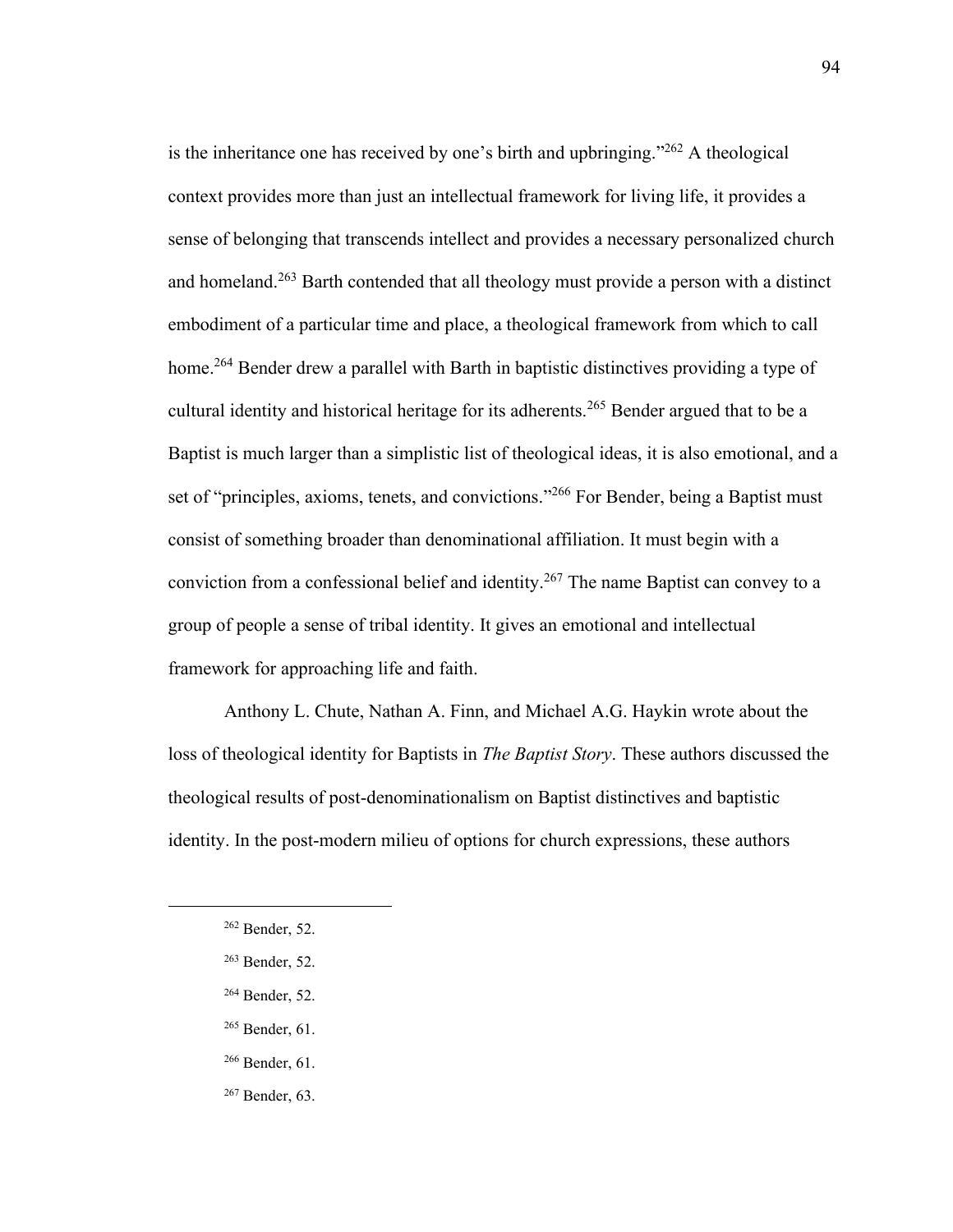asserted that there are three major reasons why someone identifies or associates in Baptist congregations.<sup>268</sup> These three reasons are conditioning, convenience, and conviction.<sup>269</sup> People who were inculcated into baptistic congregations often associate with the conditioning model, those who attend a Baptist congregation out of personal preference tend to be Baptists for convenience, and those who have a set of theological guiding principles are Baptists out of conviction.<sup>270</sup>

With the advent of post-denominationalism and the attractional church movement, the rise in Baptists out of convenience model has begun to shape many Baptist expressions.<sup>271</sup> This type of movement does not promote a well-founded sense of identity and purpose for the congregant. The authors are promoting a baptistic identity borne out of conviction.<sup>272</sup> This kind of baptistic identity not only transcends convenience and heritage, it also promotes the reality that what someone believes about God, the Bible, and salvation are more important matters than how one was raised, or stylistic preferences.<sup>273</sup> The authors suggested that Baptists should learn their history and promote confessional baptistic creeds to inculcate new believers into their faith.<sup>274</sup> One of their

- <sup>270</sup> Chute, Finn, and Haykin, 326.
- <sup>271</sup> Chute, Finn, and Haykin, 326.
- <sup>272</sup> Chute, Finn, and Haykin, 326.
- <sup>273</sup> Chute, Finn, and Haykin, 326.
- <sup>274</sup> Chute, Finn, and Haykin, 327.

<sup>268</sup> Chute, Finn, and Haykin, 326.

<sup>269</sup> Chute, Finn, and Haykin, 326.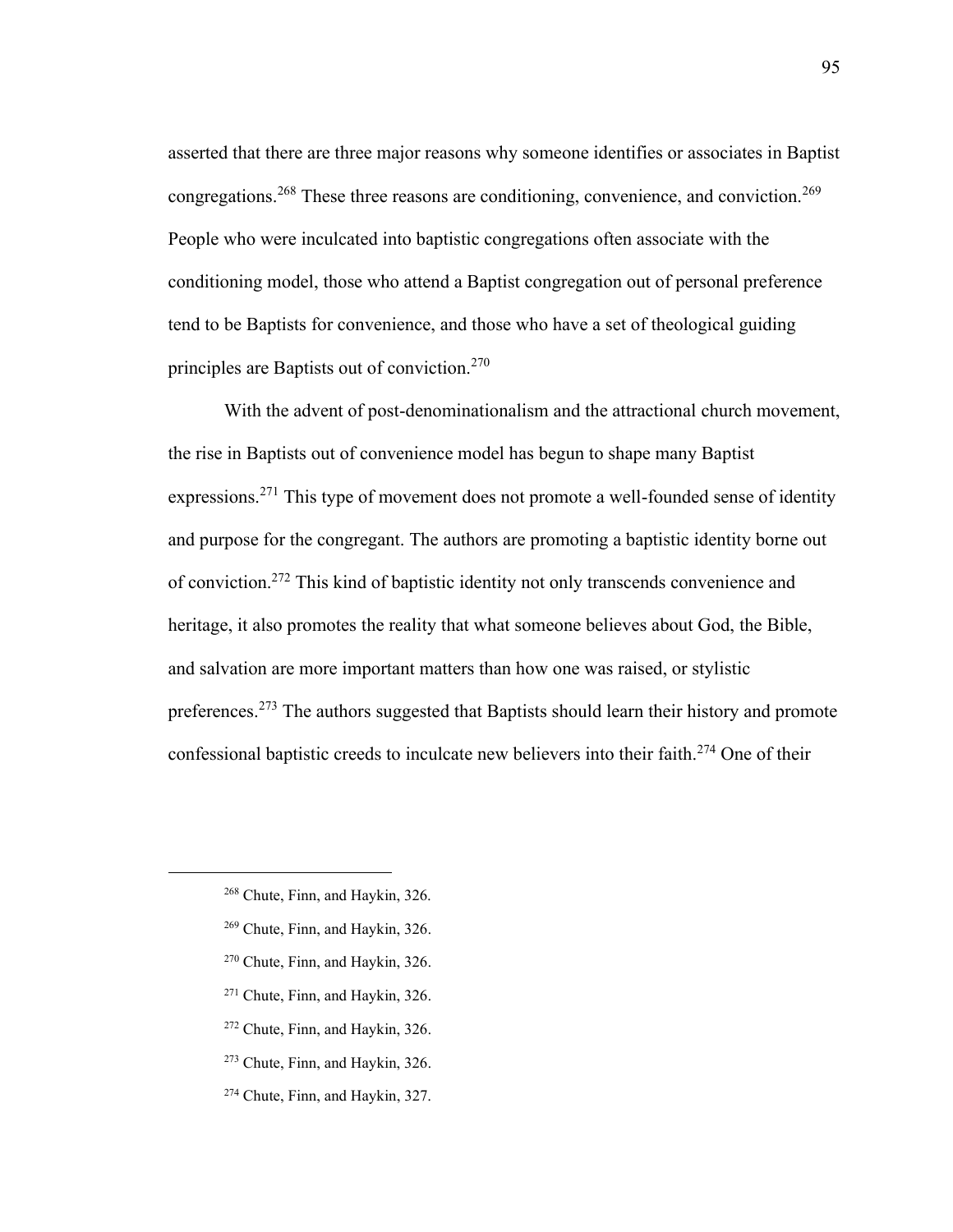suggestions was London Pastor Hercules Collins' 1680 "An Orthodox Catechism."<sup>275</sup> This kind of theological articulation can provide a sense of context and belonging for baptistic believers. The authors go on to point out that creedalism can be a normative part of baptistic history and should not be marginalized by Baptists.<sup>276</sup>

While there are clear confessions and creeds that can unite Baptists, there is a healthy and wide array of diversity within Baptist denominations and congregations. Cameron Jorgenson in the dissertation, "Bapto-Catholicism: Recovering Tradition and Reconsidering the Baptist Identity," asserted that Baptists have traditionally been diverse in their historical make up.<sup>277</sup> Regardless of whether Baptists will associate with the name "Baptist," Baptists should know about their history as it is what gives definition and distinction to who they are as a unique expression of the Christian faith.<sup>278</sup>

Jorgenson interpreted Baptist historian Bill Leonard's writing about baptistic identity and expression during diversity. He revealed Leonard's understanding of the great diversity experienced between the General Baptists who lean more toward the Arminianism position and the Particular Baptists who lean more toward the Calvinist tradition as still being both equally Baptist.<sup>279</sup> Such hotly debated issues as the ordination and calling of women to serve as pastors and the issue of inerrancy of Scripture are all

- <sup>277</sup> Jorgenson, 55.
- <sup>278</sup> Jorgenson, 55.
- $279$  Jorgenson, 57.

<sup>275</sup> Chute, Finn, and Haykin, 327.

<sup>276</sup> Chute, Finn, and Haykin, 327.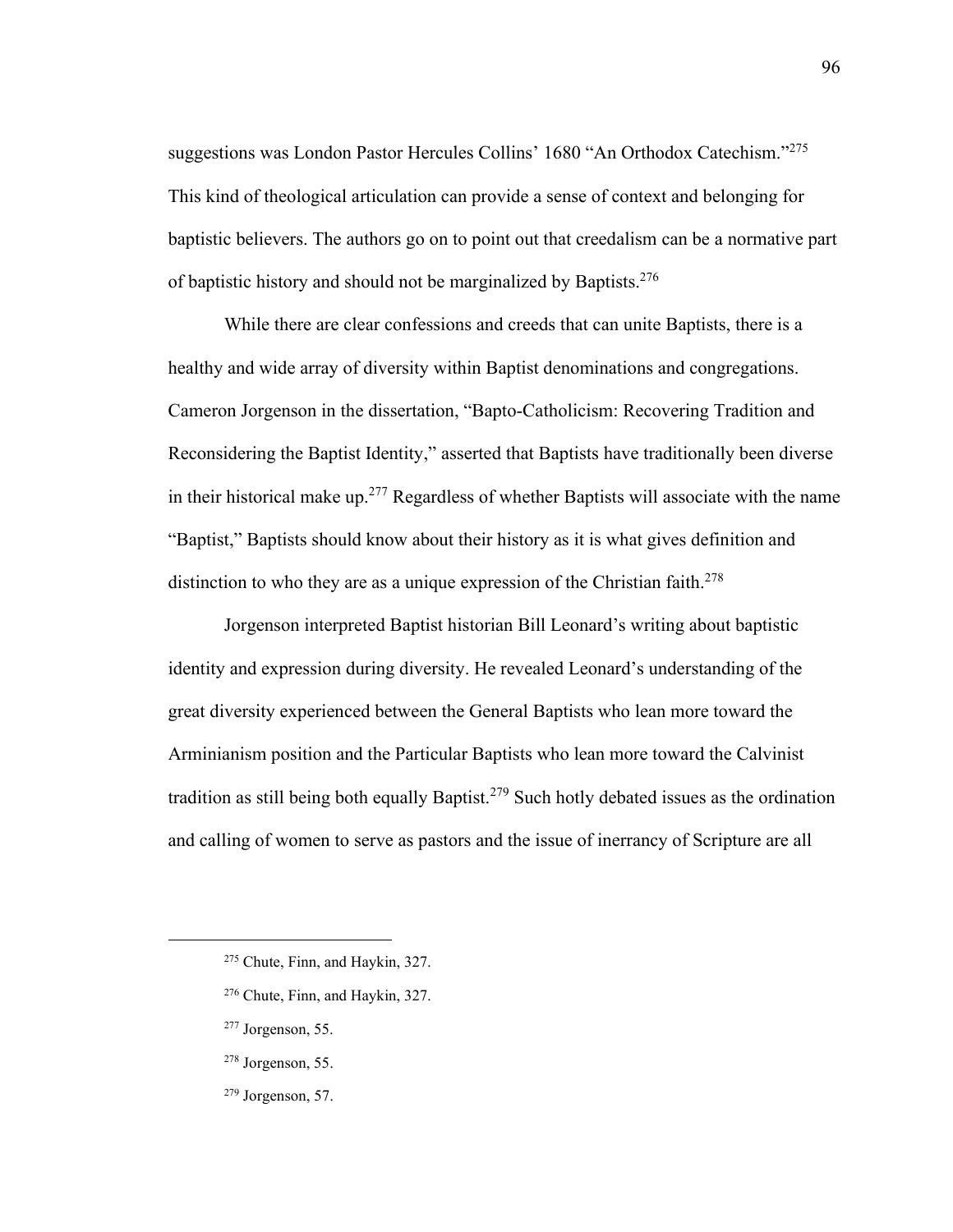within the framework of a Baptist identity.<sup>280</sup> Jorgenson noted that the reality of tension and conflict throughout the history of the Baptist movement has been part and parcel to her identity.<sup>281</sup> Since Baptists are not a hierarchical organization with authoritative figureheads, robust discussion and debate over these issues is healthy and a must for Baptist denominations and congregations.

## **The Value of Retaining a Baptist Name**

Chapter three looked at the reality of the loss of theological identity, the loss of baptistic identity, and the theological results on Baptist congregations and denominations. This section explored the value of retaining a theologically distinct name. Mark G. Toulouse in his article, "What is the Role of a Denomination in a Post-Denominational Age," has shown the staggering results of the loss of church membership, denominational affiliation, and religious identity on the western church over the past century.<sup>282</sup> The role of a denomination in providing a tribal identity has lessened as Toulouse noted that, according to a Gallup poll, 33 percent of Americans have switched from one denomination to another.<sup>283</sup> The reality is that much of the denominational switching has been in leaving denominations for non-denominational affiliations.<sup>284</sup>

Toulouse described the most influential megachurch in the non-denominational movement, Willow Creek Community Church in South Barrington, Illinois, as being a

- <sup>282</sup> Toulouse, 209.
- <sup>283</sup> Toulouse, 211.
- <sup>284</sup> Toulouse, 213.

 $280$  Jorgenson, 57.

 $281$  Jorgenson, 61.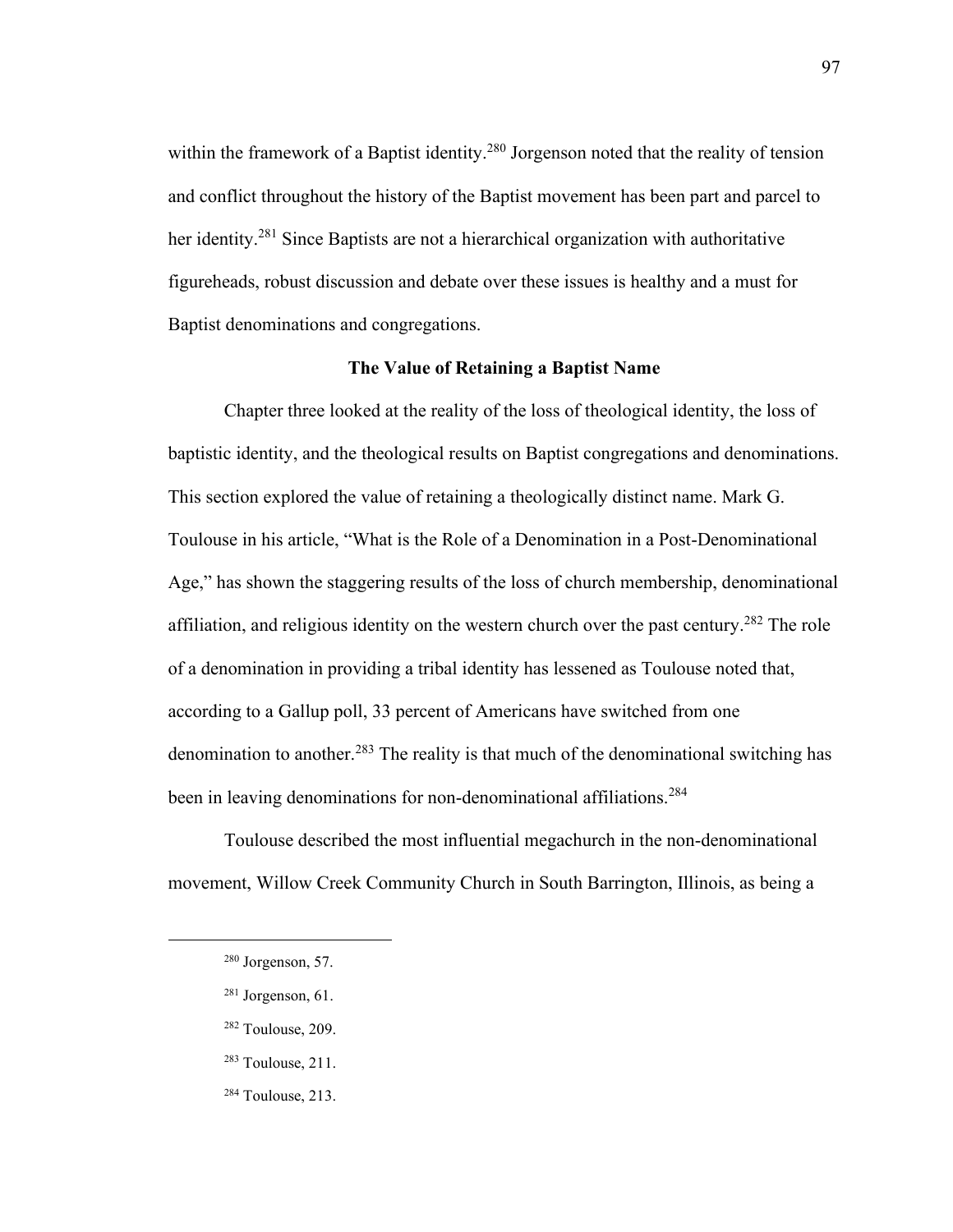church that targets a highly specific demographic of 25-45-year-old white-collar professionals.<sup>285</sup> This kind of church format creates a less diverse church environment in the cause of highly specified demographic targeting. This kind of church marketing technique does not lend well to the Acts 2 model of a diverse congregation. While the intent of discarding the Baptist name may be to appear more open to a diverse group, many mega-churches and seeker sensitive models are attracting a homogenous group of people.

The desire to change distinctive denominational names is appealing from a marketing driven perspective because according to research, seekers are avoiding denominationally distinctive names.<sup>286</sup> The fastest growing Evangelical Lutheran Church of America is named "Community Church of Joy," and the Shepherd (of the Hills) Church from Chatsworth, California is a Southern Baptist Church.<sup>287</sup> In recent years, many congregations are leaving the name "church" out of their official congregational name.<sup>288</sup> While retaining a theologically distinct name may not seem to have any value in and of itself, losing a theologically distinct name may be a microcosm of a shift in the value system of American Christians that has a set of accompanying unintended consequences.

- <sup>286</sup> Toulouse, 215.
- $287$  Toulouse, 215.
- <sup>288</sup> Toulouse, 215.

<sup>285</sup> Toulouse, 213.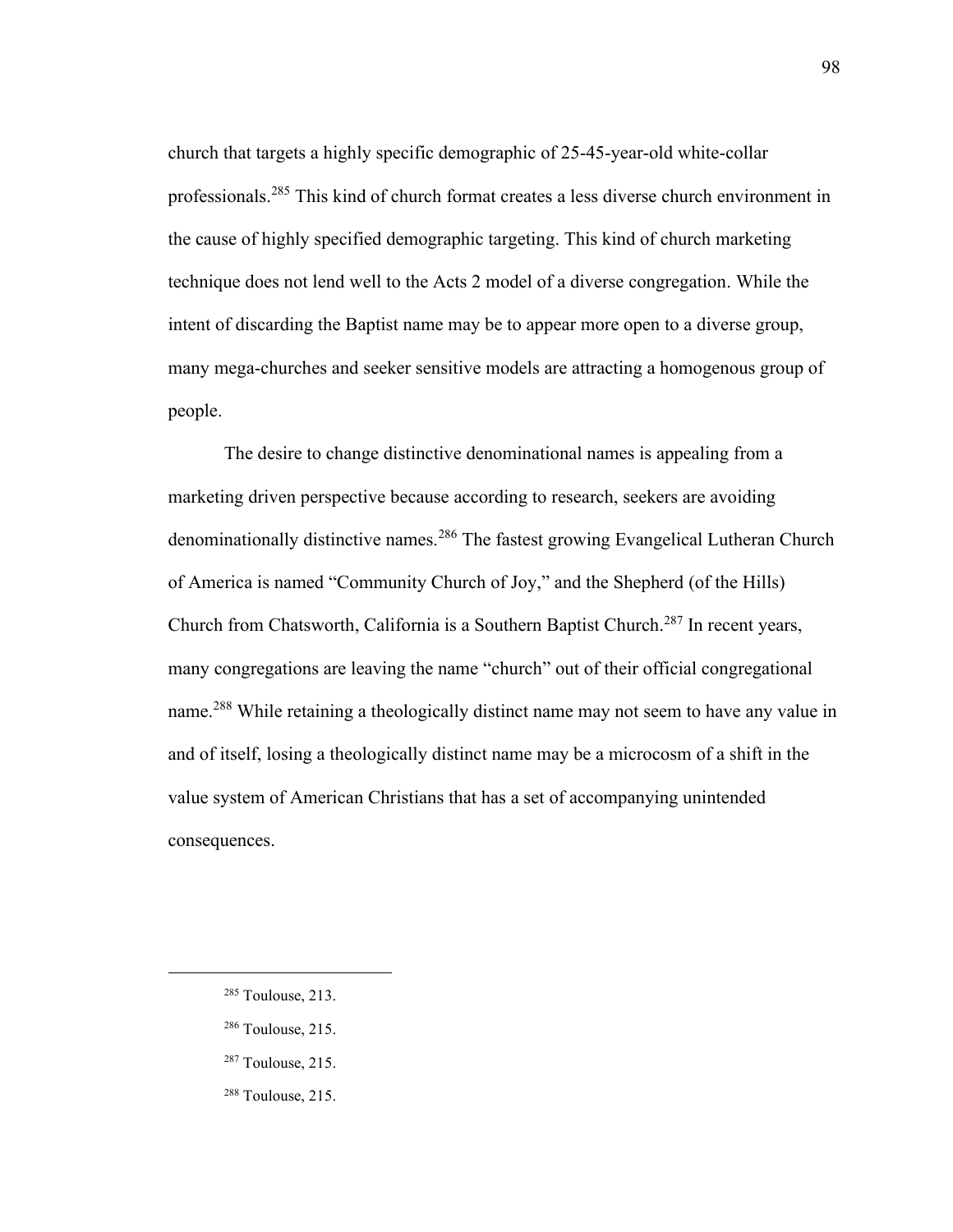In the book *The Worship Mall*, Bryan Spinks showed the effects of postdenominationalism, marketing Christianity, and consumeristic models of church growth. Spinks claimed that the post-denominational mega-church has become a self-autonomous unit without denominational (in name or otherwise) ties.<sup>289</sup> Spinks cautioned this movement with the cautionary reality that the tendency in creating a consumeristic atmosphere is that the worship becomes driven by the consumer, not by a theological need to praise God.<sup>290</sup> Spinks also highlighted that this issue is not just a megachurch movement, smaller congregations and denominations have begun to copy the prevailing worldviews and values of megachurches by changing their names and ridding themselves of doctrinal language in favor of a more needs based therapeutic language driven by selffulfillment.<sup>291</sup>

As shown through this review of applicable literature, there are numerous reasons why Baptists choose to dissociate with the Baptist name. The historical prioritization of missional living rather than theological reasoning began an historical precedent of devaluing theology. The western church became disillusioned by two world wars and desired a therapeutic Christianity rather than a robust theologically centered church. The church responded to a post-Christian culture by trying to regain influence while devaluing distinctive theologies. The literature review also purported several responses to these concerns. The church needs a robust theology with differentiated denominations

99

<sup>289</sup> Bryan D. Spinks, *The Worship Mall* (New York: Church Publishing, 2010), 64.

<sup>290</sup> Spinks, 64.

<sup>291</sup> Spinks, 65.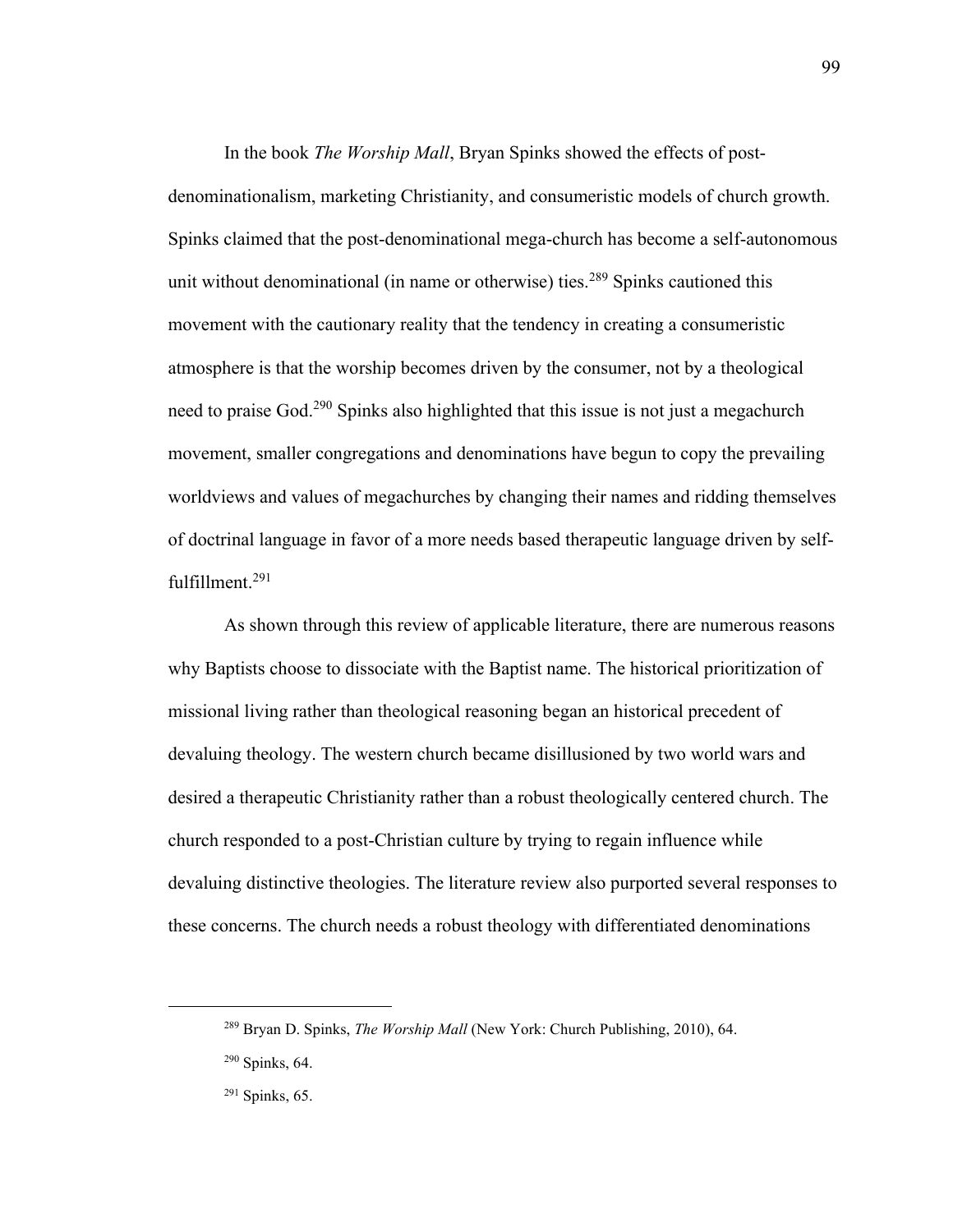and theologies. Within these theologies, Baptists can acknowledge their unique contributions to Christianity including their individualism borne out of their persecution, free church polity, biblicism, and symbolic ordinances. For Baptists to regain their doctrinal distinctives and identity they must accept their culpability in devaluing doctrine. Rejecting the Baptist name and identity is a rejection of a unique and core part of their historical and storied identity. The Baptist name and theology provide a source of meaningful identity for its adherents. The question that will be addressed through research in chapters four and five is concerned with the practical result of removing the Baptist name from Converge North Central congregations in Northern Minnesota.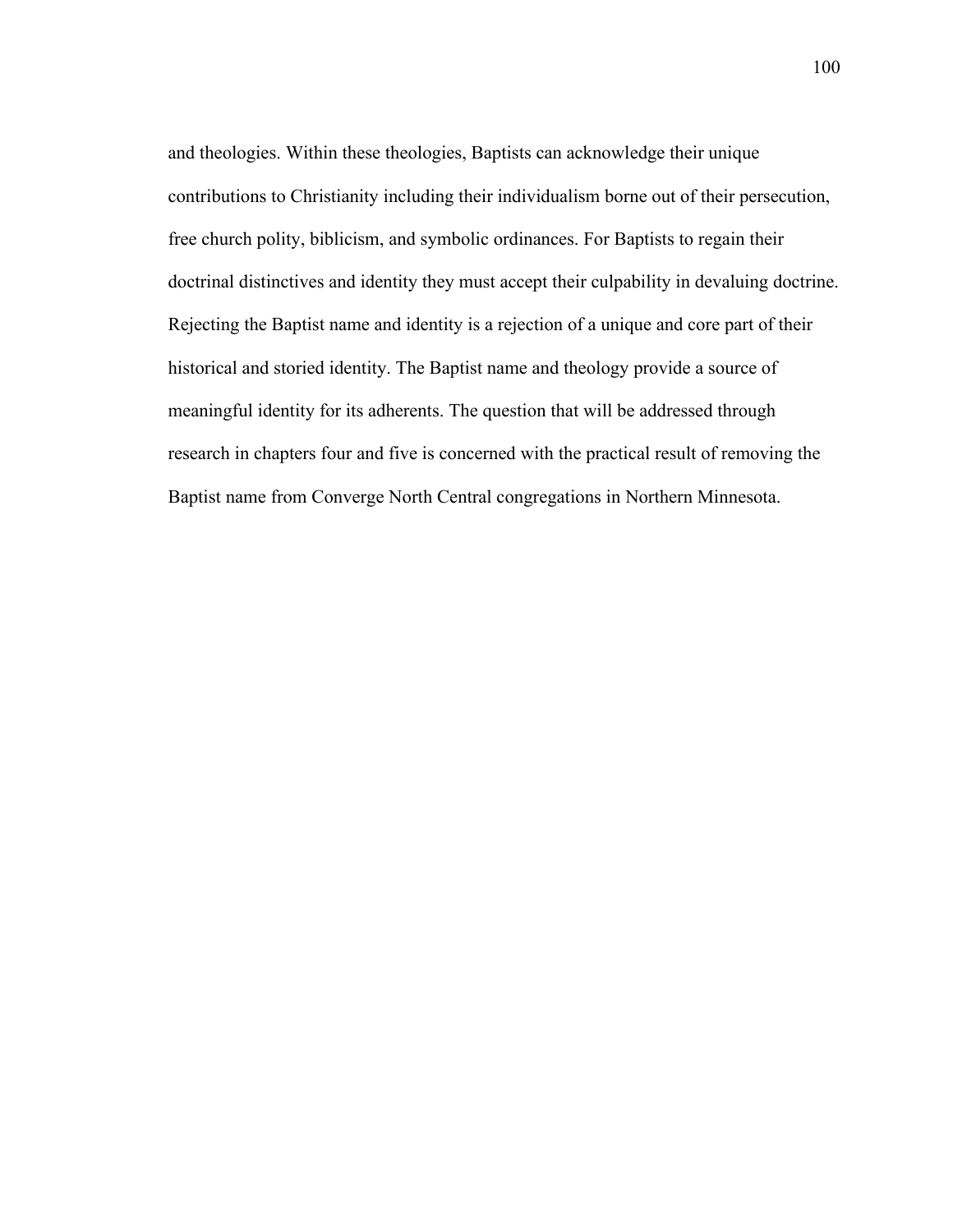# CHAPTER FOUR: THEOLOGICAL IDENTIY IN THE CHURCH **The Type of Research to Be Conducted**

The type of research to be used in this study is qualitative research. Qualitative research seeks to use interpretation of observations and social constructs and phenomenon to facilitate understanding of real-world events.<sup>292</sup> This type of research methodology is helpful when studying a phenomenon with little established research. As seen from the literature review, there is a large body of literature interacting with baptistic identity, but very little specifically dealing with the loss of baptistic identity with the recent phenomenon of Baptist congregations dropping the name "Baptist" from their congregation's name and identity. Qualitative analysis is subjective. There is an interpretive nature to the analysis. Paul D. Leedy and Jeanne Ormrod wrote about the subjective nature of qualitative research. "Although objective methods may be appropriate for studying events in the physical world, these researchers say, an objective approach to studying human events—interpersonal relationships, social structures, creative products, and so on—is neither desirable nor, perhaps, even possible."<sup>293</sup> Qualitative research as a methodology recognizes the need for interpretation of phenomenon in human social environments.

<sup>292</sup> Leedy and Ormrod, 139.

<sup>293</sup> Leedy and Ormrod, 139.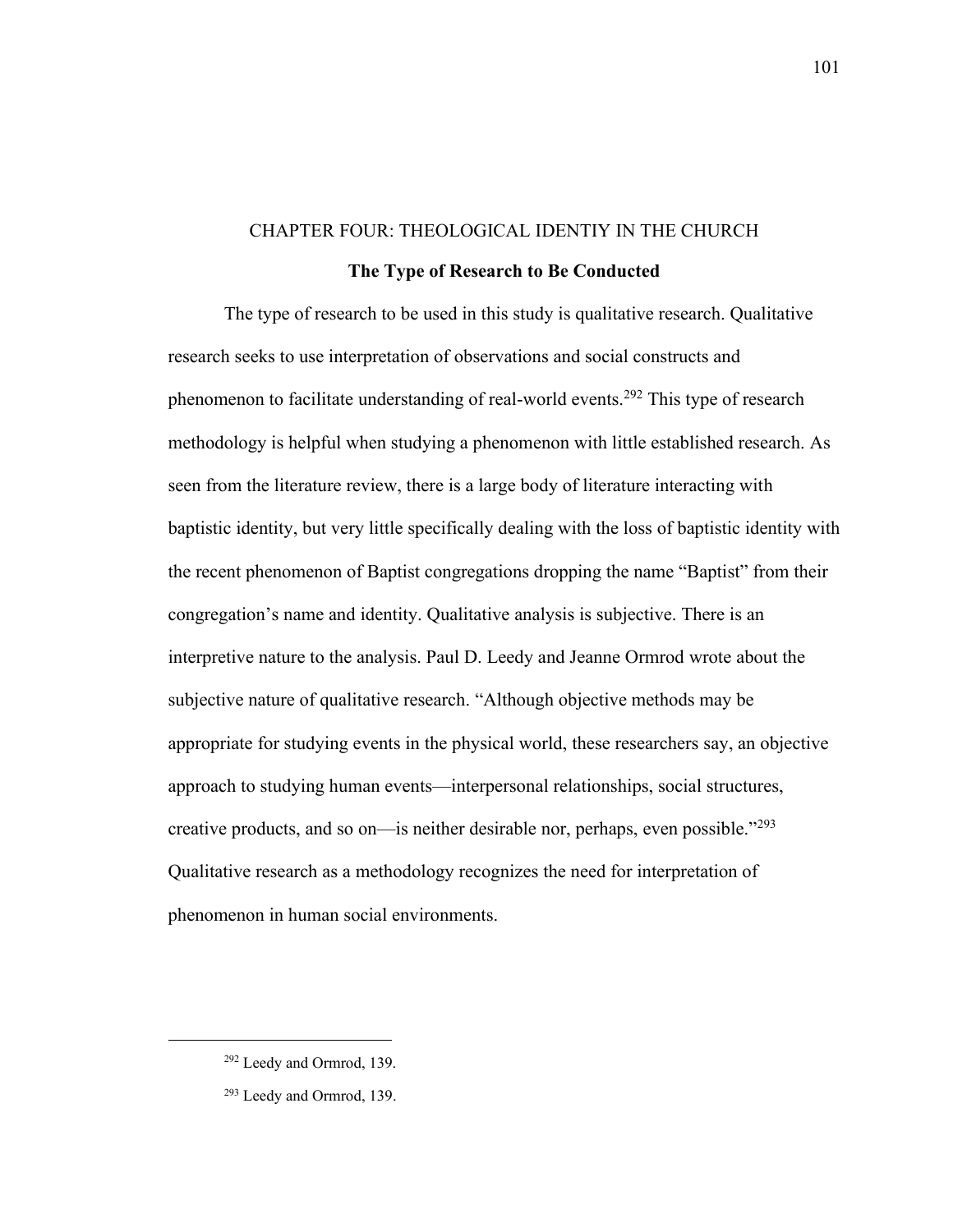The specific type of qualitative research this project will use is the grounded theory study. Grounded theory study will be utilized due to the emphasis in grounded theory study on the field data rather than the theoretical collection from the literature.<sup>294</sup> Within this framework, the researcher's original hypothesis may be proven incorrect. Within grounded theory, the analysis and results of the field research drive the results and future theoretical research. Authors John Creswell and Cheryl N. Poth described several main features of grounded theory including the need for a visual model, causal conditions, and theoretical propositions.<sup>295</sup> This type of research necessitates detailed analysis of the results including finding meaningful and significant connections throughout the data.

Grounded theory research utilizes several features of the data analysis and collection. Leedy and Ormrod defined these basic data analysis features as open coding, axial coding, selective coding, and theory development.<sup>296</sup> Open coding is a process of categorizing data into subsets.<sup>297</sup> These subsets produce helpful themes for discovering meaning within the data. Axial coding focuses on making connections amongst open coding. As these themes become interrelated, the coding becomes more sophisticated. As the axial coding becomes more sophisticated, selective coding seeks to describe a narrative of the phenomenon. Leedy and Ormrod described this narrative feature as the

<sup>294</sup> Leedy and Ormrod, 146.

<sup>295</sup> John W. Creswell and Cheryl N. Poth, *Qualitative Inquiry and Research Design*, 4th ed. (Los Angeles, CA: Sage, 2018), 306.

<sup>296</sup> Leedy and Ormrod, 147.

<sup>297</sup> Leedy and Ormrod, 147.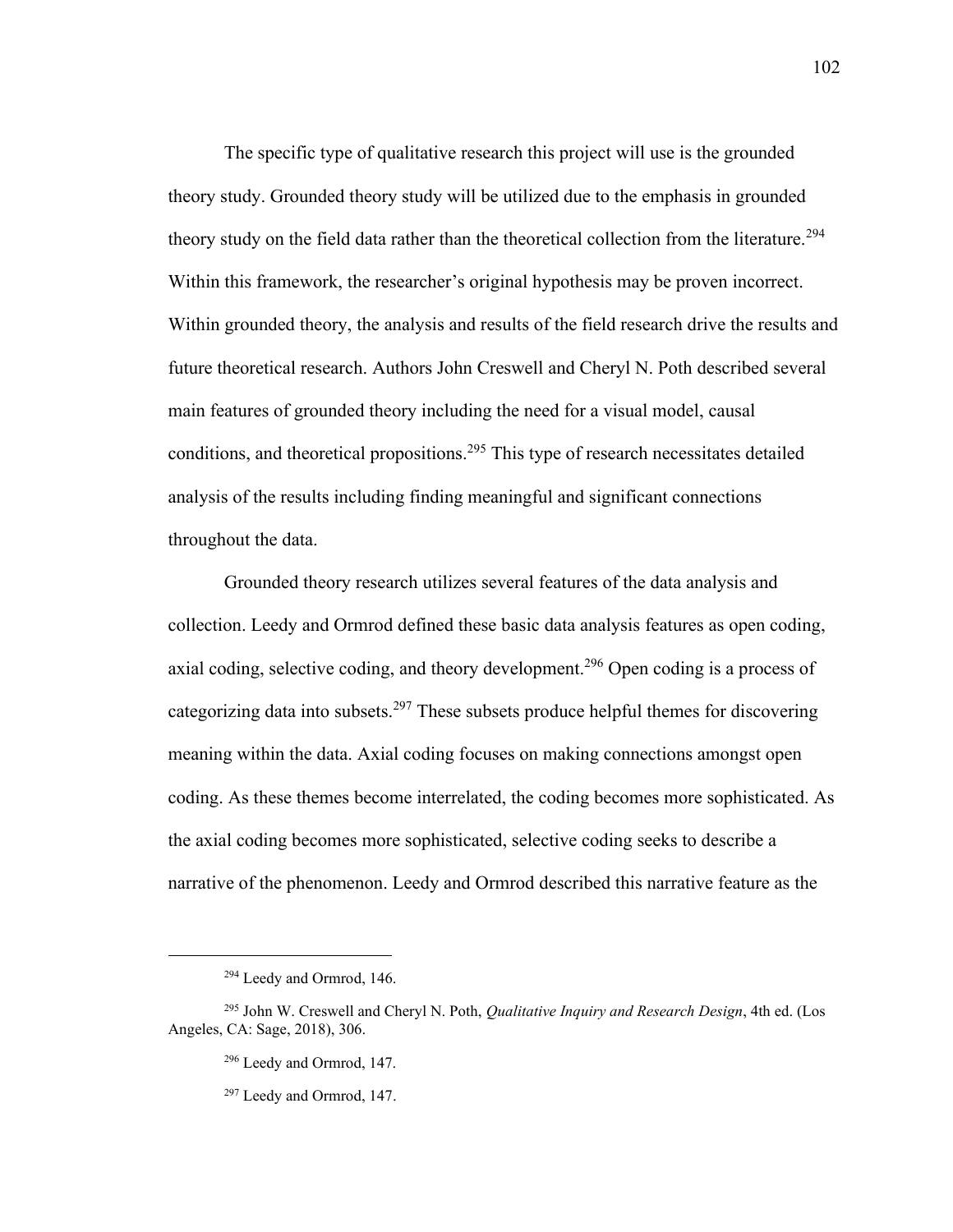emerging story line.<sup>298</sup> The final part of data analysis is the theory development. This theory development provides the theoretical framework for further research.

In this study there were six interviews with a church leader (pastor or elder) each from six different Converge North Central congregations in Northern Minnesota. Of the six churches chosen, three were chosen that have the "Baptist" descriptor within their church name and three were chosen that do not have the "Baptist" descriptor within their name. The churches within the Northern Minnesota region were chosen at random, contacted and included in this study based on the church leader's consent to participate in this study. The church leader interviews consisted of eight different questions. These questions were asked by the researcher with notes taken from the leader responses. A consent form was issued and signed giving the researcher permission to use the results in qualitative research analysis and thesis report. In addition to interviews with a church leader, surveys were given to each congregation to assess multiple aspects of their baptistic identity. The church survey questions consist of nine questions. Participants had the opportunity to complete the survey electronically or on paper. Each participant was given a consent form to sign for the researcher to use the results in qualitative research and analysis and thesis report. Results from the surveys were not able to be linked back to any individual members of the congregations, the names of both the churches and pastors have been changed when reported on in this paper.

<sup>298</sup> Leedy and Ormrod, 147.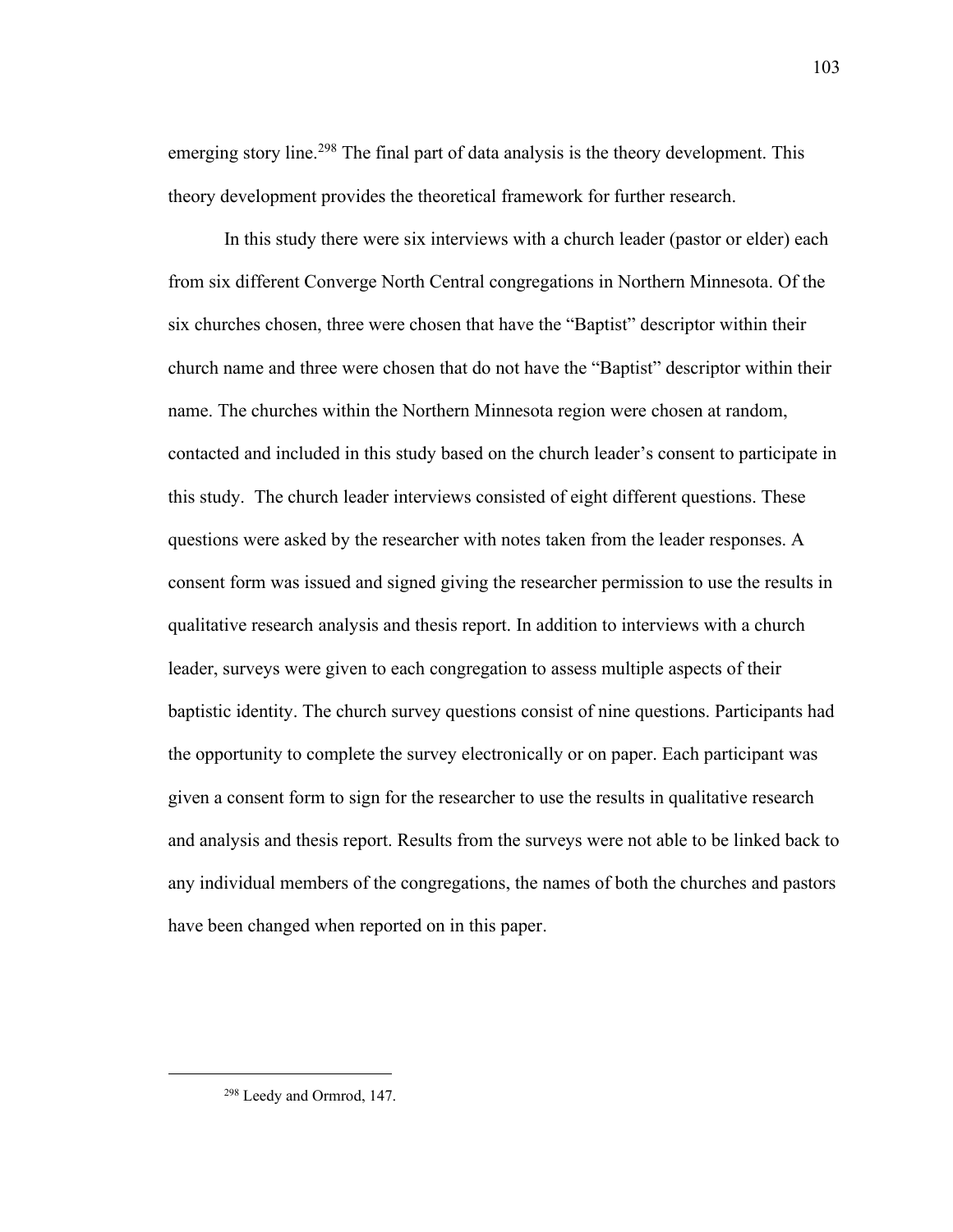### **Interviews and Their Necessity**

A pastor or church leader (elder, deacon) was chosen from each congregation to be interviewed. These interviewees were intentionally chosen for their meaningful commentary on the identity of the congregation and their leadership regarding the theological identity for the congregation. The pastor or church leader chosen was interviewed for their ability to articulate the theological framework for the name of the congregation and the direction the congregation is moving in connection to the congregational name. Each pastor or church leader that was chosen represents a variety of theological contexts and frameworks for their decisions and support (or change) of their congregational name. Six Converge North Central churches were chosen within the region of Northern Minnesota. This subset was chosen intentionally to contribute to a grounded theory study of a limited population to propose a theory for further study.

An important feature of interviews in a qualitative study is the open-ended nature of the questions.<sup>299</sup> The structure of the questions is designed to achieve unintended information that comes from the open-ended, non-judgmental feature of the question. Grounded theory by design is intended to develop theories based on the research and not the bias of the researcher. To minimize bias, intentional question wording was thought out and asked as prescribed in the wording. For example, one of the interview questions is: "How does the name of your congregation contribute to your identity as a congregation?" This question seeks to remain impartial and neutral, not skewing the

<sup>299</sup> Leedy and Ormrod, 154.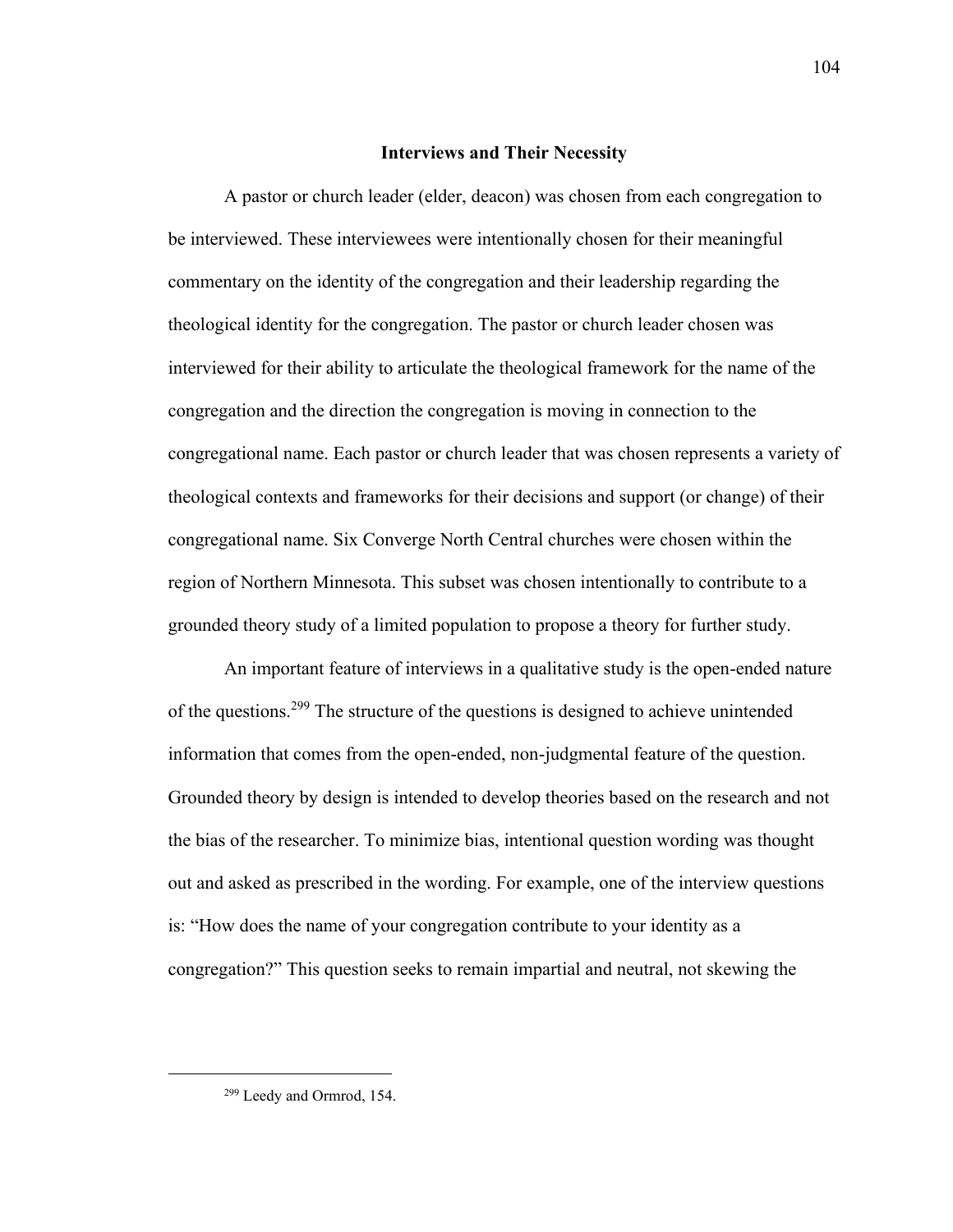results by projecting the researcher's desired outcome. Objectivity in allowing the interview participants to speak honestly was rigorously pursued.

Notes were recorded on paper during the interviews to retain accurate source data. Brief pauses were taken during the interview process to write down critical thoughts, statements, and beliefs associated with the question. Interviewees received active listening and mirroring in order to receive accurate feedback. The questions were the basis for the interview and formed the framework of the interview. Space was allowed for further reflection and spontaneous commentary to add to the qualitative data. The researcher minimized bias by refraining from challenging or making comments about the validity of actions or beliefs of each church leader. The point of this research was not to challenge or to debate the validity of church leaders' beliefs in connection to baptistic identity but to understand the impact that the loss of the Baptist name has on the church. Researchers Leedy and Ormrod advised to "keep your reactions to yourself."300 Clarifying questions were asked to understand and accurately convey the thoughts of the interviewee.

#### **Notes**

Each interview was conducted via telephone. The six interviews took place at a time and location convenient for the participant. With the medium of a telephone, the interviews were done discreetly to maintain accurate information and noise control. Great care was taken to convey each interviewee accurately. The goal for the interview process was not to get the "right answer" from the interviewee, rather to accurately record the

<sup>&</sup>lt;sup>300</sup> Leedy and Ormrod, 157.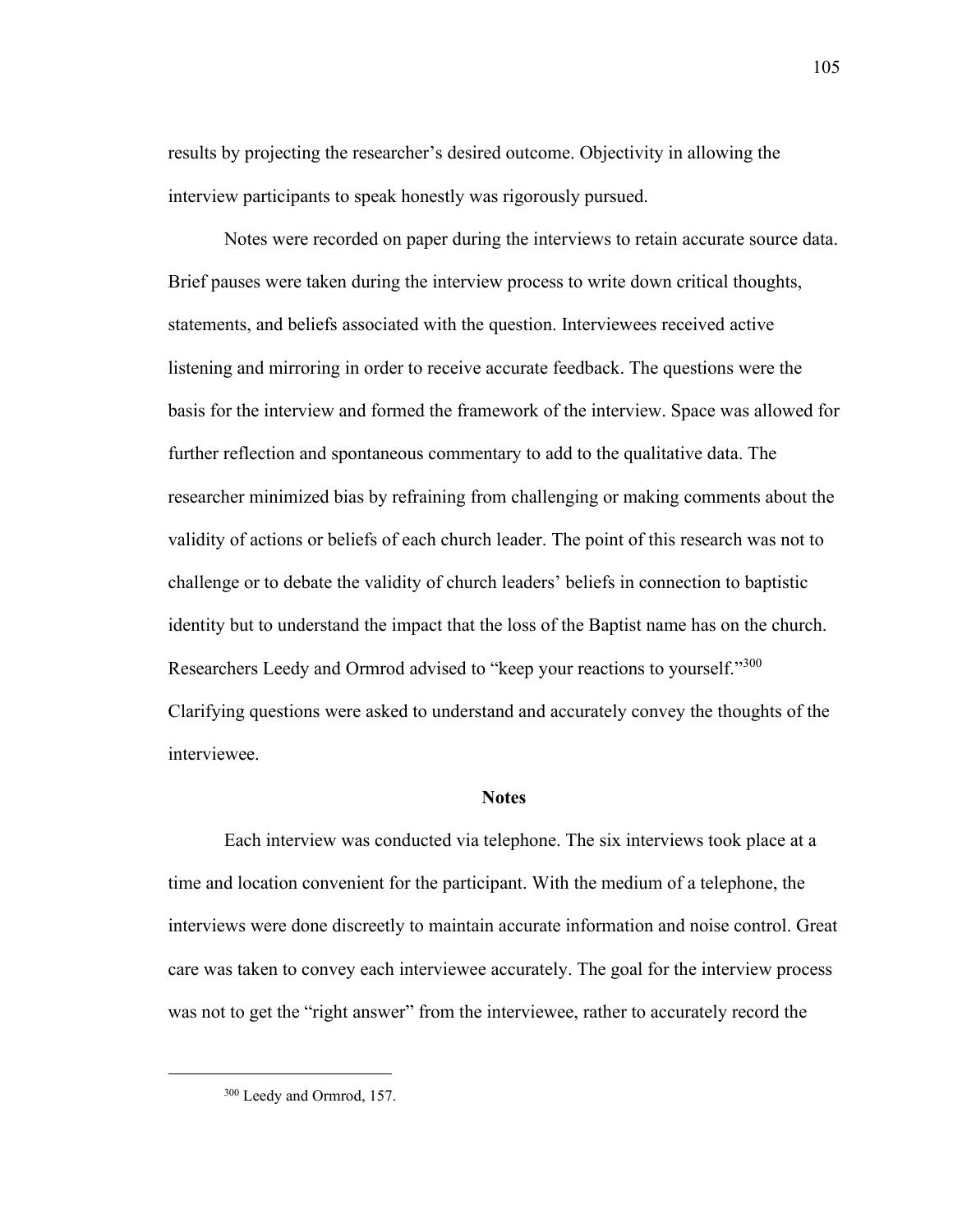perception of the participant.<sup>301</sup> Each participant signed a waiver understanding the results of the interview will be used for research. The analysis of each interview included such aspects as bias and misunderstanding of the questions. The goal is not to prove a participant wrong, but to use the information to accurately understand each church leader's beliefs and understanding of their baptistic identity and the identity of their congregation.

### **Surveys and Their Usefulness**

Surveys can be a useful tool to collect large swaths of data quickly and relatively easily. William R. Myers described this type of data collection as "a quick quantitative assessment."<sup>302</sup> This type of data collection method was employed to aid in a high return rate. With the need to assess a significant number of congregants in each congregation, the survey method was used to draw meaningful conclusions from the data. If too small of a sampling or subgroup completes the survey, the results could be skewed thereby limiting the meaningful theory development that must take place. To achieve a high rate of return, the surveys are short (nine questions) and contain unbiased language in the questions. For example, one of the survey questions, "Do you belong to your congregation because of theological convictions?" does not contain semantic language insinuating there is a "right" answer to the question. Much freedom is given in the survey to encourage honest answers.

<sup>&</sup>lt;sup>301</sup> Leedy and Ormrod, 157.

<sup>302</sup> William R. Myers, *Research in Ministry* (Chicago, IL: Exploration Press, 2000), 55.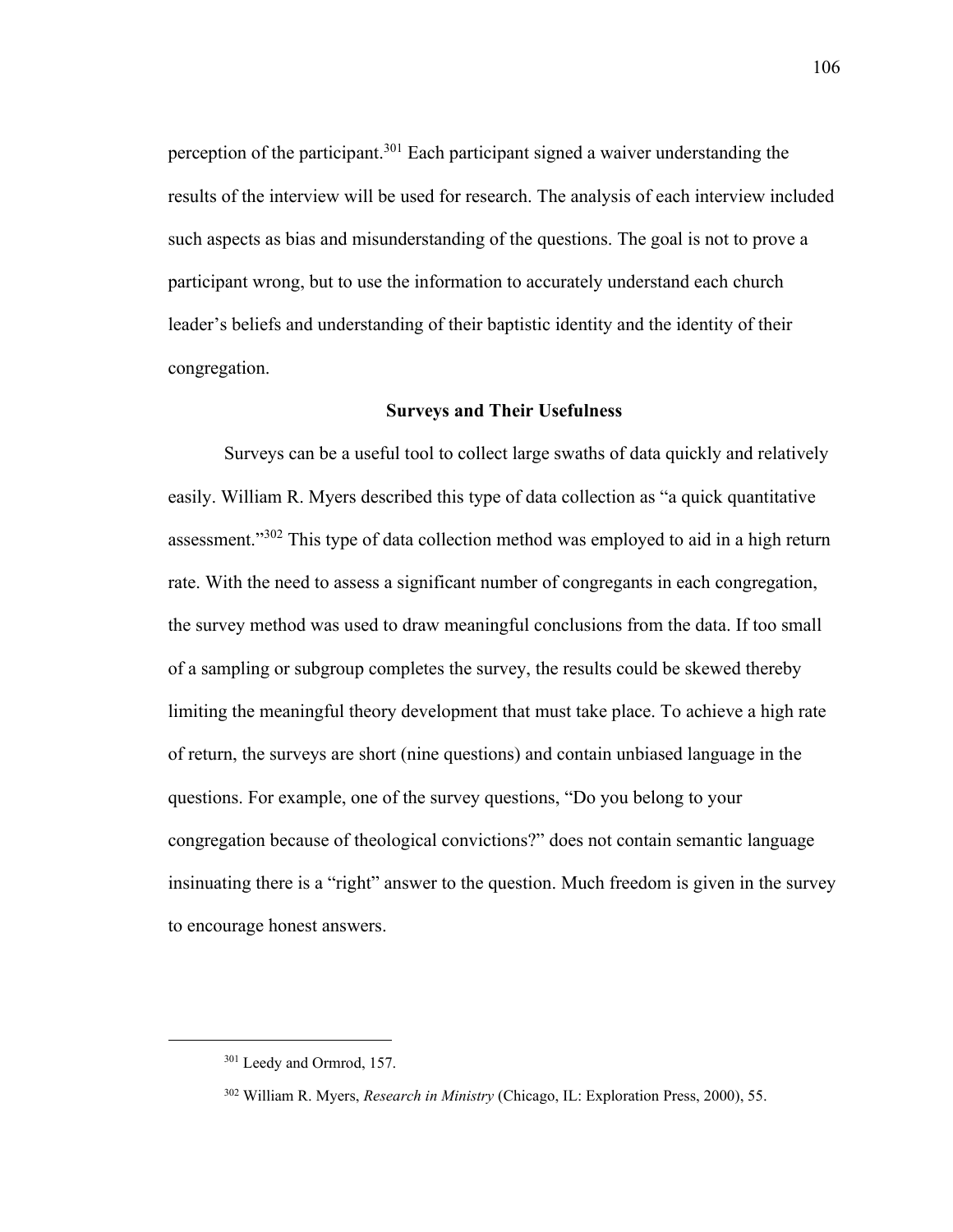A distinguishing feature of the survey is the question about which congregation the survey applicant attends. This preserves anonymity for the applicant and the freedom to answer honestly without any distinguishing features being preserved. No attempt in the research was made to link results to any congregant or specific group of people. This type of research design is intentional to preserving the integrity of the data, the freedom of response for the individual congregant by preserving their anonymity, and to achieve accurate results. Congregants may have differing understanding of the language used in the survey. One statement in the survey, I have a good understanding of Baptist distinctives, may elicit different responses based on the comprehension of what Baptist distinctives are from the congregant. The data is limited to the understanding of the congregant.

## **The Reasoning for the Type of Research**

Qualitative research in a grounded theory study was chosen for this study because of its unique nature. Researchers Leedy and Ormrod defined a grounded theory study as "the one *least* likely to begin from a particular theoretical framework. On the contrary, the major purpose of a grounded theory approach is to begin with the data and use them to develop a theory."<sup>303</sup> This study is researching a new and unique phenomenon. The loss of baptistic identity is relatively new, and the available literature does not reflect this unique type of analysis of the loss of baptistic identity as evidenced by the loss of the Baptist name. There are no studies, research, or literature available that research the correlation between the loss of Baptist identity and the recent phenomenon of churches

<sup>303</sup> Myers, 146.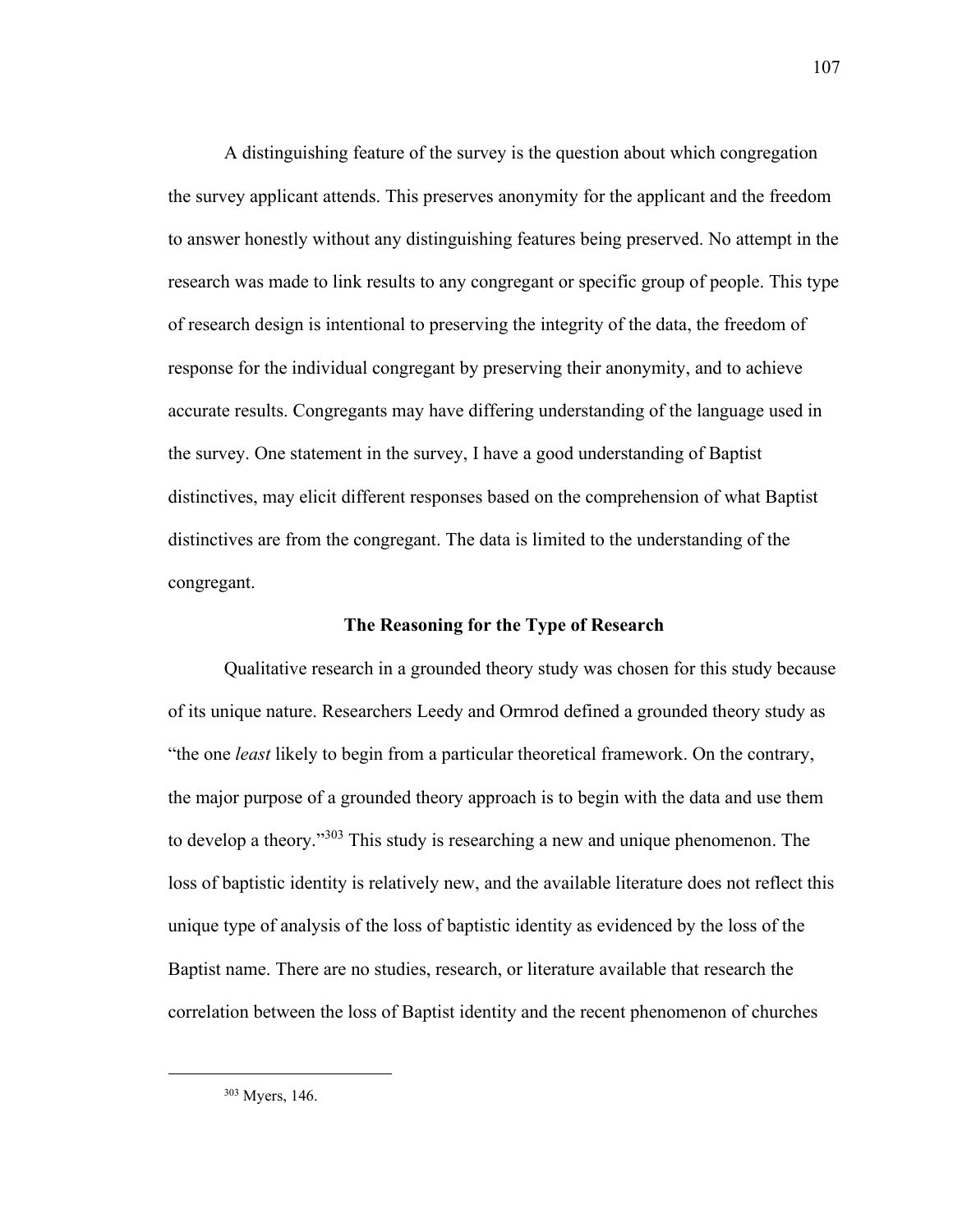dropping Baptist from their name. A grounded theory study was undertaken to begin the process of formulating a theory. This study was conducted to begin this work of discovering whether there is a link between churches losing their Baptist name and if it contributes to a loss of identity in baptistic theology for the congregation.

A grounded theory study clarifies the recent phenomenon of re-naming Baptist churches in the post-denominational culture. Leedy and Ormrod in describing this process wrote "Typically, a grounded theory study focuses on *process* related to a particular topic—including people's actions and interactions—with the ultimate goal of developing a theory about that process."<sup>304</sup> This study is the beginning of a theoretical approach to understanding the issue. The researcher's bias and opinions can be proven wrong in a grounded theory study. The goal of the researcher is to understand the issue and not to defend his position on the subject. A grounded theory study fits the design of this project because of the social nature of the project. This project uses the qualitative analysis of understanding the social causes, not just theological, behind the naming conventions of churches.

## **The Method of Data Analysis**

Grounded theory research seeks to discover themes in the data. Leedy and Ormrod gave steps that are used in discovering those themes: open coding, axial coding, selective coding, and development of a theory as the culminating thesis.<sup>305</sup> In analyzing the participant interviews and congregation surveys, themes were explored using these

<sup>&</sup>lt;sup>304</sup> Leedy and Ormrod, 146.

<sup>305</sup> Leedy and Ormrod, 147.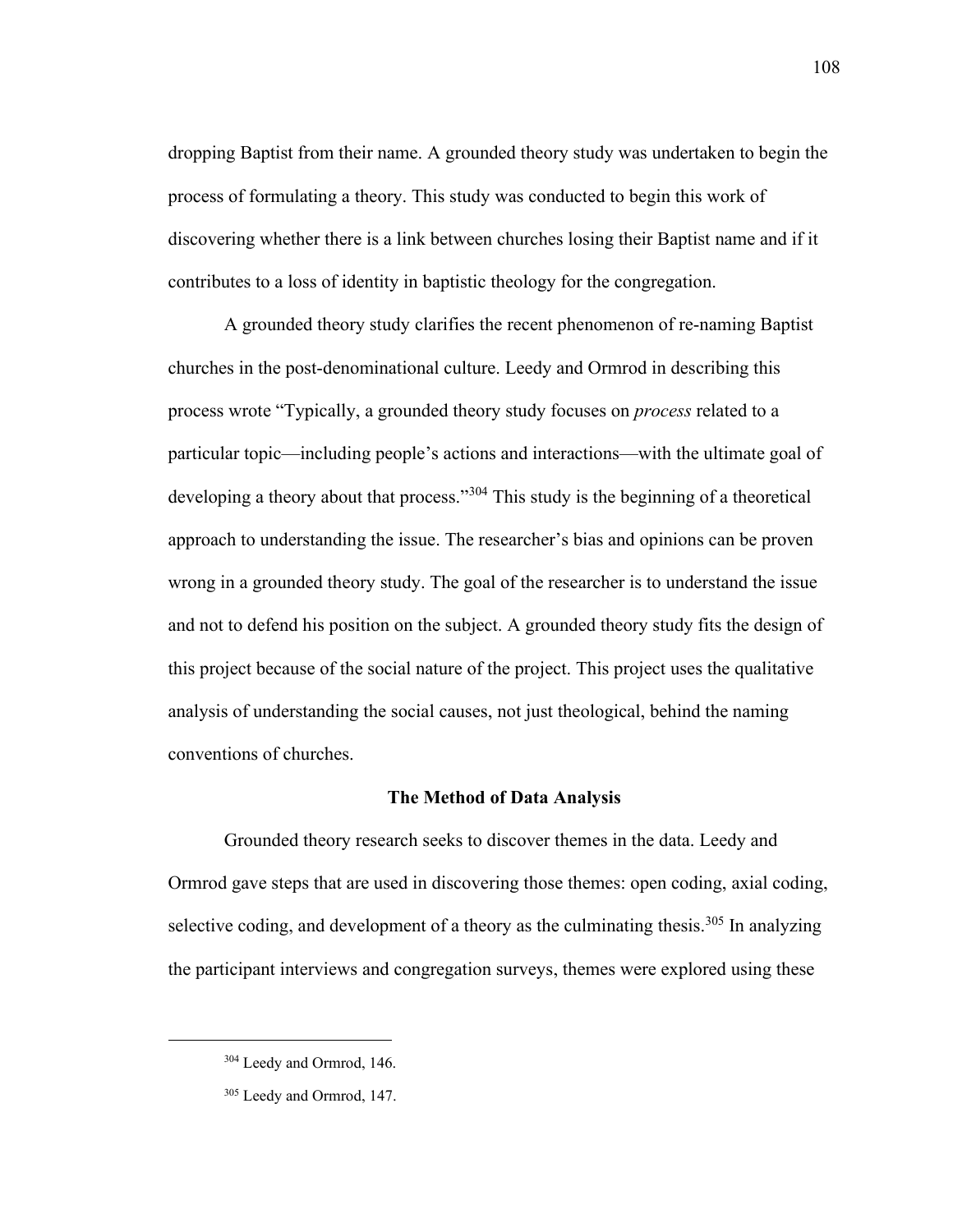varied methods. Grounded theory research is holistic, themes must emerge by analyzing causes, conditions, and systems. Understanding the changing of the Baptist name involves human motivations, aspirations, goals, and beliefs. These subjective and intangible sociological phenomena are best understood from the human perspective, a perspective that is the basis in grounded theory studies.

A grounded theory must contain both subjective research and a testable theory. In chapter five the results of the research were analyzed and in chapter six the emerging theory is advocated. The goal of a testable and empirical theory is that it can be repeated and have application beyond its context. With this grounded theory research taking place in a limited geographical location, its results must be acknowledged in their setting.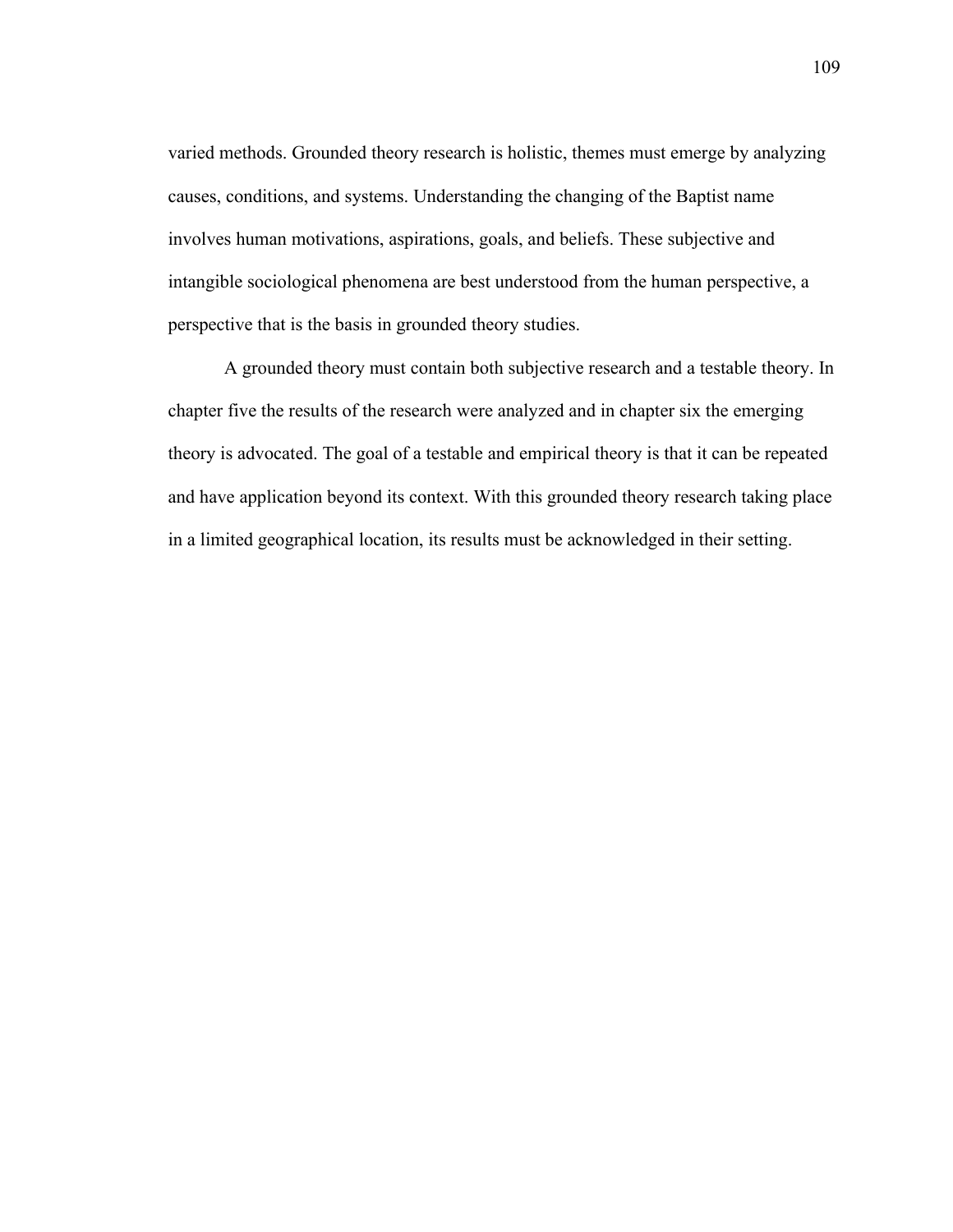#### CHAPTER 5: THE RESULTS OF RESEARCH

### **Findings and Trends Introduction**

This chapter is looking at the results of the field research. Field research in this study consisted of interviewing six pastors or elders of Converge North Central churches in Northern Minnesota and surveying individuals who attend those churches. The churches were intentionally chosen to be able to analyze and compare the results between churches with Baptist in their church name, and those that had either removed the name Baptist or were planted without the title Baptist in their name. Each pastor was interviewed from the same list of eight questions. The ages of the pastors/elder ranged from mid-fifties to early seventies. Two pastors were in their mid to late fifties, two were in their mid-sixties, one in their late sixties, and one in their early seventies. The pastors are all male and the elder a female. The congregations were issued surveys consisting of nine total questions: eight yes or no questions and one multiple choice. The total number of congregants who completed surveys was 76 with 33 participants identified as coming from Baptist-named churches and 43 participants from "non-Baptist" named churches. All 76 surveys had all 9 questions answered in their entirety.

The results from the field research were surprising. The researcher's initial hypothesis was that the impetus for changing the name of a congregation is related to an individual leader's desire to attract people to church services and other programs while ensuring a non-descript and unoffensive name. The research from pastor and church leader interviews showed a different theme. The theme that emerged from the data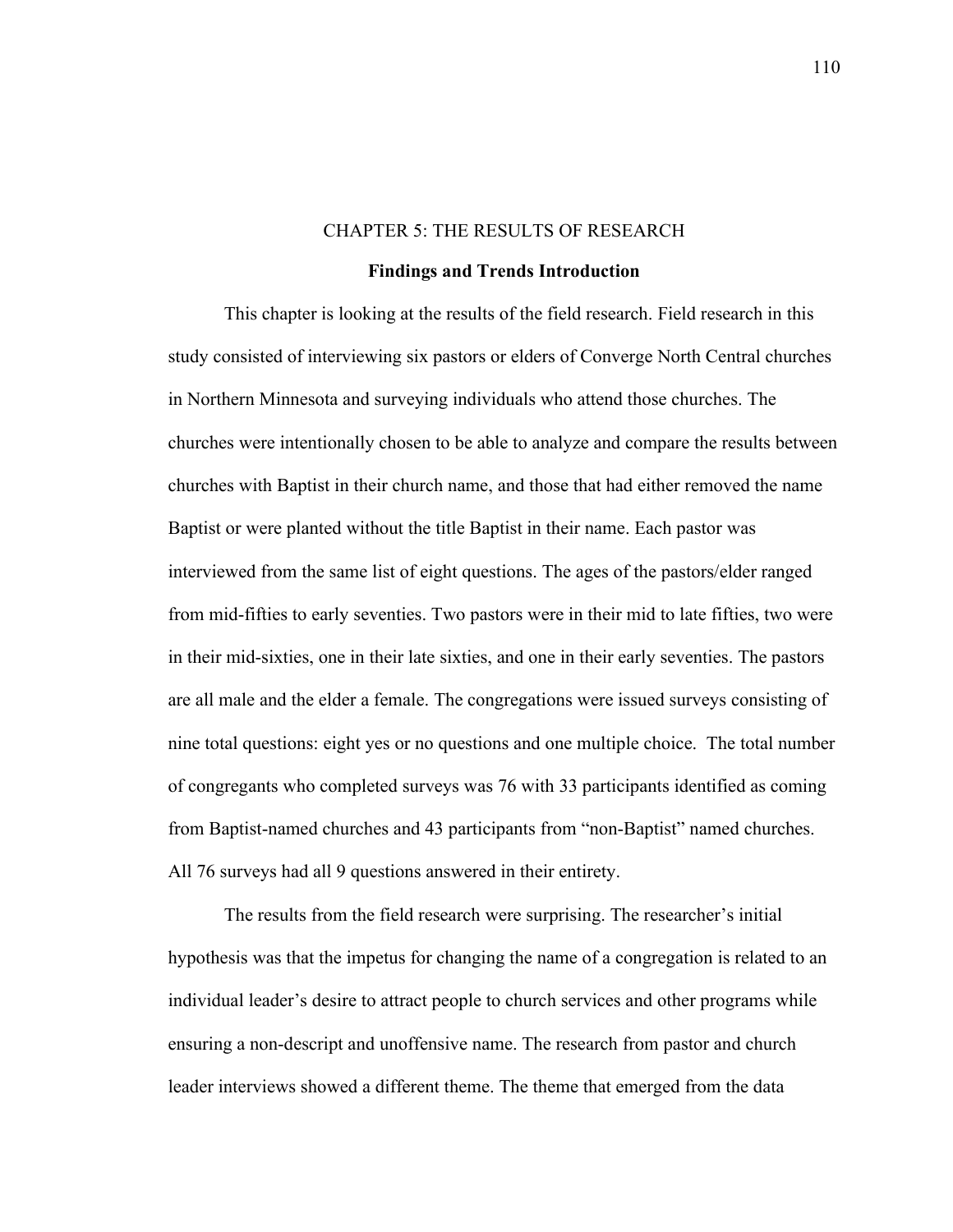showed an intentional process of naming that is reflective of thoughtful theological reflection. The literature review described the recent phenomenon of Baptist churches losing their baptistic identity in their name, while the field research showed the human psycho-social and theological reasoning for this loss.

There were significant sociological concerns that were addressed in the pastoral interviews. Concerns about denominational freedom and support structures were addressed as a common theme among the pastor and church leader interviews. The field research displayed the human motivations for a church's name, not just theological but also social and institutional. There are many more similarities between those churches with Baptist in their name and those without Baptist in their name. Two pastors identified as "Baptist" in both groups of interviews while one pastor in each group did not identify as Baptist. Similarly, there were different answers to the question of whether baptistic distinctives impact the congregation in both groups of pastors. To bring about a cohesive framework for this grounded theory research, this chapter will introduce three key themes from the pastoral interviews and the congregational surveys. Each theme will address a broad scope of the grounded theory field research and how this relates to the loss of the Baptist name in Baptist churches. The themes addressed in this chapter are elusive (in reference to the difficulty in defining) Baptists, denominational loyalty, and naming identity. Elusive Baptists deals with the degree to which pastors and congregants understand and identify with Baptist distinctives. Denominational loyalty looks at the similarities and dissimilarities in congregants and pastors' affiliation with the Converge denomination, and naming identity contrasts the results of congregants and pastors in how they view themselves relative to the Baptist identity.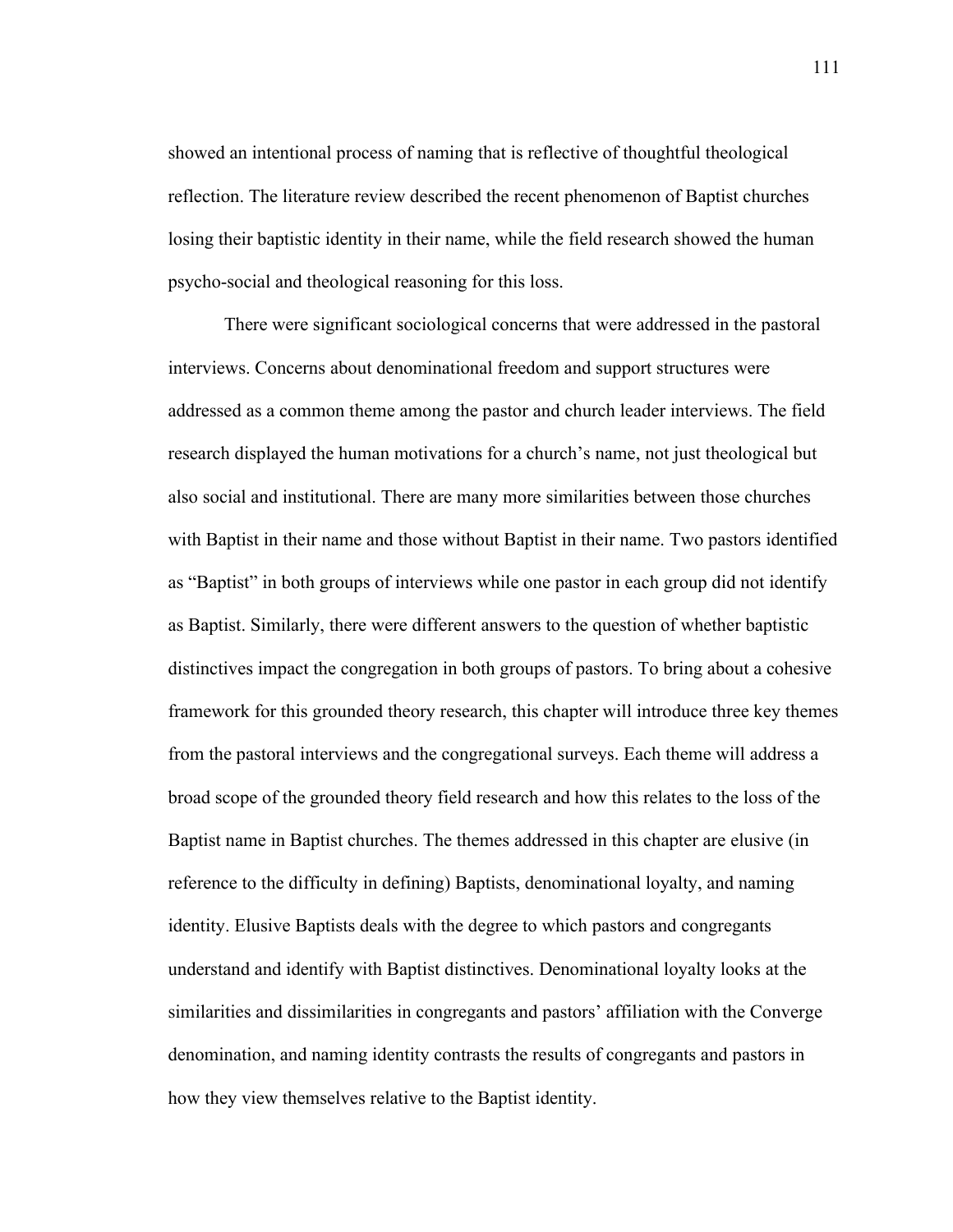## **Elusive Baptists**

The modernist versus fundamentalist controversy was evident in the field research. This controversy moves Baptists from identifying primarily as a Baptist to a primary identity as an evangelical. Baptistic distinctives were not as important as fundamental evangelical principles. When the pastor of Faith Baptist Church was asked how the name of his congregation contributed to their identity as a congregation he said, "The word Baptist does not mean a lot to people, it's just a name of the church."<sup>306</sup> The pastor of Grace Base was asked the same question and he responded by saying, "People know we are not mainline."<sup>307</sup> The field research confirmed that both churches with a Baptist name and without a Baptist name are primarily moving from an identity of "Baptist" to "Evangelical."

Nearly all the respondents in the surveys of six churches identified that they belong to a Converge or Baptist General Conference church, and nearly all the survey respondents identified as having been a part of a Baptist congregation. The elusiveness of the Baptist name did not seem to impact the congregation from knowing what denomination and to what theological strain they belong. Five out of the six pastors interviewed asserted that there is some value to retaining baptistic identity in the church. The pastor of Ebenezer Community Church described reformed theology as being more important than baptistic identity to his congregation.<sup>308</sup> The lead elder from Lamppost

<sup>306</sup> Pastor Lance Goehring, interviewed by author, phone interview, December 9, 2019.

<sup>&</sup>lt;sup>307</sup> Pastor Tom Halbur, interviewed by author, phone interview, January 14, 2020.

<sup>&</sup>lt;sup>308</sup> Pastor Jim O'Houle, interviewed by author, phone interview, December 16, 2019.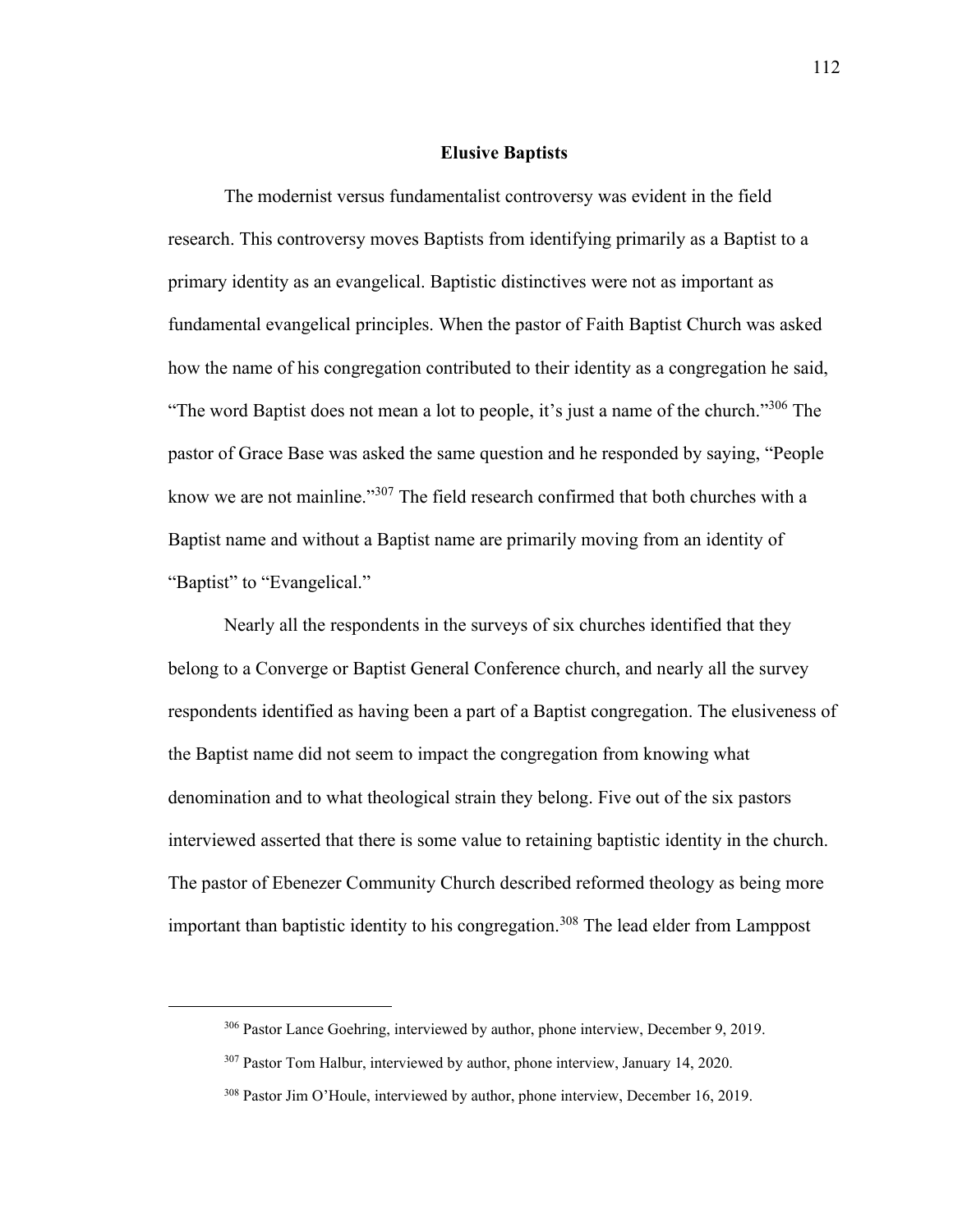Community Church described subscribing to the core beliefs of Converge but not wanting Baptist in the name of the church because of its association with being rigid and judgmental.<sup>309</sup> There is still some allegiance to the denomination but that allegiance is growing thin as the association with a broader set of conservative evangelical principles becomes more pronounced.

Some of these churches are beginning to question belonging to the Converge denomination. In two of the interviews with pastors there was sentiment expressed about moving away from Converge as a denomination. The reasons given were related to feeling unsupported by the denomination. Without a deep sense of theological commitment to a denomination, it is not surprising that Baptist churches are moving away from baptistic distinctives to a broader sense of evangelical or fundamentalist convictions. Losing the Baptist name results in some tangible differences in baptistic identity in the congregants of churches. In the congregant surveys comparing the churches with Baptist in their name with those that have dropped the name Baptist, 94 percent of congregants in Baptist named churches belong to their church out of theological convictions in comparison to 80 percent from those without the name Baptist.

The research showed that baptistic identity is ambiguous to those that support the Baptist name and identity. In the interview with Pastor Simon Smith from Hill Baptist church, he expressed concern about the movement away from having Baptist in the name of churches. He described himself as "very baptistic."<sup>310</sup> When asked if he incorporates

<sup>309</sup> Elder Sarah Shogren, interviewed by author, phone interview, January 7, 2020.

<sup>310</sup> Pastor Dr. Simon Smith, interviewed by author, phone interview, January 6, 2020.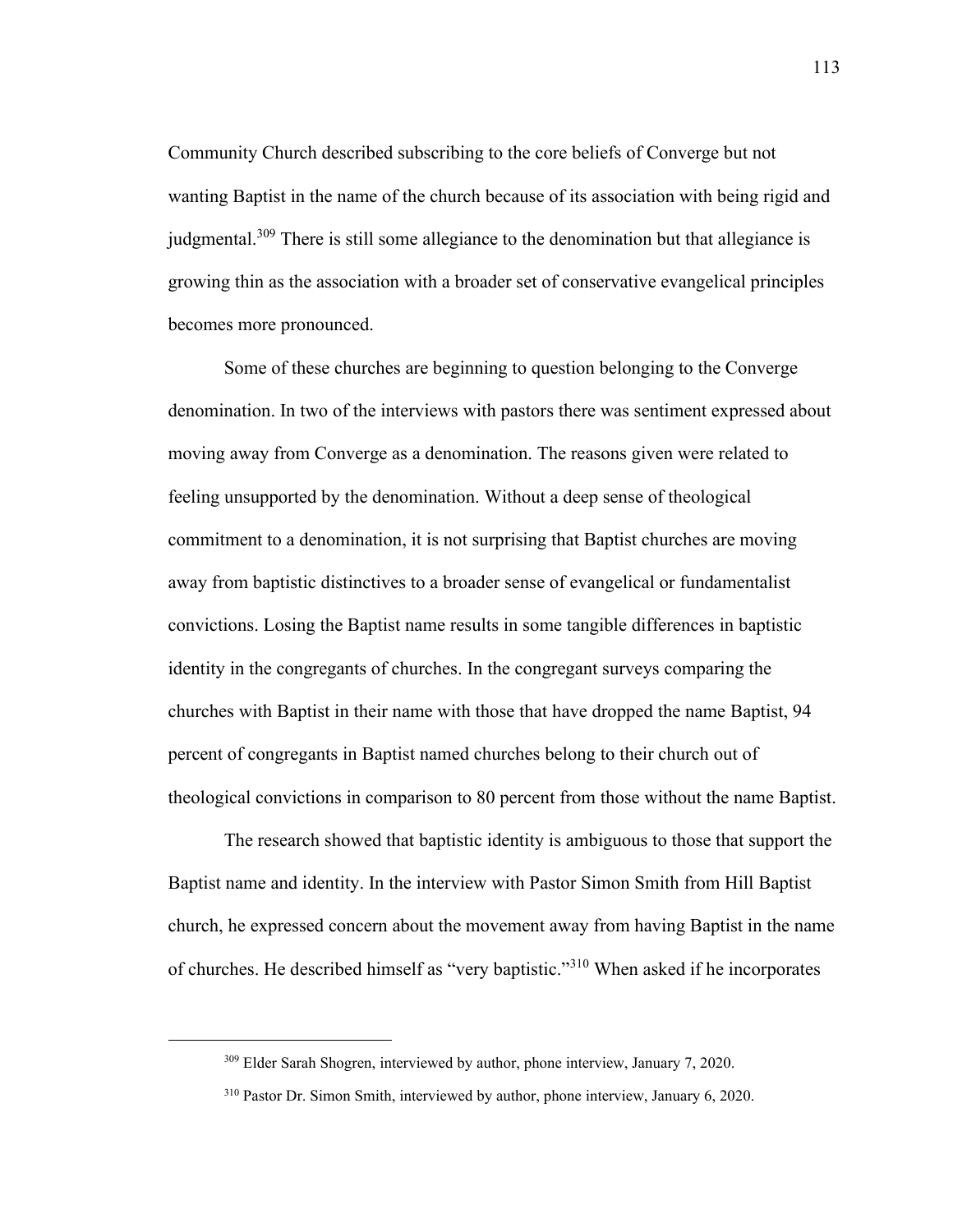baptistic distinctives into preaching, teaching, and pastoral counseling he responded that he has not incorporated baptistic distinctives. He said that it would be a good time to begin incorporating baptistic distinctives explicitly, although he sees them as coming through subtly in the pulpit. Pastor Lance Goehring from Faith Baptist described not having explicitly incorporated baptistic distinctives in preaching. He does teach baptistic identity, denominationalism, and church history in other settings, but not explicitly in sermons. The research shows that it is challenging for pastors to clearly articulate and differentiate what is a Baptist.

Pastor Ephraim Tower of the Freedom Baptist described himself as incorporating Baptist distinctives in the church. He specified that he preaches on salvation and that this relates to the symbolism of baptism into Christ's body found in 1 Corinthians  $12:13.^{311}$ He went on to describe teaching the doctrines in the church. Pastor Tom Halbur from Grace Base finds value in incorporating baptistic distinctives in the preaching context. He defined his preaching style as expository. One difference between these two churches is that Tom Halbur described many people who come to his church as those that do not know they are Baptist. Incorporating Baptist distinctives is seen as important by both of these pastors, yet the name aids in creating a sense of shared identity for the church.

#### **Denominational Loyalty**

A point of contrast between those churches with Baptist in their name and those without is the issue of denominational loyalty and identity. A clear difference emerged from the data in both congregant surveys and pastoral interviews. One question from the

<sup>311</sup> Pastor Ephraim Tower, interviewed by author, phone interview, January 21, 2020.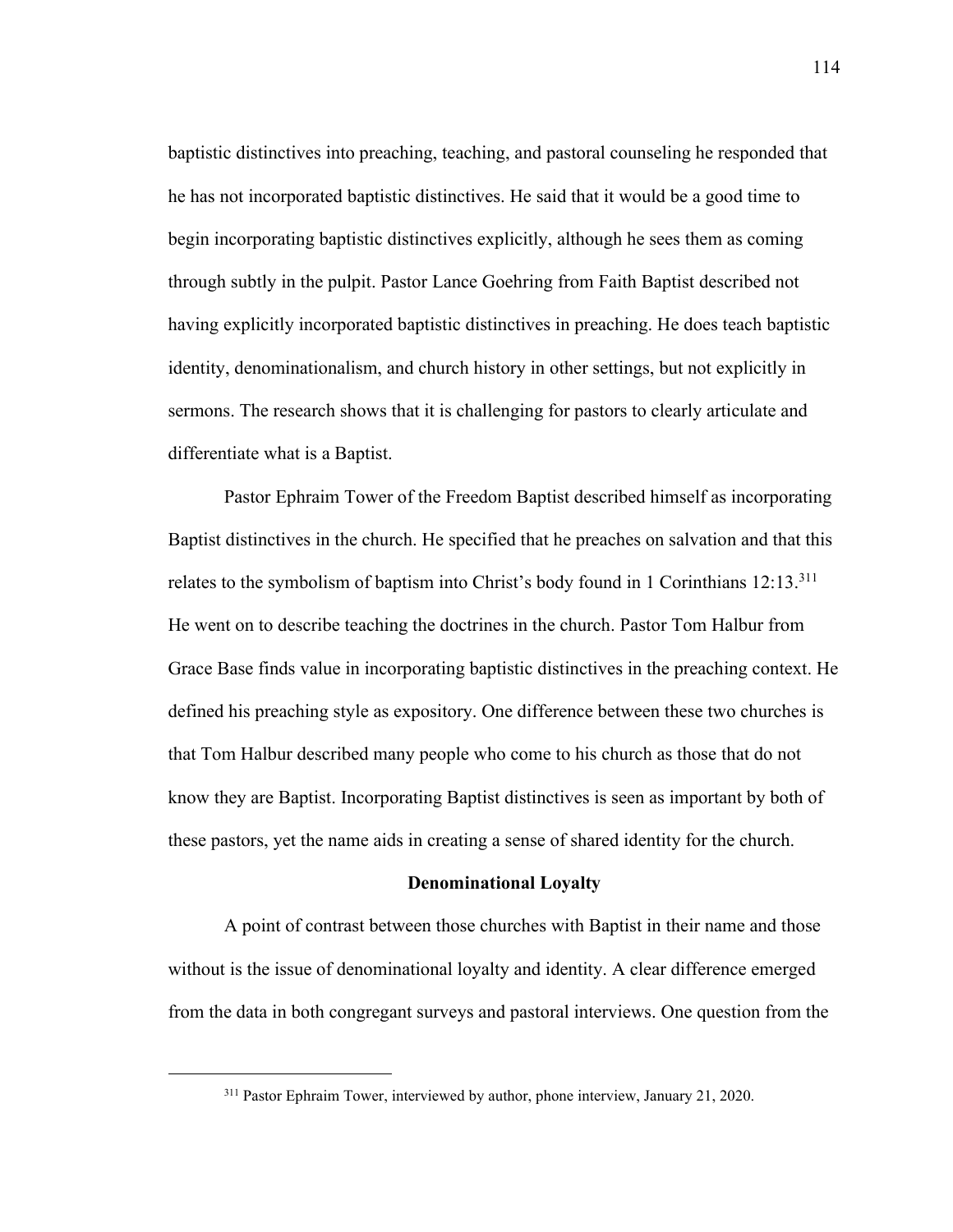congregant survey is: do you belong to your congregation because of theological convictions? In the Baptist named churches the result was 94 percent belong to the church for theological convictions whereas 80 percent of non-Baptist named church congregants belong to their church for theological convictions. This point of contrast signifies a difference in why people belong to their congregation. There are numerous reasons why someone might belong to their congregation, but a larger number of congregants surveyed from churches with the name Baptist identified as belonging due to theological reasons.

A slightly higher number of congregants surveyed in Baptist named churches selfidentified as having a good understanding of Baptist distinctives: 94 percent of Baptist named churches identified as having a good understanding of Baptist distinctives in contrast to 86.7 percent of those surveyed from churches without a Baptist name. These results match with the self-definition of their pastors. In the interview with Pastor Jim O'Houle of Ebenezer Community Church, he described his personal conviction to reformed theology as being more impactful to his congregation than Baptist distinctives. He described his tenure during the last 21 years serving as their pastor as a time of exploring systematic theology from reformed theological convictions and the Westminster Confession. Elder Sarah Shogren of Lamppost Community Church described herself as not having any Baptist convictions. She shared that her church has changed membership requirements of believer's baptism by immersion to incorporate other modes of believer's baptism. The anchor of the Baptist name carries with it a greater loyalty to Baptist distinctives.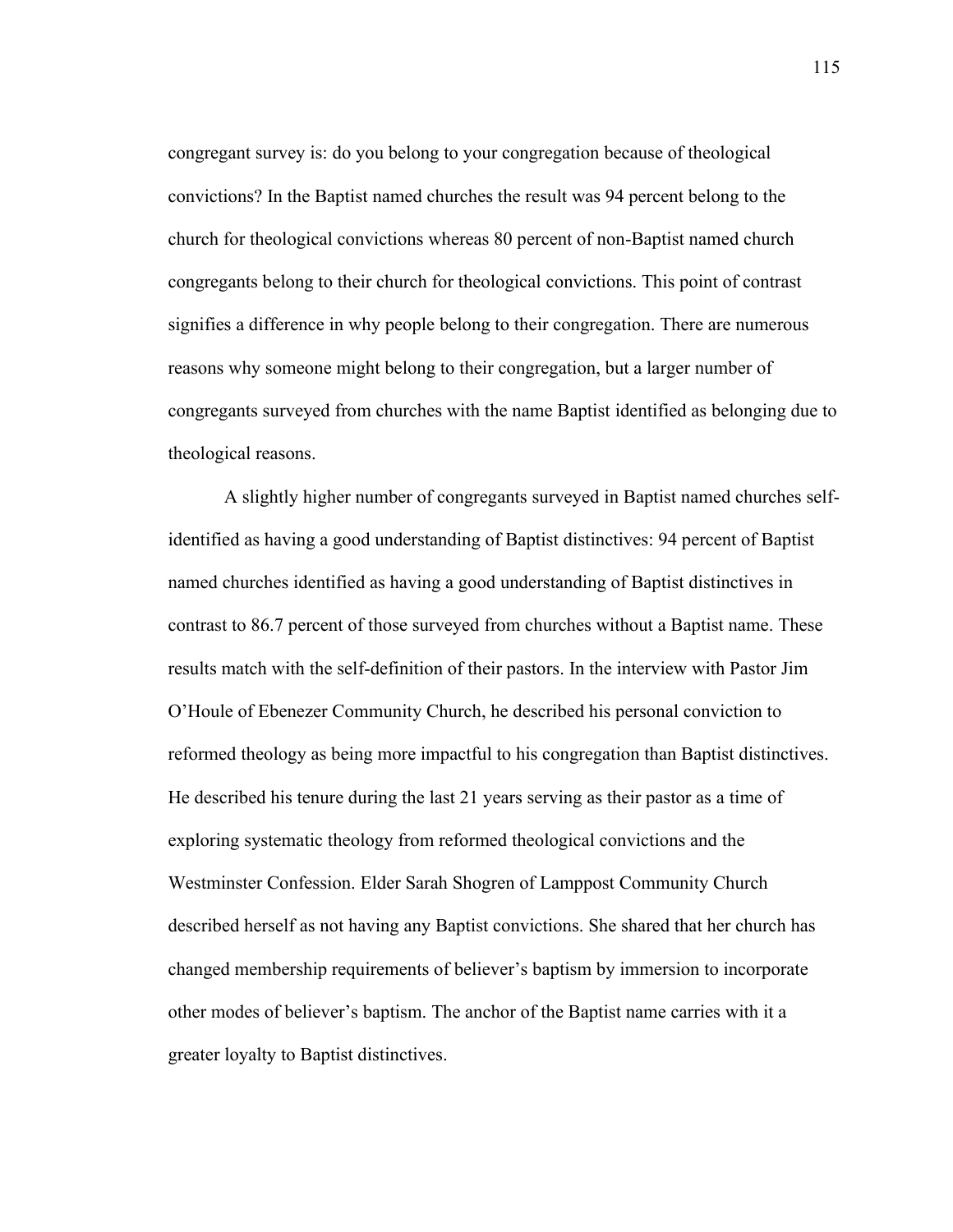In the interviews with pastors of three Converge churches with Baptist in their name, all three either preach, teach, or affirm baptistic distinctives in some way within their congregation. The loyalty to Baptist distinctives is not directly linked to belonging to the Converge denomination. Of the three pastors interviewed, none of them had attended or pastored a Converge church previously. Two pastors have previous Baptist church experience, but from Baptist churches of other denominations. Interestingly, all three pastors from Converge churches without a Baptist name have training at Bethel University or Bethel Seminary, the college and seminary associated with Converge. The Baptist name influences the loyalty of both the pastors and congregants.

Pastor Lance Goehring described the tenuous and challenging relationship of his church with the Converge denomination. The main issues he described are relational, not theological. When asked about the Baptist name of his church and if they were considering taking the name out, he responded, "A lot of churches take 'Baptist' out to draw more people in. I don't think that feeling exists in this church."<sup>312</sup> In relational challenges with the denomination, the Baptist name continues to be a grounding point of theology. Pastor Goehring described in the interview how the Baptist name does not mean much to most people in the congregation. Pastor Goehring also described how the Baptist name differentiates the church from other denominational and theological churches in the area; Baptist differentiates from Lutheran, Methodist, Presbyterian, and Catholic. In a post-denominational era, there is still recognition that Baptists have some different theological distinctives than other denominations.

<sup>312</sup> Pastor Lance Goehring, interviewed by author, phone interview, December 9, 2019.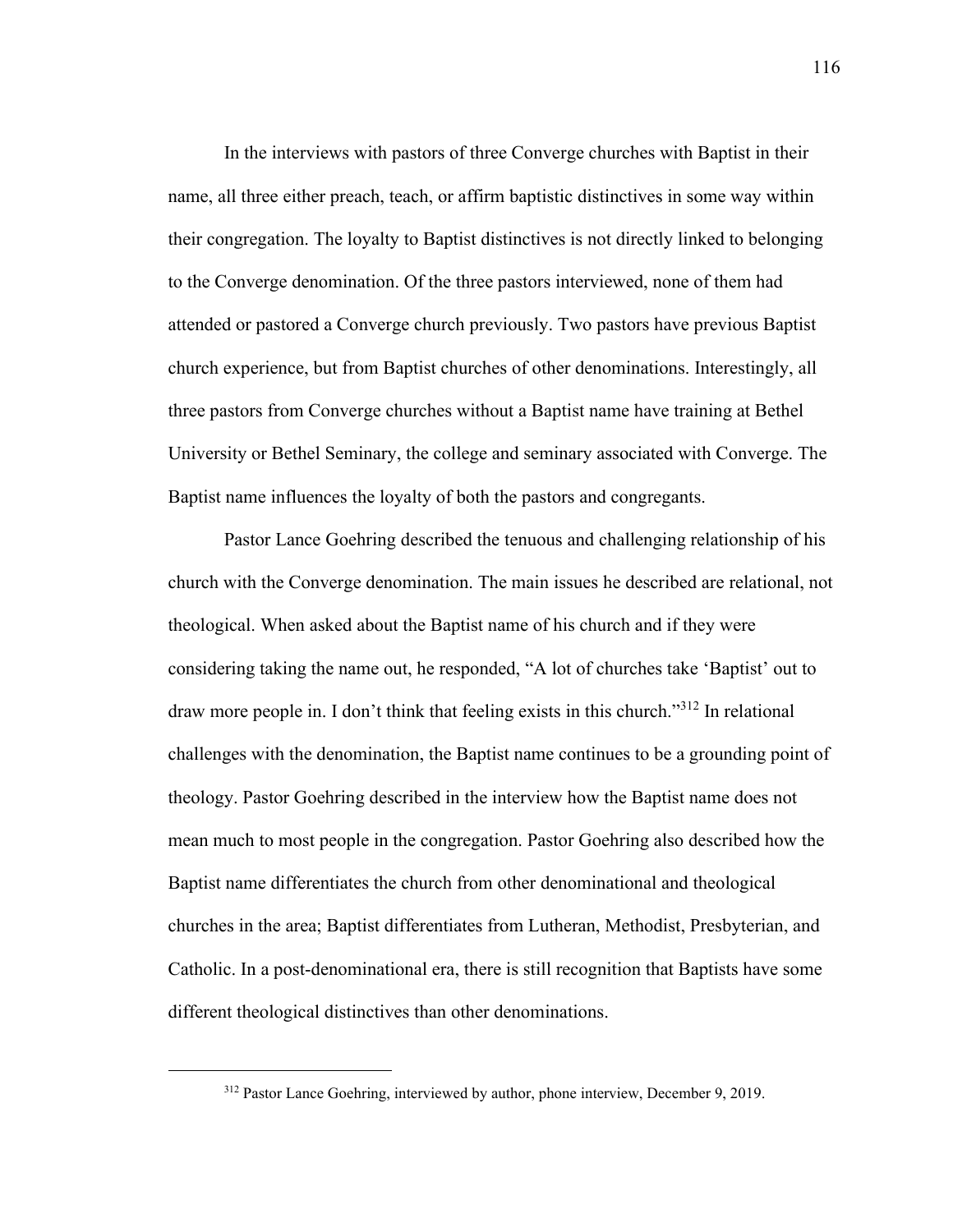## **Naming Identity**

The name of a church has the power to communicate identity. Five out of the six pastors interviewed believe that the name of the church has the power to communicate something. The one pastor who does not believe the name is important admitted that the Baptist name has the ability to differentiate the church from other denominations. The name differentiates between what someone is or is not. Pastor Tom Halbur described the community as not knowing they are Baptist, but the community also recognizes them as not being a mainline denomination. A foreseeable issue with this naming convention in a post-denominational era will be when other denominations follow suit. Denominational names represent theological convictions that can be helpful for distinguishing and differentiating identity.

Elder Sarah Shogren described the reason for dropping Baptist from the church name as, "Making it easier for people to come to the church without Baptist in the name. Baptist was exclusive, you had to subscribe to everything Baptist."<sup>313</sup> The name of the church was changed to reflect identity. In the interview with Pastor Jim O'Houle, he described the name change from "Baptist" to community church as intentional in communicating that, "We are a church in a community for the community." Regardless of the reasoning for a name change from Baptist, names have the power to convey meaning. A question that arises in these situations is what kind of meaning is most powerfully conveyed in the name. Names can convey theological, doctrinal, emotional,

<sup>313</sup> Elder Sarah Shogren, interviewed by author, phone interview, January 7, 2020.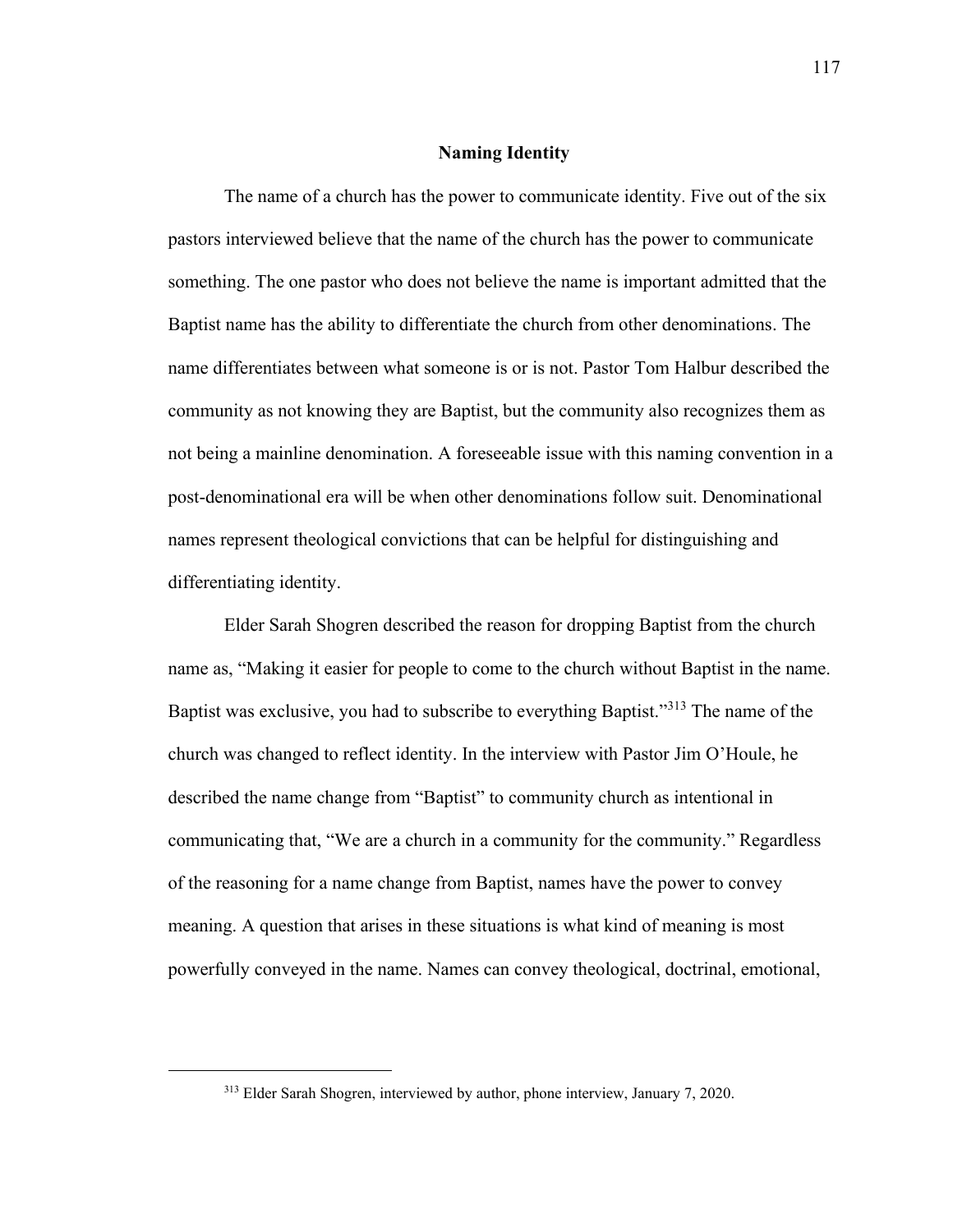and relational attachments. Elder Sarah Shogren described having thought that Baptists were rigid and judgmental. The name of a church is significant in self-definition.

Nearly all congregants surveyed identified as belonging to a Baptist or Converge Church. Five out of the six churches had Baptist in their title at one point. The study of the loss of the Baptist name is still in its infancy. The Converge denomination removed Baptist from its title in 2008, just over 10 years ago from when this thesis was written. The researcher is surprised by how many congregants surveyed acknowledge an affiliation to Converge and being part of a Baptist church.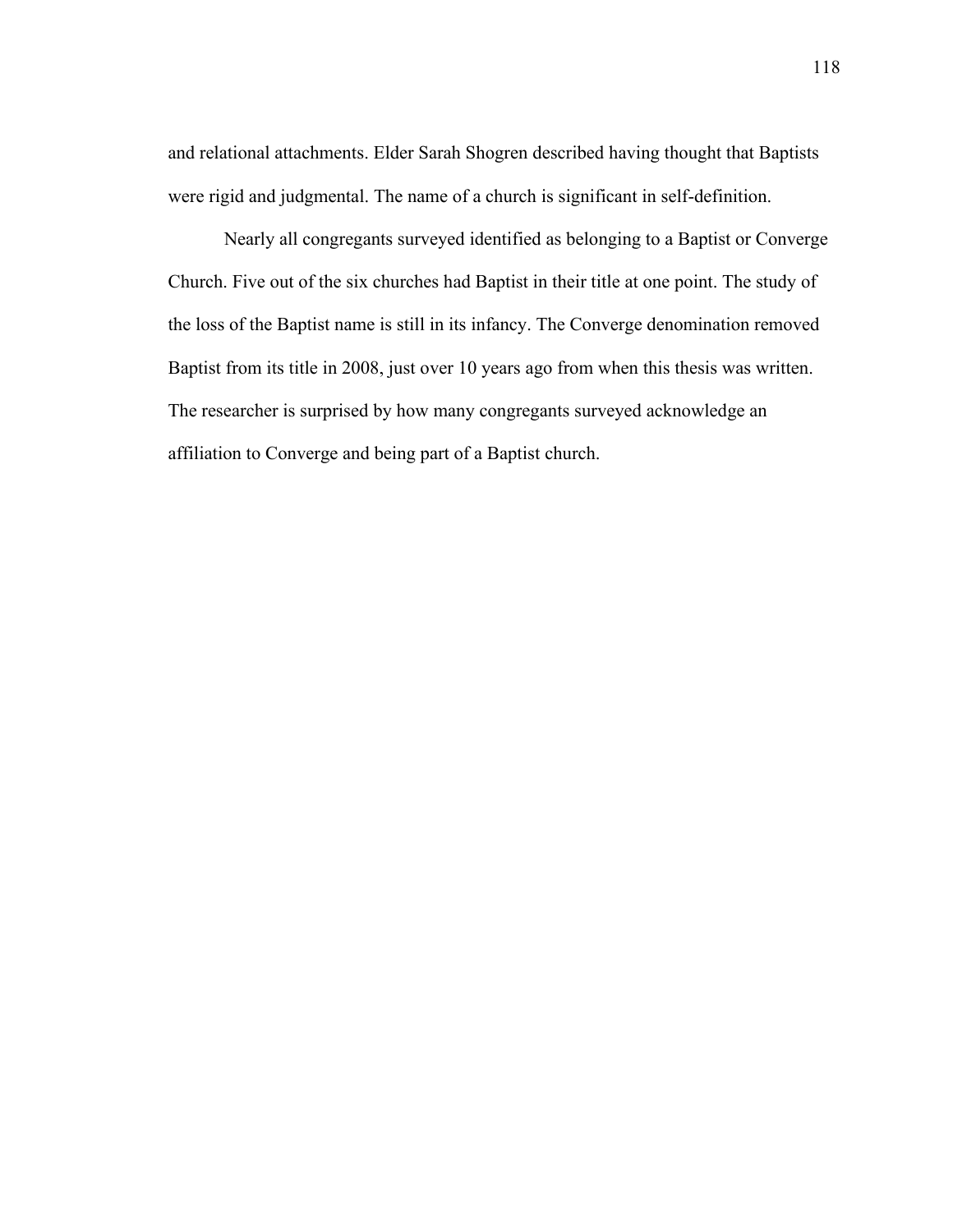# CHAPTER SIX: THE EVALUATION OF BAPTISTIC IDENTITIES **Findings in Context to the Larger Body of Work**

The literature engaged with the loss of theological distinctives in American Christianity. Mark G. Toulouse was referenced regarding his literature discussing the work of theology in a post denominational age. The loss of theological distinction he argued is in part due to the evangelical desire of mission which overshadows the work of intellectual theological engagement.<sup>314</sup> Toulouse discussed the generalizing tendency in American Christianity that waters down substantive theological issues. When interviewing pastors from six different Converge churches in Northern Minnesota, it became apparent that there are theologically coherent reasons for keeping or changing the name Baptist from the title of the church. Pastor Jim O'Houle utilized thoughtful theological contemplation for changing the "Baptist" name of the church to Ebenezer Community Church. He said "We changed our name to reflect who we are in our community. We want to name ourselves something that reflects we are a church in a community for the community."<sup>315</sup> He described how the church gradually developed a passion for reformed theology and the Westminster Confessions that became more important than their Baptist heritage. He describes a systematic theology that has been developing over the past ten years. This church and its pastor are not among the

<sup>314</sup> Toulouse, 207.

<sup>315</sup> Pastor Jim O'Houle, interviewed by author, phone interview, December 16, 2019.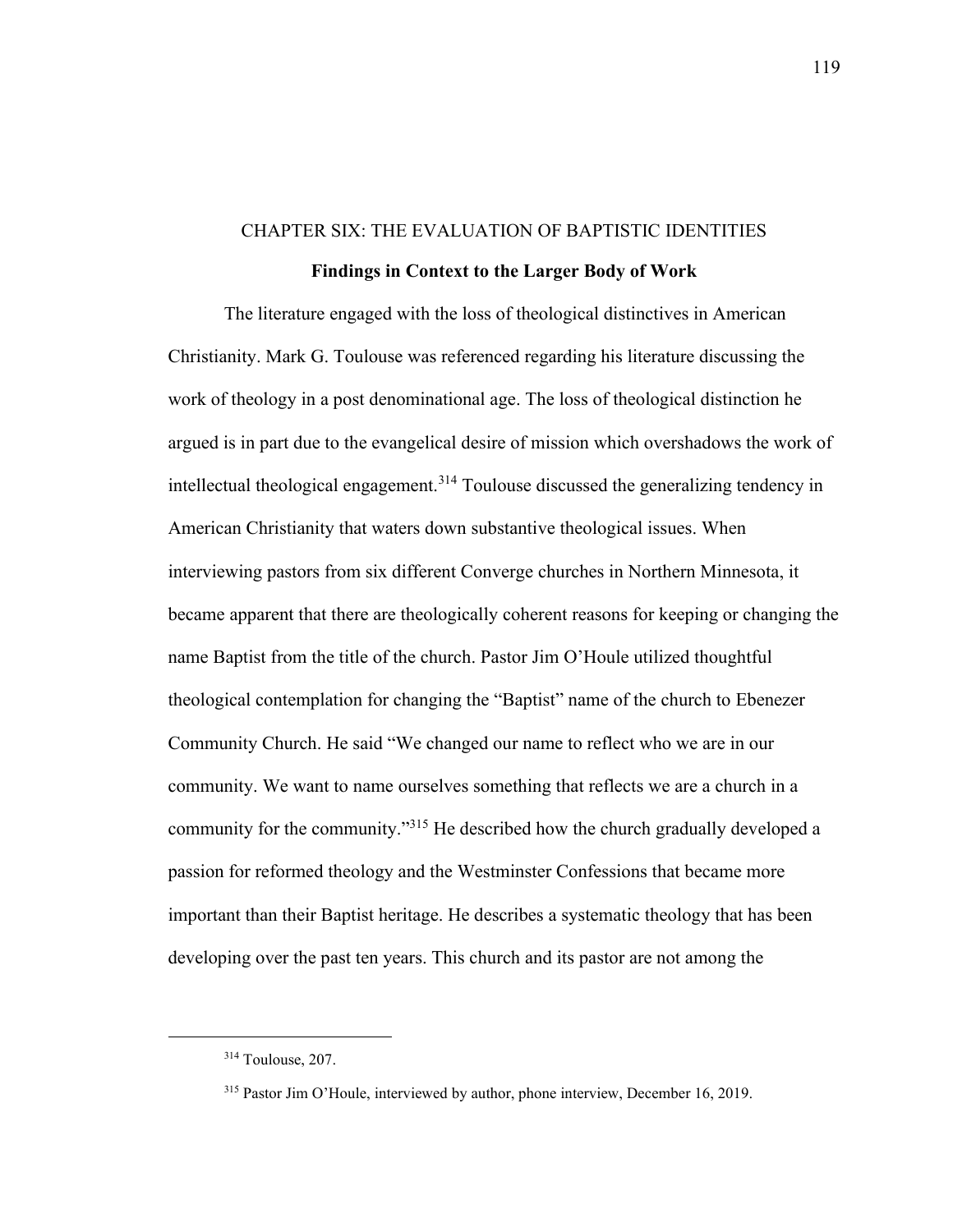American trend of theological loss. The reasons for changing the name of his church have a strong theological component. This is contrasted with the initial hypothesis of this thesis that attractional church methodology is a factor in church name changes.

While interviewing Elder Sarah Shogren, it became apparent that Lamppost Community Church did not change their name due to flippant theological engagement. She discussed the deep theological churchwide discussion on the issue of the mode of baptism. After wrestling over the mode of baptism, the church concluded that baptism by immersion was too rigid a requirement for membership. They decided to accept other modes of adult confessional baptisms including baptism by pouring on of water. Elder Sarah went on to discuss how congregational polity may not be the most conducive form of church governance in this type of context. Congregational polity is not helpful for a church with 80 people in attendance with 30-40 official members. The reasons for changing their church name reflect a theological shift in beliefs away from baptistic theology.

Theodore Hopkins' work on theology in a post-Christian context is apparent in the pastors interviewed and the congregants surveyed. Hopkins engaged with the loss of predominance in the church and how the church responds in ways to regain what was lost. <sup>316</sup> During the pastoral interviews, four out of the six pastors interviewed described their church as engaging in attractional ministry. Clarifying words were used to describe attractional ministry as some pastors were not familiar with the term. The term "seeker

<sup>316</sup> Hopkins, "Narrating the Church at the Dusk of Christendom: How the Loss of Predominance Affects Congregations," 32.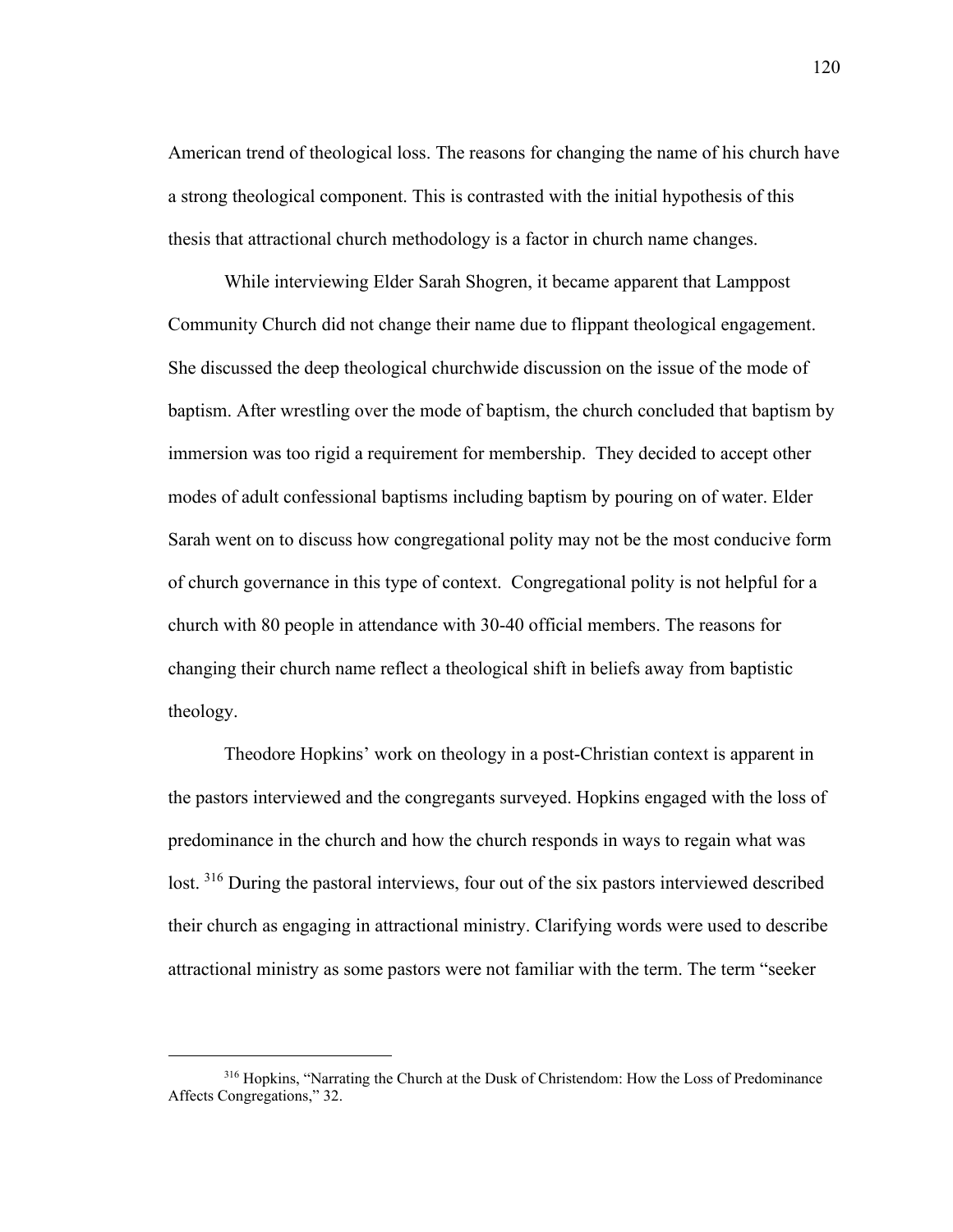sensitive" was also used as a descriptor to aid in understanding attractional church ministry. The researcher's hypothesis was the idea that changing a name from Baptist may be part of an attractional concept, however this was not supported in the findings. There were two churches interviewed that had changed their name from Baptist to a non-Baptist name, Lamppost Community Church and Ebenezer Community Church. Both pastors described their church ministries as not engaging in attractional church ministry. Both Elder Sarah Shogren and Pastor Jim O'Houle described attractional ministry as not helpful and that authentic ministry happens through engaging in relationships. This brought to light the nuances in reasoning for changing a church's name. There is evidence that churches respond to loss of predominance with attractional church ministries, but this research shows that it is not a predominant factor for why these churches changed their names.<sup>317</sup>

Walter Shurden pointed out in, "The Baptist Identity and the Baptist Manifesto," that Baptists are unified around a set of principles rather than a specific theology.<sup>318</sup> This kind of ambiguity is reflected in the pastoral interviews and in the congregational surveys. In six pastoral interviews with Converge North Central churches in Northern Minnesota, there were vastly different answers given to the questions: do you incorporate baptistic distinctives in your preaching/teaching/pastoral counseling and how does the name of your congregation contribute to your identity as a congregation? To the latter

<sup>&</sup>lt;sup>317</sup> Hopkins, "Narrating the Church at the Dusk of Christendom: How the Loss of Predominance Affects Congregations," 31.

<sup>318</sup> Shurden, 322.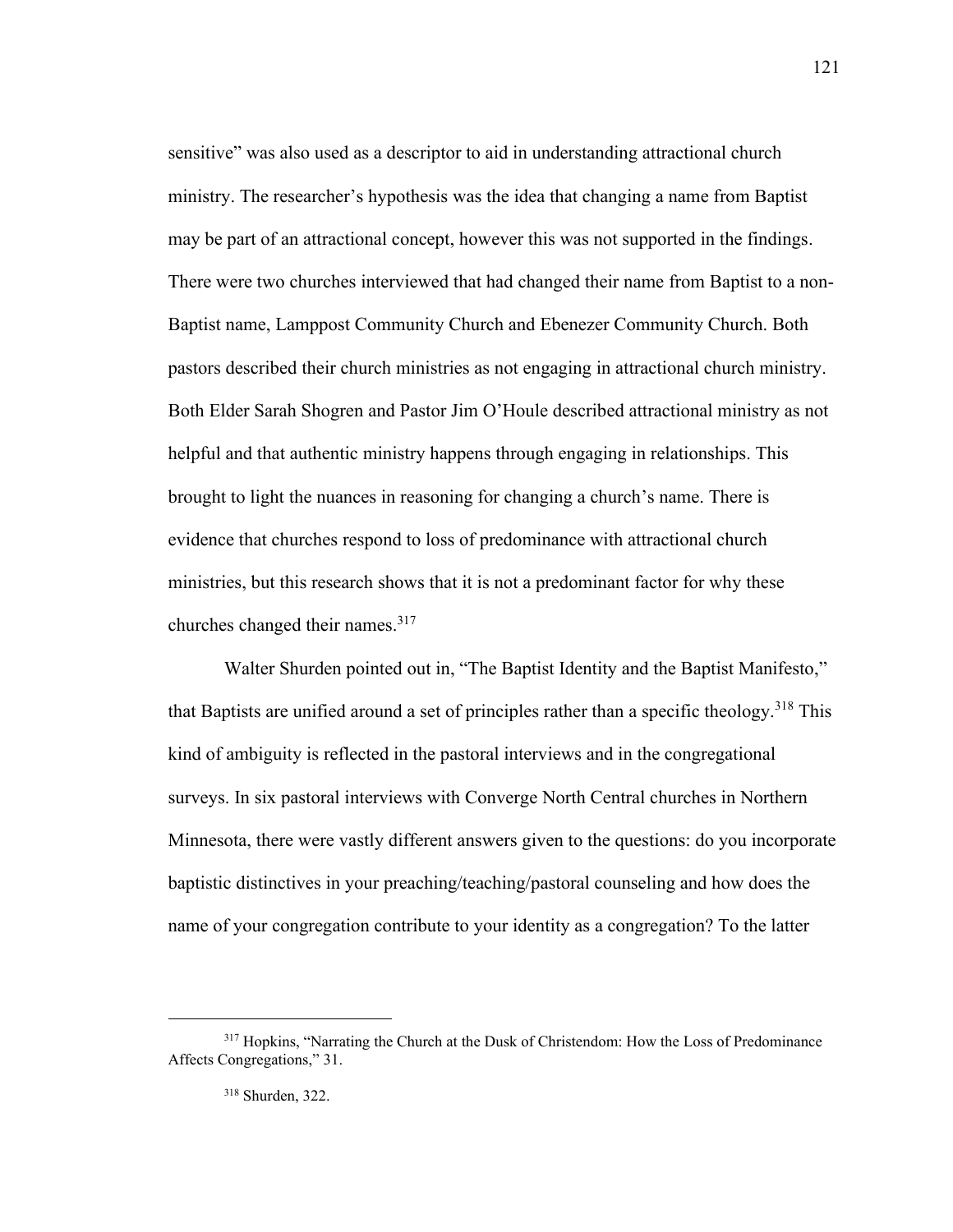question the answers varied as much as: the name does not contribute, it makes it easier to come to our church, people know we are not a mainline church, to signifying that the church is for the community. This kind of elusive nature of the Baptist movement is typified in the varied approaches to naming congregations in these Baptist churches.

R. Albert Mohler engaged with the issue of preserving Baptist identity in the book, *More than Just a Name: Preserving our Baptist Identity*. It is discussed in the literature review how the erosion of identity breaks down doctrinal beliefs.<sup>319</sup> The data obtained in the congregational surveys reflected this erosion of beliefs. In the surveys from Baptist named churches, 94 percent report having a good understanding of Baptist distinctives while 86.7 percent report the same level of confidence in churches without a Baptist name. A similar piece of data is 78.1 percent of congregants at Baptist named churches report they would join a church of the same denomination if they moved locations while 66.7 percent of those at churches without a Baptist name would do the same. In Baptist named churches, 94 percent of congregants reported belonging to their church because of theological convictions compared to 80 percent of the congregants from churches without the Baptist name. This kind of data confirms the importance of a name in solidifying theological identity in the life of congregants. The Baptist name is not superfluous to the identity of those in attendance.

A spirit of ecumenism and unity is apparent in the pastoral interviews. Pascal Denault's work, *The Distinctiveness of Baptist Covenant Theology* engaged with the

<sup>122</sup>

<sup>319</sup> Mohler, vii.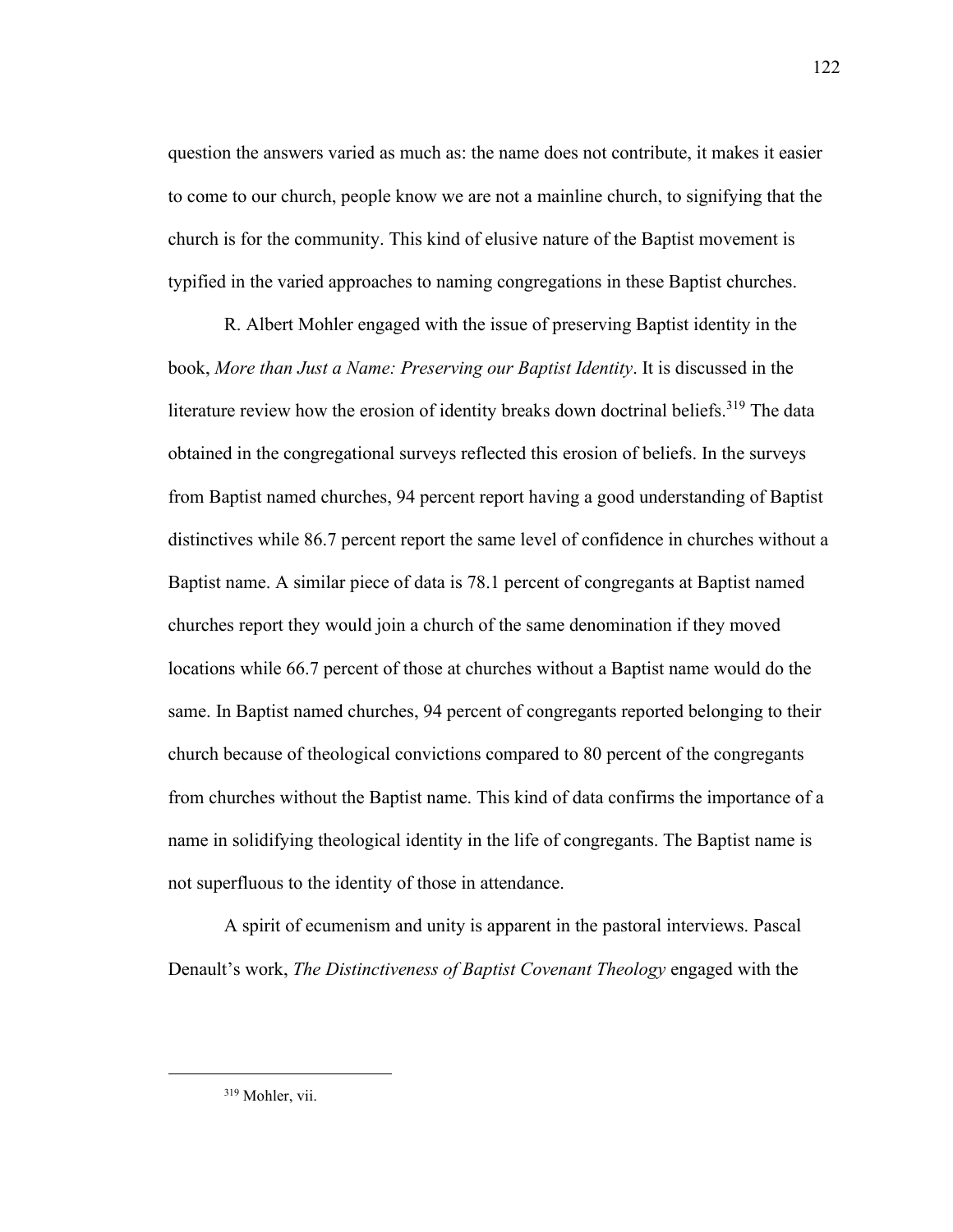history of Baptists desiring unity with their non-Baptist fellow Christians.<sup>320</sup> When asked how the name of the congregation contributes to the identity of the congregation, Elder Sarah Shogren described that the former Baptist name alienated many of the Christians in the community who wanted to attend the church. There is a clear desire to create a space for Christians to gather regardless of their theological identity. Pastor Tom Halbur referenced the distinct role that hospitality plays in the life of his congregation. He described attempting "to make them feel at home," (in reference to those visiting the church).<sup>321</sup> This attitude of hospitality and loving fellow believers goes back to the beginning of Converge. Former district executive minister of the Minnesota Baptist Conference Truett Lawson examined this subject of unity in the early Swedish Baptist movement in Minnesota. The literature review considered Lawson's description of the Baptists inviting Eric Norelius, the founder of the Lutheran College Gustavus Adolphus, to speak at Scandia Baptist Church.<sup>322</sup> Many Lutheran churches of the time denied members communion if they attended a Baptist church and the Baptists invited Eric Norelius to come and teach them. This kind of gracious mentality of unity is still present in the Northern Minnesota churches of Converge North Central.

This thesis engages in the loss of theological identity facing the American church. Pastor Jim O'Houle reflected during the interview about the need for a systematic theology within his congregation. Pastor Jim O'Houle commented "In 2027 we will be a

<sup>320</sup> Denault, 63.

<sup>&</sup>lt;sup>321</sup> Pastor Tom Halbur, interviewed by author, phone interview, January 14, 2020.

<sup>322</sup> Lawson, 6-7.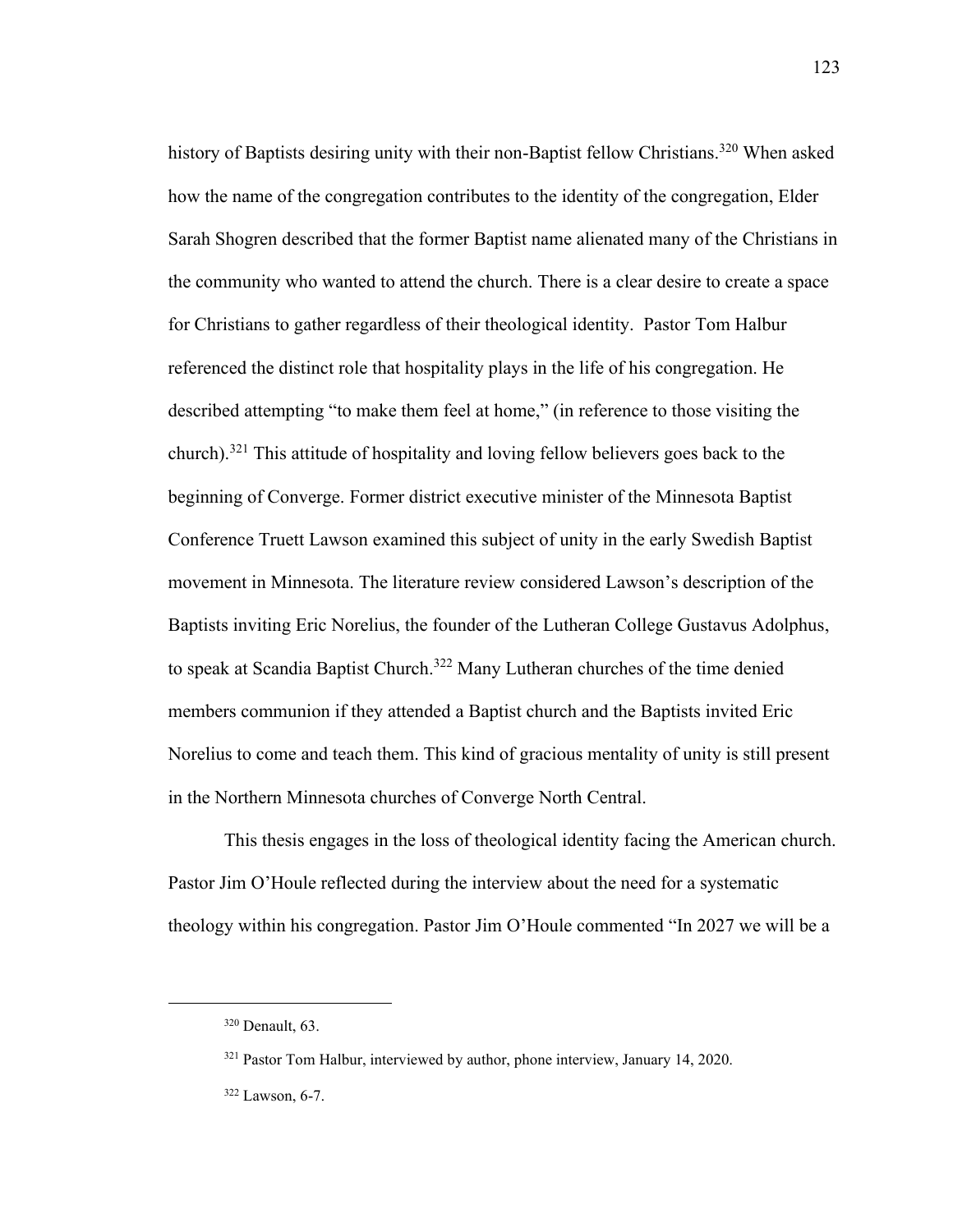100-year-old congregation. In just the last 21 years we have begun to explore a systematic theology."<sup>323</sup> Pastor Ephraim Tower described the pain of his congregation splitting some years ago. The church split and formed a non-denominational church with a different theological structure. The literature review examined Curtis Freeman's article, "Can Baptist Theology be Revisioned," where Freeman described the post-modern desire to "re-create" a baptistic identity with external changes. This kind of revisionist desire tends to downplay theological consistencies that are taken for granted. Pastor O'Houle and Pastor Tower presented a dissatisfaction with this trend toward theological reductionism.

The modernist-fundamentalist debate became apparent in both the literature review and the pastoral interview questions. This question is one that would have been more important to explore than the attractional church movement. The interviewees discussed their church's evangelical identities as a distinct contrast to mainline denominations but did not see themselves as identifying with the attractional or seeker sensitive church movement. Pastor Simon Smith pointed out during the interview that the Baptist name keeps Baptist churches differentiated from mainline churches. Pastor Tom Halbur made the similar comment that people do not know his church is Baptist, but they know they are not mainline. These sentiments are consistent with Curtis Freeman's article, "The 'Coming of Age' of Baptist Theology in Generation Twenty Something," where he discussed the two greatest sources of debate in Baptist churches in the last 200

<sup>323</sup> Pastor Jim O'Houle, interviewed by author, phone interview, December 16, 2019.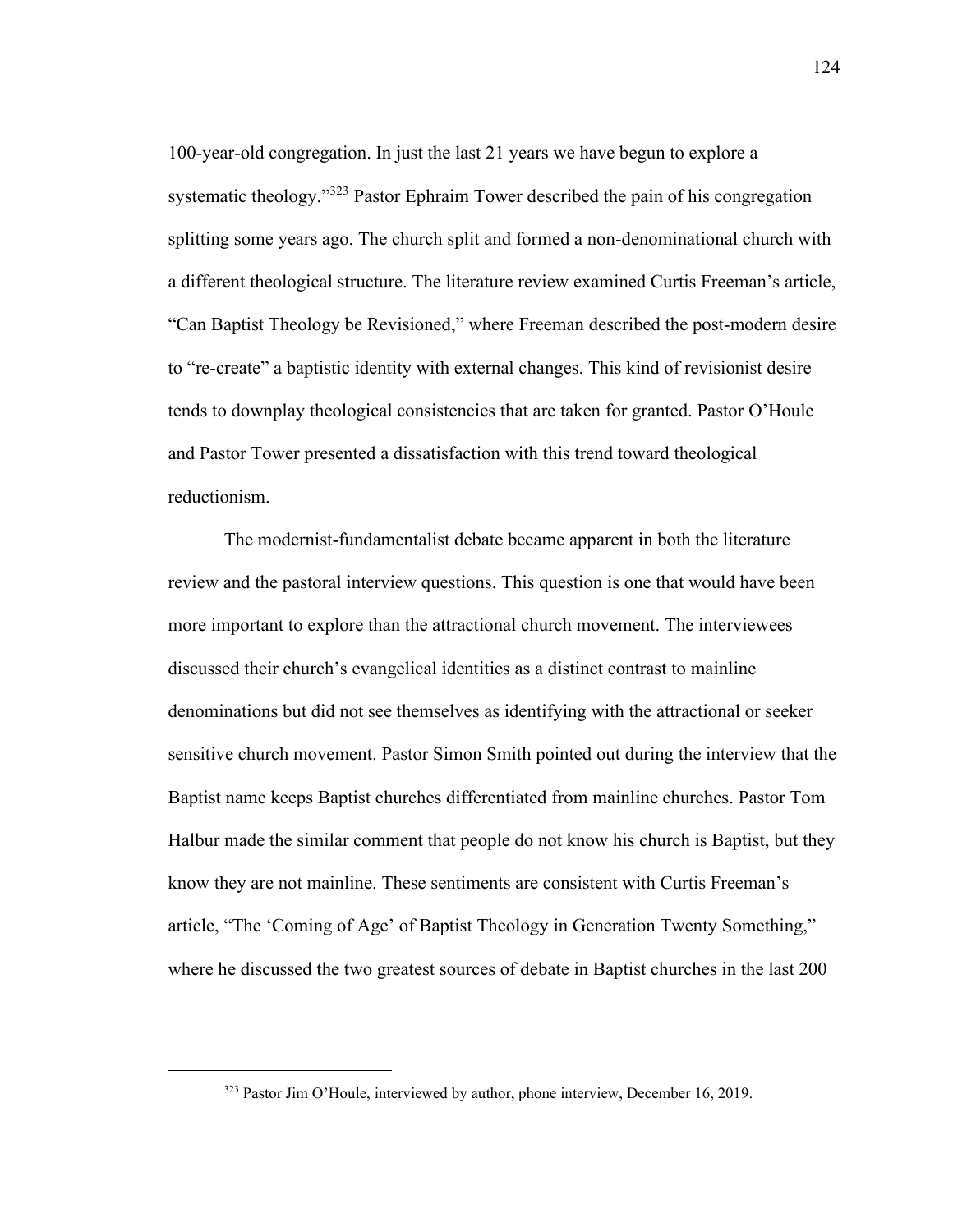years as the Calvinist and Arminian and Modernist-Fundamentalist controversies.<sup>324</sup> The commonality that exists in the churches with a Baptist name and those without is their willingness to not be associated with the Modernists. The mainline churches represent a fundamental theological and philosophical difference. Freeman discussed in his article how Baptists have a radical commonality that unites them despite these differences.<sup>325</sup>

The literature did not match the qualitative data when considering the motivation behind changing a church name. Mark G. Toulouse, in his article "What is the Role of a Denomination in a Post-Denominational Age," discussed the desire to change a church name from a marketing perspective.<sup>326</sup> He considered how churches will change their church name to accommodate the trend of church seekers looking for churches without denominationally distinct names. The qualitative data from the author's field research does not confirm this motivation. Pastor Jim O'Houle described the church changing the Baptist name because of a deeply reflective process of the church self-identifying as a church in the community and for the community. Pastor O'Houle continued by stating that his church is not attractional. He said "The real work of ministry is done through relationships we already have…let's train each other to be secure in our identity as a congregation."<sup>327</sup> Elder Sarah Shogren described her church's movement away from attractional ministry. She described the church's philosophy of moving away from

<sup>324</sup> Freeman, "The 'Coming of Age' of Baptist Theology in Generation Twenty-Something," 22.

<sup>325</sup> Freeman, "The 'Coming of Age' of Baptist Theology in Generation Twenty-Something," 22. <sup>326</sup> Toulouse, 215.

<sup>327</sup> Pastor Jim O'Houle, interviewed by author, phone interview, December 16, 2019.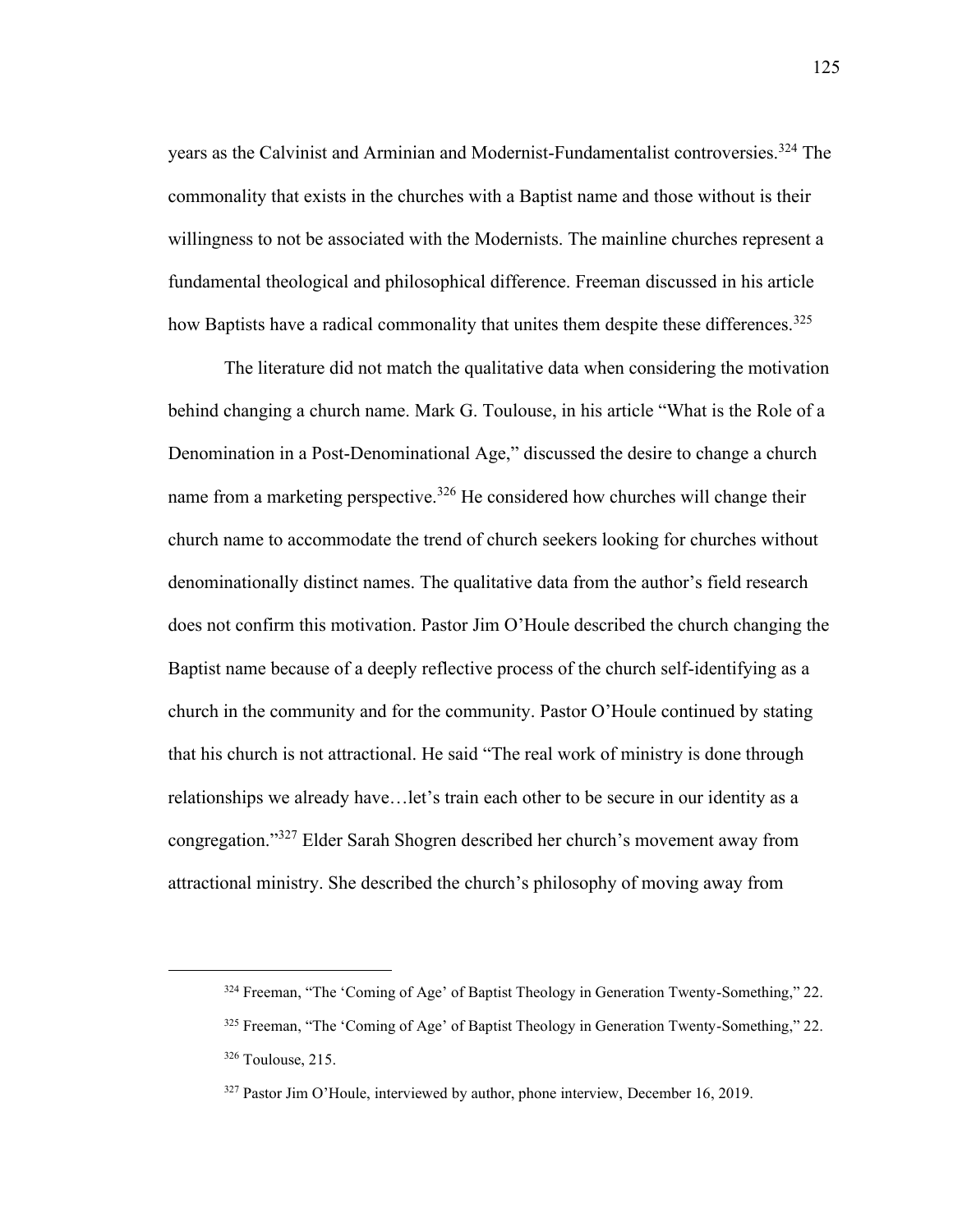attractional worship to God centered worship. She said "The worship is for God, not to bring people to church."<sup>328</sup> The qualitative data shows a more theologically robust decision-making process for changing a church name than attractional reasoning.

# **Helpful Reasons to Change a Baptist Name**

There may come a time in the life of a Baptist church to change their name. This research has looked at some of the consequences of these decisions, both intended and unintended through the data of field research. In interviewing Pastor Jim O'Houle, there is value in changing the name of the congregation when it is more reflective of the community where it is located. Pastor O'Houle described the process of Bethel Baptist Church planting the Baptist Church in 1927, which he now pastors. Despite this distinctly Baptist church planted nearly 100 years ago, Pastor O'Houle described the theology of the church as having been formulated within the last 21 years. A church's name should be reflective of the community that composes it and the community where it resides.

Elder Sarah Shogren described the challenges of moving from the Twin Cities to Northern Minnesota and not being able to find an Evangelical Covenant Church in her community. The theologically closest church in the community was the Baptist church. She described the name change from a "Baptist Church" to Lamppost Community Church as making it easier for people to come to church without Baptist in the name. She said "Baptist was exclusive, you had to subscribe to everything Baptist."<sup>329</sup> What she described is the identity shift. The church still maintains a distinct theological stance and

<sup>328</sup> Elder Sarah Shogren, interviewed by author, phone interview, January 7, 2020.

<sup>&</sup>lt;sup>329</sup> Elder Sarah Shogren, interviewed by author, phone interview, January 7, 2020.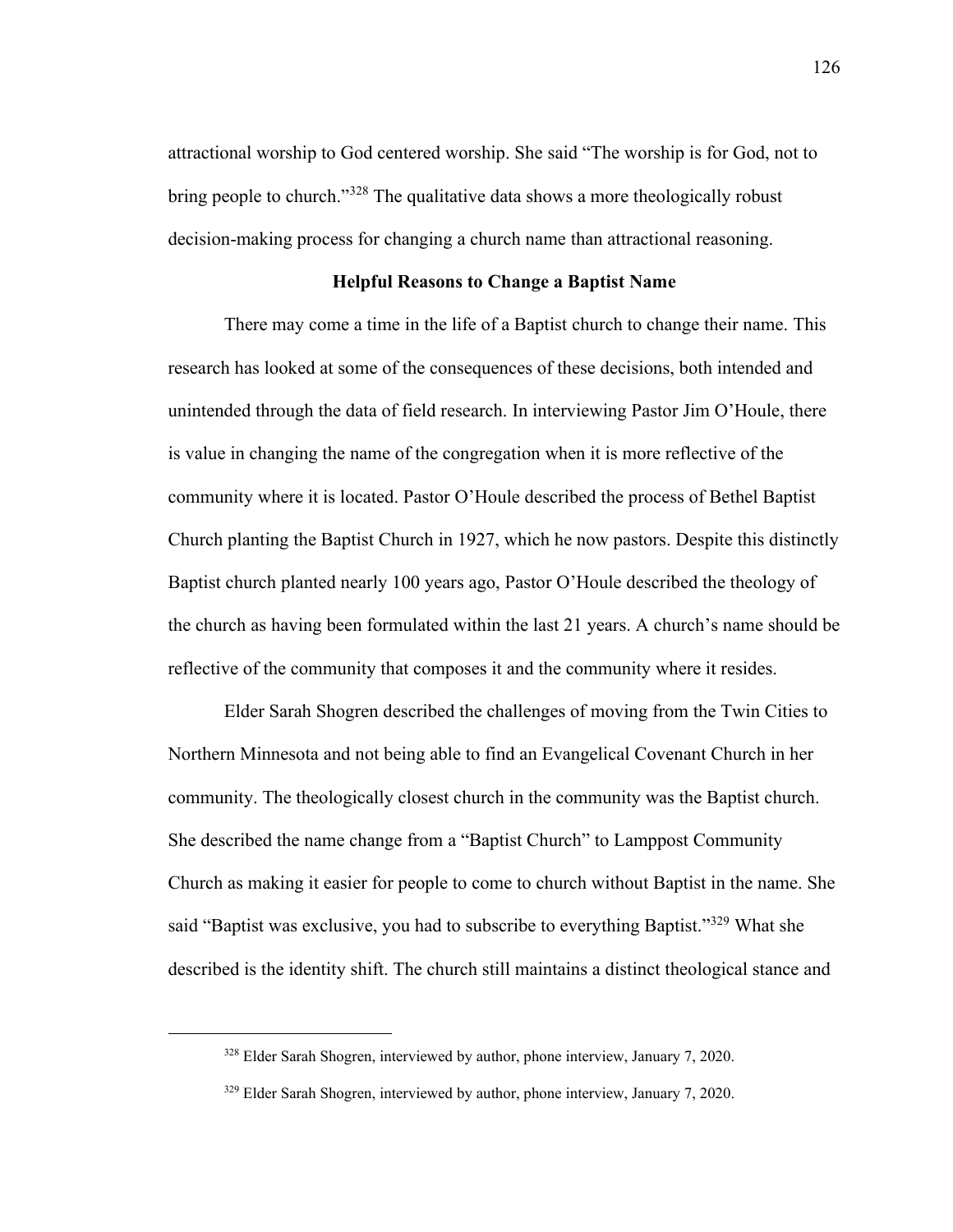conviction. The theological epicenter has shifted from Baptist to a more evangelical stance. On reflection, it would have been more helpful to this study to identify how evangelicalism contributes to the theological identity rather than attractional church. A church with a more evangelical identity provides for a broader group of likeminded Christians that will be able to unify and have common theology. Pastor Tom Halbur described this phenomenon with his church. His church was planted without a Baptist name. Despite people not knowing the church's baptistic identity and roots, Pastor Halbur said "The majority of people who come to our church…they know we're not mainline."<sup>330</sup> There is a consistent theme of churches changing their Baptist name but wanting to retain a theological identity that is more central to their beliefs than being a Baptist.

Changing a Baptist name is reflective of the diversity, congregational freedom and polity of the Baptist movement. Cameron Jorgenson explored this theme of identity and expression through diversity.<sup>331</sup> As discussed in the literature review, Jorgenson debated the great variety of beliefs and expressions composed within the Baptist identity. The ability to change a church name lies within the power of the congregation. The ability and freedom to rid the church of the Baptist name is ironically a unique form of Baptist expression. Regardless of reasoning or unintended consequences, the ability to change a church's Baptist name to a theologically non-descript name speaks to the diversity and congregational polity of Baptist theology. The debate over changing the

<sup>330</sup> Pastor Tom Halbur, interviewed by author, phone interview, January 14, 2020.

<sup>331</sup> Jorgenson, 55.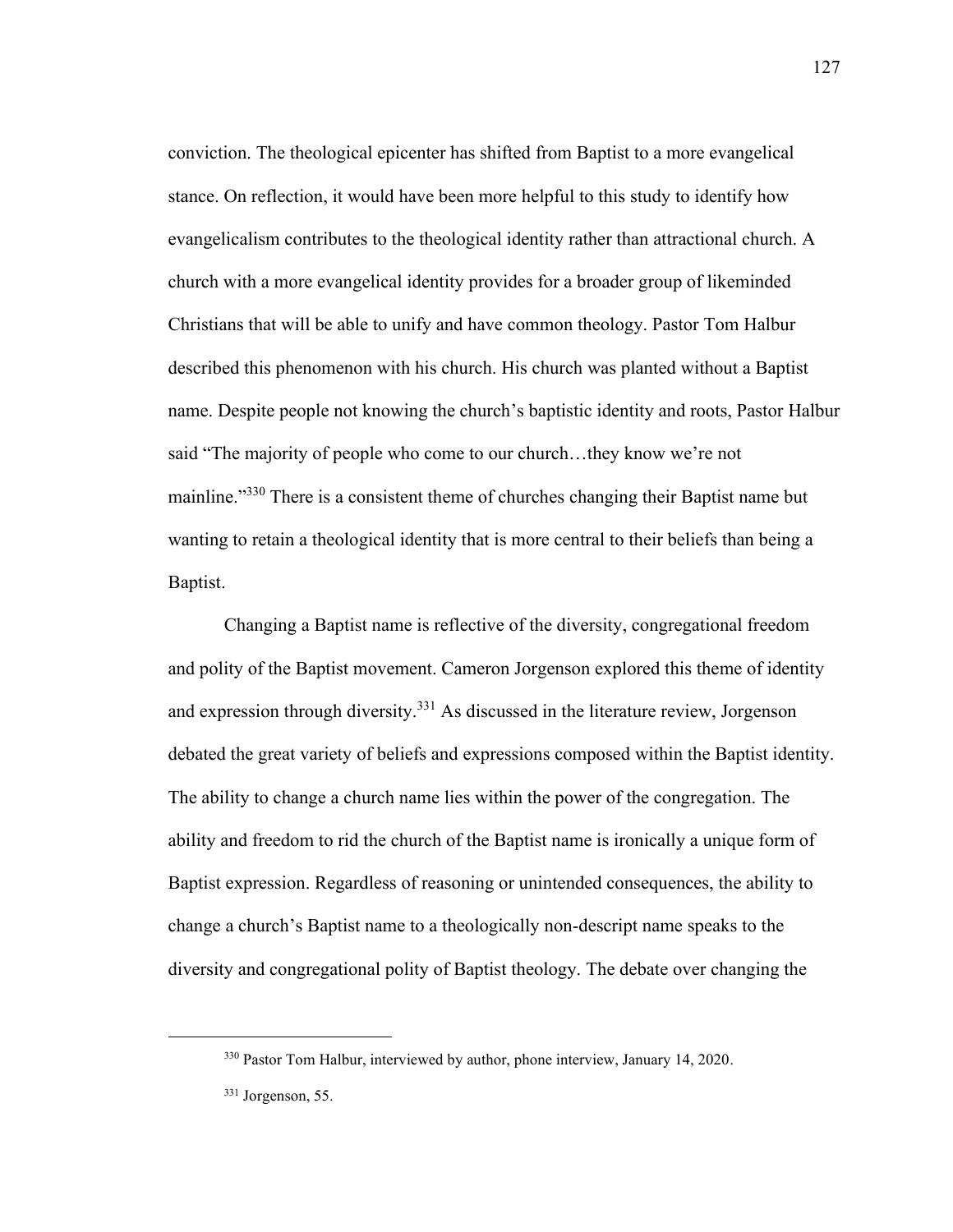Baptist name is a healthy form of self-examination and internal discussion that has been part of Baptist history since its beginnings.

# **Helpful Reasons to Keep a Baptist Identity**

The data shows reasons why preserving the Baptist name is helpful to preserving theological identity. In congregant surveys, all congregants responded they are committed to their local congregation regardless of Baptist in their church name or not. Differences develop when analyzing commitment to the theological convictions of the church. In Baptist named churches, 94 percent of respondents self-reported belonging to their church because of theological convictions. In churches without the Baptist name, 80 percent self-reported belonging to their church because of theological convictions. This discrepancy is significant. Baptist named churches had 14 percent more respondents selfreporting their agreement with the theological convictions of the church. One of the limitations of the survey is that it does not ask what the other reasons are for belonging to a congregation. Regardless, the Baptist named churches have a larger percentage of people belonging because of theological convictions.

The pastoral interviews revealed a significant desire for retaining theological identity. Pastors from churches with a Baptist name and churches without all had sophisticated reasons for their theological nuances and the name of their congregation. A theme that emerged in the churches without the Baptist name is that their theological nuances do not have baptistic theology as a central core to their focus. As discussed in the biblical and theological rationale in chapter two, Baptists share much in common with other Protestants and Trinitarian Christians. Stephen R. Holmes discussed in his work on Baptist theology that Baptists share more virtues with other Christians than they

128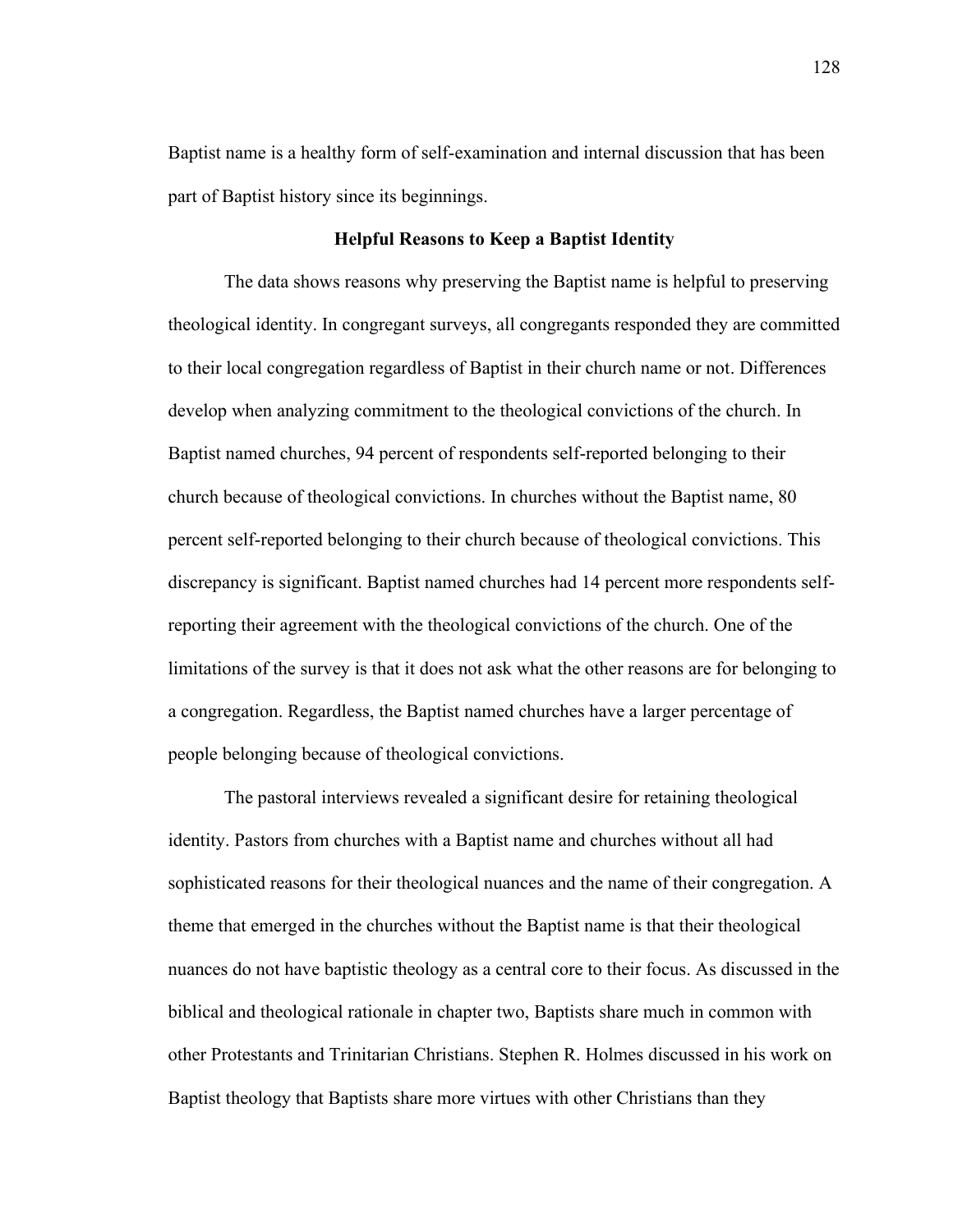disagree.<sup>332</sup> Baptists adhere to most of the ecumenical creeds and confessions shared by Christians (such as the Apostle's Creed and Nicene Creed). Holmes argued that to be Baptist is to generally agree on most ecumenical doctrines; it is only exclusive when it comes to issues of polity, symbolic ordinances, and biblical emphasis. Elder Sarah Shogren described ridding the Baptist name as making it easier for people to come to her church. She said in reference to the previous name of the church, "Baptist was exclusive, you had to subscribe to everything Baptist."<sup>333</sup> Elder Shogren was able to articulate a thoughtful theological integration of her church, but the one problem is ascribing the name Baptist to the church and specific baptistic doctrine.

Pastor Jim O'Houle described the intentional desire of his church to move toward a reformed theology. This theology is concentrated on the Westminster Confession of faith. He explained how the theology of the sovereignty of God was impacting their interactions with people around them and his congregation shifting from asking people to ask Jesus into their heart to describing to people who God is. This results in a shift toward less of a commitment to the Baptist name and more of a community focus. The literature review in chapter three connected with Curtis Freeman's article, "The 'Coming of Age' of Baptist theology in Generation Twenty Something." Freeman pointed out in the article the radical common heritage of all Baptists.<sup>334</sup> A point missing from the theological framework of the interviews with both Elder Sarah Shogren and Pastor Jim O'Houle is

<sup>332</sup> Holmes, 69.

<sup>333</sup> Elder Sarah Shogren, interviewed by author, phone interview, January 7, 2020.

<sup>&</sup>lt;sup>334</sup> Freeman, "The 'Coming of Age' of Baptist Theology in Generation Twenty-Something," 22.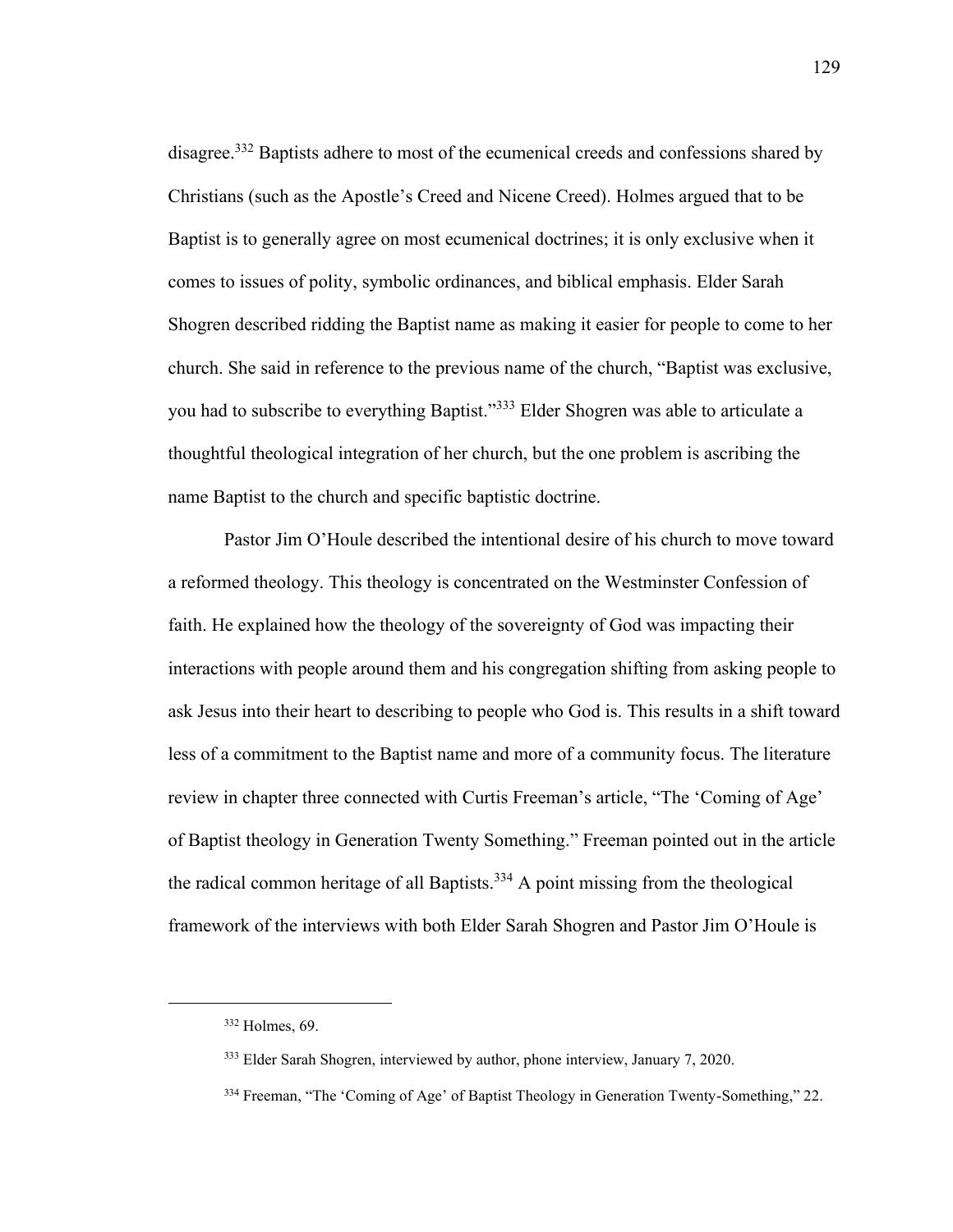the theological inclusiveness of Baptists that can include both of their distinctive theological perspectives. Elder Shogren pointed out that their congregation wants to be inclusive of confessional baptism by pouring water. This is historically a strain of Baptists, particularly in the Anabaptist movement. Pastor O'Houle pointed to a strong conviction of reformed theology. This ongoing Baptist discussion finds its historical trend in the Calvinist-Arminian debate within Baptist churches. The movement toward idiosyncrasies within congregations is a healthy nuance of the congregational structure of Baptist churches. There is great freedom of nuance within congregational polity.

The research shows a greater lack of denominational affiliation and commitment in congregants of churches without the Baptist name. In congregants surveyed in churches with a Baptist name, 78.1 percent reported they would join a church of the same denomination if they moved to a new geographic location. In churches without a Baptist name, 66.7 surveyed would join a church of the same denomination. There is a distinguishing feature that those going to Baptist churches with the Baptist name identify with the denomination more than those at a church without the Baptist name. The literature review in chapter three confirmed the importance of tribal identity for the human need of belonging. Chapter three examined Kimlyn Bender's, "Karl Barth, Confessionalism, and the Question of Baptist Identity." In Bender's work, she interacted with Karl Barth's assessment of tribal identity that he sees in the Reformed Church.<sup>335</sup> A tribal identity provides a theological framework from which to approach life. A theological tribal identity provides an intellectual paradigm, but it also provides a lived

<sup>335</sup> Bender, 52.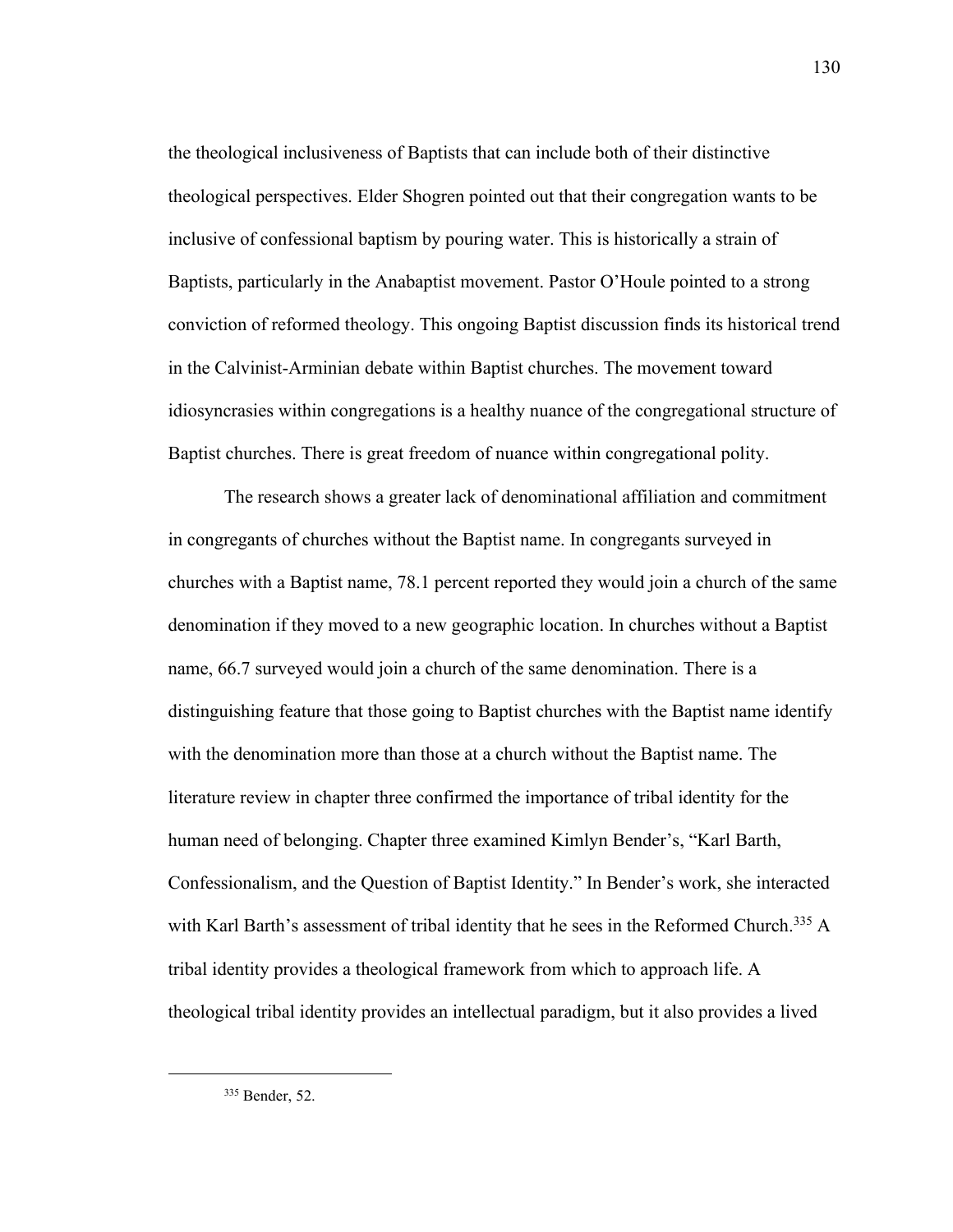experience from which the church experiences belonging. Bender described the importance to the Reformed movement of inheritance that children inculcate by reason of their birth and growing up in a Reformed church.<sup>336</sup> Bender argued that a Baptist identity must be deeper than a set of propositional truths and beliefs, but must incorporate "principles, axioms, tenets, and convictions."<sup>337</sup> This type of identity discussion can be helpful long before a conversation to remove a Baptist name from a church.

Congregant survey results showed congregants in churches with a Baptist name self-report having a better understanding of Baptist distinctives than congregants in churches without the Baptist name. In churches with a Baptist name, 94 percent report having a good understanding of Baptist distinctives in comparison to 86.7 percent of congregants from churches without the Baptist name. This confirms results obtained from pastoral interviews. Elder Sarah Shogren portrayed the churches desire to move away from a congregational polity to a more Presbyterian model of church governance. Pastor Jim O'Houle described a deeper appreciation of Reformed theology than baptistic theology. Pastor Tom Halbur expressed a Baptist identity that is conveyed through his preaching and teaching in his congregation. Despite his incorporating baptistic distinctives into his preaching, teaching, and pastoral counseling, he assumed most people in his community do not know that his church is Baptist.

In interviewing Pastor Simon Smith about how the name of the congregation contributes to the congregation's identity, he described the Baptist name as influencing

<sup>336</sup> Bender, 52.

<sup>337</sup> Bender, 61.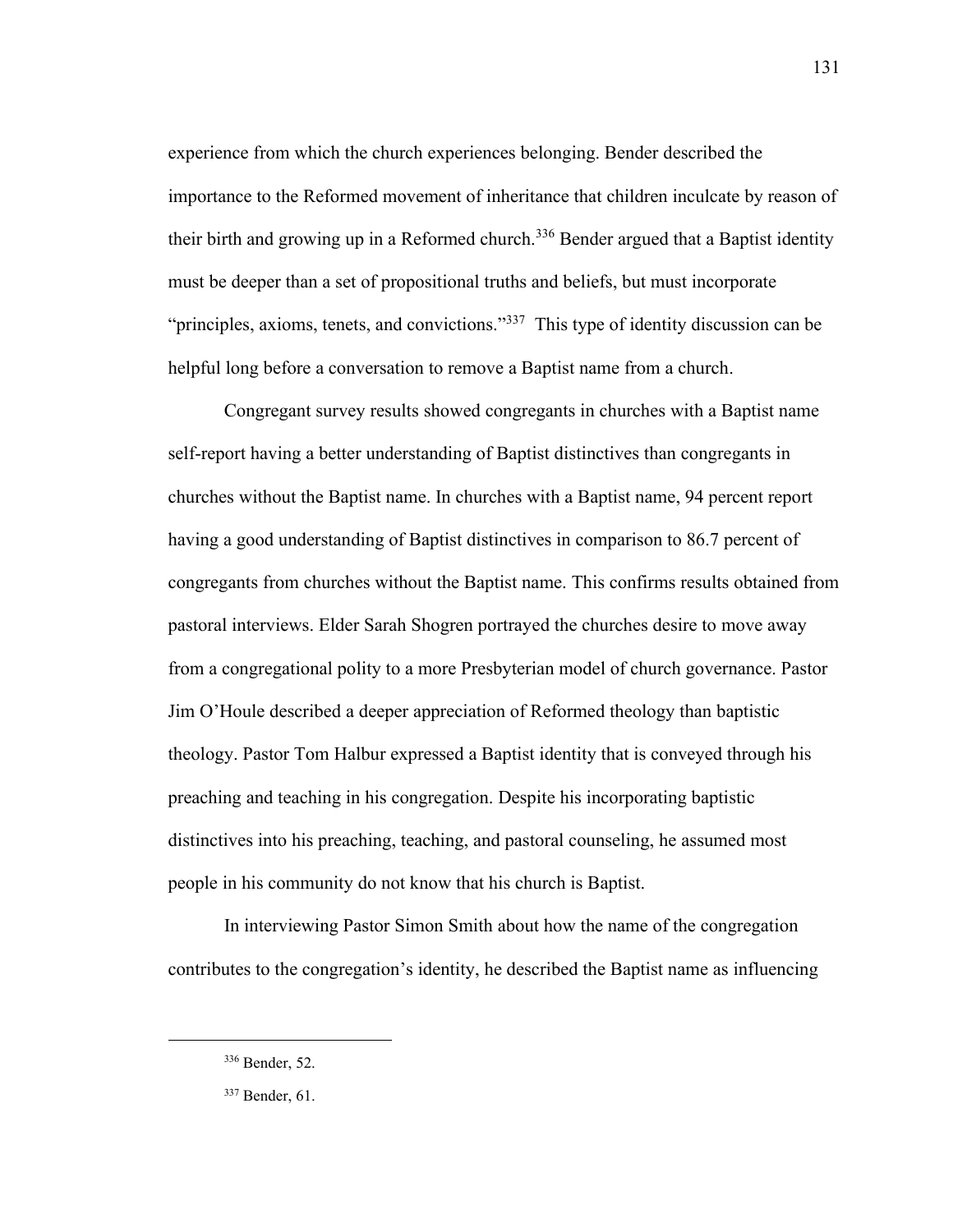the congregation without the congregation realizing it. In interviewing Pastor Ephraim Tower, he ambiguously described the name as contributing in some ways. Both responses are tied to the general way in which systems have unintended consequences on participants within the system. The literature review in chapter three engaged with author Edwin Friedman's work *Generation to Generation*. Friedman discusses the tendency within systems to feed off one another to create a new web of interdependency.<sup>338</sup> These systems function at the subconscious level to create a new paradigm in a family system. Applied to church systems, the field research on congregations with the Baptist name shows that there is a tendency in congregants to associate with the denomination and the distinctive theologies of that denomination. The Baptist name contributes to a unique tribal identity for the individual.

# **The State of Theological Identity and Hope for the Future**

As discussed in chapter three, there is a movement of post-denominationalism occurring within western Christianity. This phenomenon is shown through the literature as an historic movement connected with the loss of status that the church has experienced over the past century. With the rise of post-denominationalism and the trend of churches dropping theological affiliations, it is important to analyze the movement objectively and to see what positive affiliations are occurring. One unforeseen discovery in the field research is the depth of theological insight and conversation contributing to name changes. This rigorous theological thought process is characteristic of the historic Baptist movement. The fierce non-conformist attitude to the Baptist movement has led to the

<sup>338</sup> Friedman, *Generation to Generation*, 231.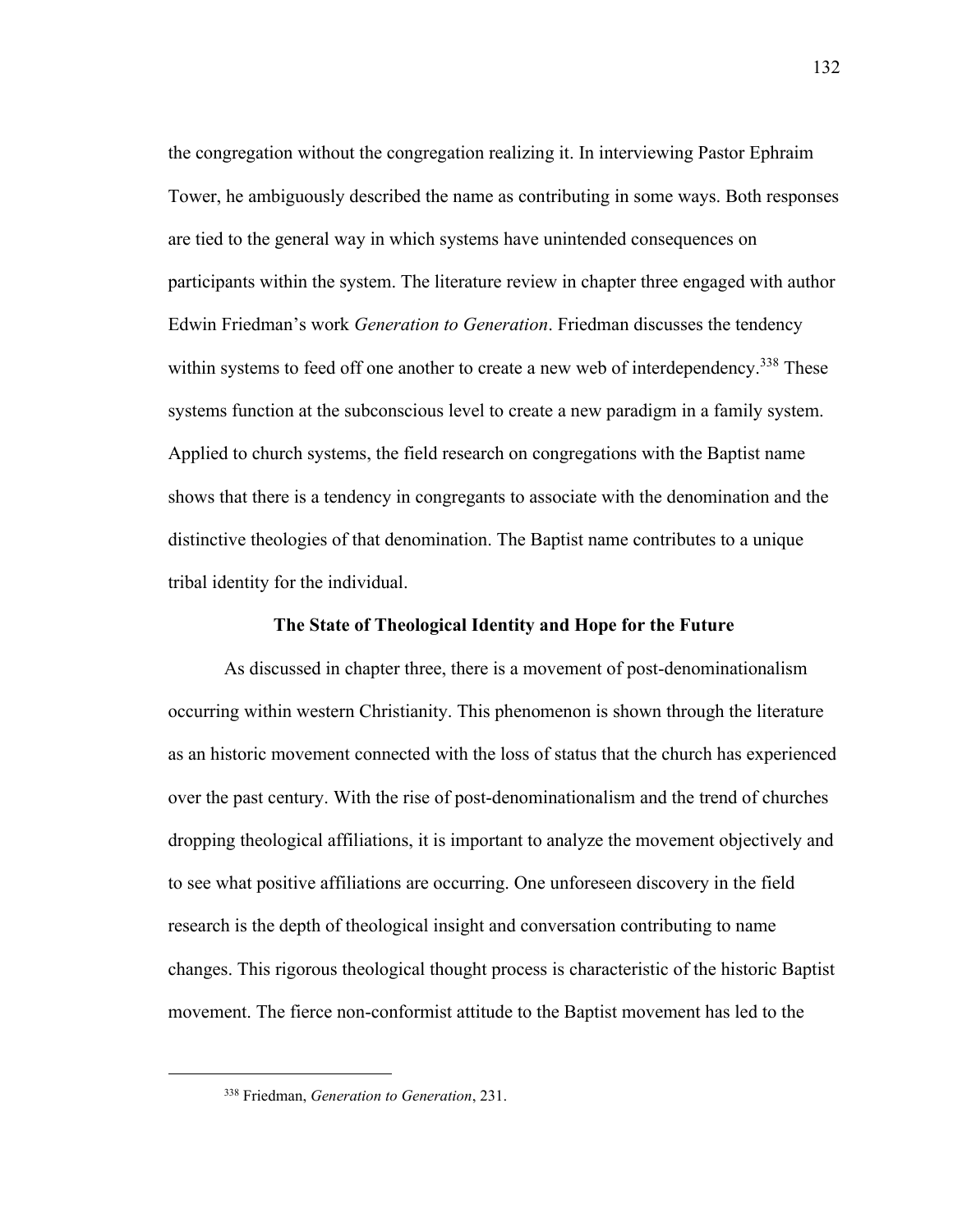ability of congregational polity and the ability of local churches to make these decisions regarding their identity. This democratizing congregational polity is a hallmark of distinct baptistic theology.

There is reason to believe that the Baptist name will continue to bring meaningful value to churches in the future. There was fear historically that the Calvinist versus Arminian debate and the Modernist versus Fundamentalist debate would destroy the Baptist movement but Baptists are still here. Trends and movements have come and gone throughout history. Regardless of whether the Baptist name survives the next century, its indelible impression is noted in the congregational polity system, the ecumenical expressions of unity extended to other Christians, the love for biblical theology and piety, confessional believers' baptism, and the use of symbolic ordinances. Some have associated the name Baptist with a rigid set of legalistic rules. This association is unfortunate. The more that Baptists can identify with their history of biblical confessionalism, ecumenical extensions, and non-conformist suffering, the greater the possibility of Baptists embracing their identity while recognizing the great open plane for theological diversity.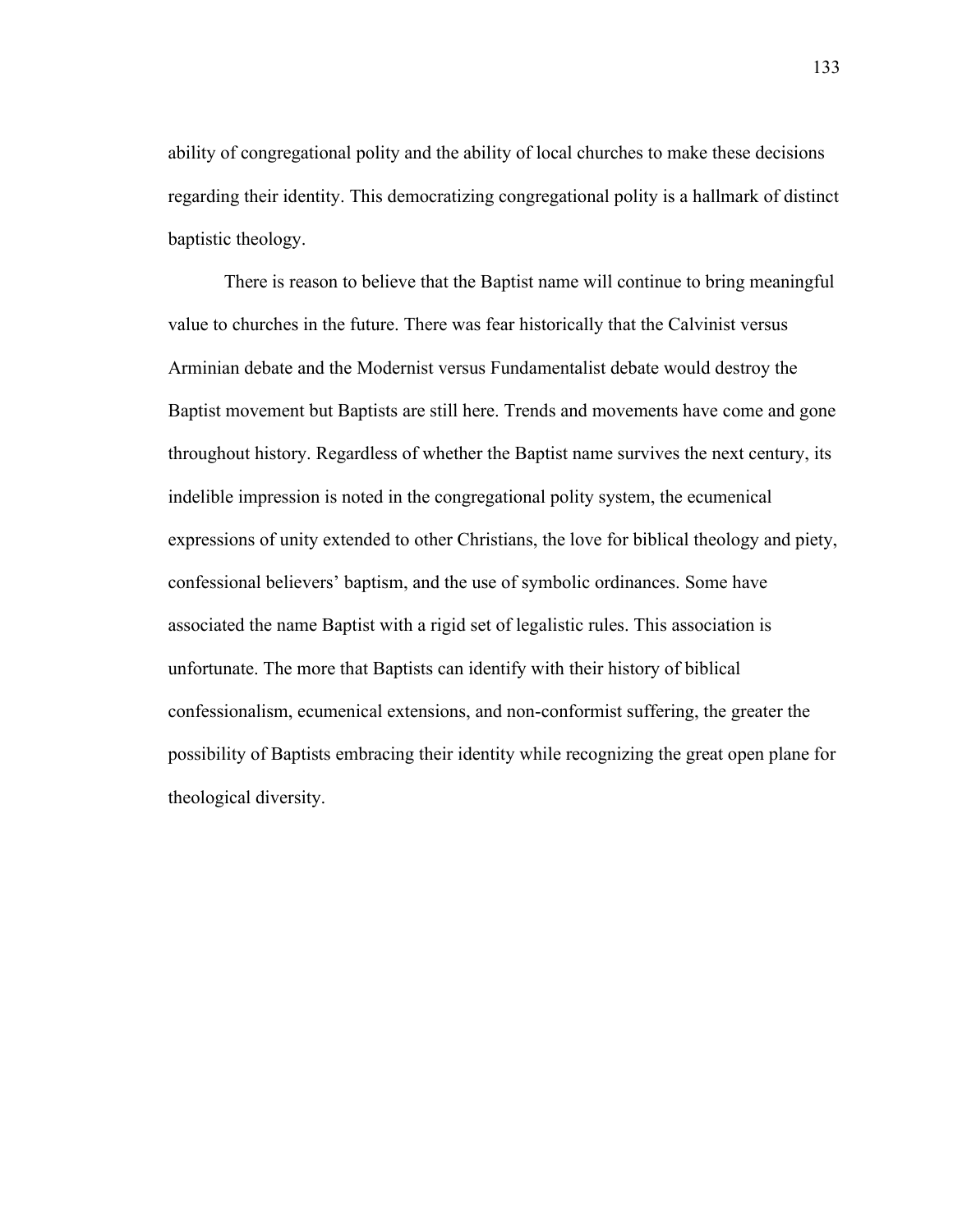#### CHAPTER SEVEN: REFLECTION AND PERSONAL GROWTH

#### **Personal Insights**

This study has impacted the researcher's perspective on changing the name of a congregation. Ridding congregations of the Baptist name was tied to this researcher's hypothesis regarding the attractional church movement and the desire for churches to be seeker sensitive in attracting more unassociated unbelievers into church services. This study is transforming the complexity from which this researcher now considers the issue. As Baptists are historically known as non-conformists, changing the name of a church away from the Baptist name is a "Baptist" decision. The democratizing force of the congregational polity system makes room for churches to individually decide what is best for them in their community. This study shows the unintended consequences of these decisions, but not all the unintended consequences are negative.

The importance of theological conviction is brought to light through this study. Baptist is the name of a movement away from other theological movements. Individual congregations see themselves as a movement within a community. This identity can be powerful and may be more powerful to the community than identifying with baptistic distinctives. This researcher's understanding of how retaining baptistic identity is tied to the name of a congregation has been enhanced through these study results. This researcher can now comprehend that churches identifying with a different name find a new identity with which to form associations. The long-term consequences of these decisions are still unknown.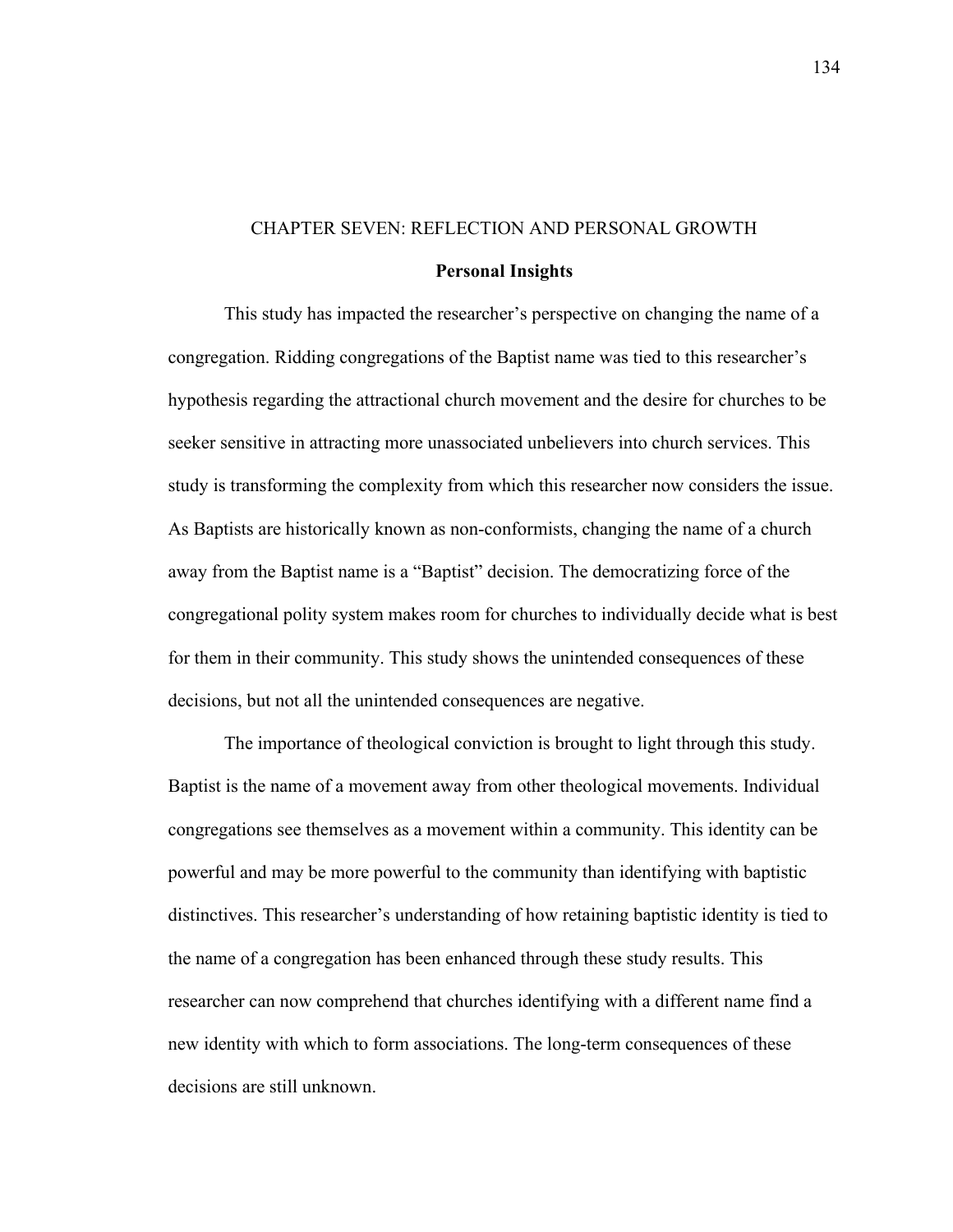A list of questions is listed in Appendix F that the researcher concluded are helpful to discerning a name change for a congregation. These questions are meant to help the congregation or church leaders as they discern a holistic set of considerations including the theological and practical reasons for changing the name. The questions can be used as a thought-provoking exercise that a leadership team may choose to explore to consider the unintended consequences of naming or renaming a congregation. As a congregation explores a name change, there are issues of unity and theology for the congregation and the broader church community to consider.

Conversing with other pastors wrestling through the issue of name and identity is helpful. These are not flippant issues to those in decision making positions. Hearing the complexity and theological uncertainty is insightful and reassuring. Changing a name is an important decision and should not be made lightly. This decision should be reflective of the community and not a charismatic leader. When a name, identity, or brand is associated with a popular leader rather than a community, that identity will be as long lived as the leader. When a community embraces an identity, the results are longer lasting and become part of the ethos of the community.

# **Personal Growth**

This study empowers this researcher to recognize his own need for tribal identity in the loss of theological identity. Recognizing that something is missing, this researcher has a desire for belonging to something larger than himself. Growth has occurred through this process in recognizing that this need is not inherent in everyone who is part of the church. Some find loyalty and commitment to their local congregation without the need for a larger storied identity. An alternate title for this thesis could be *The Exchange of*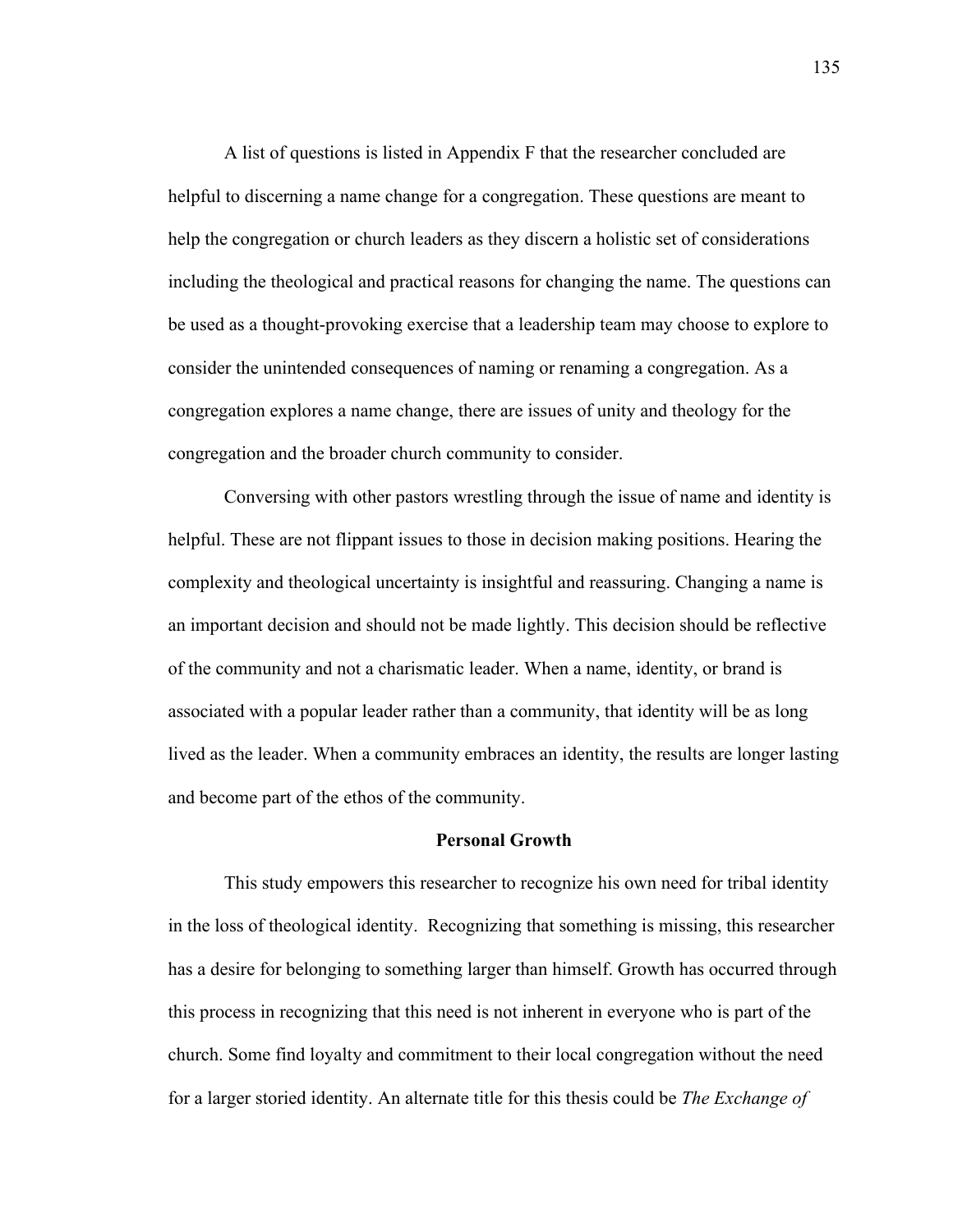*Baptist Identity*. While there is loss of Baptist identity shown in the field research and data, the loss is not evaluated in what is exchanged. A church receives a new theological identity when it shifts from the Baptist name to a new name, which can be theologically profound and testimonies the Baptist heritage. The Reformation cry, always reforming, is part of the heritage of all Protestants. This Reformation axiom is an important source of growth as the researcher has come to recognize that this research opens the door to evaluating what new theological exchanges are made.

Through this research, the researcher is enlightened to the human perspective. The field research is done with other pastors who have been in similar situations. Hearing their rationale for theology, identity, church naming and the personal relationships they have with the denomination are insightful. Hearing other pastors' frustrations and hesitancy as they move forward in understanding theologically identity is humbling. A pastor has numerous responsibilities. A pastor as theologian is an important and challenging part of the pastoral role. Personal growth through this project is to find ways of encouraging pastors and the church to discover creative ways of engaging in their Baptist history and making meaningful connections to their identity. As individuals have unique callings in their lives to communicate the Gospel, churches have unique callings to communicate the Gospel in their communities. The tension that the researcher recognizes in this study and through interviews with pastors is the tension between loyalty to the church's identity and the unique mission that calls that congregation in their community. The decision over which identity is more powerful is challenging and the unintended consequences are potentially worth the risk.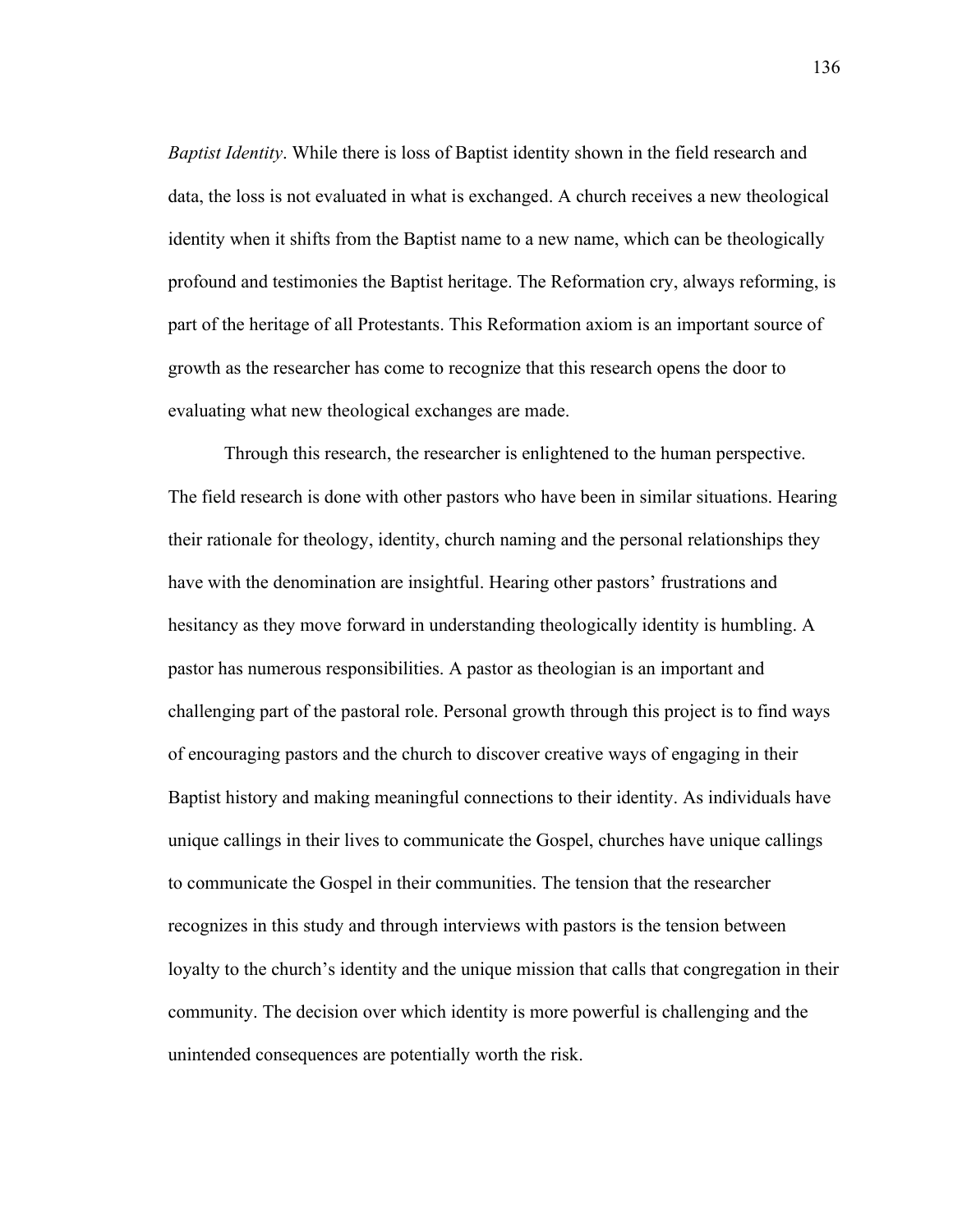# **Recommendation for Further Research**

The loss of Baptist identity is studied within the context of entire congregations. Future research that will be beneficial to the church is the loss of Baptist identity contrasting generations. The literature begins to expose the nuance of differences between generations and their needs related to identity, but there are no comprehensive studies examining the differences between generations (for example Baby Boomers, Generation X and, Millennials) in the loss of Baptist identity. This loss can compare the general trends in western culture to remove identity from a variety of organizations and the church.

Baptists are not the only denominations to be affected by this loss of naming identity. Other denominations are beginning to experience similar losses. A comprehensive study can be made studying the loss of identity in other denominations and how this trend affects the universal church. Some of these nuances are the tendency for people to switch denominational affiliations, the non-denominational movement, and how independent congregations function in comparison to denominational congregations. An historical study could accompany this research to show the historical movement behind the loss of identity in western churches and denominations.

A helpful companion study to the loss of identity in Baptist churches could be an examination into what new identities are forming. In the loss or void of one identity, a new identity emerges. Understanding the exchange of identities can be helpful in recognizing what kind of externalities develop in the individual lives of congregants. This study shows the loss that occurs in the lives of the congregants, but this study is limited in viewing what new theological identities are formed. Some pastors gave direction to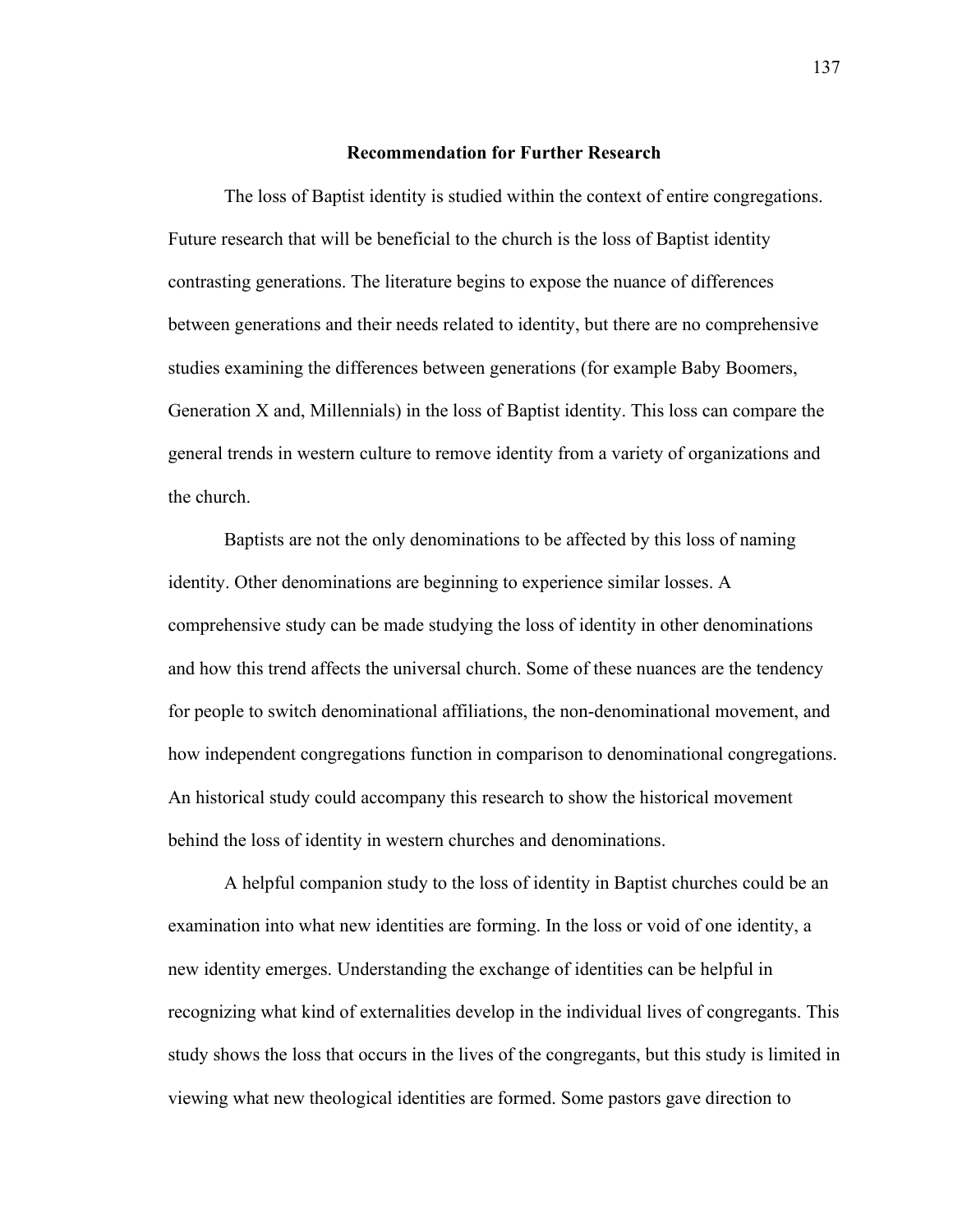theologies that are shaping the lives of the congregation (e.g. Pastor Jim O'Houle focusing on Reformed theology) but a comprehensive assessment of the new hybrid identities that emerge may be helpful to the church in assessing the value of changing their name.

A longitudinal study of the loss of Baptist identity could be of great value to the church. This study is limited in scope due to how historically recent the shift (the Baptist General Conference became Converge in 2008). Over the next ensuing decades, the effects of losing the Baptist name will be clearer and a more historically comprehensive study can take place. Likewise, a longitudinal study can follow the life of an individual congregation using a case study and qualitative data analysis.

A discrepancy may exist between older congregations that change the Baptist name and new congregations that begin without the Baptist name. A comparison between the theological results of these two phenomena may produce insightful considerations for the church. For church leaders considering planting a church and for a church leader considering re-naming an existing church, a comparison study of these two situations may be helpful. Similarly, this study could benefit from comparing changing the name of a church that is over a century old, and one comparatively younger that is considering changing its name.

#### **The Hypothetical Congregation's Conclusion**

Old Country Baptist Church looked at the research regarding the reasons for and against changing the name of the congregation. As they engage with the field research and data regarding churches in similar situations, they can come to an informed approach to the idea of changing their church's name. The advisory council assembled to make a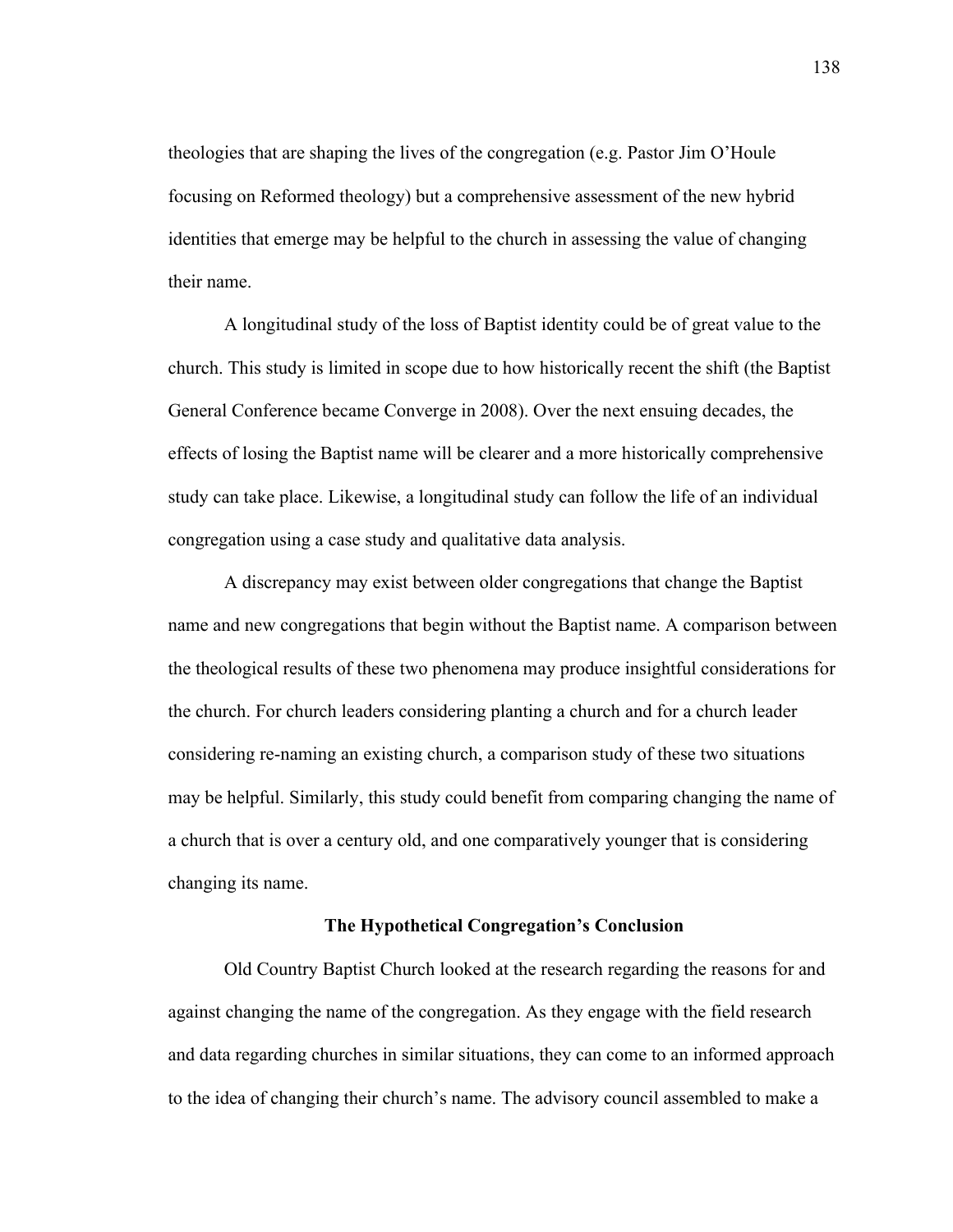recommendation to the church realizes the important purpose that theology plays in the purpose of the church name. The data shows that people will still associate the church as a Baptist church for years to come. Changing the name must have a thoughtful theological conviction regarding the purpose of Old Country Baptist Church in their community. Old Country Baptist Church decided to conduct congregational meetings, surveys, and qualitative data collection to glean a broader perspective on what the church believes about its purpose in the community. There are times of fasting and prayer.

The advisory board of Old Country Baptist Church recognized the need to present an accurate picture of Baptist history and theology. Negative stereotypes about Baptists may be tied to an uninformed picture of the non-conformist Baptist history rooted in confessional believer's baptism and the conviction of the individual's ability to read and understand the Bible. The advisory board recognized the importance of slowing the decision down by ensuring the congregation is aware of Baptist history and the commonality that Baptists share with most of their fellow brothers and sisters in Christ from other denominations. Many of the congregants are surprised to hear about the ecumenical and theological diversity within the Baptist movement, including the Calvinist versus Arminian and Modernist versus Fundamentalist debates taking place within the Baptist identity. They are surprised that neither viewpoint is mutually exclusive to Baptists.

The advisory board weighed the data on the possibility of congregants having less commitment to the denomination and the specific theological identity of their church over time. The broader storied identity that lies in a named theological persuasion must be weighed against a specific theological persuasion that is guiding the church in its unique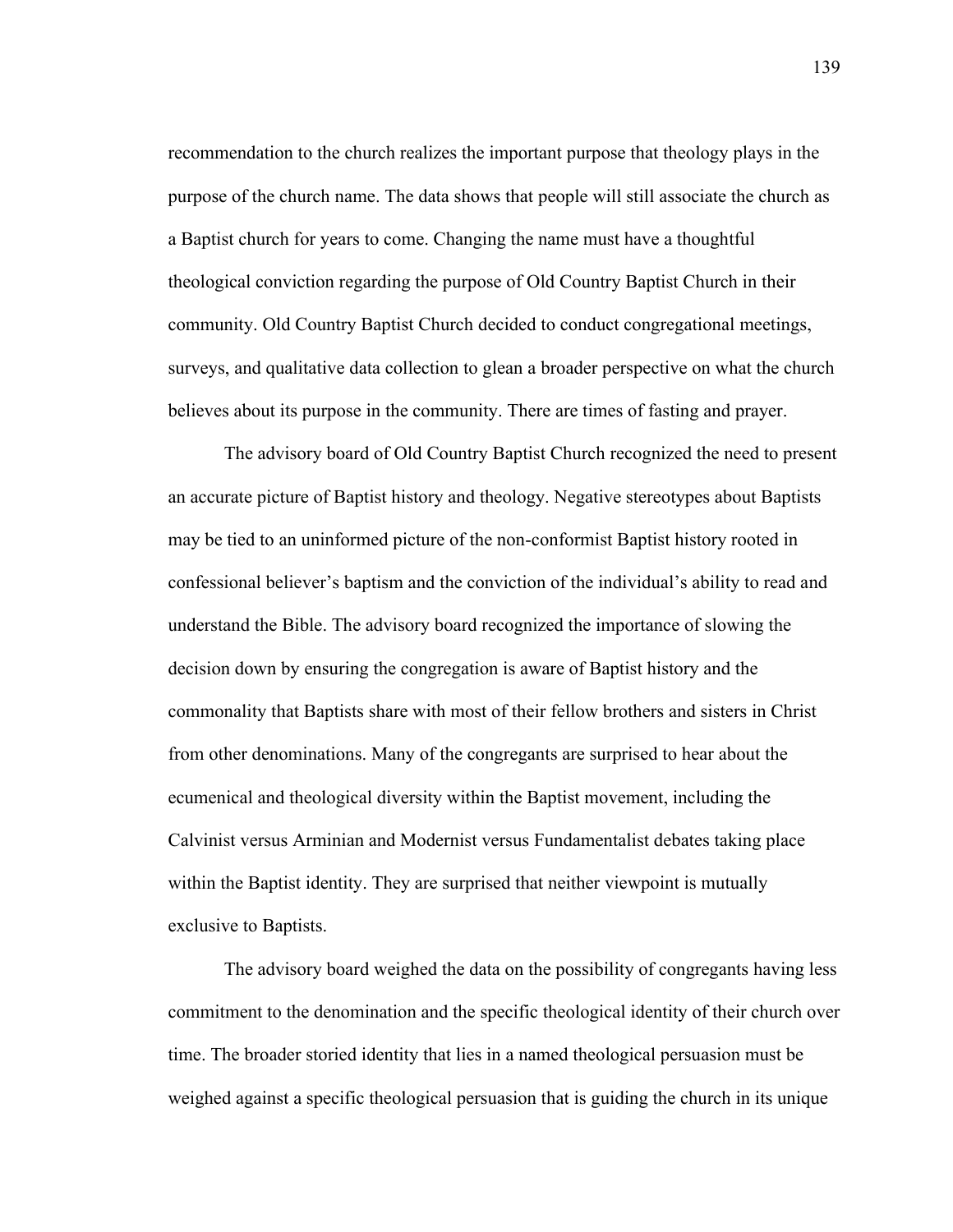community. One of these decisions to weigh is whether there is a strong anti-Baptist sentiment in the community and if this is preventing the church from being missional in their community. The church must decide if they can be genuinely Baptist in their convictions and have a church name without Baptist in the title. The advisory board decided to poll the community and seek to understand what the broader community thinks of Baptists.

The advisory board conducted a final church-wide discussion where the church engaged in exercises to discover the primary theological persuasion where the church is heading. In this discussion they drew figures on whiteboards of concentric circles showing their theological identity as a community. The advisory board knows they will need the church community to take ownership of whichever church name the congregation decides. After an afternoon of discussion, the official vote took place. The church decided to keep their Baptist name, for now. They recognized that the name is important and signifies who they are as a community. The church holds the tension that the name may need to change in the future and the name change is within the freedom and possibility of being distinctly Baptist. A new and fresh expression of the meaning of the Baptist identity is emerging in Old Country Baptist Church. With powerful stories of past Baptist leaders, teachings on baptistic doctrines, ecumenical diversity and unity of Baptists with other Christians, and a desire to partner in uncompromising ways with other churches, the church has experienced a new paradigm and powerful re-birth.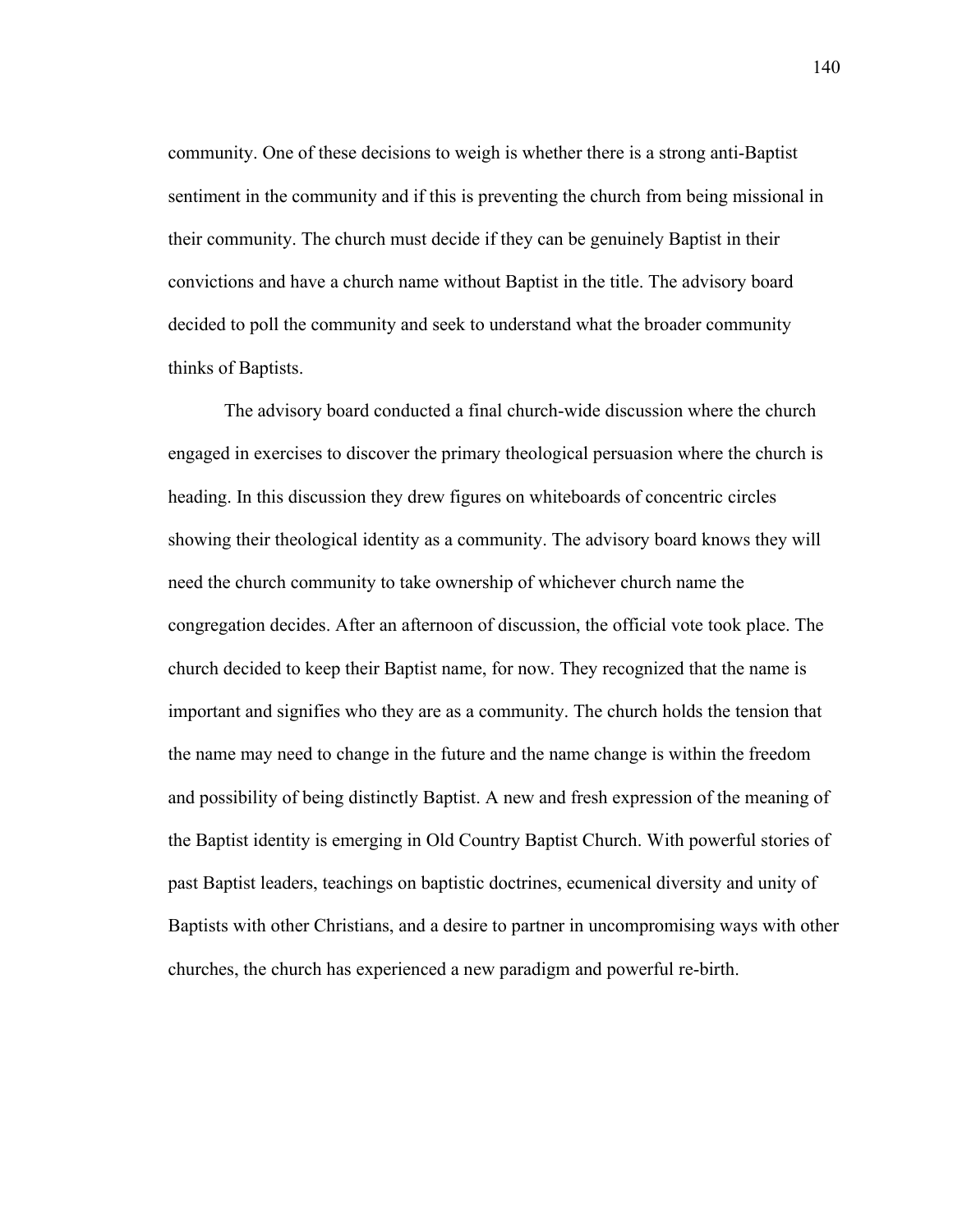APPENDIX A: PASTOR INTERVIEW QUESTIONS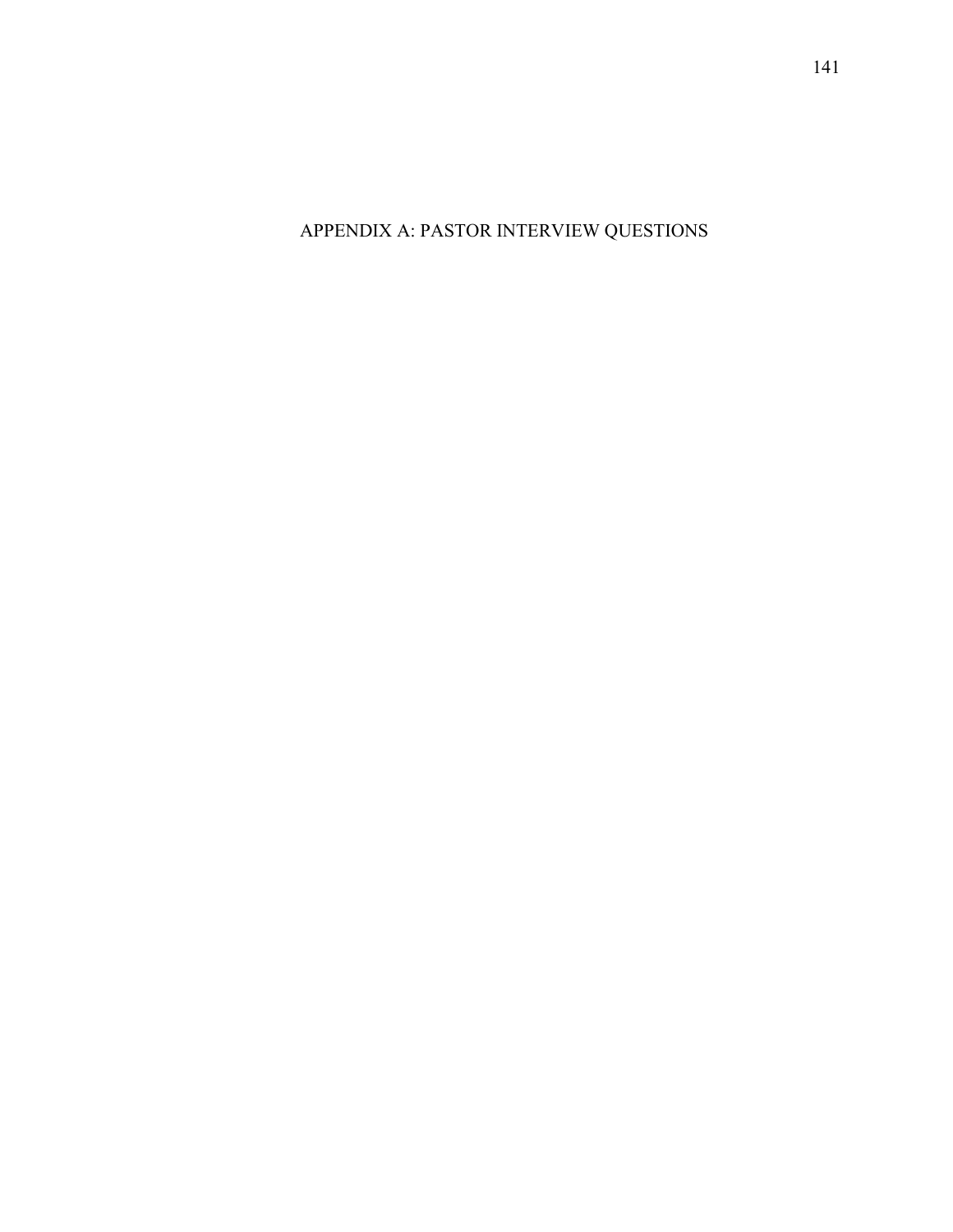# APPENDIX A: PASTOR INTERVIEW QUESTIONS

- 1. Do you identify as a Baptist? Do you have any Baptist education or experience outside of being a pastor at a Converge church?
- 2. Is this the first Converge church you have pastored? Did you pastor in other denominations?
- 3. Do you incorporate baptistic distinctives in your preaching/teaching/pastoral counseling? If so, how?
- 4. Do baptistic distinctives and history impact the life of your congregation?
- 5. Is there value to retaining a baptistic identity? Has the name of the congregation contributed to a baptistic identity in your congregation?
- 6. How does the name of your congregation contribute to your identity as a congregation?
- 7. Would you describe the ministry of your congregation as "attractional?" Has this philosophy impacted your congregation?
- 8. What is the size of your congregation? Is your congregation intentionally trying to grow numerically?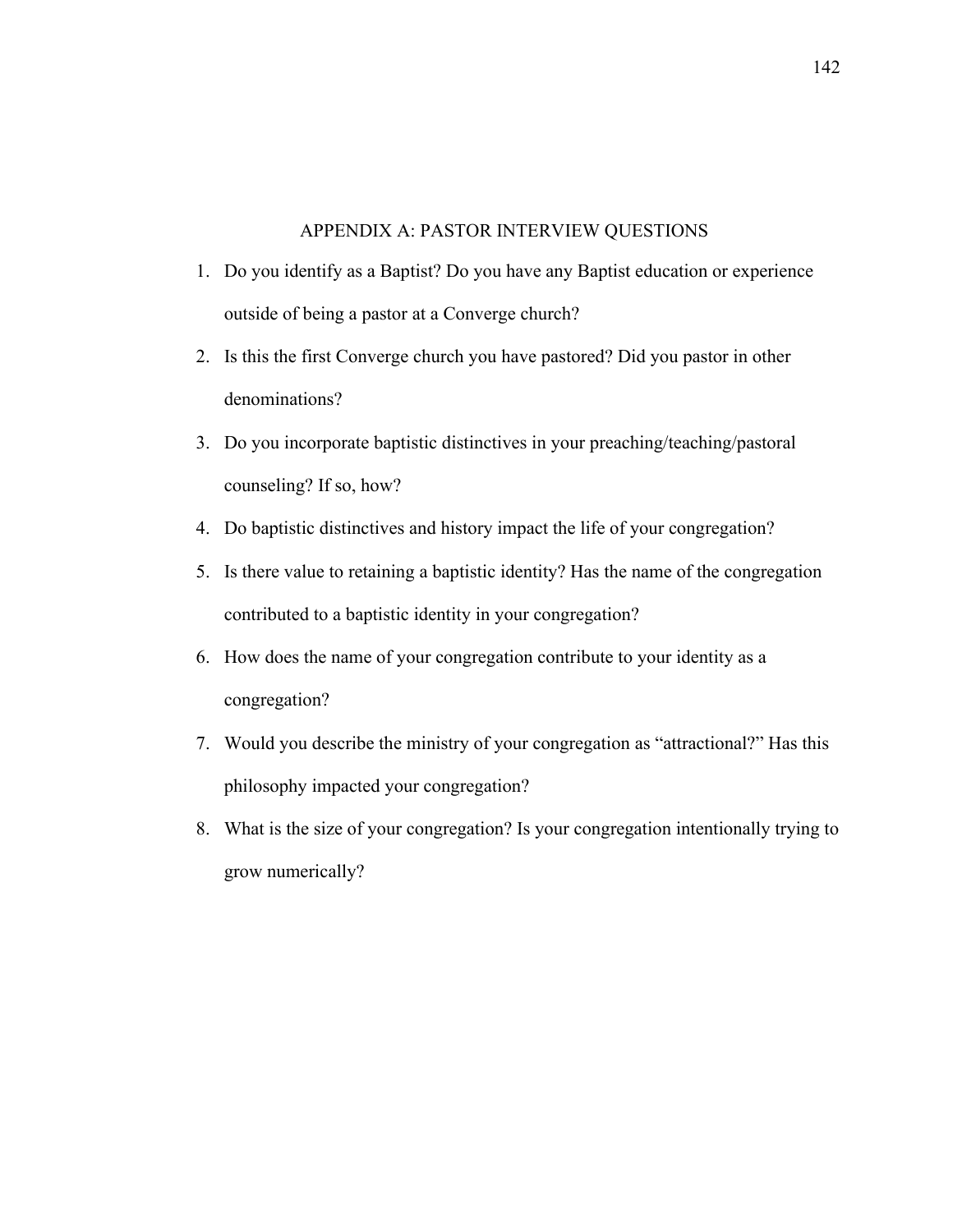APPENDIX B: CONGREGATIONAL SURVEY QUESTIONS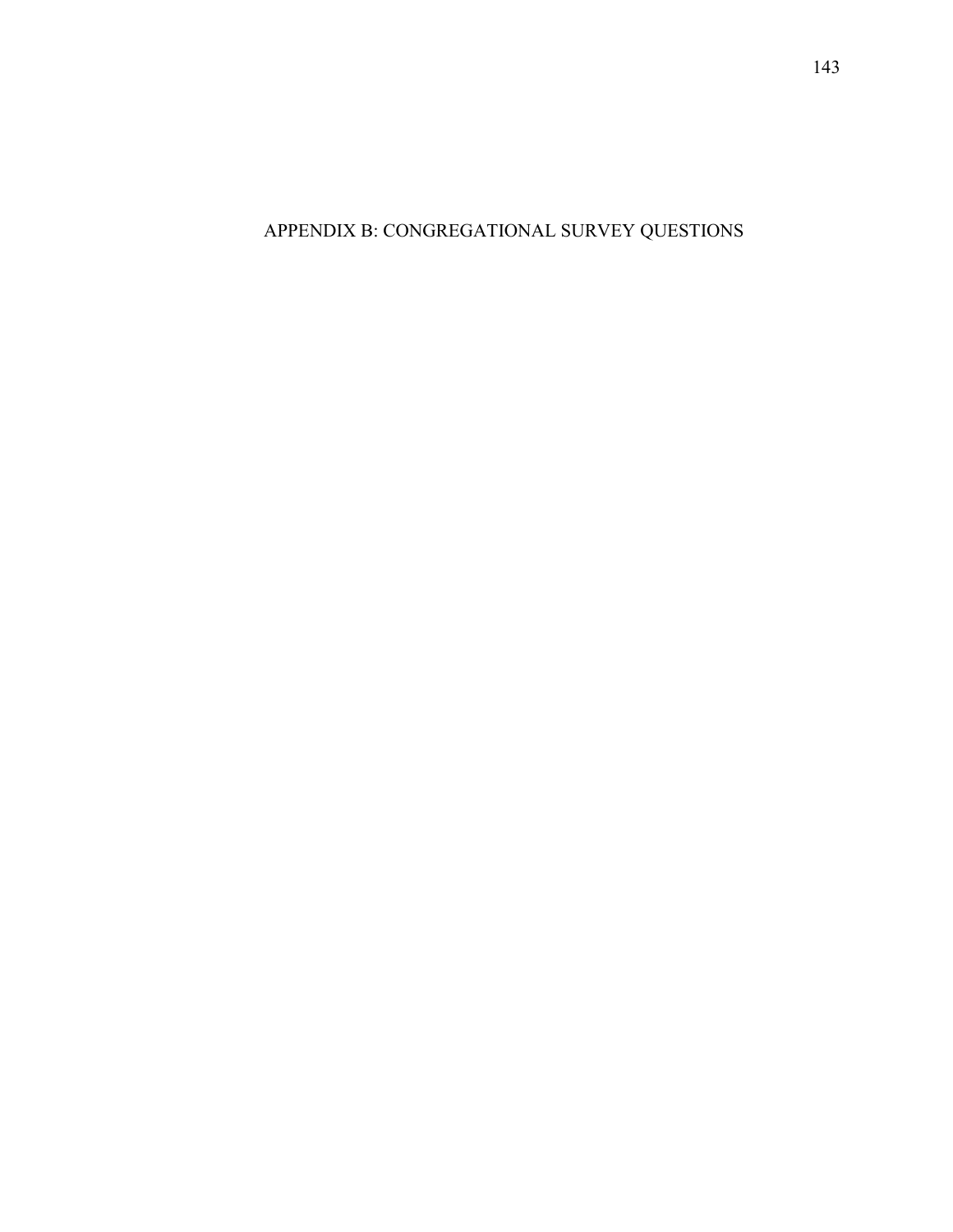### APPENDIX B: CONGREGATIONAL SURVEY QUESTIONS

- 1. The name of my church is \_\_\_\_\_\_\_\_\_\_\_\_\_\_\_.
- 2. To which denomination is your congregation affiliated? If unsure, answer "I don't know."

\_\_\_\_\_\_\_\_\_\_\_\_\_\_\_\_\_\_\_\_\_\_\_\_\_\_\_\_\_\_\_\_\_\_\_\_\_\_\_\_\_\_\_\_\_\_\_\_\_\_\_

- 3. I have been a part of a Baptist congregation.
	- o Yes
	- o No
- 4. I am committed to my congregation.
	- o Yes
	- o No
- 5. Do you belong to your congregation because of theological convictions?
	- o Yes
	- o No
- 6. I am part of my congregation because the church building is geographically close to my home, not just because of their beliefs.
	- o Yes
	- o No
- 7. If I moved, I would join a congregation of the same denomination as the one I am currently a part of.
	- o Yes
	- o No
- 8. I am part of my congregation because I enjoy the programs and they meet my needs.
	- o Yes
	- o No
- 9. I have a good understanding of Baptist distinctives.
	- o Yes
	- o No
- 10. I attend church functions 2 or more times per month.
	- o Yes
	- o No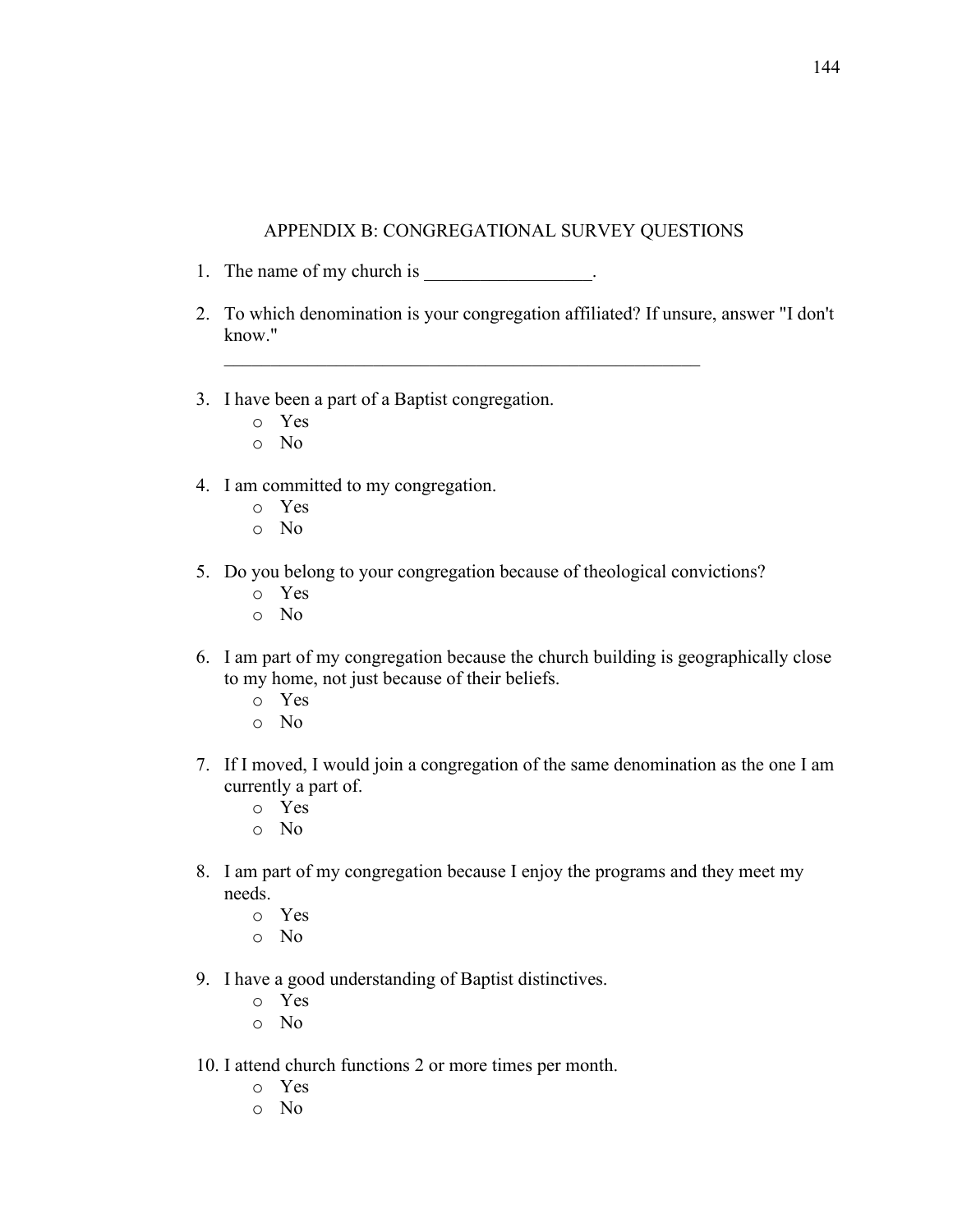APPENDIX C: PASTORAL INTERVIEW CONSENT FORM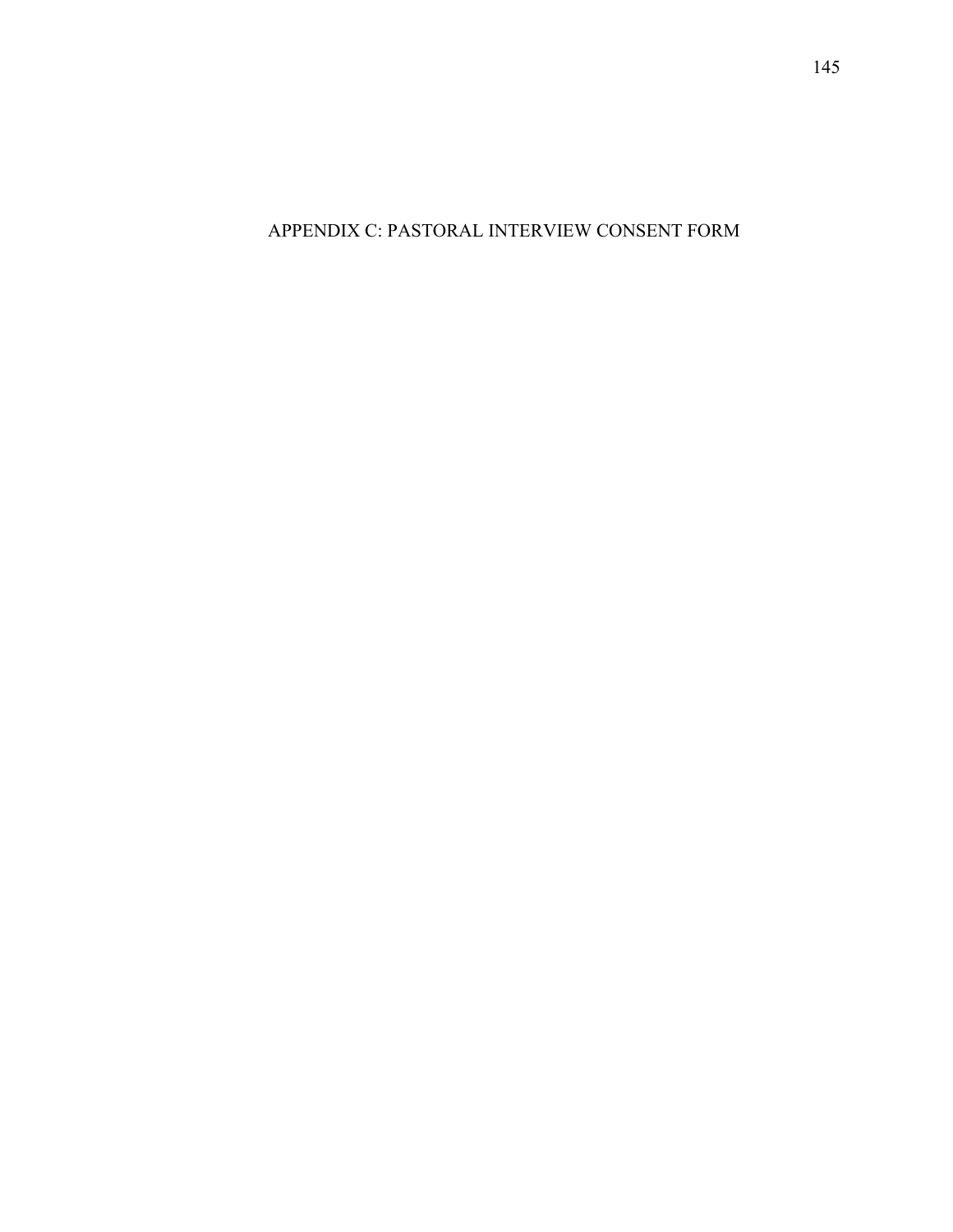## APPENDIX C: PASTORAL INTERVIEW CONSENT FORM

You are invited to participate in a research project entitled THE LOSS OF BAPTIST IDENTITY: HOW THE LOSS OF THE BAPTIST NAME IMPACTS THEOLOGICAL IDENTITY designed to analyze the loss of baptistic identity in Northern Minnesota Converge churches and the effect it has had on congregations. The interview portion of this study is being conducted by Josiah Hoagland from Bethel University. This research is being conducted as part of the dissertation requirements for Josiah Hoagland.

This interview will be centered around eight total questions and should take no more than 45 minutes. Your names and replies throughout the interview may be quoted in the doctoral thesis this study is servicing which will be available to the public at its completion. There are no known risks involved with this study. Participation is completely voluntary and there will be no penalty or loss of benefits if you choose to not participate in this research study or to withdraw. If you choose not to participate you may decline the interview invitation. You may choose to not answer any question. If you have any questions about the study, you may contact Josiah Hoagland at 218-368- 7090 or joh38774@bethel.edu.

If you have any questions concerning your rights as a research participant you may contact Dr. Justin Irving at j-irving@bethel.edu.

By completing this survey and returning it you are also confirming that you are **18** years of age or older.

Please keep the top portion of the page for your records.

Your signature is requested below as consent to the above terms of the interview and use of your answers in the doctoral research entitled: THE LOSS OF BAPTIST IDENTITY: HOW THE LOSS OF THE BAPTIST NAME IMPACTS THEOLOGICAL IDENTITY.

Printed Name/Signature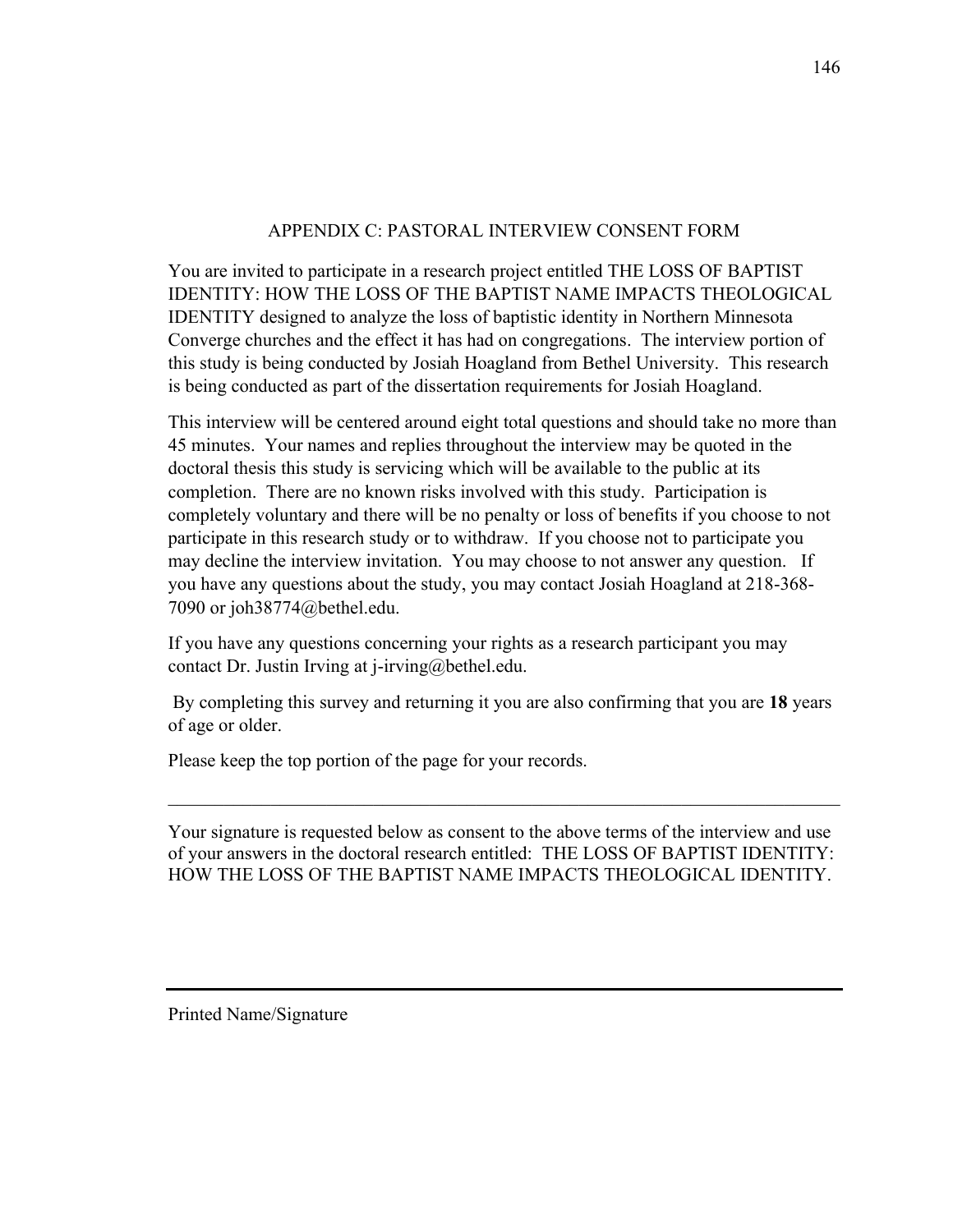APPENDIX D: SURVEY CONSENT FORM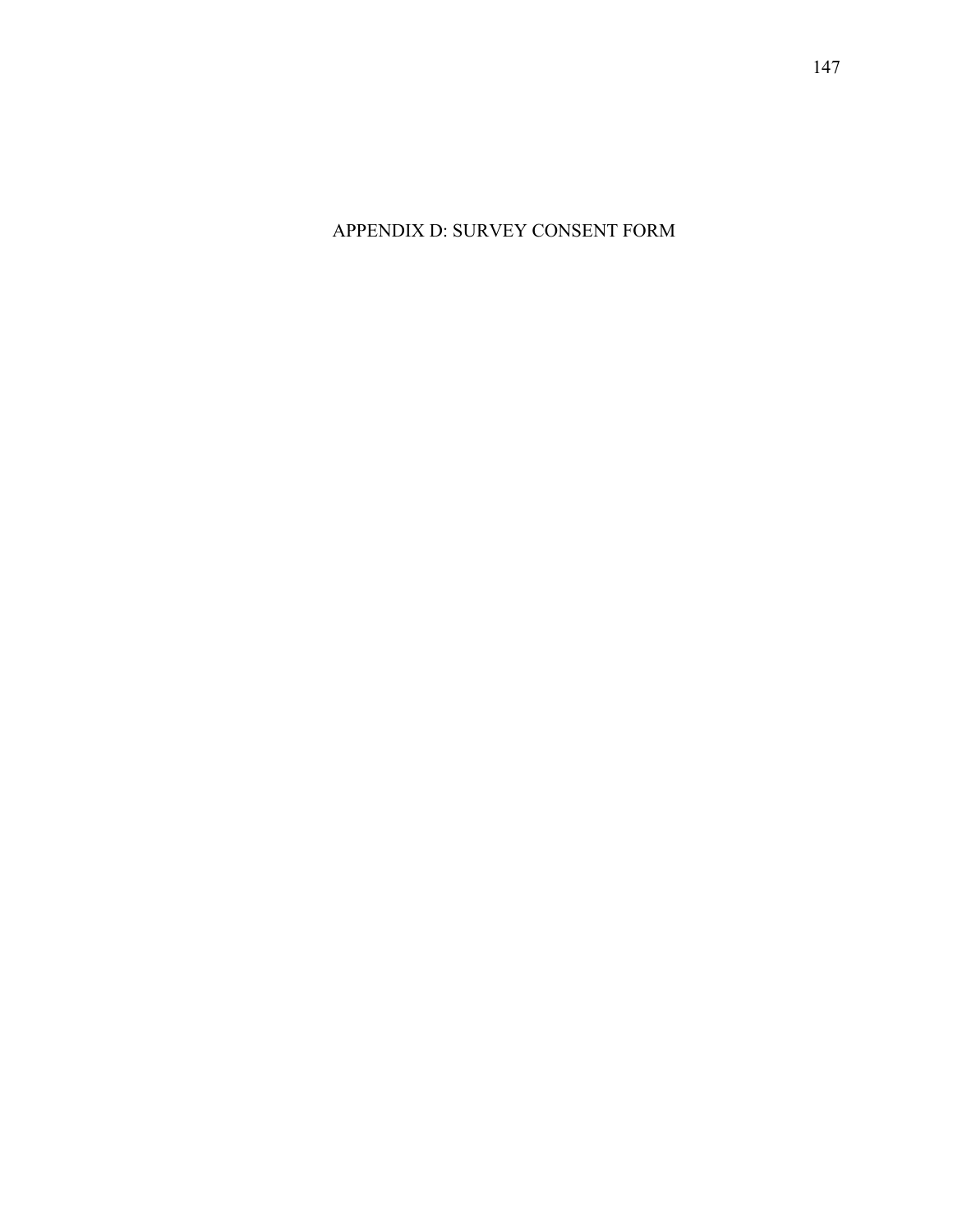### APPENDIX D: SURVEY CONSENT FORM

You are invited to participate in a research project entitled THE LOSS OF BAPTIST IDENTITY: HOW THE LOSS OF THE BAPTIST NAME IMPACTS THEOLOGICAL IDENTITY designed to analyze the loss of baptistic identity in Northern Minnesota Converge churches and the effect it has had on congregations. The study is being conducted by Josiah Hoagland from Bethel University. This research is being conducted as part of the dissertation requirements for Josiah Hoagland.

This survey is comprised of ten total questions and should take no more than 10 minutes. Your replies will be anonymous, so do not put your name anywhere on the form. There are no known risks involved with this study. Participation is completely voluntary and there will be no penalty or loss of benefits if you choose to not participate in this research study or to withdraw. If you choose not to participate you may either return the blank survey or you may discard it. You may choose to not answer any question by simply leaving it blank. Returning the paper survey by handing it in to your pastor or pressing "submit" at the end of the electronic version indicates your consent for use of the answers you supply. If you have any questions about the study you may contact Josiah Hoagland at 218-368-7090 or joh38774@bethel.edu.

If you have any questions concerning your rights as a research participant you may contact Dr. Justin Irving at j-irving@bethel.edu.

By completing this survey and returning it you are also confirming that you are **18** years of age or older.

Please keep this page for your records.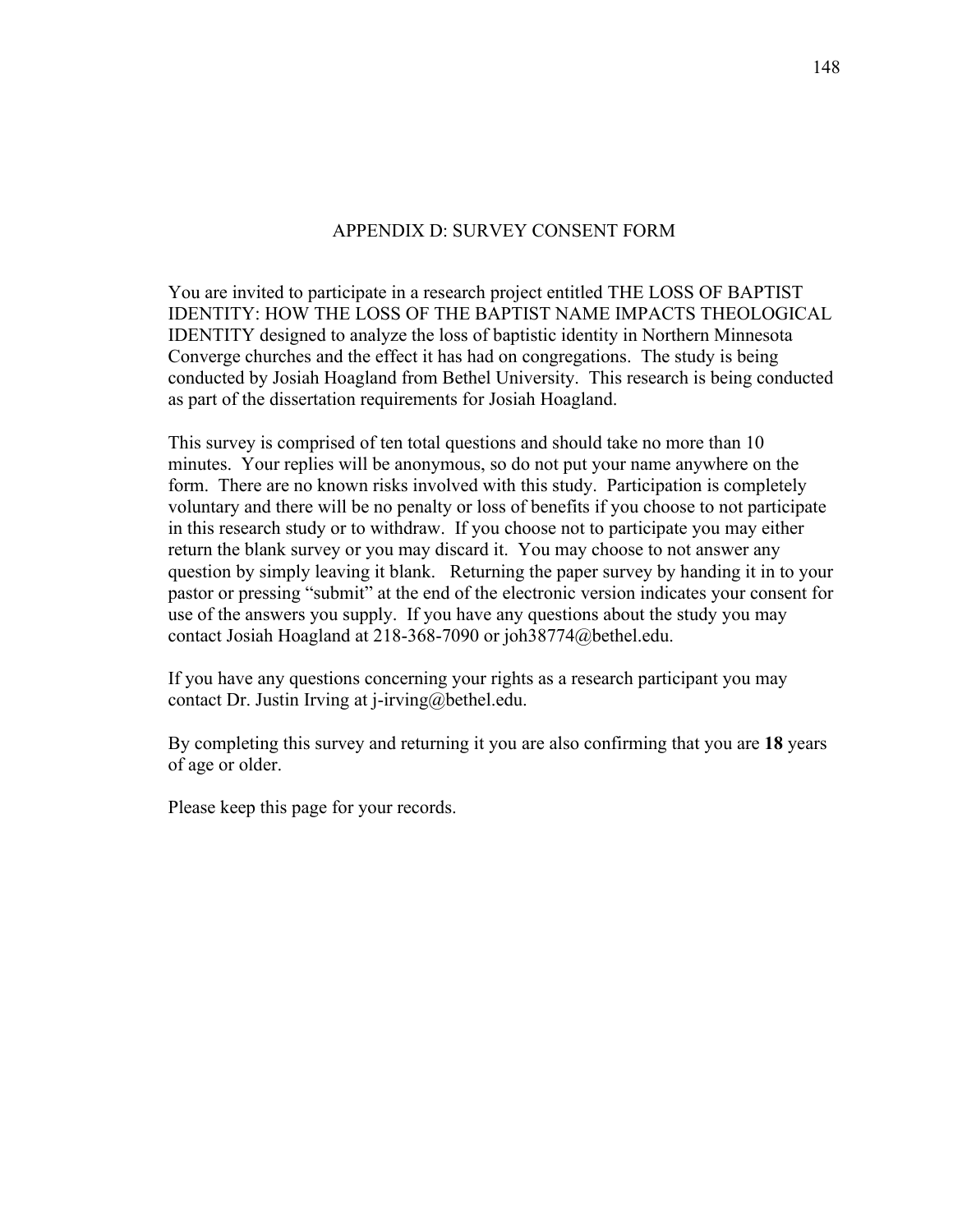# APPENDIX E: CONGREGATIONAL SURVEY QUESTION RESULTS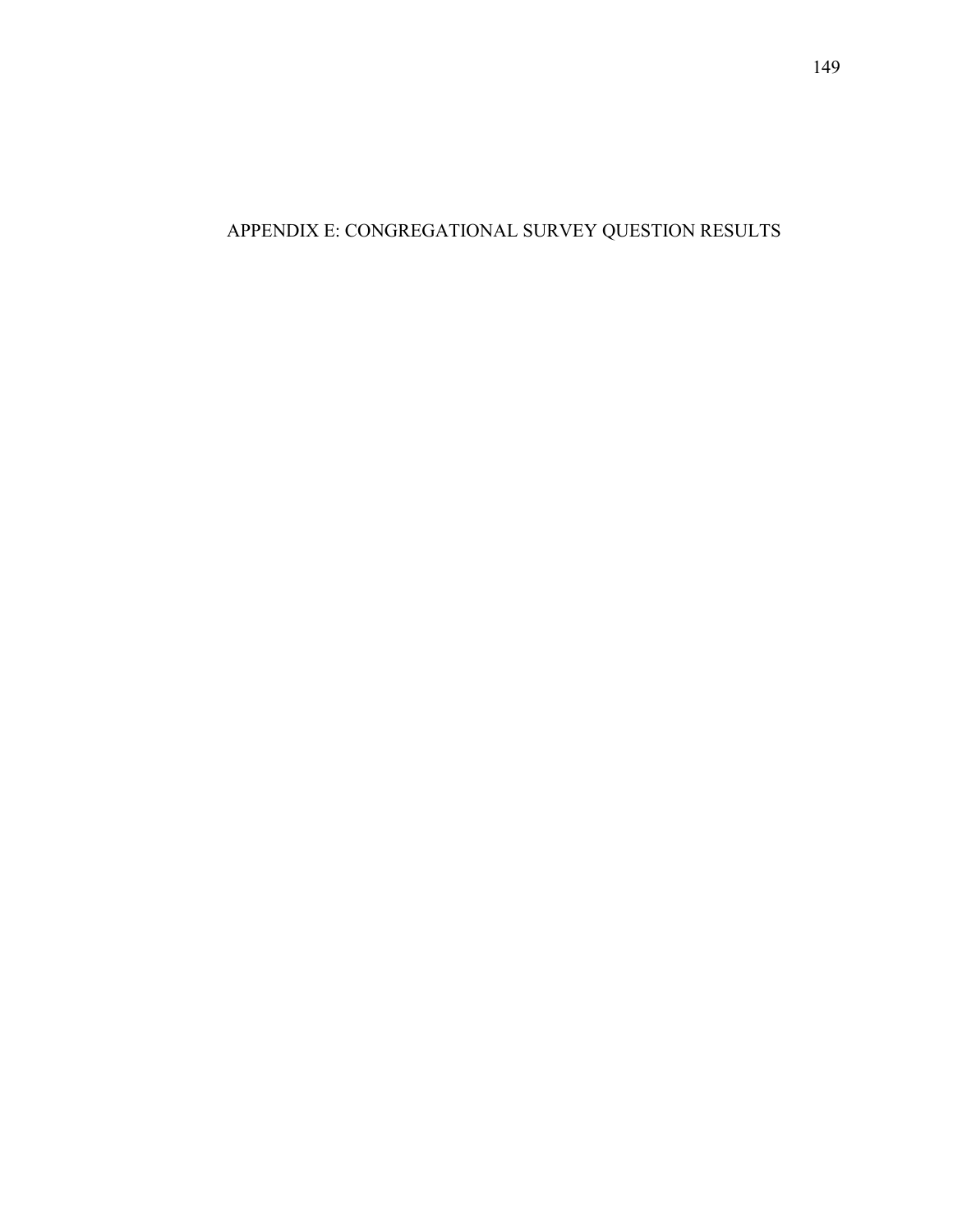| Questions                                                                                                                                         | % yes responses from<br>Baptist named churches | % yes responses from<br>churches not Baptist in<br>name |
|---------------------------------------------------------------------------------------------------------------------------------------------------|------------------------------------------------|---------------------------------------------------------|
| 1. The name of my church<br>1S                                                                                                                    | 100% correctly identified<br>name              | 100% correctly identified<br>name                       |
| To which denomination<br>2.                                                                                                                       | 94% correctly identified                       | 100% correctly identified                               |
| is your congregation<br>affiliated? If unsure,<br>answer "I don't know."                                                                          | denomination                                   | denomination                                            |
| 3. I have been a part of a<br>Baptist congregation.                                                                                               | 100%                                           | 93.3%                                                   |
| 4. I am committed to my<br>congregation.                                                                                                          | 100%                                           | 100%                                                    |
| 5. Do you belong to your<br>congregation because<br>of theological<br>convictions?                                                                | 94%                                            | 80%                                                     |
| 6. I am part of my<br>congregation because<br>the church building is<br>geographically close to<br>my home; not just<br>because of their beliefs. | 42.2%                                          | 35.6%                                                   |
| 7. If I moved, I would join<br>a congregation of the<br>same denomination as<br>the one I am currently a<br>part of.                              | 78.1%                                          | 66.7%                                                   |
| 8. I am part of my<br>congregation because I<br>enjoy the programs and<br>they meet my needs.                                                     | 94%                                            | 75.6%                                                   |
| 9. I have a good<br>understanding of<br>Baptist distinctives.                                                                                     | 94%                                            | 86.7%                                                   |
| 10. I attend church<br>functions 2 or more<br>times per month.                                                                                    | 100%                                           | 97.8%                                                   |

# APPENDIX E: CONGREGATIONAL SURVEY QUESTION RESULTS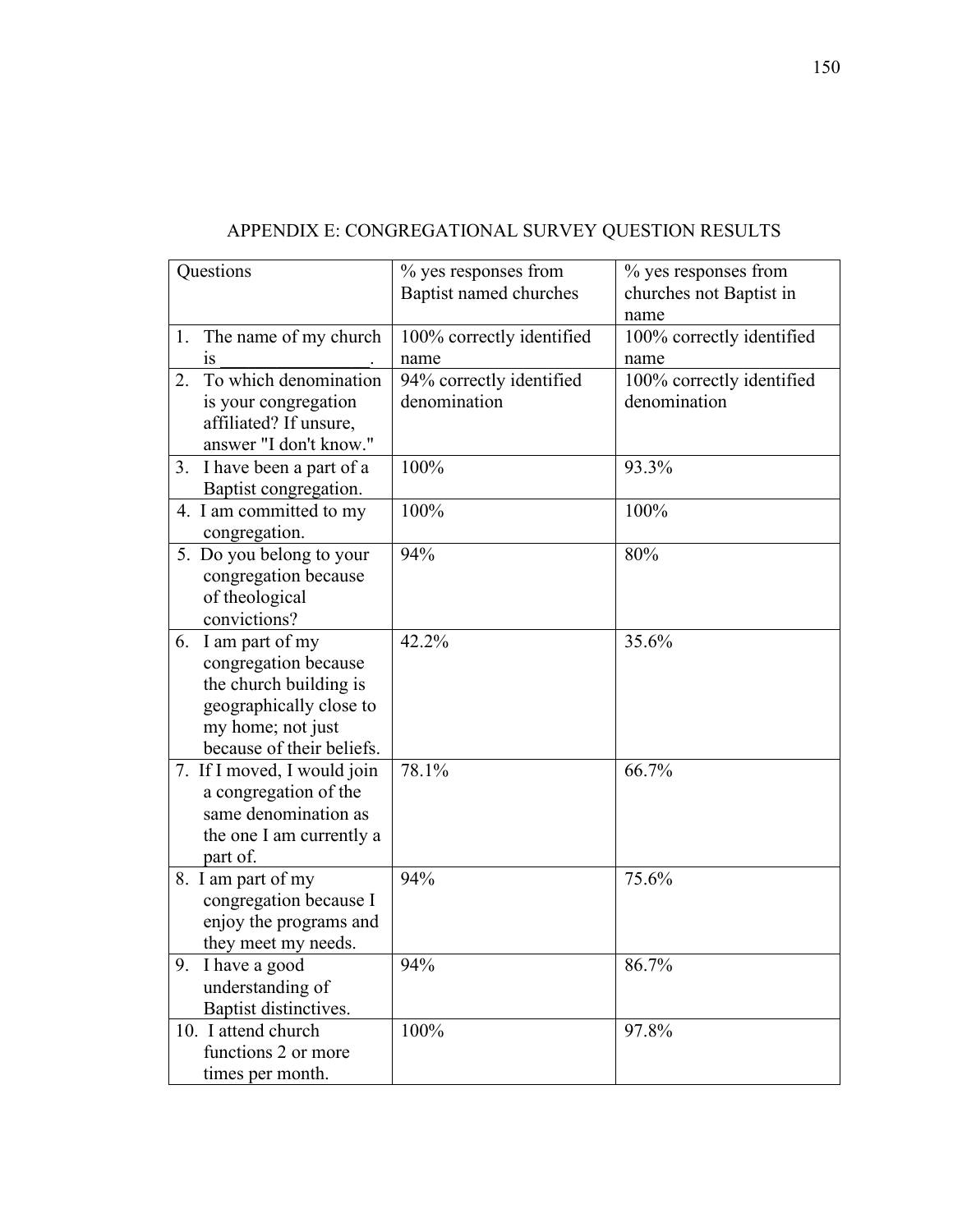APPENDIX F: CONSIDERATIONS WHEN NAMING A CONGREGATION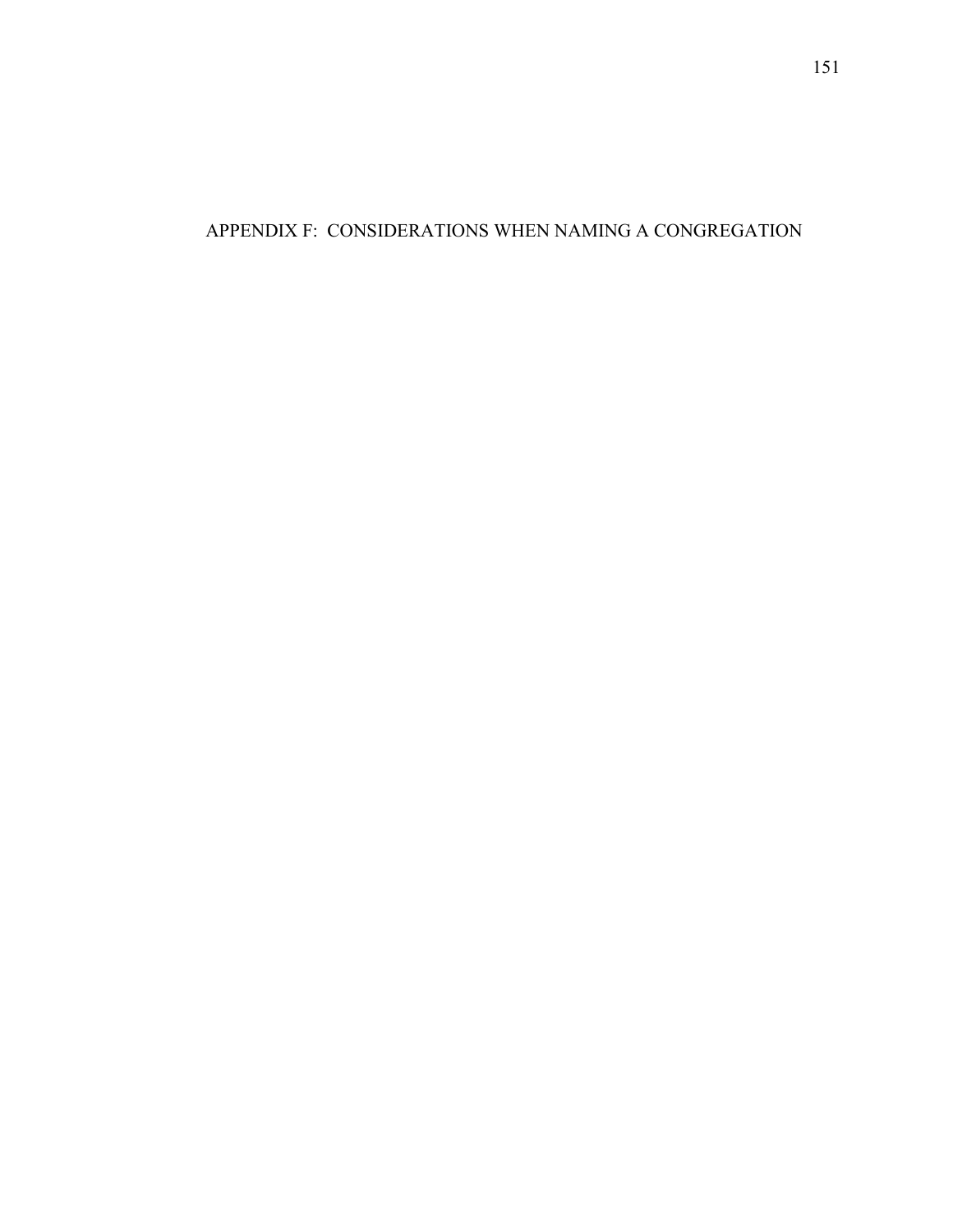### APPENDIX F: CONSIDERATIONS WHEN NAMING A CONGREGATION

- 1. What theological identity is primary for the life of the congregation?
- 2. How does the name of the congregation support its theological beliefs?
- 3. If the denominational affiliation is not present in the church name, what are other ways the theological identity of the church will be inculcated in its members?
- 4. How does the name of the church contribute to the identity of the congregation?
- 5. Does the congregation participate in naming or re-naming the church?
- 6. What process of discernment and research is in place to decide the name of the church?
- 7. Is connection to the larger denomination important for the life of the church and the support of its leaders?
- 8. If the church retains Baptist in its name, how will the church convey unity without uniformity with the other congregations in the same community?
- 9. What are the motivations for changing the name of the church?
- 10. What are the possible conflicts and unintended consequences for re-naming the church?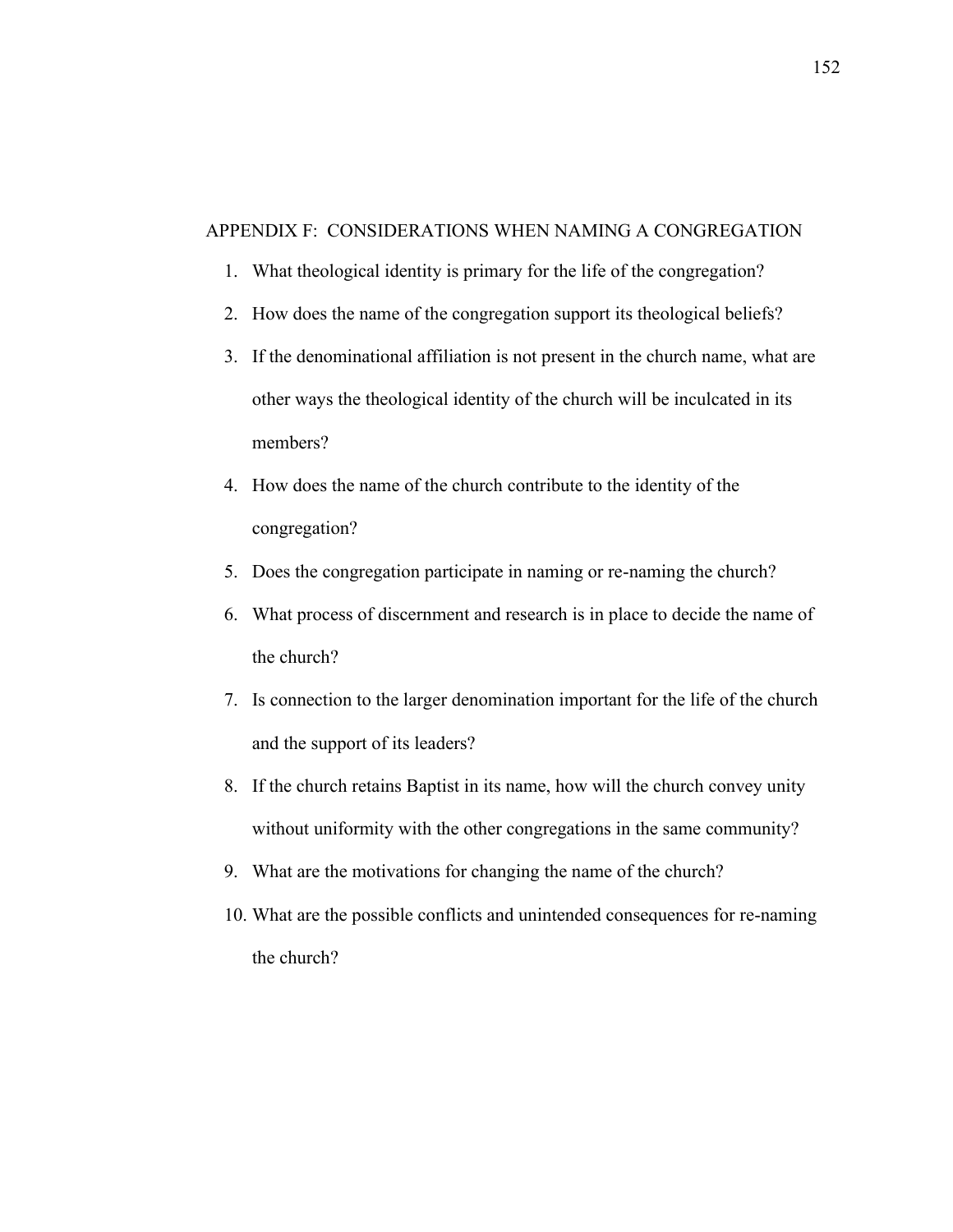#### BIBLIOGRAPHY

- Barna, George. *The Habits of Highly Effective Churches*. Ventura, CA: Regal Books, 1999.
- \_\_\_\_\_, George. *The Second Coming of the Church*. Nashville, TN: Thomas Nelson, 1998.
- Barry, J.D., D. Mangum, D. R. Brown, M.S. Heiser, M. Custis, E. Ritzema, and D. Bomar. *Faithlife Study Bible*. Bellingham, WA: Lexham Press, 2016.
- Bar-Tal, Yoram, Hanna Brycz, Barbara Dolinska, and Dariusz Dolinski. "When Saying That You are Biased Means that You are Accurate? The Moderating Effect of Cognitive Structuring on Relationship Between Metacognitive Self and Confirmation Bias Use." *Current Psychology: A Journal for Diverse Perspectives on Diverse Psychological Issues*, (Nov 7, 2017): 1-7.
- Beale, David. *Baptist History in England and America*. Maitland, FL: Xulon Press, 2018.
- Bender, Kimlyn J. "Karl Barth, Confessionalism, and the Question of Baptist Identity." *Perspectives in Religious Studies* 45, no. 1 (Spring 2018): 49-67.
- Blevins, Kent. "Faith, Baptist Identity, and the NABPR." *Perspectives in Religious Studies* 42, no. 4 (Winter 2015): 327-340.
- Bonhoeffer, Dietrich. *Life Together.* Translated by John W. Doberstein. New York, NY: HarperSanFrancisco, 1954.
- Broadway, Mikael N. "Is it Not the Body of Christ?" *Review & Expositor* 100, no. 3 (Summer 2003): 403-447.
- Bromiley, G. W. "Believer's Baptism." In *Evangelical Dictionary of Theology*, edited by Walter A. Elwell. Grand Rapids, MI: Baker Academic, 2001.
- Chute, Anthony L., Nathan A. Finn, and Michael A.G. Haykin. *The Baptist Story*. Nashville, TN: B&H Academic, 2015.
- Clem, Stewart Douglas. "Post-Truth and Vices Opposed to Truth." *Journal of the Society of Christian Ethics* 37, no. 2 (Fall - Winter 2017): 97-116.

Converge. "Converge." Accessed November 17, 2018. https://converge.org/about/history.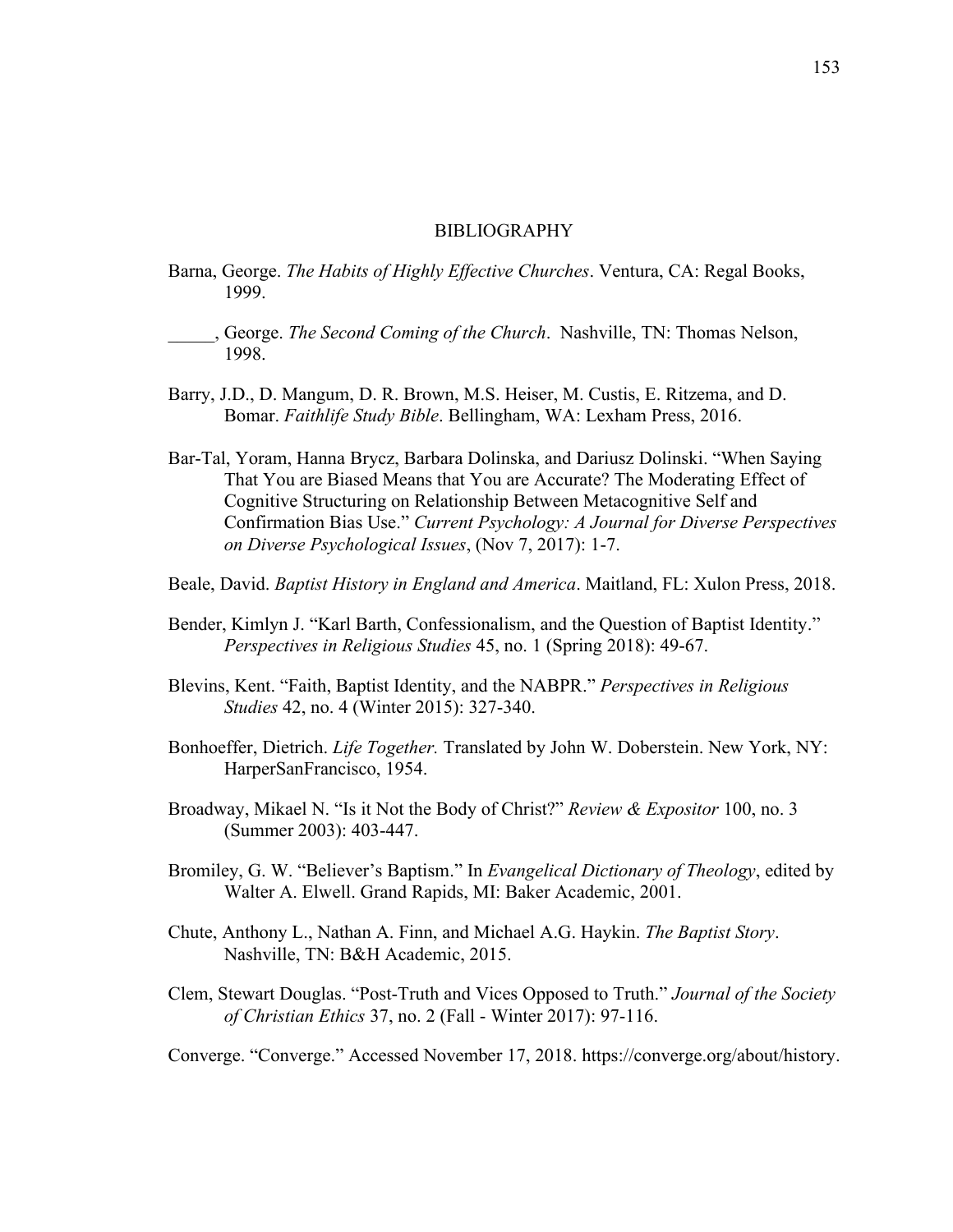- Covey, Stephen R. *The Seven Habits of Highly Effective People*. New York, NY: Simon and Schuster, 2004.
- Creswell, John W., and Cheryl N. Poth. *Qualitative Inquiry and Research Design*. 4th ed. Los Angeles, CA: Sage, 2018.
- Denault, Pascal. *The Distinctiveness of Baptist Covenant Theology*. Birmingham, AL: Solid Ground Christian Books, 2013.
- Dockery, David S. "Southern Baptist Theology in the Twentieth Century: A Denomination Coming of Age." *Southwestern Journal of Theology* 54, no. 2 (Spring 2012): 129-131.
- Faust, Ryan J. "Recontextualizing Church." D.Min. Thesis, Gordon-Conwell Theological Seminary, 2017.
- Ferguson, Everett. *Church History*. Grand Rapids, MI: Zondervan, 2005.
- Fernando, Ajith. *Acts.* The NIV Application Commentary. Grand Rapids, MI: Zondervan Publishing House, 1998.
- Finn, Nathan A. "Until All Burma Worships the Eternal God." In *Adoniram Judson,*  edited by Jason G. Duesing, 79. Nashville, TN: B&H Publishing Group, 2012.
- Freeman, Curtis W. "Can Baptist Theology be Revisioned." *Perspectives in Religious Studies* 24, no. 3 (Fall 1997): 273-310.
	- \_\_\_\_\_\_\_, Curtis W. "The 'Coming of Age' of Baptist Theology in Generation Twenty Something." *Perspectives in Religious Studies* 27, no. 1 (Spring 2000): 21-38.

Friedman, Edwin H. *Failure of Nerve.* New York, NY: Seabury Books, 2007.

\_\_\_\_\_\_\_\_, Edwin H. *Generation to Generation*. New York, NY: The Guilford Press, 1985.

- Gardiner, George E. *The Corinthian Catastrophe*. Grand Rapids, MI: Kregel Publications, 1974.
- Garrett, James Leo. *Baptist Theology: A Four-Century Study.* Macon, GA: Mercer University Press, 2009.
- Gaustad, Edwin S. "Toward a Baptist Identity in the 21st Century." *American Baptist Quarterly* 27, no. 4 (Winter 2008), 357-370.

Gonzalez, Justo L. *The Story of Christianity.* 2nd ed. New York, NY: HarperOne, 2010.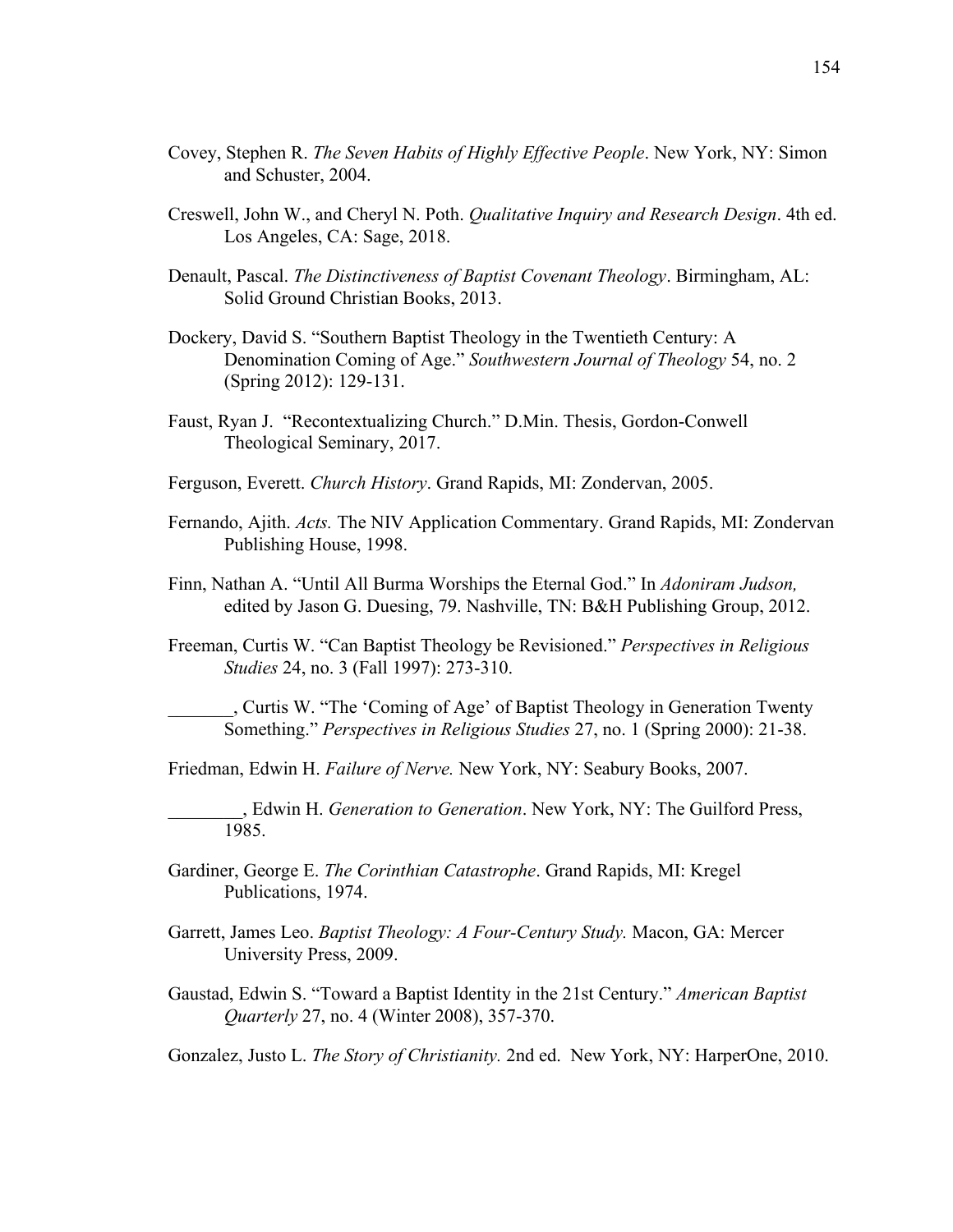Gould, Ezra P. "The Congregational Polity." *Andover Review* (Boston, Mass.) 12, no. 69 (September 1889): 245-255.

Gromacki, Robert G. *Called to Be Saints.* Grand Rapids, MI: Baker Book House, 1977.

- Grudem, Wayne. *Systematic Theology*. Grand Rapids, MI: Zondervan: 1994.
- Harrison, Wes. "The Renewal of the Practice of Adult Baptism by Immersion During the Reformation Era, 1525-1700." *Restoration Quarterly* 43, no. 2 (2001): 95-112.
- Hartman, Lars. "Obligatory Baptism-But Why? On Baptism in the Didache and in the Shepherd of Hermas." *Svensk exegetisk rsbok* 59 (1994): 127-143.

Holmes, Stephen R. *Baptist Theology*. New York, NY: T & T Clark International, 2012.

Hopkins, Theodore J. "Narrating the Church at the Dusk of Christendom: How the Loss of Predominance Affects Congregations." *Concordia Journal* 43, no. 4 (Fall 2017): 29-41.

\_\_\_\_\_\_\_, Theodore J. "Theology in a Post-Christian Context: Two Stories, Two Tasks." *Concordia Theological Journal* 4, no. 2 (Spring 2017): 43-57.

Hornsby, Billy. *The Attractional Church*. New York, NY: Faith Words, 2011.

- Humphreys, Fisher. "Baptist Theology Since 1950." *Baptist History and Heritage* 48, no. 3 (Fall 2013): 8-32.
- James, Aaron. "Rehabilitating Willow Creek: Megachurches, De Certeau, and the Tactics of Navigating Consumer Culture." *Christian Scholar's Review* 43, no. 1 (Fall 2013): 21-39.
- Jorgenson, Cameron H. "Bapto-Catholicism: Recovering Tradition and Reconsidering the Baptist Identity." Ph.D Diss., Baylor University, 2008.
- Kidd, Thomas S., and Barry Hankins. *Baptists In America*. New York, NY: Oxford University Press, 2015.
- Kimble, Jeremy M. "The Steward of God: Exploring the Role and Function of Elders." *Southeastern Theological Review* 6, no. 1 (Summer 2015): 83-112.
- Klooster, Fred H. "The Heidelberg Catechism—An Ecumenical Creed?" *Bulletin of the Evangelical Theological Society* 8, no. 1 (Winter 1965): 23-33.
- Kraft, Charles H. "Culture, Worldview and Contextualization." In *Perspectives on the World Christian Movement*, edited by Ralph D. Winter and Steven C. Hawthorne, 384. Pasadena, CA: William Carey Library, 1999.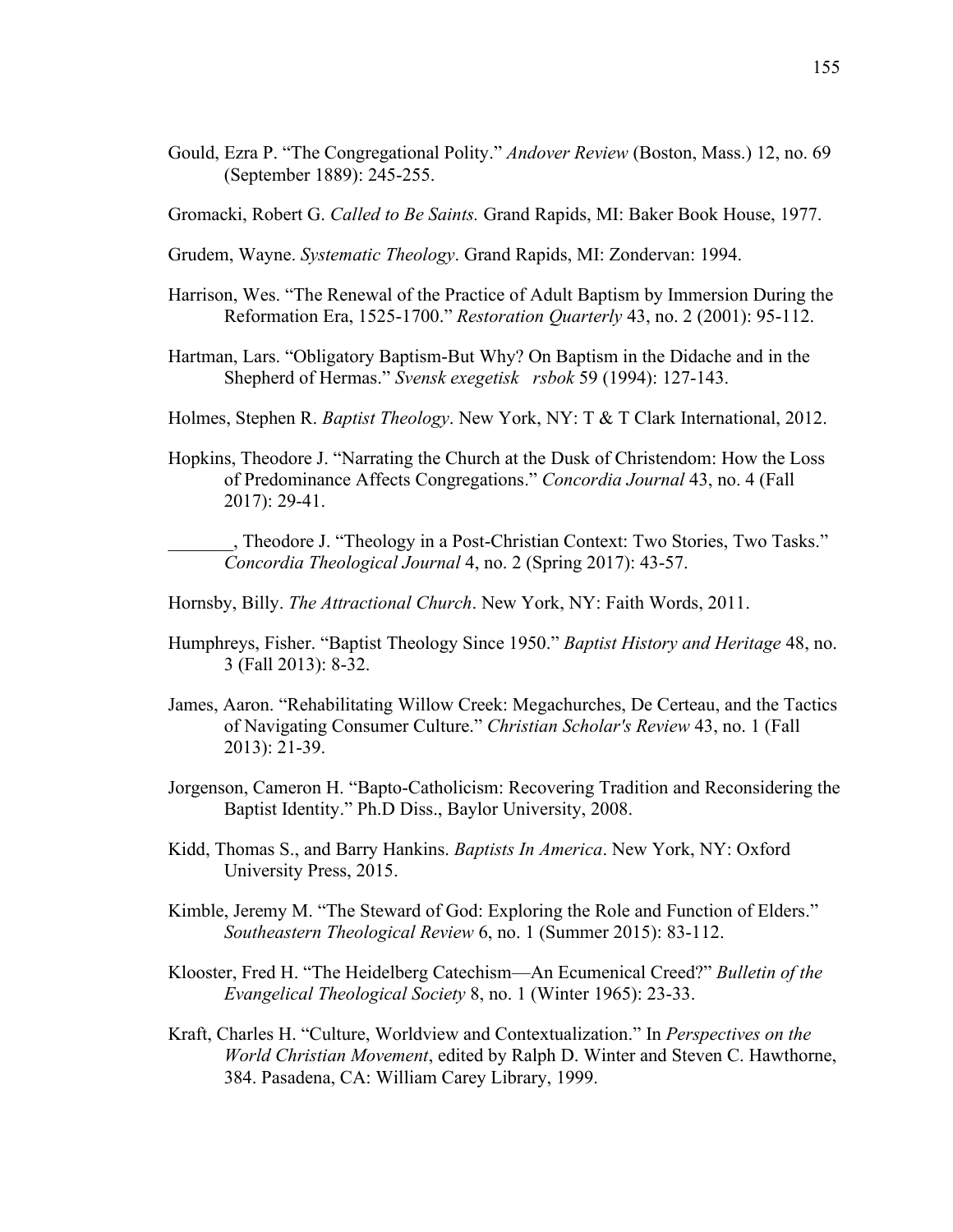Lawson, Truett M. *Our Times and Our Stories*. St. Paul, MN: Bethel University, 2014.

- Leedy, Paul D., and Jeanne Ellis Ormrod. *Practical Research.* 10th ed. Upper Saddle River, NJ: Pearson, 2013.
- Lindskoog, Donald. "What's In A (Church) Name." *The Christian Century* 110, no. 14 (April 28, 1993): 445-446.
- Littell, Franklin H. "The Claims of the Free Churches." *The Christian Century* 78, no. 14 (April 05, 1961): 417-419.
- Maxwell, John C. *Leader Shift.* New York, NY: Harper Collins Leadership, 2019.
- McBeth, H. Leon. *The Baptist Heritage*. Nashville, TN: Broadman Press, 1987.
- Miles, Margaret R. "Santa Maria Maggiore's Fifth Century Mosaics: Triumphal Christianity and The Jews." *Harvard Theological Review* 86, no. 2 (April 1993): 155-175.
- Mohler, R. Albert. Foreword to *More Than Just a Name: Preserving our Baptist Identity*, by R. Stanton Norman. Nashville, TN: Broadman and Holman Publishers, 2001.
- Myers, William R. *Research in Ministry*. Chicago, IL: Exploration Press, 2000.
- Nash, Ronald H. *Is Jesus the Only Savior?* Grand Rapids, MI: Zondervan, 1994.
- Pratt, Richard L. Jr. *Holman New Testament Commentary.* Vol. 7, *I & II Corinthians,*  edited by Max Anders. Nashville, TN: Holman Reference, 2000.
- Rutherford, Albert. *The Elements of Thinking in Systems*. U.S.A.: Kindle Direct Publishing, 2019.
- Ryder, Milton P. "Swimming Against the Current: The Strange Therapy of Persecution; The Price Paid for Religious Liberty By Some Early Massachusetts Baptists and the First Baptist Church." *American Baptist Quarterly* 21, no. 1 (March 2002): 11-27.
- Schmeling, Timothy. "Roman Catholicism Then and Now: From Catholic Reformation and Counter-Reformation to Ressourcement and Aggiornamento." *Wisconsin Lutheran Quarterly* 115, no. 2 (Spring 2018): 136-155.
- Shurden, Walter B. "The Baptist Identity and the Baptist Manifesto." *Perspectives in Religious Studies* 25, no. 4 (Winter 1998): 321-340.
- Smith, John W. V. "Holiness and Unity." *Wesleyan Theological Journal* 10 (Spring 1975): 24-37.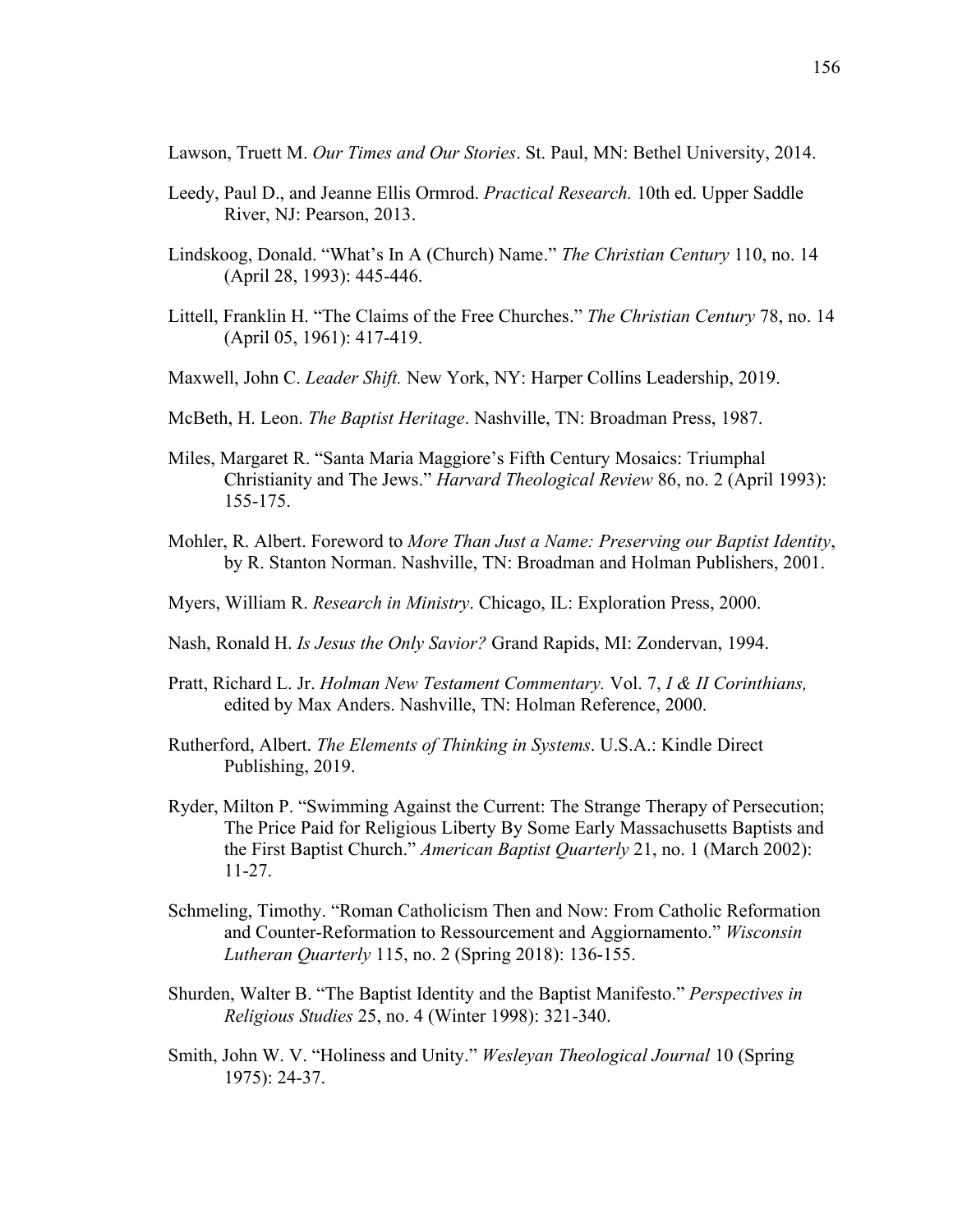- Snyder, Benjamin J. "Technical Term or Technical Foul? Baptizo and the Problem of Transliteration as Translation." *Stone-Campbell Journal* 21, no. 1 (Spring 2018): 91-113.
- Spinks, Bryan D. *The Worship Mall*. New York: Church Publishing, 2010.
- Sproul, R.C. *The Holiness of God*. Carol Stream, IL: Tyndale House Publishers, 1998.
- Starke, Rachael Horner. "Francis Chan: The Book of Acts Isn't Hyperbole." *Christianity Today* 62, no. 8 (October 2018): 72-73.
- Stoll, Scott. "Who Then Is My Brother?" D.Min. Thesis. Providence Theological Seminary, 2012.
- Strauss, Mark L. *Four Portraits, One Jesus.* Grand Rapids, MI: Zondervan, 2007.
- *The Holy Bible: English Standard Version*. Wheaton, IL: Crossway Bibles, 2016.
- Tiefel, James P. "Liturgical Worship for Evangelism and Outreach." *Logia* 21, no. 3 (Holy Trinity 2012): 73-88.
- Timmer, Kirsten Thea. "English Baptist Women Under Persecution (1660-1688): A Study of Social Conformity and Dissent." *Baptist History and Heritage* 41, no. 1 (Winter 2006): 18-29.
- Torbet, Robert G. *A History of the Baptists*. Valley Forge, PA: Judson Press, 1963.
- Toulouse, Mark G. "What is the Role of a Denomination in a Post-Denominational Age." *Lexington Theological Quarterly* 29, no. 4 (Winter 1994): 207-247.
- Tshimanga, Hippolyto. "Communion as Missional Ordinance." *The Conrad Grebel Review* 24, no. 3 (Autumn 2006): 78-94.
- Tull, James E. "The Ordinances/Sacraments in Baptist Thought." *American Baptist Quarterly* 1, no. 2 (Dec 1982): 187-196.
- Van Gelder, Craig. *The Ministry of the Missional Church*. Grand Rapids, MI: Baker Books, 2007.
- Vedder, Henry C. *Balthasar Hubmaier, the Leader of the Anabaptists*. New York, NY: The Knickerbocker Press, 1905.
- Vincent, M.R. *Word Studies in the New Testament*. Vol. 3. New York, NY: Charles Scribner's Sons, 1887.
- Von Bertalanffy, Ludwig. *General System Theory.* New York, NY: George Braziller, 1968.